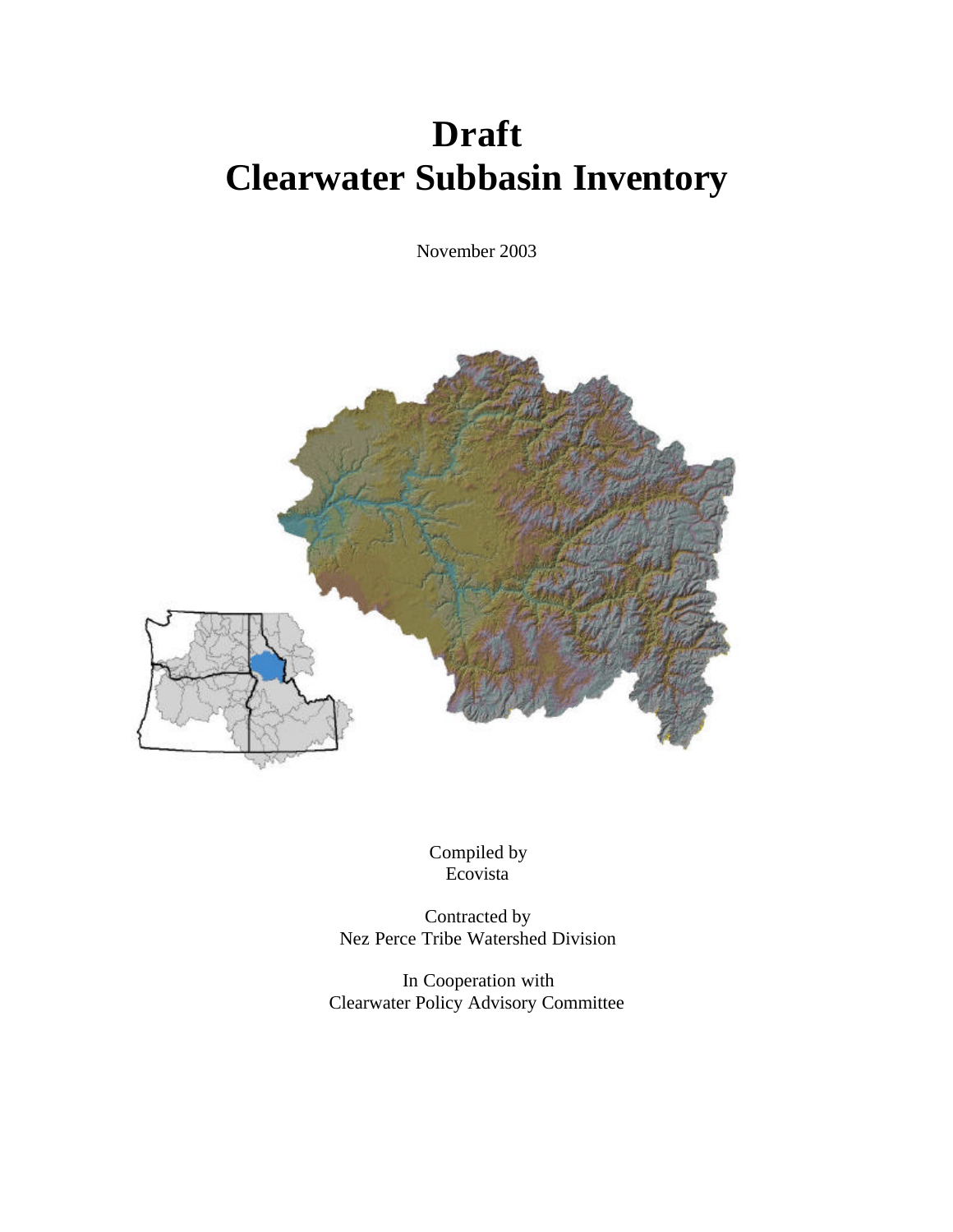# *PREAMBLE*

*In early 2001, the excitement began. Over 147,000 adult spring chinook began to cross Lower Granite Dam, most of them on their way to Idaho from the Pacific Ocean. At least a quarter of these fish were honed in on the Clearwater River subbasin in Idaho. By the time the season ended in August, over 24,000 fish had been harvested by sportsmen and tribal fishers. Over 61,000 angler trips resulted in 24 million dollars of direct angler expenditures in the Clearwater River subbasin. Large steelhead runs the following fall and winter provided additional opportunities and memories for recreational fishermen, in addition to important cultural and economic benefits in the subbasin.* 

*Why so many fish following decades of so few? Above average spring flows in 1999 flushed juvenile fish to an ocean with better conditions for salmonid survival, including cooler water temperatures. In addition, hatcheries released full production capacity smolt numbers. Fisheries biologists predicted a large run, but even they could not have realized the memories and experiences that this run would provide the fortunate tribal fishers and sports anglers in the Clearwater subbasin.*

*The salmon and steelhead run of 2001/2002 provided us a glimpse of what runs were like historically, when thousands of self-sustaining wild fish returned to the Clearwater River every year. Unfortunately, wild fish continue to be much suppressed from historical numbers and the set of conditions that led to the runs of mostly hatchery fish in 2001/2002 are not expected to persist in the future. In addition, a variety of in-basin and out-of-basin factors continue to negatively impact salmon and steelhead populations.*

*The future of salmon and steelhead in the Clearwater River will require the protection and expansion of wild fish populations, the continued production of hatchery fish for harvest and other purposes, and an openness by all parties to consider all factors which affect these important resources in the Clearwater. The members of the Clearwater PAC hope that implementation of the Clearwater Subbasin Plan will be a step in the right direction.*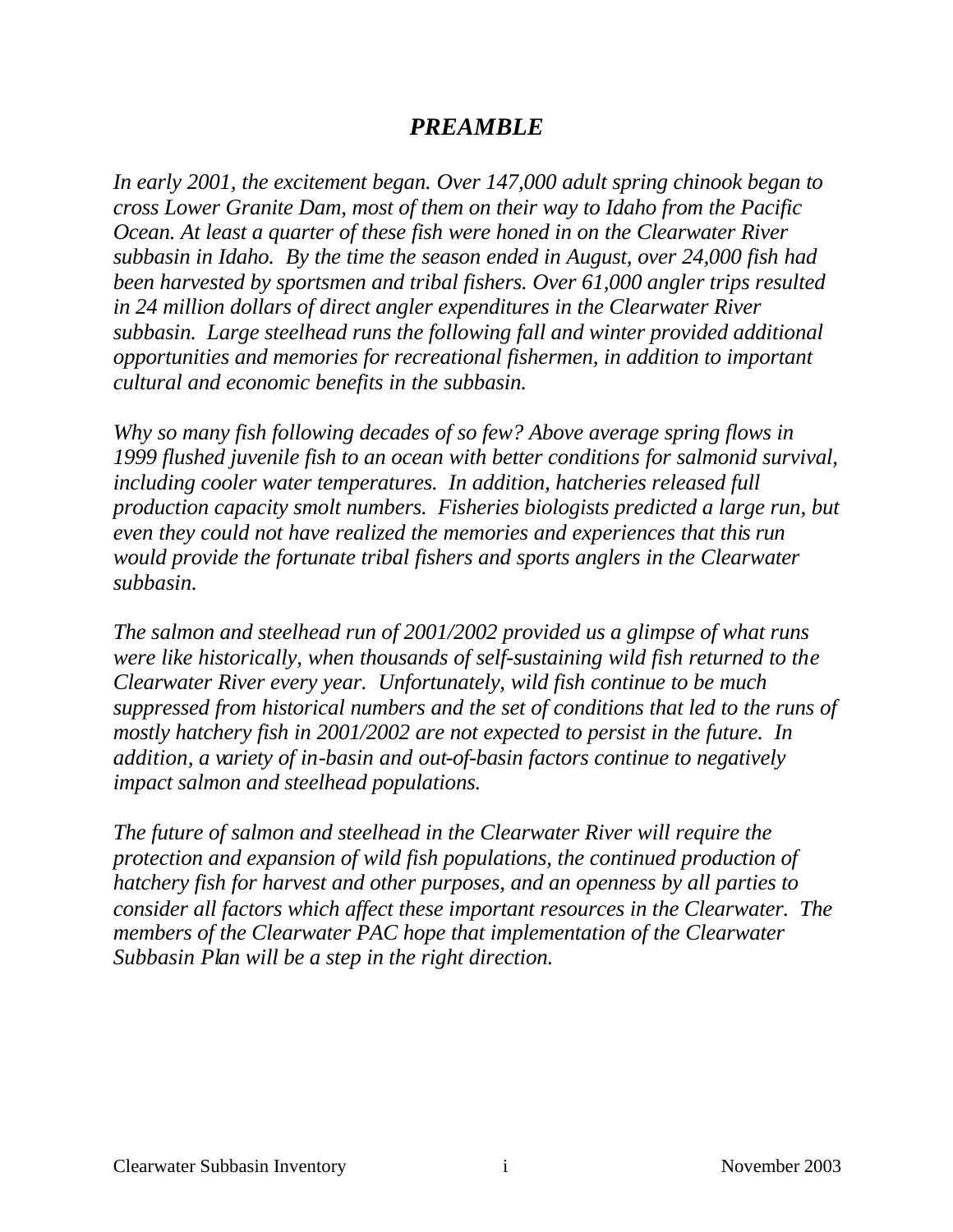| 2              |      |                                                                                    |  |  |
|----------------|------|------------------------------------------------------------------------------------|--|--|
|                | 2.1  |                                                                                    |  |  |
|                | 2.2. |                                                                                    |  |  |
| 3              |      |                                                                                    |  |  |
|                | 3.1  |                                                                                    |  |  |
|                | 3.2  |                                                                                    |  |  |
|                | 3.3  |                                                                                    |  |  |
|                | 3.4  |                                                                                    |  |  |
|                | 3.5  |                                                                                    |  |  |
|                | 3.6  |                                                                                    |  |  |
| $\overline{4}$ |      | Watershed Assessments, Watershed Scale Plans, Biological Assessments, and TMDLS 27 |  |  |
|                | 4.1  |                                                                                    |  |  |
|                | 4.2  |                                                                                    |  |  |
|                | 4.3  |                                                                                    |  |  |
| 5              |      |                                                                                    |  |  |
| 6              |      |                                                                                    |  |  |
|                | 6.1  |                                                                                    |  |  |
|                | 6.2  |                                                                                    |  |  |
| 7              |      |                                                                                    |  |  |
|                | 7.1  |                                                                                    |  |  |
|                | 7.2  |                                                                                    |  |  |
| 8              |      |                                                                                    |  |  |
| 9              |      |                                                                                    |  |  |

# **List of Figures**

|  |  |  | Figure 1. Drainage groups in the Clearwater subbasin used to facilitate the inventory review |  |
|--|--|--|----------------------------------------------------------------------------------------------|--|
|  |  |  |                                                                                              |  |

# **List of Tables**

| Table 2. Individuals who participated in the development of the Clearwater Subbasin Plan.  |  |
|--------------------------------------------------------------------------------------------|--|
| Present and former Clearwater PAC members and alternates are shown in bold print9          |  |
| Table 3. Planned watershed assessments within the boundaries of the Clearwater subbasin 34 |  |
| Table 4. TMDLs scheduled for completion by the Idaho Department of Environmental Quality   |  |
|                                                                                            |  |

# **List of Appendices**

| Appendix A. List of planned projects to be conducted by Idaho Transportation Department74 |
|-------------------------------------------------------------------------------------------|
|                                                                                           |
| Appendix C. 6th field HUC map used in development of the Clearwater Subbasin Inventory    |
|                                                                                           |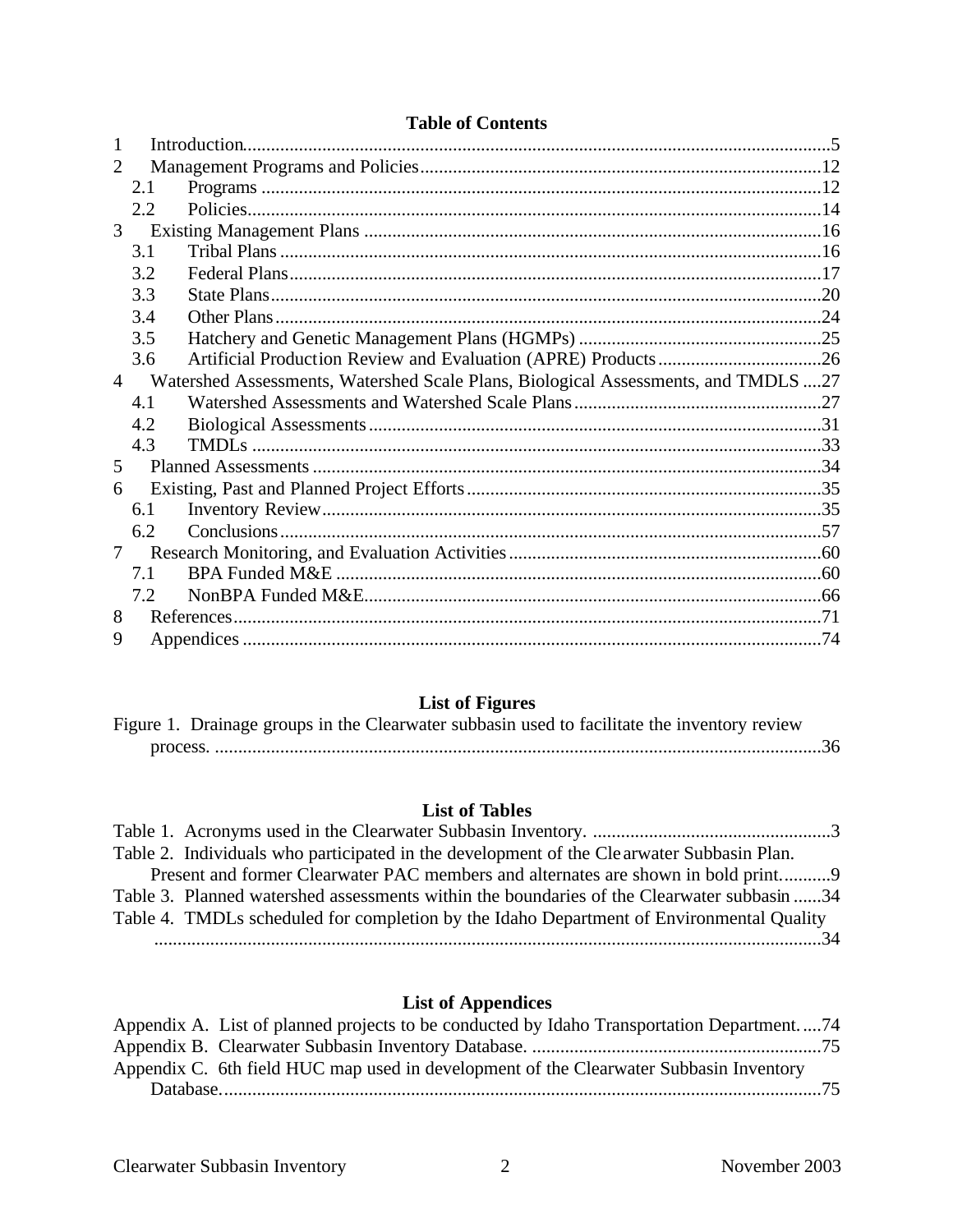| Acronym                   | <b>Definition</b>                                  |
|---------------------------|----------------------------------------------------|
| <b>Agencies or Groups</b> |                                                    |
| <b>APAC</b>               | <b>Artificial Production Advisory Committee</b>    |
| <b>BAG</b>                | Clearwater Basin Advisory Group (IDAPA 39-3613)    |
|                           |                                                    |
| <b>BLM</b>                | U.S. Bureau of Land Management                     |
| <b>BoR</b>                | U.S. Bureau of Reclamation                         |
| <b>BPA</b>                | Bonneville Power Administration (Bonneville)       |
| <b>CBFWA</b>              | Columbia Basin Fish and Wildlife Authority         |
| CNF                       | <b>Clearwater National Forest</b>                  |
| Council                   | Northwest Power Planning and Conservation Council  |
| <b>CSWCD</b>              | Clearwater Soil and Water Conservation District    |
| <b>EDT</b>                | Ecosystem Diagnosis and Treatment Method           |
| <b>EPA</b>                | U.S. Environmental Protection Agency               |
| <b>FSA</b>                | <b>USDA Farm Service Agency</b>                    |
| <b>HUC</b>                | Hydrologic Unit Code                               |
| <b>IASCD</b>              | Idaho Association of Soil Conservation Districts   |
| <b>IDFG</b>               | Idaho Department of Fish and Game                  |
| <b>IDEQ</b>               | Idaho Department of Environmental Quality          |
| <b>IDL</b>                | <b>Idaho Department of Lands</b>                   |
| IDT                       | Idaho Department of Transportation                 |
| <b>IDWR</b>               | <b>Idaho Department of Water Resources</b>         |
| <b>IFIM</b>               | <b>Instream Flow Incremental Methodology</b>       |
| <b>ISWCD</b>              | Idaho Soil and Water Conservation District         |
| <b>LHTAC</b>              | Local Highway Technical Assistance Council         |
| <b>LSCD</b>               | Lewis Soil Conservation District                   |
| <b>LSWCD</b>              | Latah Soil and Water Conservation District         |
| <b>NOAA</b> Fisheries     | National Marine Fisheries Service                  |
| <b>NOAA</b>               | National Oceanic and Atmospheric Administration    |
| <b>NPNF</b>               | <b>Nez Perce National Forest</b>                   |
| <b>NPS</b>                | <b>National Park Service</b>                       |
| <b>NPSWCD</b>             | Nez Perce Soil and Water Conservation District     |
| <b>NPT</b>                | Nez Perce Tribe                                    |
| <b>NRCS</b>               | <b>USDA Natural Resources Conservation Service</b> |
| <b>PAC</b>                | <b>Clearwater Policy Advisory Committee</b>        |
| <b>SCC</b>                | Idaho Soil Conservation Commission                 |
| TU                        | <b>Trout Unlimited</b>                             |
| <b>USBR</b>               | U.S. Bureau of Reclamation                         |
| <b>USFWS</b>              | U.S. Fish and Wildlife Service                     |
| <b>USFS</b>               | U.S. Forest Service                                |
| <b>USGS</b>               | <b>U.S. Geological Survey</b>                      |
| <b>USACE</b>              | U.S. Army Corps of Engineers                       |
| WAG                       | Watershed Advisory Group (IDAPA 39-3615)           |
| <b>Terms</b>              |                                                    |
| <b>APRE</b>               | Artificial Production Review and Evaluation        |
| BiOp                      | <b>Biological Opinion</b>                          |
| <b>BMP</b>                | <b>Best Management Practice</b>                    |
| <b>BURP</b>               | Beneficial Use Reconnaissance Program              |
| <b>CCRP</b>               | Continuous Conservation Reserve Program (FSA)      |
| <b>CRFMP</b>              | Columbia River Fish Management Plan                |
| <b>CRP</b>                | Conservation Reserve Program (FSA)                 |
| <b>CWA</b>                | Clean Water Act                                    |
| EQIP                      | <b>Envirnmental Quality Incentive Program</b>      |
| <b>ESA</b>                | <b>Endangered Species Act</b>                      |
| <b>FCRPS</b>              | Federal Columbia River Power System                |
| GAP                       | Gap Analysis Program                               |
| <b>HGMP</b>               | Hatchery Genetic Management Plan                   |
| <b>HUC</b>                | Hydrologic Unit Code                               |
|                           |                                                    |

Table 1. Acronyms used in the Clearwater Subbasin Inventory.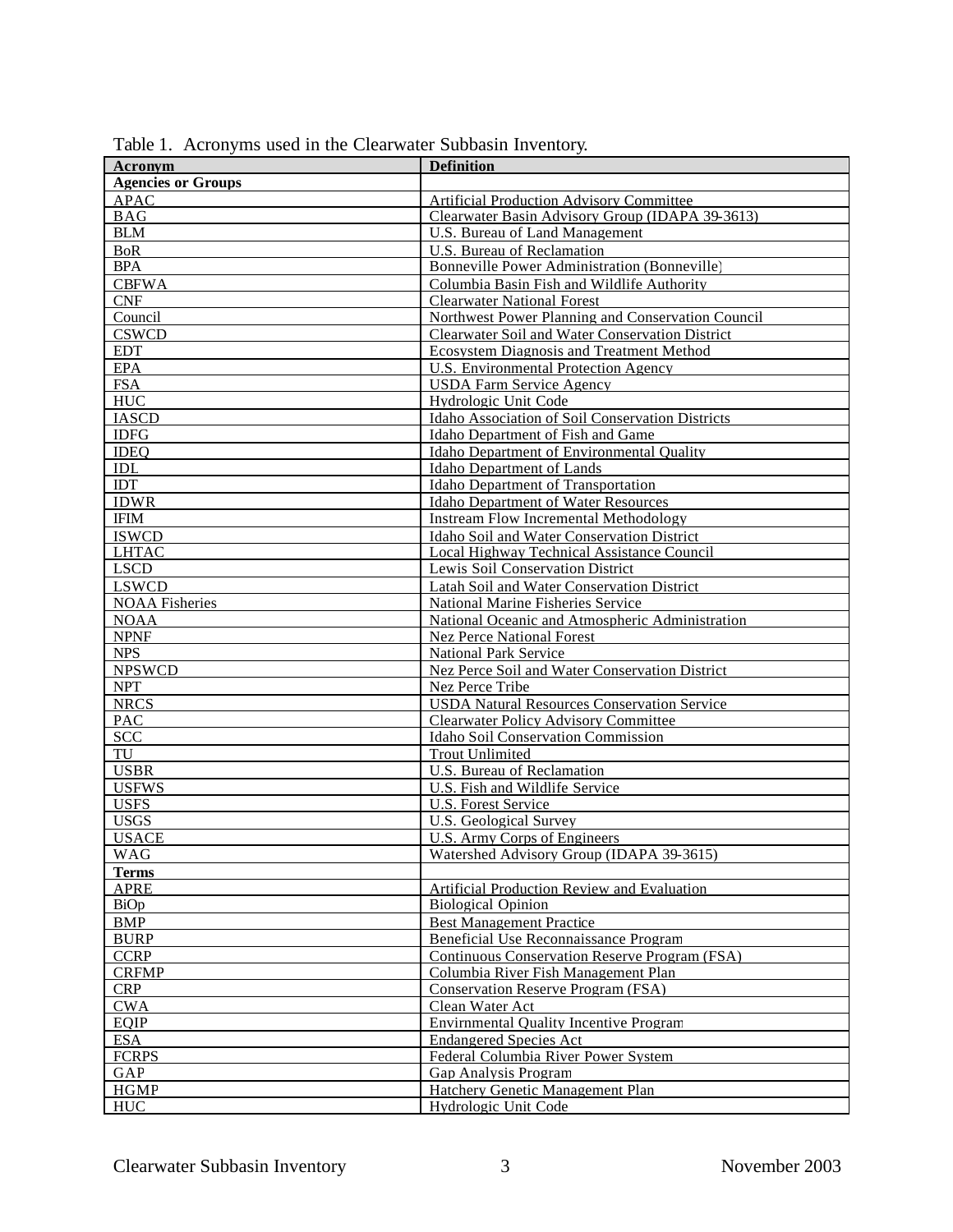| <b>Acronym</b> | <b>Definition</b>                                             |
|----------------|---------------------------------------------------------------|
| <b>IDAPA</b>   | Idaho Administrative Procedures Act                           |
| <b>INFISH</b>  | Interim strategies for managing fish-producing watersheds in  |
|                | Eastern Oregon and Washington, Idaho, Western Montana and     |
|                | portions of Nevada                                            |
| <b>LOD</b>     | Large Organic Debris                                          |
| <b>LSRCP</b>   | <b>Lower Snake River Compensation Program</b>                 |
| <b>PACFISH</b> | Interim Strategies for managing anadromous fish-producing     |
|                | watersheds in Eastern Oregon and Washington, Idaho, and parts |
|                | of California.                                                |
| <b>PSSZ</b>    | <b>Potential Sediment Source Zone</b>                         |
| <b>PMU</b>     | Potential Management Unit                                     |
| <b>RHCA</b>    | Riparian Habitat Conservation Area                            |
| <b>RRWMA</b>   | Red River Wildlife Management Area                            |
| SI.            | Salmon Initiative                                             |
| <b>SPZ</b>     | <b>Streamside Protection Zone</b>                             |
| <b>STIP</b>    | <b>State Transportation Improvement Program</b>               |
| <b>TMDL</b>    | <b>Total Maximum Daily Load</b>                               |
| WBAG II        | Water Body Assessment Guidance 2002                           |
| <b>WQPA</b>    | Idaho Water Quality Program for Agriculture (SCC)             |
| <b>WHIP</b>    | Wildlife Incentive Program (NRCS)                             |
| <b>WRP</b>     | Wetland Reserve Program (NRCS)                                |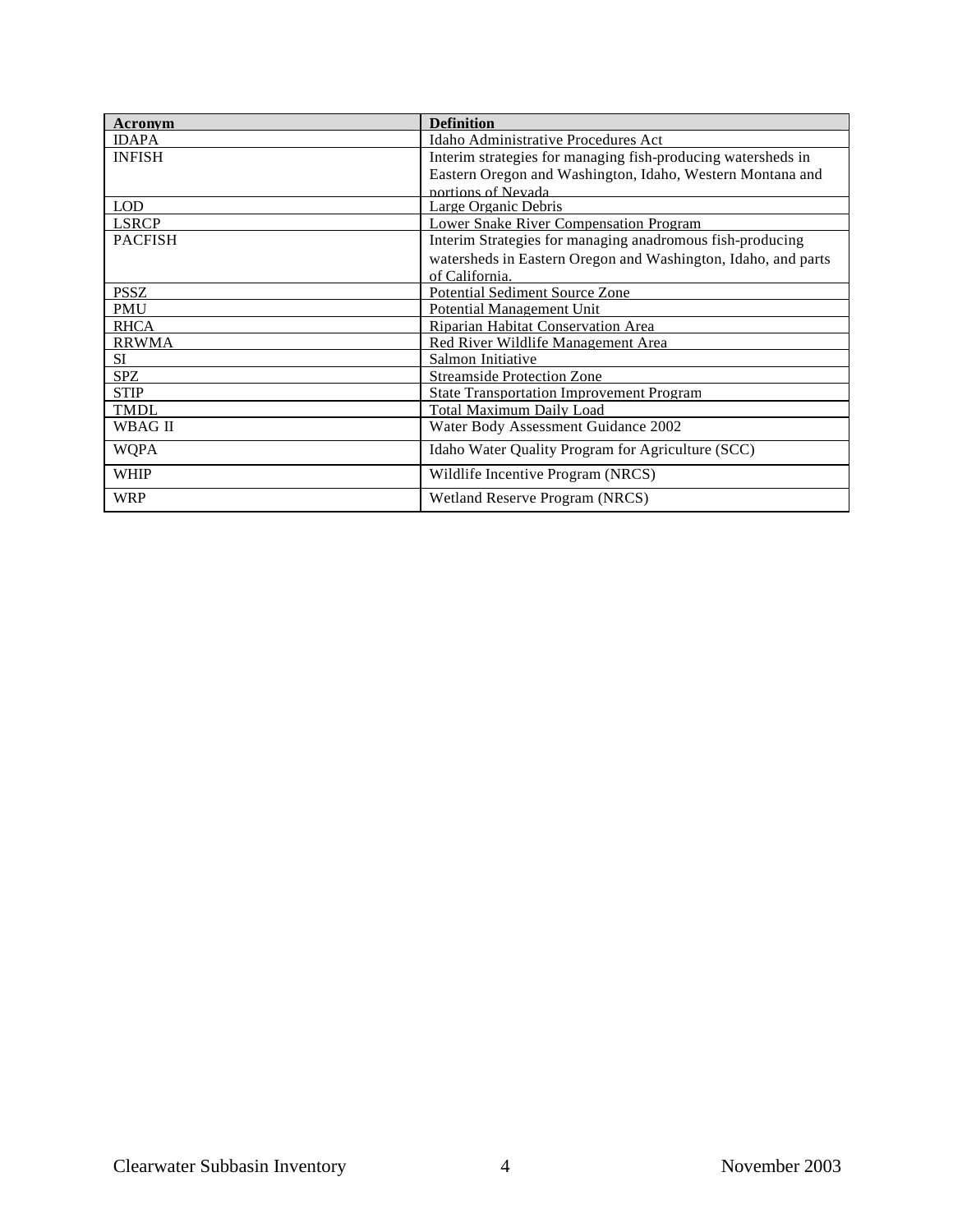#### **1 Introduction**

The Clearwater Subbasin Plan has been developed as part of the Northwest Power and Conservation Council's (Council; See Table 1 for a complete list of acronyms used in this document) Columbia River Basin Fish and Wildlife Program. Subbasin plans will be reviewed and eventually adopted into the Council's Fish and Wildlife Program to help direct Bonneville Power Administration (Bonneville) funding of projects that protect, mitigate and enhance fish and wildlife habitats adversely impacted by the development and operation of the Columbia River hydropower system. The, National Marine Fisheries Service (NMFS, also referred to as NOAA Fisheries) and the U.S. Fish and Wildlife Service (USFWS) intend to use subbasin plans as building blocks in recovery planning to meet the some of their requirements of the 2000 Federal Columbia River Power System Biological Opinion. Subbasin planning through the Council's program will also assist Bonneville with some of the requirements they have under the 2000 BiOp.

The Clearwater Policy Advisory Committee and the Nez Perce Tribe intend the Clearwater Subbasin Plan to serve multiple purposes. They intend the plan to meet the Council's call for subbasin plans as part of its Columbia Basin wide program and to provide a resource for federal agencies involved with Endangered Species planning efforts. But equally important this plan is a locally organized and implemented effort involving the major resource managers and local governments in the subbasin to develop the best possible approach to protecting, enhancing and restoring fish and wildlife in the Clearwater Subbasin. This plan is intended to provide resources necessary to develop activities forwarding the vision of the Clearwater Policy Advisory Committee at both subbasin/programmatic scales and to provide the context and information for developing site specific projects. The Clearwater Subbasin Plan is comprised of three volumes that are interdependent, but each provides a unique way in understanding the characteristics, management, and goals for the future of the Clearwater subbasin. The three volumes generally conform to the guidance set forth in the Council's *Technical Guide for Subbasin Planners* (2001), which became available during the middle of the project.

- **Assessment--** The assessment develops the scientific and technical foundation for the subbasin plan. The assessment provides an overview, a discussion of focal species and habitats, including environmental conditions and ecological relationships, limiting factors and synthesis and interpretation. The Clearwater Subbasin Assessment provides the analysis and background information to support the recommendations made in the Clearwater Subbasin Management Plan.
- **Inventory--** The inventory includes information on existing fish and wildlife programs, projects and activities past (last 5 years) and future. This information provides an overview of the management context, including existing resources for protection and restoration in the subbasin.
- **Management plan--** The management plan includes a vision for the future of the Clearwater subbasin, biological objectives, and strategies for reaching management goals.

The initial planning and cooperation building efforts that culminated in the development of the Clearwater Subbasin Plan began with the designation of the Clearwater subbasin as a Council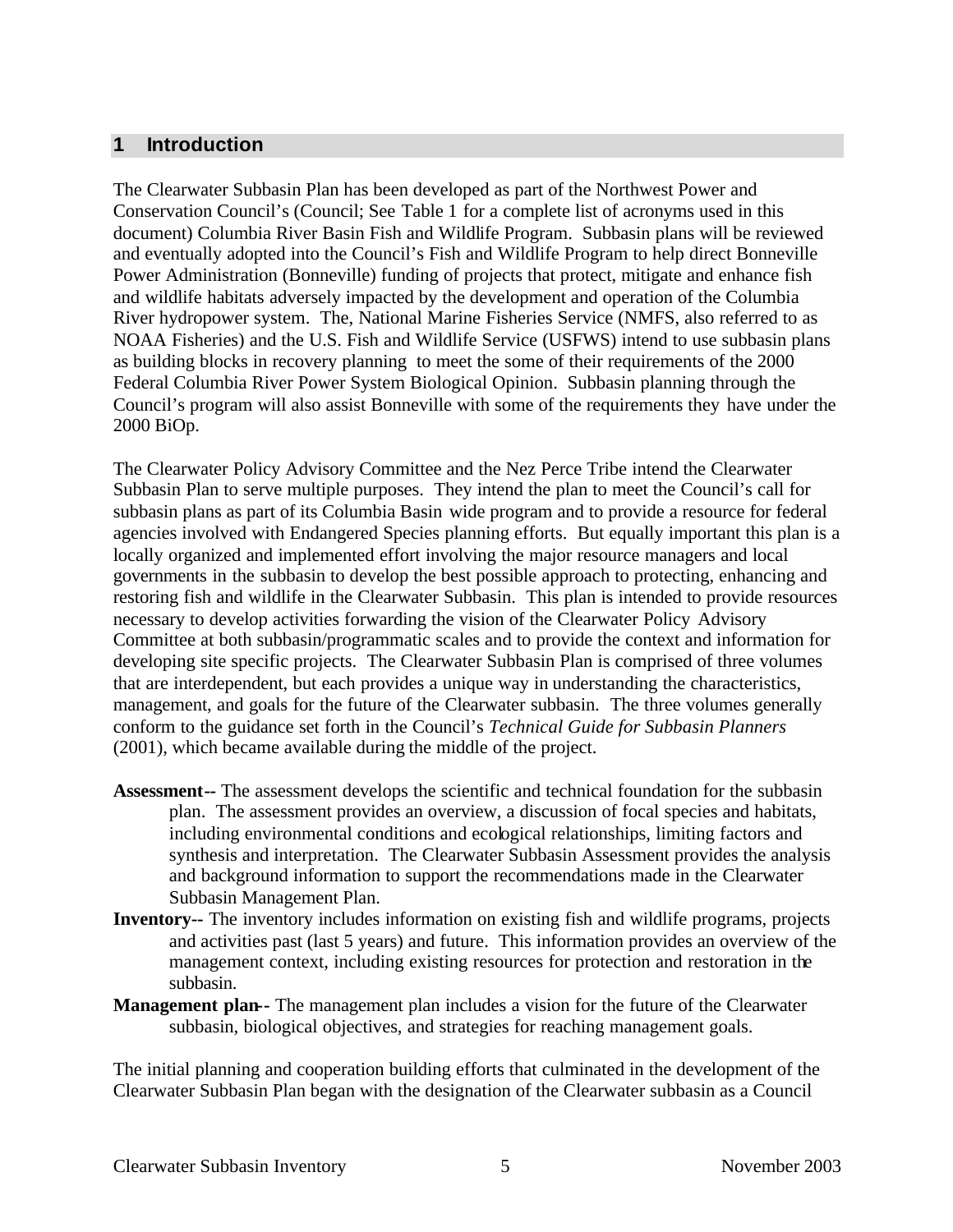Focus Program in late 1996. The purpose of the Clearwater Focus Program is to coordinate projects to enhance and restore fish and wildlife habitats in the Clearwater River subbasin to meet the goals of the Council's program. Idaho Soil Conservation Commission (SCC) and the Nez Perce Tribal Watershed Division (one of 6 divisions within the NPT Fisheries Department) co-coordinate the Focus Program on behalf of Idaho State and the Nez Perce Tribe (NPT).

Beginning in the fall of 1999, the NPT Watershed Division contracted with Washington State University, Center for Environmental Education (CEEd) to produce the Clearwater Subbasin Assessment. NPT provided funding for the assessment and planning via contracts with the Bonneville Power Administration. Idaho Soil Conservation Commission provided supplemental funding and staff resources. Early assessment work focused on anadromous and resident fish populations, available habitat quantity and quality, and land management implications to fish populations.

The Clearwater Focus Program convened the Clearwater Policy Advisory Committee (PAC) to coordinate a multi-agency, ecosystem-based approach to protection and restoration of fish and wildlife habitat and to oversee the Clearwater subbasin planning process. PAC membership includes representatives from the major resource management agencies, private landowners, and local governments in the Clearwater subbasin. Current PAC members include:

> George Enneking\*, Idaho Association of Counties, Chairman Cal Groen, IDFG, Vice Chairman Bruce Bernhardt, Nez Perce National Forest Dale Brege, U.S. National Marine Fisheries Service Kerby Cole, Idaho Department of Environmental Quality Terry Cundy, Potlatch Corporation Larry Dawson, Clearwater National Forests Allen Slickpoo, Jr.\*, Nez Perce Tribe Executive Committee Kyle Hawley\*, Idaho Assoc. of Soil Conservation Districts Bob McKnight, Idaho Department of Lands Bill Miller, U.S. Fish and Wildlife Service \*Elected officials of local or tribal government

In response to the more complete ecosystem view of subbasin planning emerging in the Council, a terrestrial subcommittee was formed by the PAC in mid-2000 to guide the development of the Clearwater Terrestrial Subbasin Assessment. The NPT's Wildlife Department was contracted to produce the terrestrial portion of the assessment in early 2001. Terrestrial subcommittee members included representatives from the NPT, Idaho Department of Fish and Game, U.S. Bureau of Land Management, Clearwater National Forest, U.S. Army Corps of Engineers and Potlatch Corporation.

Ecovista, a private company started by the original project staff from Washington State University, produced the Draft Clearwater Aquatic Assessment in September of 2001. The NPT Wildlife Department completed the Draft Clearwater Terrestrial Assessment in October of 2001. Ecovista integrated the two assessments into one document, addressed comments and integrated the collaborative efforts of subbasin resource managers into the Clearwater Subbasin Plan during 2002. Writing team members for these efforts are listed below.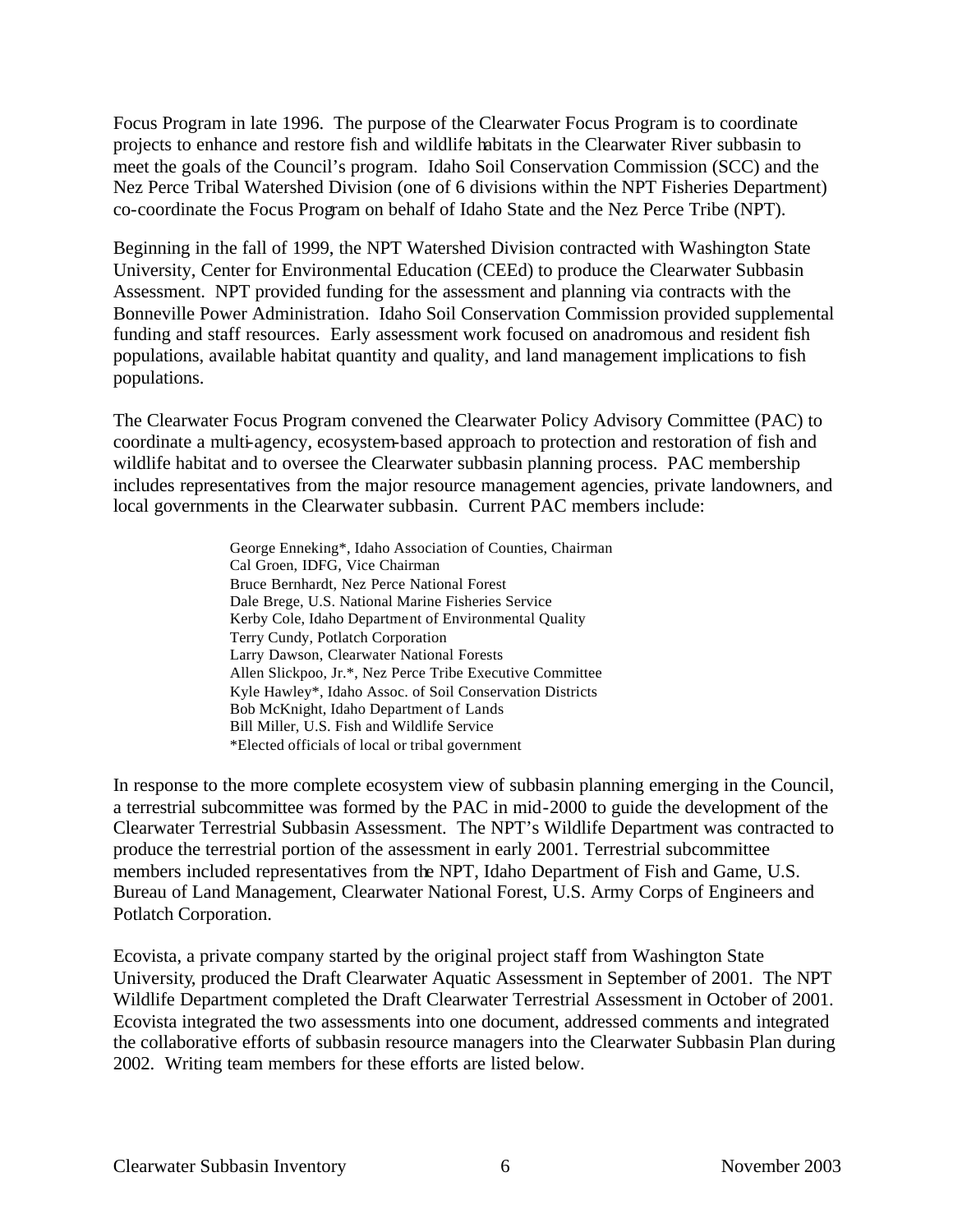#### **Aquatic Assessment and Subbasin Management Plan**

| fisheries biologist    |
|------------------------|
| aquatic ecologist      |
| spatial ecologist      |
| project manager/editor |
|                        |

#### **Terrestrial Assessment**

| Angela Sondenaa, Ph.D. | botanist, wildlife biologist    |
|------------------------|---------------------------------|
| Gail Morgan,           | wildlife biologist, GIS analyst |
| Shana Chandler,        | wildlife ecologist              |
| Blair McClarin,        | field biologist                 |
| Jeff Cronce,           | <b>GIS Analyst</b>              |
| Marcie Carter,         | wildlife biologist              |
| Carl Hruska,           | wildlife biologist              |

The aquatics portion of the assessment was disseminated for review throughout the development phase using email lists compiled by Focus Program staff and as an entire draft in August 2001. Large portions of the aquatic assessment were also incorporated into the Clearwater Subbasin Summary, released May 2001 (Cichosz et al. 2001) and reviewed accordingly as part of the development process for that document. The terrestrial portion of the assessment was first disseminated for review as described for the aquatic assessment and as an entire draft in January 2002 and then again in a merged document March 2002. Through these review processes, hundreds of comments, suggestions and clarifications were received from local, state, tribal, and federal representatives with relevant professional expertise (Individual reviewers and contributors are listed in Table 2). Data, comments, and working knowledge of these individuals as it relates to the Clearwater subbasin have been integrated into the document to improve its accuracy and utility. There were 14 PAC and 10 subcommittee technical meetings, six Focus Program contracting meetings, and 2 meetings with NOAA Fisheries, Focus Program, and CEEd staffs during development of the Clearwater Subbasin Assessment (September 1999 – August 2001).

Subbasin planning began January 2002. The Clearwater PAC had functioned as the aquatic technical review subcommittee during the assessment phase, calling on respective staff for participation. The PAC decided for the planning phase an Aquatic Subcommittee should be formed to complement the Terrestrial Subcommittee, to provide technical direction to the contract writers of the subbasin plan. Membership on the subcommittees included Clearwater PAC members and staff representatives from fish and wildlife agencies in the subbasin. The subcommittees reviewed and worked on components of the subbasin plan as they were developed prior to each Clearwater PAC review. E-mail announcement of component re-writes were distributed to the technical contact list developed by the Focus Program staff (also used during the assessment phase). These reviews were prior to and independent of the July, August, September, and October (2002) releases of the subbasin plan drafts, which included the subbasin assessment, for comment. There were 13 PAC and nine technical subcommittee meetings, one conference call with NOAA Fisheries staff, and 11 public meetings held during development of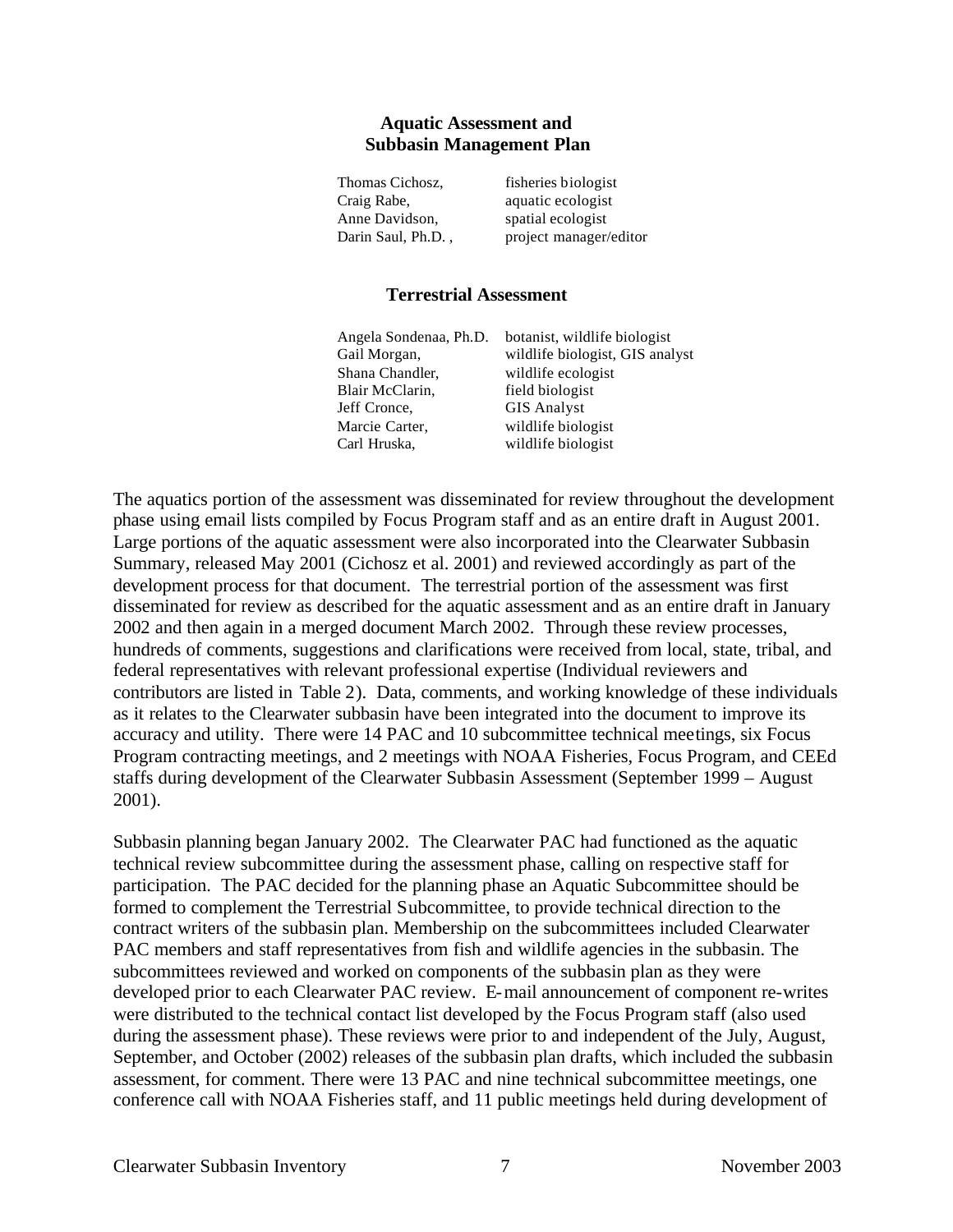the Clearwater Subbasin Management Plan and Inventory (January 2002 – October 2002). A complete description of the Public and Government Participation Plan and overview of its implementation during the planning process is provided in Appendix C in the Subbasin Management Plan. Individuals who participated in meetings, provided comment, or drafted portions during the planning phase of the Clearwater Subbasin Plan are listed in Table 2.

The Nez Perce Tribe Executive Committee passed a resolution on October 8, 2002 approving the motion to forward the Clearwater Assessment and Plan to the Council for review. The members of the Clearwater PAC endorsed the Final Draft Clearwater Subbasin Plan on October 8, 2002.<sup>1</sup>

The *Final Draft Clearwater Subbasin Plan* was presented to the full Council on November 14, 2002; a workshop was held later in November 2002 for the Independent Scientific Review Panel (ISRP) and a number of federal agencies in November 2002. The ISRP review of the Clearwater Subbasin Plan became available in February (Council Document 2003-3). NOAA Fisheries provided informal comments on the plan in February 2003 as well. The Clearwater PAC decided to go through a revision phase prior to submitting the subbasin plan for adoption into the Council's program.

Revision of the *Final Draft Clearwater Subbasin Plan* began April 2003 and was completed October 31, 2003 with the Clearwater PAC having held six meetings and the technical subcommittees four to complete revisions. Clearwater PAC representatives, Ecovista staff, and Council staff (Idaho) meet with NOAA fisheries staff from Idaho and Portland on May 8, 2003 to discuss the ESU population delineations made by the Interior Columbia Technical Recovery Team and again in a more regional meeting in July 2003. After each technical subcommittee meeting another draft of the subbasin management plan was prepared and announced for review using email lists compiled throughout the process. Individuals who participated in meetings, provided comment, or drafted portions during the revision phase of the Clearwater Subbasin Plan are listed in Table 2.

The Clearwater PAC endorsed the Clearwater Subbasin Plan and recommended it be submitted to the Council for adoption by motion on October 31, 2003.

 $\overline{a}$ 

<sup>&</sup>lt;sup>1</sup> The Clearwater PAC (referred to hereafter as the Parties) understand that this Plan shall be presented to the Northwest Power and Conservation Council (Council), as a proposed amendment to the Fish and Wildlife Program, for its review and appropriate action under the authority of the Northwest Power Planning Act. The Parties, except where specifically noted therein, support the Plan as an amendment to the Council's Fish and Wildlife Program, and its implementation if adopted as an amendment by the Council. The Parties believe that the Plan represents many areas of agreement, reached through a broadly collaborative process. However, the Parties recognize that the Plan does not resolve all differing legal, scientific and/or policy perspectives of the Parties, and that each Party may, at its own discretion, continue to advance their unique perspectives in the many fora dealing with the subject matter of the Plan. The Parties to this Plan specifically recognize that each Party reserves all legal rights, powers, and remedies now or hereafter existing in law or in equity, by statute, treaty, or otherwise. Nothing in this Plan is nor shall be construed to be a waiver, denial, or admission of any current or future legal claim or defense.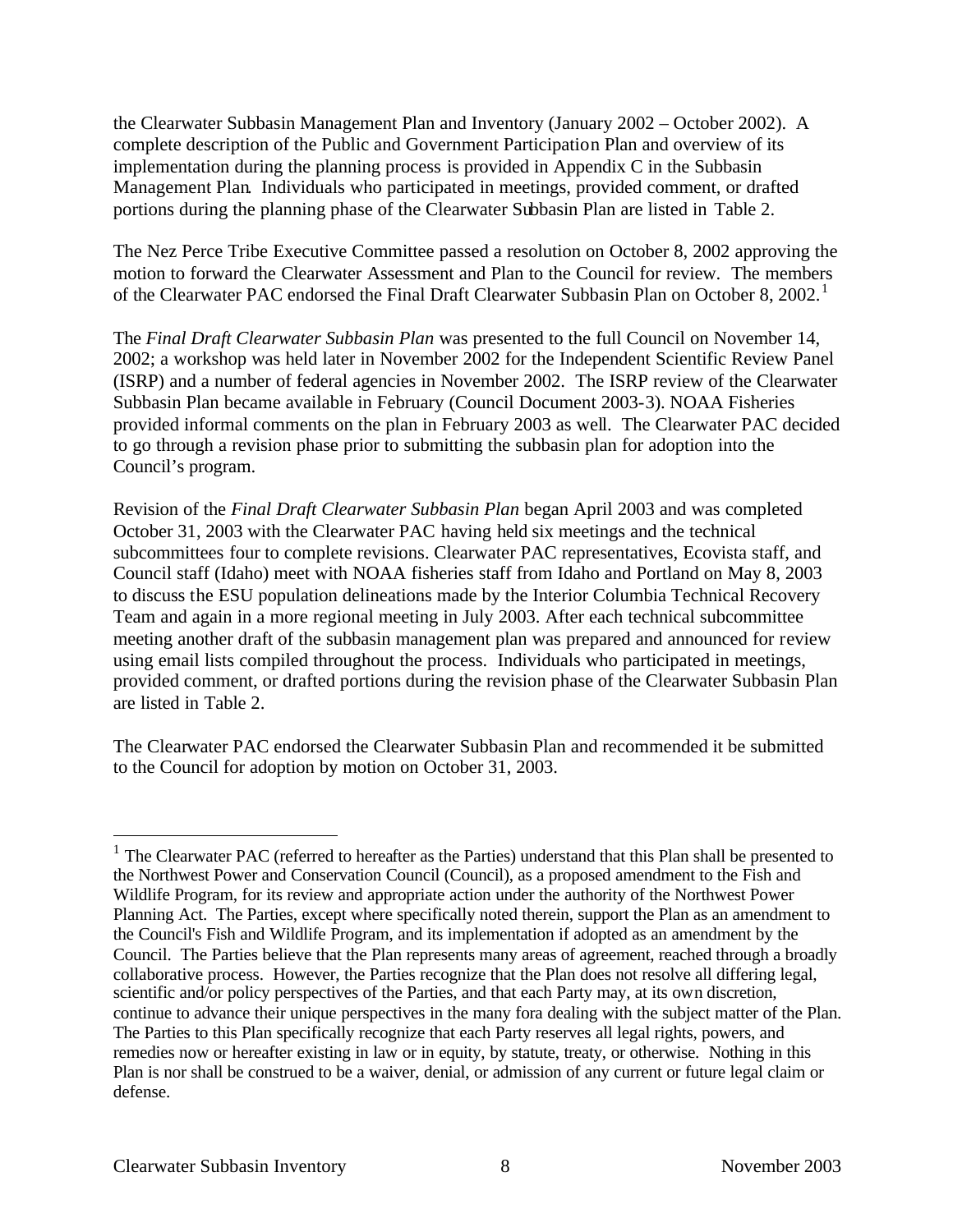The Clearwater PAC will continue under the 2000 Columbia Fish and Wildlife Program and the Clearwater Subbasin Plan. The Clearwater Subbasin Plan will be reviewed and amended as necessary at least every five years after adoption into the Council's program.

The Clearwater Focus Program created by the 1994 Columbia Basin Fish and Wildlife Program will continue under the 2000 Columbia Basin Fish and Wildlife Program and the Clearwater Subbasin Plan. Proposals for appropriate operational funding will be made during provincial reviews or whatever other funding cycle the program endorses after subbasin planning. See Section 2 of this volume for a description of the subbasin plan review process and the functions of the Focus Program and PAC.

| <b>Name</b>             | <b>Agency</b>                    | <b>Specialty</b>        |
|-------------------------|----------------------------------|-------------------------|
| Althouse, Scott         | <b>NPT</b>                       | Law                     |
| Ballou, Erv             | <b>IDWR</b>                      | Mining/Water Resources  |
| Beach, Ted              | Rocky Mtn Elk Foundation         |                         |
| <b>Bellatty</b> , Jim   | <b>IDEQ</b>                      | <b>Management</b>       |
| Bennett, David          | UI                               | <b>Biology Fish</b>     |
| Blair, Steve            | <b>NPNF</b>                      | <b>Biology Wildlife</b> |
| Blew, David             | <b>IDWR</b>                      | <b>Biology Aquatic</b>  |
| Bowler, Bert            | <b>IDFG</b>                      | <b>Biology Fish</b>     |
| <b>Brege, Dale</b>      | <b>NOAA</b>                      | <b>Biology Fish</b>     |
| Brostrom, Jody          | <b>IDFG</b>                      | <b>Biology Fish</b>     |
| Burge, Howard           | <b>USFWS</b>                     | <b>Biology Fish</b>     |
| Butterfield, Bart       | <b>IDFG</b>                      | <b>Biology Fish</b>     |
| Carter, Marcie          | <b>NPT</b>                       | <b>Biology Wildlife</b> |
| Caswell, Jim            | <b>IOSC</b>                      | <b>Management</b>       |
| Cichosz, Tom            | Ecovista                         | <b>Biology Fish</b>     |
| Cochanauer, Tim         | <b>IDFG</b>                      | <b>Biology Fish</b>     |
| Cronce, Jeff            | <b>NPT</b>                       | <b>Biology Wildlife</b> |
| <b>Cundy, Terry</b>     | <b>Potlatch Corp</b>             | <b>Hydrology</b>        |
| Dansart, Bill           | <b>ISCC</b>                      | Geology/Hydrology/GIS   |
| Davidson, Anne          | Ecovista                         | <b>Biology Wildlife</b> |
| Davis, Dan              | <b>CNF</b>                       | <b>Biology Wildlife</b> |
| Davis, Russ             | <b>ACOE</b>                      | <b>Biology Wildlife</b> |
| Dawson, Larry           | <b>CNF</b>                       | Management              |
| Dupont, Joe             | <b>IDL</b>                       | <b>Biology Fish</b>     |
| Eichert, Joe            | <b>IDL</b>                       | <b>Management</b>       |
| Eichstaedt, Rick        | <b>NPT</b>                       | Law                     |
| <b>Enneking, George</b> | <b>Idaho County Commissioner</b> | <b>Local Government</b> |
| Espinoza, Al            | Consultant                       | <b>Biology Fish</b>     |
| Falter, Michael         | UI                               | Limnology               |
| Funkhouser, Zachary     | <b>ITD</b>                       | Planner                 |
| Garcia, Steve           | <b>USGS</b>                      | Hydrology               |
| Gerhardt, Nick          | <b>NPNF</b>                      | Hydrology               |

Table 2. Individuals who participated in the development of the Clearwater Subbasin Plan. Present and former Clearwater PAC members and alternates are shown in bold print.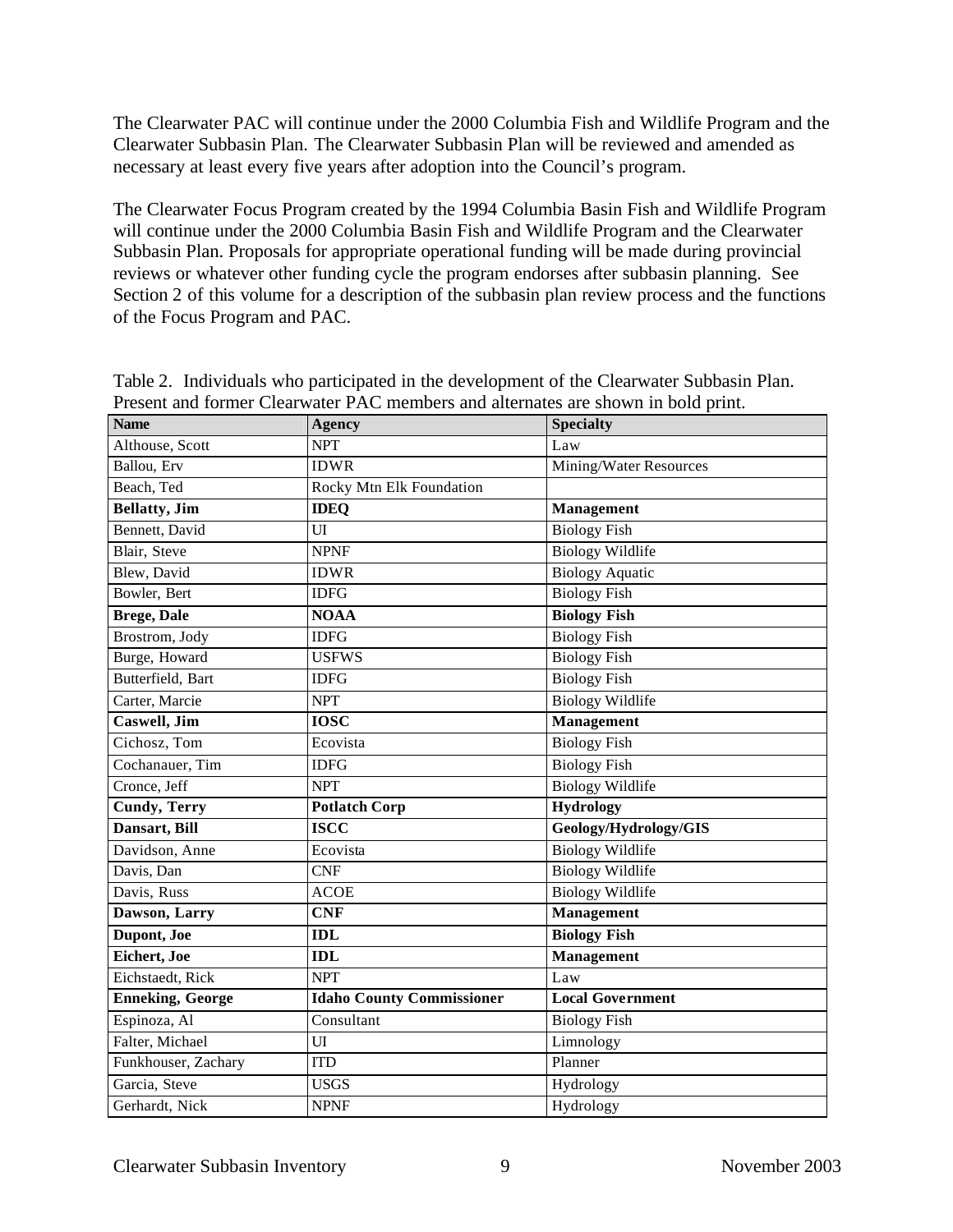| <b>Name</b>                | <b>Agency</b>                                            | <b>Specialty</b>              |
|----------------------------|----------------------------------------------------------|-------------------------------|
| <b>Gould, Justin</b>       | <b>Nez Perce Tribe Executive</b><br>Committee            | <b>Local Government</b>       |
| Graham, Bill               | <b>IDWR</b>                                              | Planning                      |
| Gray, Karen                | Idaho Native Plant Society/Palouse<br>Prairie Foundation | <b>Biology Botany</b>         |
| Green, Dave                | <b>NPNF</b>                                              | GIS/database                  |
| Groen, Cal                 | <b>IDFG</b>                                              | Management                    |
| Haagen, Ed                 | <b>NRCS</b>                                              | Soils                         |
| Hansen, Jerome             | <b>IDFG</b>                                              | <b>Biology Wildlife</b>       |
| Hansen, Richard            | <b>IDWR</b>                                              | <b>Water Rights</b>           |
| Hassemer, Pete             | <b>IDFG</b>                                              | <b>Biology Fish</b>           |
| Hawley, Kyle               | <b>Farmer</b>                                            | <b>Local Government</b>       |
| Henderson, Kent            | Idaho Wildlife Federation                                |                               |
| Hesse, Jay                 | <b>NPT</b>                                               | <b>Biology Fish</b>           |
| Hohle, Janet               | SCC - Focus Program                                      | Management                    |
| Hood, Ric                  | <b>Clearwater County Commissioner</b>                    | <b>Local Government</b>       |
| Hornbeck, Twila            |                                                          | State Legislator              |
| Huntington, Chuck          | <b>Clearwater Biostudies</b>                             | <b>Biology Fish</b>           |
| Iverson, Tom               | <b>CBFWA</b>                                             | <b>Biology Fish</b>           |
| Jackson, Bob               |                                                          | Rancher/Houndhunter           |
| Jahn, Phil                 | <b>NPNF</b>                                              | Management                    |
| Johnson, Craig             | <b>BLM</b>                                               | <b>Biology Fish</b>           |
| Johnson, Dave              | <b>NPT</b>                                               | <b>Biology Fish</b>           |
| Jones, Dick                | <b>CNF</b>                                               | Hydrology                     |
| Jones, Ira                 | <b>NPT - Focus Program</b>                               | <b>Management</b>             |
| Keen, Shelly               | <b>IDWR</b>                                              | Water Rights Coordinator      |
| Keersemaker, John          | <b>CNF</b>                                               | <b>Management</b>             |
| Kendrick, John             | <b>NRCS</b>                                              | Planning                      |
| Kiefer, Sharon             | <b>IDFG</b>                                              | <b>Biology Fish</b>           |
| Klein, Linda               | <b>LRK</b> Communications                                | Soils                         |
| <b>Kozakiewicz</b> , Vince | <b>NOAA</b>                                              | <b>Biology Fish</b>           |
| Koziol, Deb                | <b>NPSWCD</b>                                            | <b>Biology Wildlife</b>       |
| Krakker, Joe               | <b>USFWS</b>                                             | <b>Biology Fish</b>           |
| Kronemann, Loren           | <b>NPT</b>                                               | <b>Biology Wildlife</b>       |
| Kucera, Paul               | <b>NPT</b>                                               | <b>Biology Fish</b>           |
| Larson, Ed                 | <b>NPT</b>                                               | <b>Biology Fish</b>           |
| Larson, Jessica            | <b>IDWR</b>                                              | GIS / Water Planning          |
| Lawrence, Keith            | <b>NPT</b>                                               | <b>Biology Wildlife</b>       |
| Leitch, Joe                | Lewis County Commissioner                                | Local Government              |
| Lewis, Reed                | <b>Idaho Geological Survey</b>                           | Geology                       |
| Lloyd, Rebecca             | <b>NPT</b>                                               | <b>Engineer Environmental</b> |
| Lozar, Ed                  | <b>CNF</b>                                               | GIS/database                  |
| Macfarlane, Gary           | Friends of the Clearwater                                | Range Ecology                 |
| Maiolie, Melo              | <b>IDFG</b>                                              | <b>Biology Fish</b>           |
| McCool, Don                | <b>USDA</b> Research                                     | Agriculture                   |
| McGowan, Felix             | NPT                                                      | <b>Biology</b>                |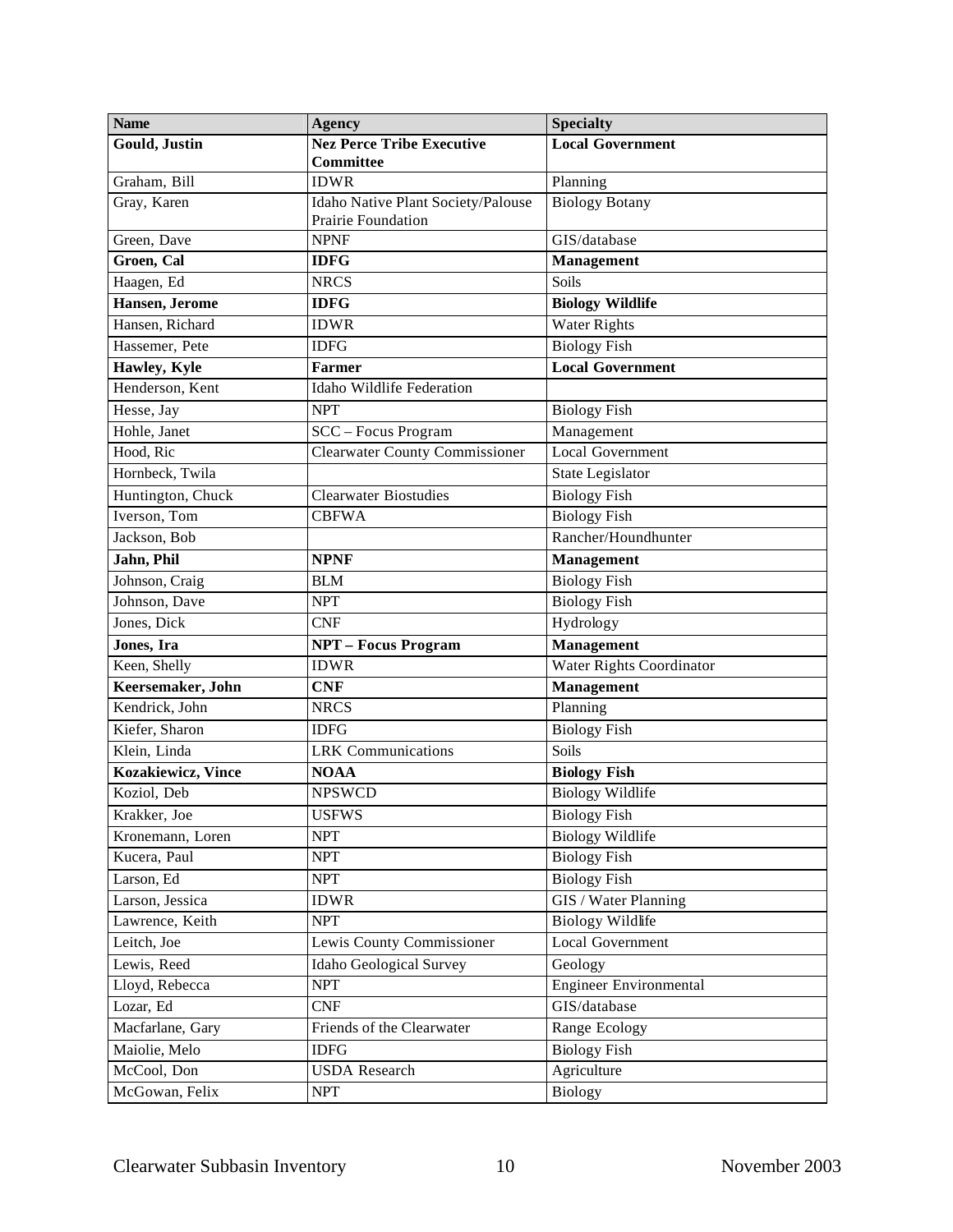| <b>Name</b>          | <b>Agency</b>                    | <b>Specialty</b>         |
|----------------------|----------------------------------|--------------------------|
| McKnight, Bob        | <b>IDL</b>                       | <b>Management</b>        |
| McRoberts, Heidi     | <b>NPT</b>                       | <b>Biology Aquatic</b>   |
| Miles, Aaron         | <b>NPT</b>                       | Forestry                 |
| Miller, Bill         | <b>USFWS</b>                     | <b>Biology Fish</b>      |
| Mitchell, Victoria   | <b>USGS</b>                      | Geology                  |
| Morgan, Gail         | <b>NPT</b>                       | <b>Biology Wildlife</b>  |
| Morse, Tony          | <b>IDWR</b>                      | Geology/GIS              |
| <b>Moser</b> , Brian | <b>Potlatch Corp</b>             | <b>Biology Wildlife</b>  |
| Murphy, Pat          | <b>CNF</b>                       | <b>Biology Fish</b>      |
| Papanicolaou, Thanos | <b>WSU</b>                       | Hydrology                |
| Paradis, Wayne       | <b>NPNF</b>                      | <b>Biology Fish</b>      |
| Parsons, Russ        | UI Landscape Dynamics Lab        | <b>GIS</b>               |
| Peppersack, Jeff     | <b>IDWR</b>                      | <b>Water Rights</b>      |
| Rabe, Craig          | Ecovista                         | <b>Biology Aquatic</b>   |
| Rabe, Fred           | Consultant                       | <b>Biology Aquatic</b>   |
| Rasmussen, Lynn      | <b>NRCS</b>                      | Agriculture              |
| Rieman, Bruce        | <b>USFS-RMRS</b>                 | <b>Biology Fish</b>      |
| Ries, Bob            | <b>NOAA</b>                      | <b>Biology</b> Aquatic   |
| Russell, Scott       | <b>NPNT</b>                      | <b>Biology Fish</b>      |
| Saul, Darin          | Ecovista                         | Ecology                  |
| Schriever, Ed        | <b>IDFG</b>                      | <b>Biology Fish</b>      |
| Scott, Mike          | UI Landscape Dynamics Lab        | Spatial Ecology          |
| Servheen, Gregg      | <b>IDFG</b>                      | <b>Biology Wildlife</b>  |
| Somma, Angela        | <b>NOAA</b>                      | <b>Biology Fish</b>      |
| Sondenaa, Angela     | <b>NPT</b>                       | Biology Wildlife/Botany  |
| Spinazola, Joe       | <b>Bureau of Reclamation</b>     | Planner                  |
| Sprague, Sherman     | <b>NPT</b>                       | <b>Biology Fish</b>      |
| Statler, Dave        | <b>NPT</b>                       | <b>Biology Fish</b>      |
| <b>Stinson</b> , Ken | <b>LSWCD</b>                     | <b>Management</b>        |
| Storrar, Ann         | <b>NPT</b>                       | Water Resources          |
| Svancara, Leona      | UI Landscape Dynamics Lab        | $\overline{GIS}$         |
| Taylor, Emmit        | <b>NPT</b>                       | Engineer                 |
| <b>Ulmer</b> , Lewis | <b>Idaho County Commissioner</b> | <b>County Government</b> |
| Villavicencio, Adam  | <b>NPT</b>                       | Conservation Enforcement |
| Weigel, Dana         | BoR                              | <b>Biology Fish</b>      |
| Yetter, Dick         | <b>NRCS</b>                      | <b>Biology Fish</b>      |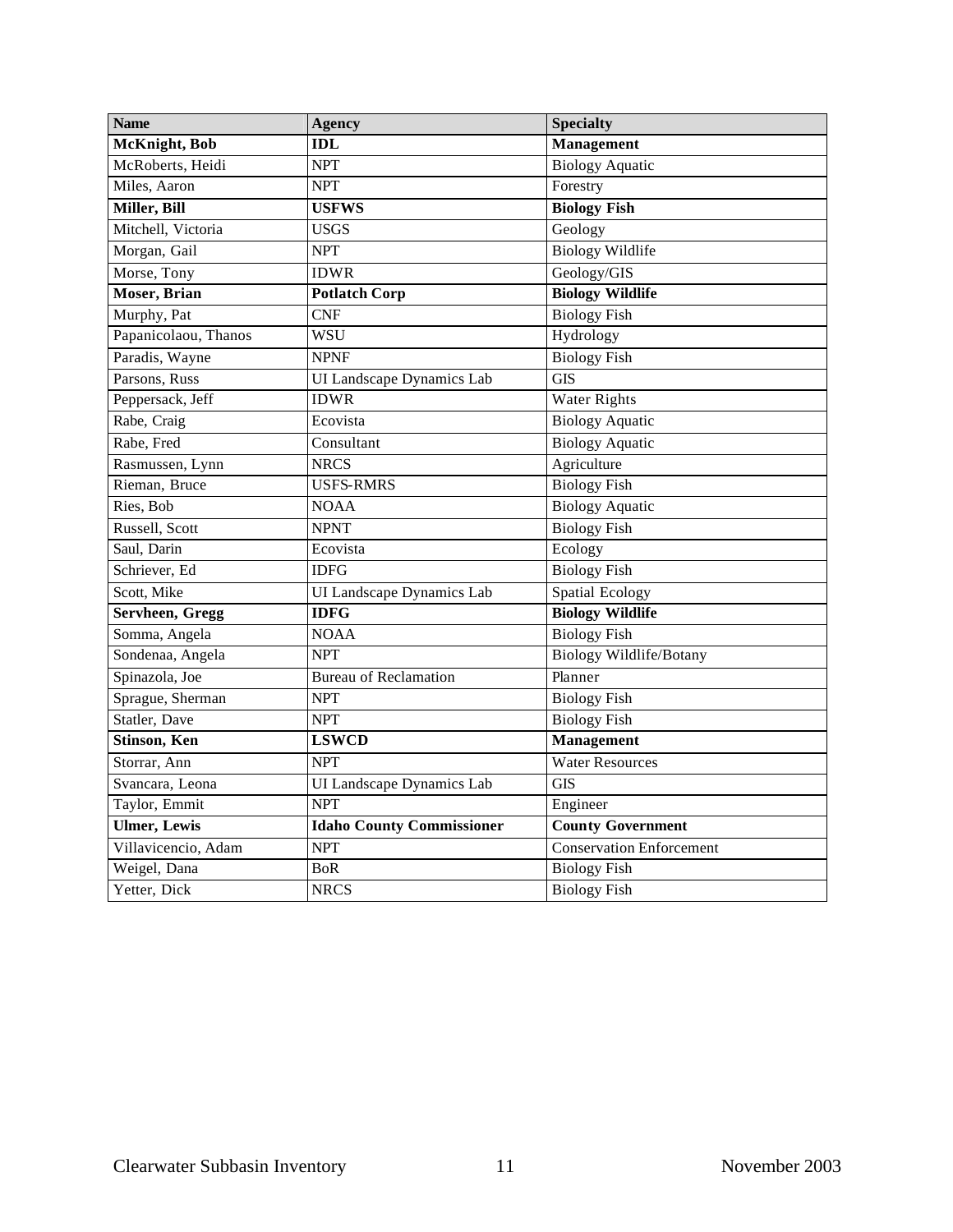# **2 Management Programs and Policies**

### **2.1 Programs**

#### **Clearwater Focus Program and Policy Advisory Committee**

In 1980, Congress passed the Pacific Northwest Electric Power Planning and Conservation Act, which authorized the states of Idaho, Montana, Oregon, and Washington to create the Northwest Power and Conservation Council (Council). The Act directs the Council to prepare a program to protect, mitigate, and enhance fish and wildlife of the Columbia River Basin that have been affected by the construction and operation of hydroelectric dams while also assuring the Pacific Northwest an adequate, efficient, economical, and reliable power supply. The Act also directs the Council to inform the public about fish, wildlife, and energy issues and to involve the public in its decision-making. In late 1996, the 9,645 square mile Clearwater River subbasin was designated a Focus Program under the Council's Columbia River Basin Fish and Wildlife Program.

The purpose of the Clearwater Focus Program is to coordinate projects and interagency efforts to enhance and restore aquatic and terrestrial habitats in the Clearwater River subbasin to meet the goals of the Council's fish and wildlife program. The Idaho Soil Conservation Commission and the Nez Perce Tribal Watershed Division co-coordinate the program on behalf of Idaho State and the Nez Perce Tribe.

The Focus Program convened the Clearwater Policy Advisory Committee (PAC) in September 1999 to provide guidance in the development of a subbasin assessment and plan. The PAC adopted the Clearwater Policy Advisory Committee Charter January 2000. The charter includes a mission statement, goals and objectives, operating protocols, and membership. Membership to the PAC was established by the charter; new membership is accomplished by amendment to the charter. Work on the Clearwater Subbasin Summary, Provincial Review, Clearwater Subbasin Assessment and Plan has been coordinated through the Focus Program and the PAC.

Restoration projects have been conducted on private, state, federal, and tribal lands, partnerships have been developed for all projects. In addition to the ISCC and NPT, project partners have included the U.S. Forest Service, U.S. Natural Resources Conservation Service, soil and water conservation districts, private landowners, Idaho Department of Fish and Game, Idaho Department of Lands, and the Bureau of Land Management.

The Clearwater Focus Program of the 1994 Columbia Basin Fish and Wildlife Program will continue under the 2000 Columbia Basin Fish and Wildlife Program and the Clearwater Subbasin Plan. Requests for appropriate operational funding will be made during provincial reviews or whatever other funding cycle the program endorses after subbasin planning. The Focus Program will coordinate projects and interagency efforts to enhance and restore aquatic and terrestrial habitats in the subbasin to meet the goals of the Council's fish and wildlife program. The Focus Program co-coordinators will prepare an annual report on activities in the subbasin including a summary analysis of the efficacy of each habitat project by contract to be presented at the winter quarter PAC meeting. Subbasin reviews (Provincial Reviews) and scheduled reviews and amendment to the Clearwater Subbasin Plan will be coordinated by the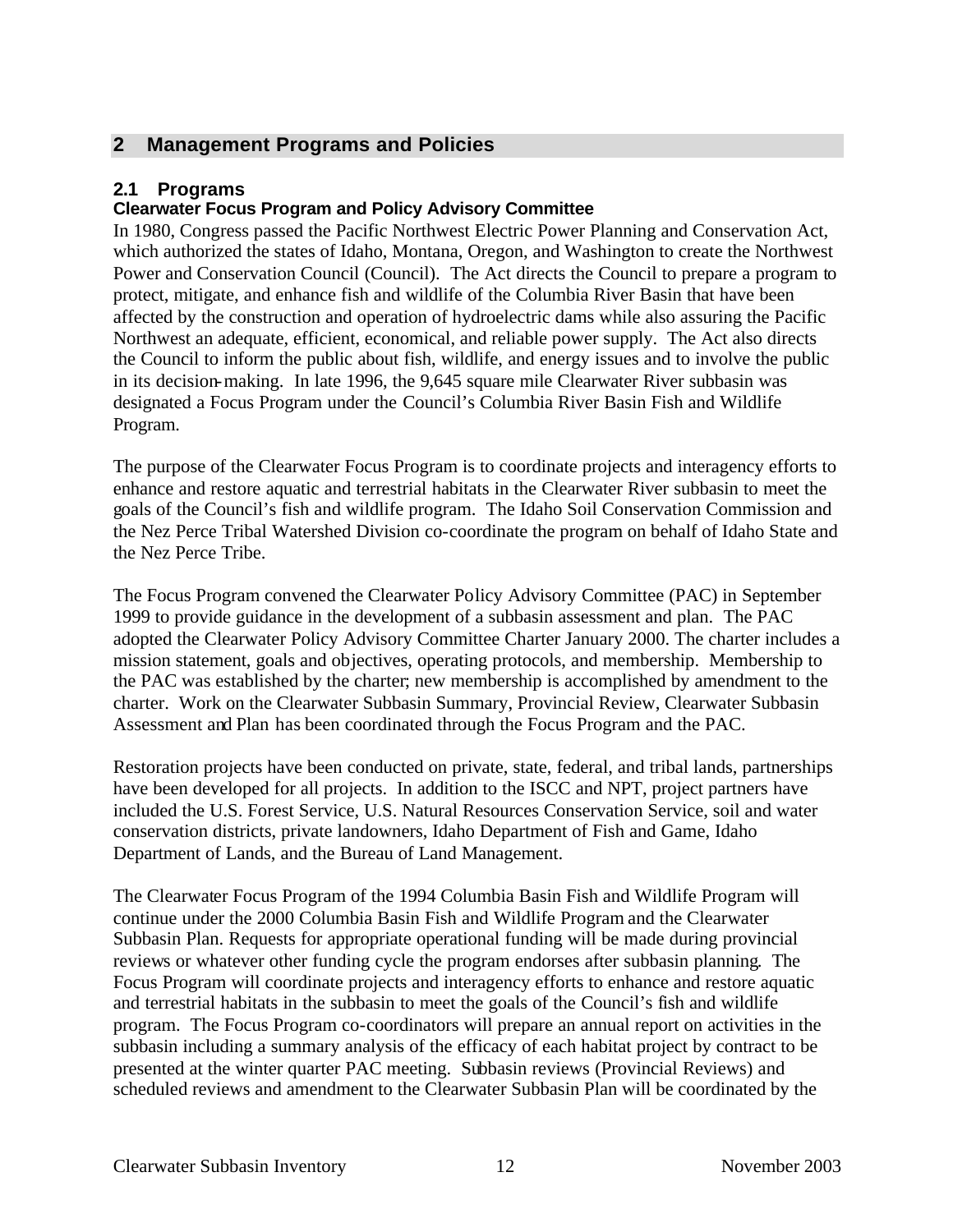Focus Program. The Clearwater Subbasin Plan will be reviewed and amended as necessary beginning in 2008 and every five years thereafter. The Focus Program co-coordinators will present a schedule for the Clearwater Subbasin Plan review and amendment to the PAC at the winter quarter PAC meeting of the review year.

The Focus Program co-coordinators will provide the PAC with administrative and management support and maintain records of activities; the Nez Perce Tribe Focus Program co-coordinator will be a designated alternate PAC member. The PAC will operate under the Charter, which will be amended to include a review function of project proposals submitted through the Council program for Bonneville funding during Provincial Review.

#### **USDA Natural Resources Conservation Service Programs**

The NRCS administers several cost sharing programs on private lands. The Environmental Quality Incentive Program (EQIP) and the Public Law (P.L.) 566 Small Watershed Program can be leveraged with other federal, state, or local program funds. The Wildlife Habitat Incentives Program (WHIP) and the Wetland Reserve Program (WRP) restrict the sources of cost-share funding on projects to non-mitigation funds. (Richard Sims, NRCS, letter to Janet Hohle, May 31, 2002) Landowners work with technical staff of the NRCS to use these programs for implementing conservation practices on their lands. Soil and water conservation districts using other project funding sources leverage NRCS program resources in combination to concentrate conservation within watersheds of concern.

#### **Conservation Reserve Program and Continuous Conservation Reserve Program**

The Conservation Reserve Program (CRP) and the Continuous Conservation Reserve Program (CCRP) are protection programs implemented on croplands and riparian areas respectively by the USDA Farm Services Agency (FSA). These two programs are managed through the U.S. Department of Agriculture Farm Service Agency with technical assistance provided by the USDA Natural Resources Conservation Service. These programs are voluntary and include some combination of the following: incentive payments (CCRP), cost-sharing with plantings, and rental payments. A request for a determination by the National FSA office has been requested by the Idaho State FSA office to establish cost-sharing between these programs and Bonneville funds where watershed projects exist.

#### **NOAA Restoration Center's Community-Based Restoration Program**

The NOAA Restoration Center's Community-Based Restoration Program's objective is to bring together citizen groups, public and nonprofit organizations, industry, corporations and businesses, youth conservation corps, students, landowners, and local government, state and federal agencies to restore fishery habitat across Coastal America. The program partners with national and regional organizations to solicit and co-fund proposals for locally-driven, grass roots restoration projects that address important habitat issues within communities. Several restoration projects in the Clearwater subbasin have been funded through various components of this program, particularly with the Nez Perce Tribe.

#### **Idaho Nonpoint Source Management Program**

The Idaho Department of Environmental Quality has primacy to administer the Clean Water Act §319 Nonpoint Source Management Program for areas outside the Nez Perce Reservation. The program is responsible for administering grants awarded annually on a competitive basis and for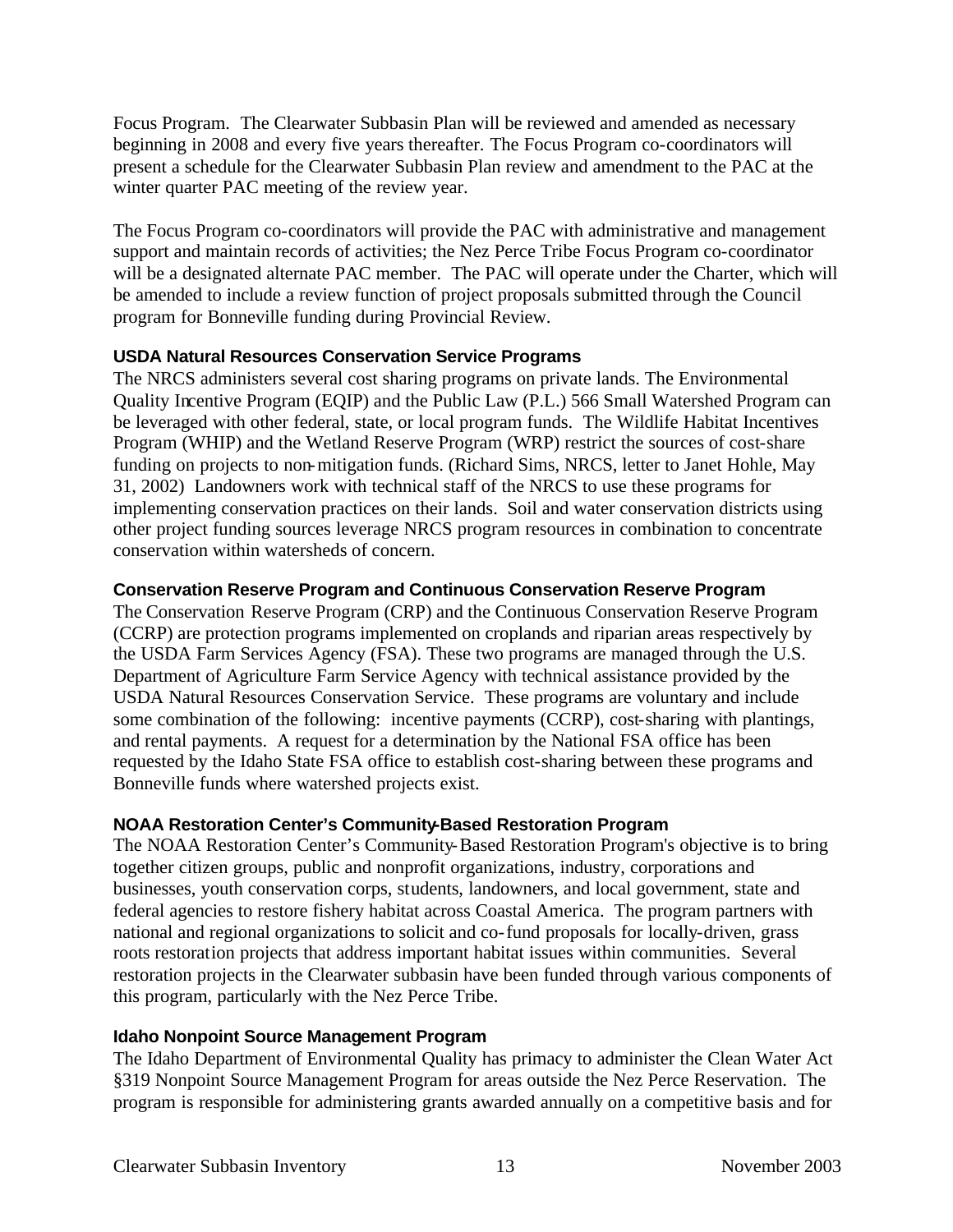providing technical support to watershed implementation activities. Funding projects must focus primarily on improving the water quality of lakes, streams, rivers, and aquifers. Projects must be consistent with the Idaho Nonpoint Source Management Plan for which there are seven project sectors: agriculture, urban stormwater runoff, transportation, silviculture, mining, ground water activities, and hydro-habitat modification. Projects located in watersheds with an approved TMDL are priorities in this program.

#### **Idaho Water Quality Program for Agriculture**

This is a state program administered by the Idaho Soil Conservation Commission to assist rural landowners and farmers with implementation of agricultural best management practices. The program is delivered through the soil and water conservation districts and is often combined with federally funded programs where they exist, for example, the CWA §319 and Bonneville watershed projects. Projects are prioritized first by water quality concerns and second by listed species considerations.

# **2.2 Policies**

#### **Nez Perce Tribe Treaty Rights**

The Nez Perce People have inhabited the Clearwater subbasin for millennia. The first Indian groups may have occupied the area as early as 10,000 years ago (Paradis et al. 1998). Prior to the treaty of 1855, the Nez Perce used the Clearwater area for hunting, fishing, gathering food, horse pasturing and other cultural uses. The Clearwater subbasin is a part of the over 13 million acres in central Idaho, northeastern Oregon and southeastern Washington included in the pretreaty area of tribal use.

The Tribe reserves the right of its members to hunt and fish within and outside of the Nez Perce Reservation, and treaty rights apply to areas beyond current reservation boundaries. The treaty rights are based on the Treaties of 1855 and 1863 which maintained and protected the Nez Perce Tribe's historic rights to fish, hunt, and gather roots and berries and other resources on the reservation and at usual and accustomed places:

- 1855 Treaty, Article 3: "The exclusive right of taking fish in all streams where running through or bordering said reservation is further secured to said Indians; as also the right of taking fish at all usual and accustomed places in common with citizens of the Territory; and of erecting temporary buildings for curing, together with the privilege of hunting, gathering roots and berries, and pasturing their horses and cattle upon open and unclaimed land."
- 1863 Treaty, Article 8: "The United States also agrees to reserve all springs or fountains not adjacent to, or directly connected with, the streams and rivers within the lands hereby relinquished, and to keep back from settlement or entry so much of the surrounding land as may be necessary to prevent the said springs or fountains being enclosed; and, further, to preserve a perpetual right of way to and from the same, as watering places, for the use in common of both whites and Indians"

#### **Federal Water Pollution Control Act of 1972 Section 404**

Department of Army permits are required under §404 of the Clean Water Act for discharges of dredged or fill material into waters of the United States, including wetlands. This includes excavation activities that result in the discharge of dredged material that destroy or degrade waters of the United States. Department of Army permits are also required under §10 of the rivers and Harbors Act of 1899 for work or structures waterward of the ordinary high water mark of or affecting, navigable waters of the United States. In the Clearwater subbasin these waters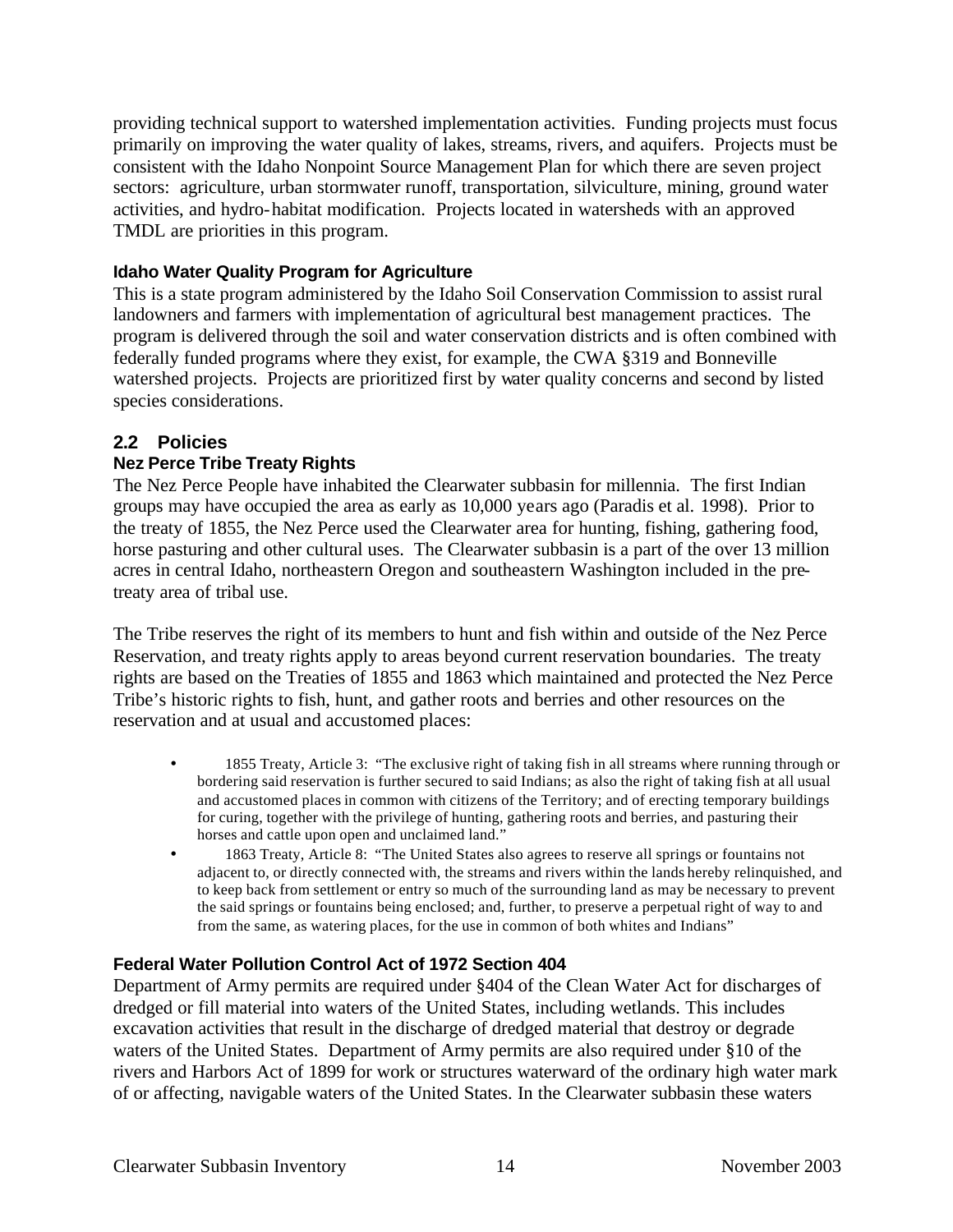include the Clearwater River upstream to River Mile 40 and the North Fork of the Clearwater River upstream to River Mile 57.9 (USACE et al. 2000).

#### **PACFISH and InFish**

These federal strategies were developed to be interim strategies to protect populations and habitats of fish species of concern on lands managed by the U.S. Forest Service and the Bureau of Land Management. The strategies restrict actions in Riparian Habitat Conservation Areas, most notably by defining the standard width of the four categories of RHCAs. The categories include fish-bearing streams, permanently flowing nonfish bearing streams, ponds, lakes, and wetlands greater than one acre and intermittent streams, wetlands less than one acre, landslides, and landslide-prone areas. Deviation from the defined RHCA width requires consultation with NOAA Fisheries and USFWS.

Analysis to determine the effectiveness of PACFISH and InFish has not been done or the results of that analysis are not widely known (Scott Russell, E-mail to Janet Hohle, July 2, 2002).

#### **Forest Practices Act, Title 38, chapter 13, Idaho Code**

The Idaho Forest Practices Act (FPA) was passed by the state Legislature in 1974 and amended by the Legislature in 1980, 1986, 1987, 1989, 1990, 1991, 1992, 1995 and 2001 (Idaho Department of Lands 1996). These rules constitute the minimum standards for the conduct of forest practices on forest land and describe the administrative procedures necessary to implement those standards. In this act, forest land is defined as federal, state, and private land growing forest tree species which are, or could be, at maturity, capable of furnishing raw material used in the manufacture of lumber or other forest products. Although the FPA rules apply to activities on Federal and private lands within the state of Idaho, the State does not hold management authority over these lands. Standards are established for Stream Protection Zones (SPZ) around streams. These standards condition or limit practices within the SPZs. Skidding logs in or through streams is prohibited. There is no prohibition against slash burning within SPZs. The FPA also addresses large organic debris (LOD) functions, harvest practices must retain at least 75% of existing shade, and leave trees are designated by distance from stream, stream width, tree diameter, and number of trees. Class I streams, including lakes, are those used for domestic water supply and/or are important for spawning, rearing or migration of fish. The Class I SPZ is the area encompassed by a slope distance of 75 feet on each side of ordinary high water marks. The Class II SPZ is the area encompassed by a slope distance of 30 feet on each side of ordinary high water marks. Class II streams that do not contribute flow to Class I streams have minimum Stream Protection Zones of 5 feet (Belt et al. 1992).

The Idaho Forest, Wildlife, and Range Policy Analysis Group prepared an analysis of scientific literature on forest riparian buffers (Belt et al. 1992). The fixed minimum width and usedependent approach used in Idaho has the virtue of simplicity in application, but has greater potential for providing either not enough or too much protection. The analysis compared Idaho practices with California, Oregon and Washington and reported that using stream classification with additional site-specific factors adds operational complexity, but has greater potential sensitivity to local stream protection needs.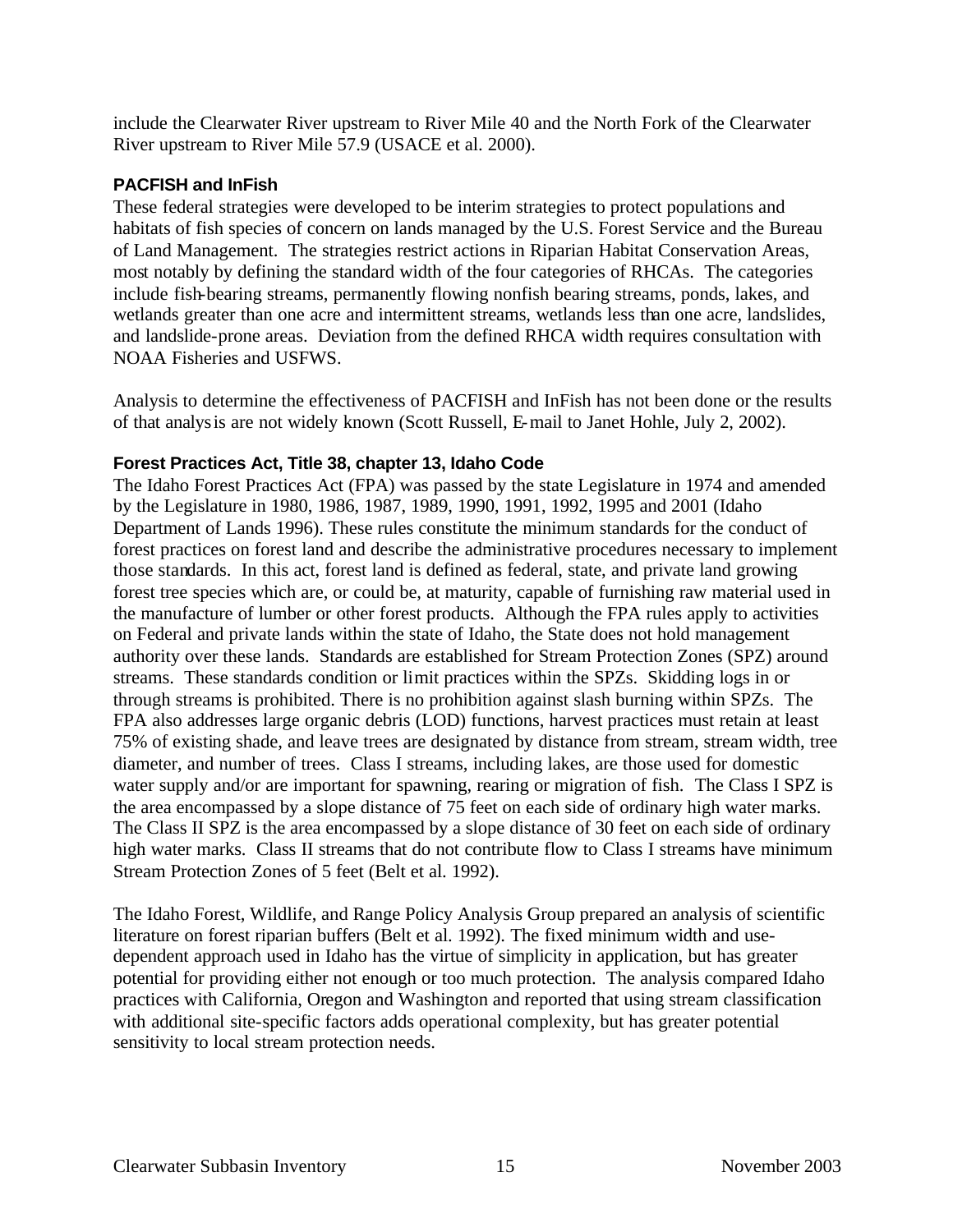# **3 Existing Management Plans**

Information presented here highlights some of the most recent or relevant plans guiding land and resource management within the Clearwater subbasin as a whole. Where information was available, plans currently under development or slated for development in the near future are also described. Plan descriptions are organized according to the primary management entity responsible for their development and/or implementation. Planning and assessments focused on finer scale watershed levels are described in the following section, watershed assessments and watershed scale plans.

#### **3.1 Tribal Plans**

The Nez Perce Tribe (NPT) is a major natural resource manager with a number of departments and divisions responsible for protecting, enhancing, and restoring tribal resources both on the reservation and within the Tribe's treaty territory. Tribal departments contributing to this document include Department of Fisheries Resource Management (with 7 divisions) and the Department of Natural Resources comprised of Wildlife, Forestry, Water Resources Division, and Cultural Resources. A number of planning processes are currently under way as a result of interagency coordination (e.g., Dworshak semi-annual coordination and Hatchery Annual Operating Plans). These types of documents and forums are aware of the larger subbasin planning process and work to ensure their programs are recognized within the overall subbasin planning program being developed by the Council. Data collection and development regarding water, land, and aquatic and terrestrial populations occurs at a base level within the individual projects. This process provide most of the current information for this subbasin plan, and most likely future modifications to this plan will result from continued data collection from individual projects. In addition, the following plans developed by the NPT are currently being implemented

#### **1998 Unified Watershed Assessment and Watershed Restoration Priorities**

This plan was prepared by the NPT in response to the Clean Water Action Plan of 1998. It identifies watersheds containing tribal fee and trust lands and tribal usual and accustomed fishing places, and sets out priorities for restoration. The prioritization list of watersheds is similar to that of applicable Clean Water Act Section 303(d) lists of water quality impaired streams. The Nez Perce Tribe Water Resources Division implements restoration work in watersheds within the Reservation upon completion of TMDLs that have been developed under a tri-party agreement between the Nez Perce Tribe, U.S. Environmental Agency, and the Idaho Department of Environmental Quality (Nez Perce Tribe 1998).

#### **Wy-Kan-Ush-Mi Wa-Kish-Wit**

This is the Columbia River Anadromous Fish Restoration Plan of the Nez Perce, Umatilla, Warm Springs, and Yakama Tribes (CRITFC 1996). This plan includes adult return targets for each subbasin in the Columbia Basin. Wy-Kan-Ush-Mi Wa-Kish-Wit recommends habitat restoration actions that focus on limiting, restricting, or eliminating land uses and enhancing populations with implementation of new broodstock, release and production programs. The plan was published in 1996, and habitat restoration projects emphasizing implementation of forest, range, and agricultural best management practices have been initiated in priority watersheds since 1997 through the Council's program.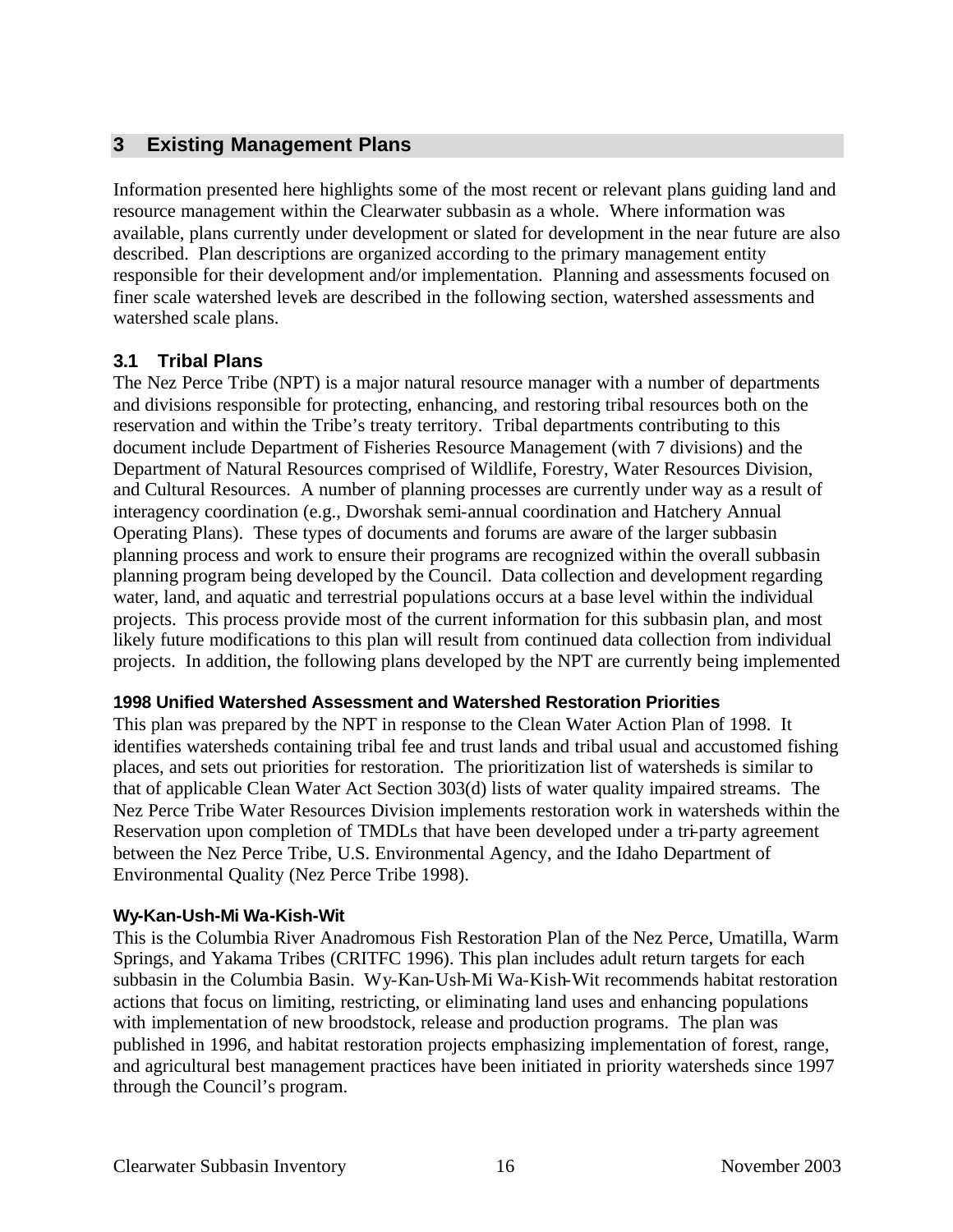In addition, various programs have been implemented by the NPT as part of the plan, including the fall chinook acclimation program, the coho reintroduction program, and construction of the Nez Perce Tribe's hatchery scheduled to be completed in the fall of 2002. The NPT has also garnered a greater cooperative role in the management of Dworshak and Clearwater anadromous production facilities operated by the USFWS since Wy-Kan-Ush-Mi Wa-Kish-Wit was developed. The NPT hatchery (NPTH) will add to and coordinate its production along with three other hatcheries in the subbasin in providing artificial production programs focused on mitigating for commercial development impacts. Lyons Ferry Hatchery Complex, managed by WDFW, will provide fall chinook broodstock for the NPTH and IDFG Oxbow supplementation programs in the Clearwater subbasin and the mainstem Snake River to Hells Canyon Dam.

# **3.2 Federal Plans**

# **Clearwater and Nez Perce National Forest Plans**

The U.S. Forest Service land allocation, management standards, and guidelines for the Clearwater subbasin are specified in the Clearwater and Nez Perce National Forest Plans (U.S. Forest Service 1987a, 1987b). PACFISH (anadromous fish) and the Inland Native Fish Strategy (resident fish) interim strategies are measures designed to protect habitats and populations of fish. PACFISH was adopted as an amendment to the Clearwater and Nez Perce forest plans in 1995. InFish does not apply to the Nez Perce National Forest (Scott Russell, E-mail to Janet Hohle, July 2, 2002).

The Clearwater and Nez Perce National Forests are scheduled to receive funding Fiscal Year 2003 to begin revision of their forest plans. The two forests will use the same planning team for this project, although each forest will have a separate plan (Pat Murphy, CNF, personal communication, June 27, 2002).

Monitoring is required in both forest plans and the Idaho State Water Quality Standards. The format for the monitoring plans is that agreed upon by the Northe rn and Intermountain Regions of the U.S. Forest Service and the Idaho Department of Environmental Quality. Annually each forest publishes a compilation of monitoring projects and releases it at the Clearwater Interagency Monitoring Coordination meeting he ld each spring.

#### **Interior Columbia Basin Ecosystem Management Project**

The Interior Columbia Basin Ecosystem Management Project (ICBEMP) was conducted from 1993 to1997 to develop and implement a scientifically sound, ecosystem-based management strategy for lands administered by the U.S. Forest Service and U.S. Bureau of Land Management for lands administered in Idaho, Montana, Wyoming, Nevada, and Utah. An important goal of ICBEMP was to provide longterm direction to replace PACFISH and InFish. The Draft Environmental Impact Statement for ICBEMP was released in June 1997. A strategy is being worked on now to conclude the project (ICBEMP 2002).

#### **Idaho Bull Trout Recovery Plan**

The USFWS has drafted the Idaho Bull Trout Recovery Plan in cooperation with 22 recovery teams from throughout the state, one of which is the Clearwater Bull Trout Recovery Team. The plan was released for public review and comment in January 2003. A final decision is pending.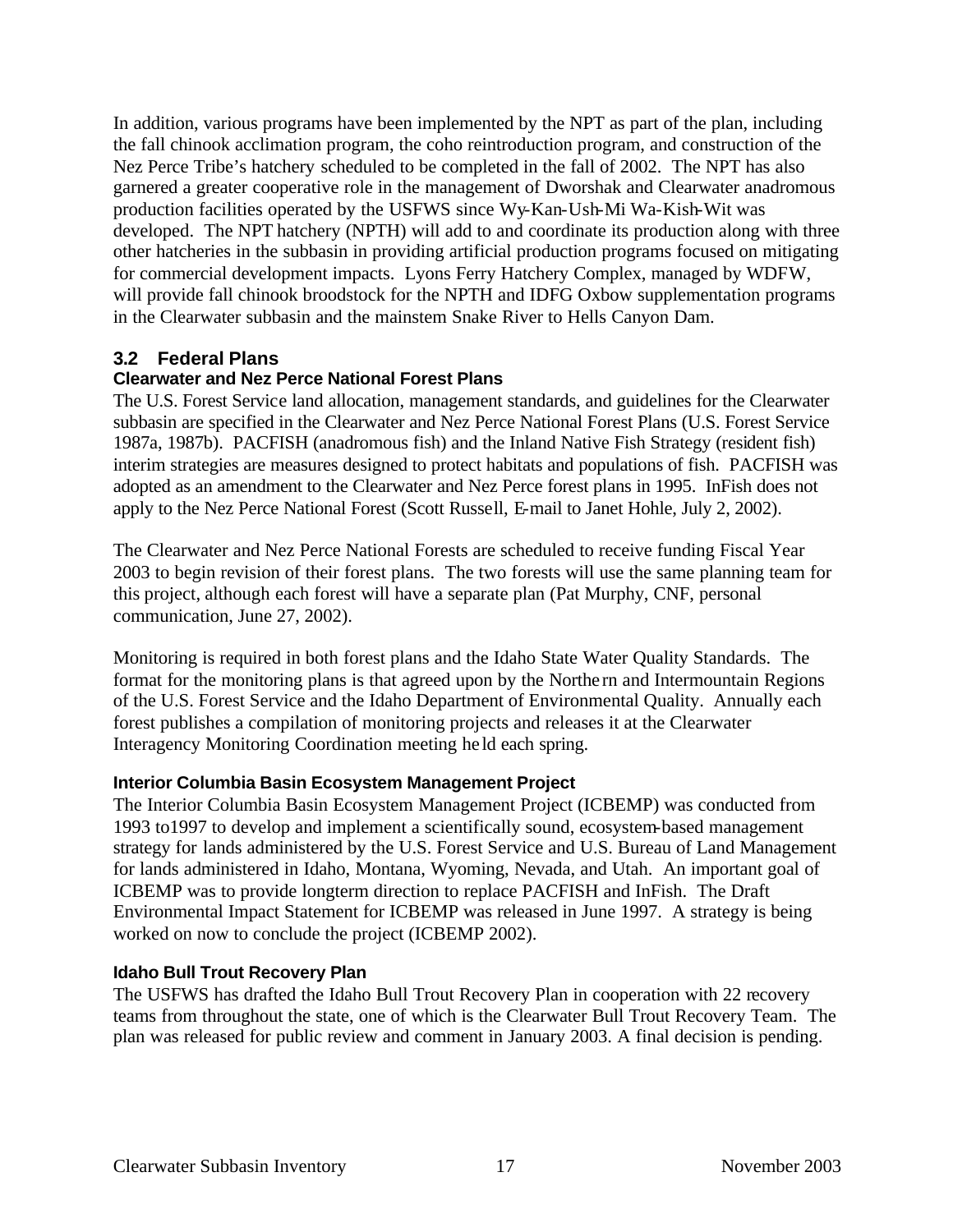#### **Lower Snake River Fish and Wildlife Compensation Plan**

The USFWS administers the Lower Snake River Fish and Wildlife Compensation Plan (LSRCP). This plan was authorized by the Water Resources Development Act of 1976, Public Law 94-587 to mitigate and compensate for fish and wildlife losses caused by the construction and operation of the four lower Snake River dams and navigation lock projects. The fishery resource compensation plan identified the need to replace adult salmon and steelhead and resident trout fishing opportunities. The size of the anadromous progr am was based on estimates of salmon and steelhead adult returns to the Snake River basin prior to the construction of the four lower Snake River dams. In the Clearwater, the LSRCP funds Clearwater Hatchery operated by Idaho Department of Fish and Game and the chinook salmon production portion of the Dworshak NFH operated by the USFWS. A summary document describing the LSRCP and its role in individual subbasins (including the Clearwater) has been compiled and submitted under separate cover to the ISRP and CBFWA (U.S. Fish and Wildlife Service 2001).

#### **Endangered Species Act Implementation Plan for the FCRPS**

The three action agencies have prepared the implementation plan (Bonneville Power Administration et al. 2001) in acknowledgement of responsibilities for fish protection under the Northwest Power Act and water quality protection under the Clean Water Act, and their obligations to Indian tribes under law, treaty, and Executive Order. The plan responds to the December 2000 Biological Opinions issued by the U.S. Fish and Wildlife Service and the NOAA Fisheries on the effects to listed species from operations of the Columbia River hydropower system.

The plan is a five-year blueprint that organizes collective fish recovery actions by the three agencies. The plan looks at the full cycle of the fish, also known as "gravel to gravel" management or an "All-H" approach (hydro, habitat, hatcheries, and harvest). However, it describes only commitments connected to the FCRPS, not the obligations of other federal agencies, states, or private parties. The plan describes the three agencies' goals; the performance standards to gauge results over time; strategies and priorities for each H; detailed five-year action tables for each H; research, monitoring, and evaluation plan (RM&E); and expectations for regional coordination.

The plan identifies priority watershed actions and assigns responsibilities for the Middle Fork Clearwater River to the Bureau of Reclamation. This work is scheduled to begin in Fiscal Year 2003. Work in the Middle Fork will include actions to correct passage barriers, stream flow and screen deficiencies on privately owned agricultural lands (Joseph Spinazola, USBR, Presentation to PAC January 30, 2002). Bureau of Reclamation staff has been coordina ting with the Clearwater Focus Program and Clearwater Policy Advisory Committee.

#### **FCRPS Biological Opinion and the Basinwide Salmon Recovery Strategy**

NOAA Fisheries has recently developed several documents and initiatives for the recovery of Endangered Species Act listed Snake River steelhead, chinook and sockeye. The Federal Columbia River Power System (FCRPS) Biological Opinion (BiOp) and the Basinwide Salmon Recovery Strategy issued at the end of 2000 contain actions and strategies for habitat restoration and protection for the Columbia River Basin. Action agencies are identified that will lead faststart efforts in specific aspects of restoration on nonfederal lands. Federal land management will be implemented by current programs that protect important aquatic habitats (PACFISH,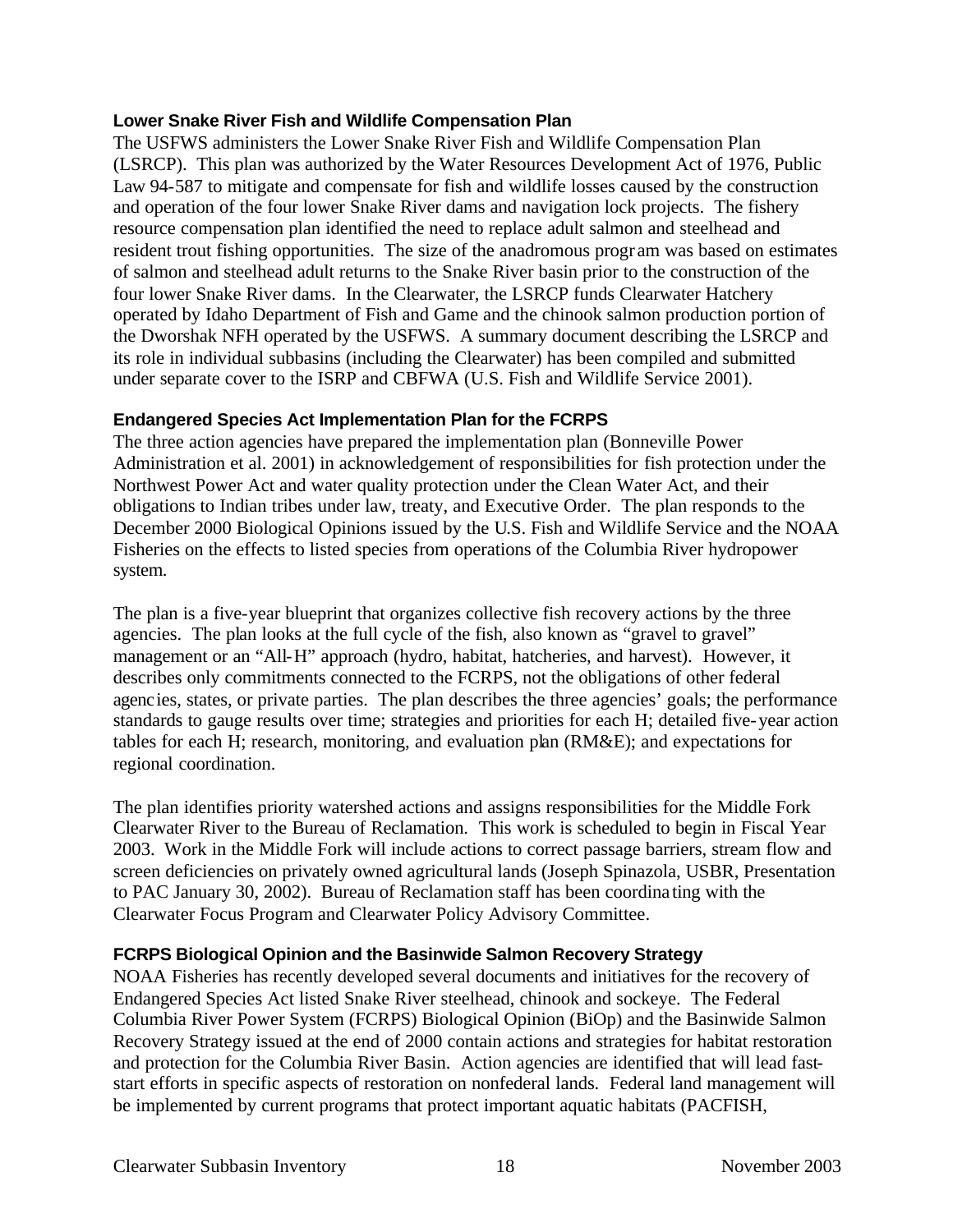ICBEMP). Actions within the FCRPS BiOp are intended to be consistent with or complement the Council's amended Fish and Wildlife Program and state and local watershed planning efforts.

NOAA Fisheries has also initiated recovery planning with the establishment of a Technical Recovery Team for the Interior Columbia, which includes Snake River stocks. The Technical Recovery Team will identify delisting criteria and viability criteria for populations within ESUs, identify factors that limit recovery, and identify early actions for recovery among other things. A stakeholder-based forum will develop a formal recovery plan from these products.

Under the 2000 FCRPS BiOp, NOAA Fisheries expects the Bonneville Power Administration, the Corps of Engineers, and the Bureau of Reclamation to meet their ESA obligations in part through offsite mitigation (Lohn 2002). Subbasin plans will become local recovery plans or will become a substantial component of NOAA Fisheries recovery planning. The BiOp relies on subbasin plans to identify and prioritize specific actions needed to recover listed salmon and steelhead in tributary habitats. NOAA Fisheries expects subbasin plans to include implementation of the BiOp's offsite mitigation actions in the Reasonable and Prudent Alternative (RPA). Specifically, subbasin planning should provide for RPA habitat actions 149 through 163 and harvest and hatchery RPA actions 164 through 178 that pertain to and require local planning and management. NOAA Fisheries also expects subbasin plans to incorporate the research, monitoring, and effective strategies and actions, particularly those described in RPA action 179, 180, and 183 (See Appendix B of the Management Plan for a summary of RPAs).

The USFWS issued a biological opinion in December, 2000 to the U.S. Army Corps of Engineers, Bonneville Power Administration, and the Bureau of Reclamation on the effects of the FCRPS on listed species and their critical habitat. In the Clearwater River bull trout was the only listed species included in the consultation. The document outlined reasonable and prudent measures directing the action agencies to implement monitoring and studies to provide critical information on bull trout entrainment and distribution, timing, and usage of Dworshak Reservoir for modifying facilities and/or operations. The USFWS also included a term and condition recommending that the action agencies estimate annual population size of bull trout migrating to and from Dworshak Reservoir, and develop abundance trends over time.

#### **Columbia River Fish Management Plan**

The Columbia River Fish Management Plan (CRFMP) is an agreement resulting from the U.S. District Court case of U.S. V. Oregon (Case No. 68-513). This agreement between federal agencies, Indian tribes and state agencies (except Idaho) set guidelines for the management, harvest, hatchery production, and rebuilding of Columbia River Basin salmonid stocks. Appropriate harvest levels and methods were established for various levels of attainment of interim population goals for spring chinook, summer chinook, sockeye, fall chinook, summer steelhead, and coho salmon. The plan guaranteed the treaty Indian fisheries a minimum of 10,000 spring and summer chinook annually, not dependent on run size. The original CRFMP terminated in 1998; it is currently being renegotiated, with completion anticipated by December 2003. In the interim, seasonal fish management plans have been drafted and agreed to by relevant parties.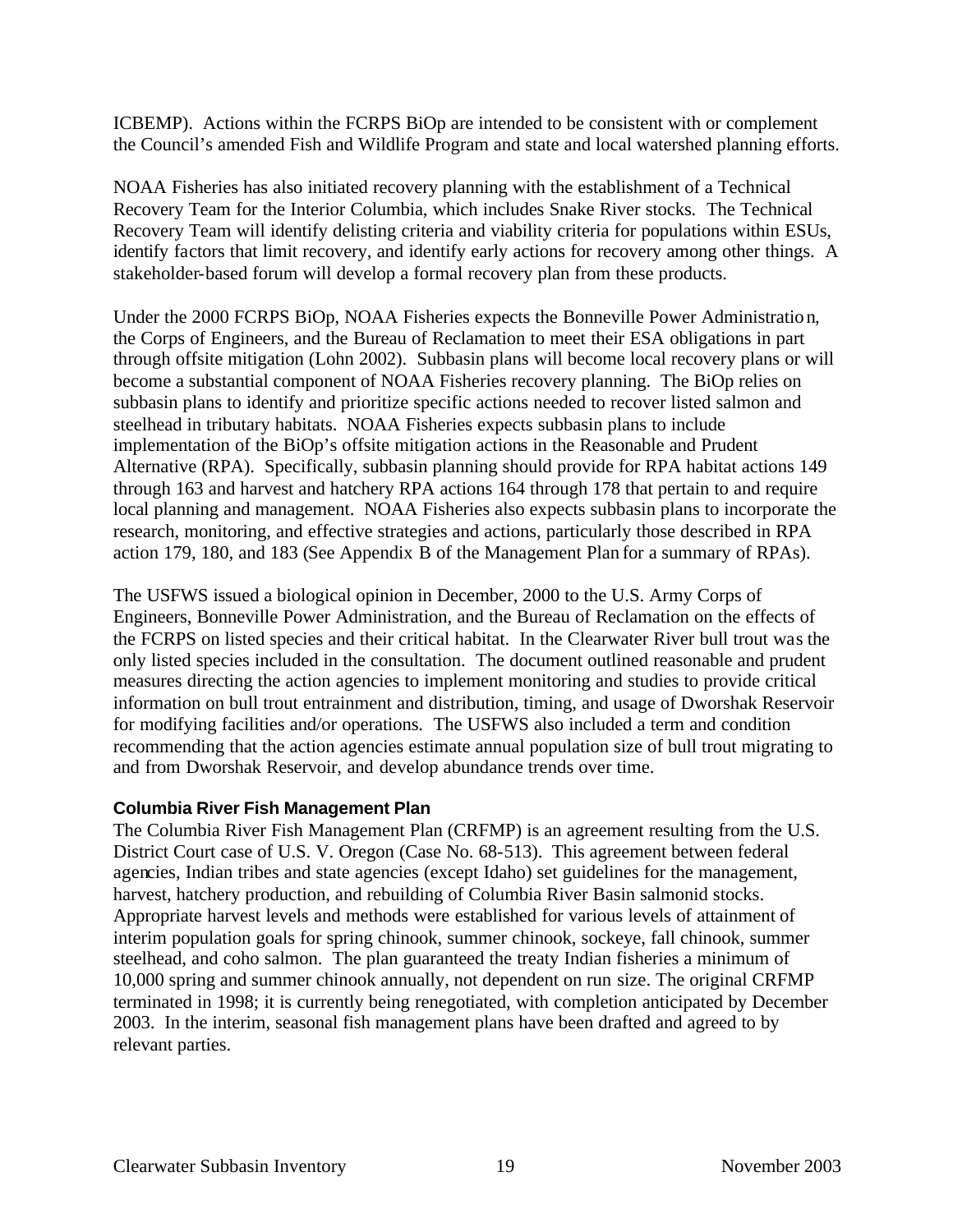# **U.S. Army Corps of Engineers Master Plan and Supplemental EIS**

The USACE manages over 30,000 acres of land surrounding Dworshak Reservoir. Their policies and regulations for fish and wildlife describe three management concepts: stewardship, mitigation, and enhancement. Project goals and objectives reflecting these concepts are currently being revised as a new Master Plan and Supplemental Environmental Impact Statement. Completion of these is expected within the next two years (Russell Davis, USACE, E-mail to Janet Hohle, July 2, 2002).

# **3.3 State Plans**

# **Idaho Department of Environmental Quality 2002-2007 Strategic Plan**

The following three priorities from the Idaho Department of Environmental Quality 2002-2007 Strategic Plan are relevant to protecting and restoring ecosystem resources (Jim Bellatty, IDEQ, personal communication, March 28, 2001):

- Improve ground water quality in degraded areas and protect all ground water
- Improve the surface water quality in areas identified as not supporting their beneficial uses or where the state believes threatened or endangered species exist
- Improve environmental quality in areas subject to past or present mining activities

The IDEQ is the lead agency to produce Total Maximum Daily Load (TMDL) assessments for streams on the Idaho Clean Water Act (CWA) §303(d) list. The court-approved schedule for completion of these TMDLs has recently been amended. TMDLs for all streams listed in the Clearwater are scheduled to be completed by the end of calendar year 2006. TMDLs for streams within the exterior boundaries of the Nez Perce Indian Reservation are completed via a three party agreement between the Nez Perce Tribe, the IDEQ, and the U.S. Environmental Protection Agency. TMDL implementation plans have been developed by local watershed advisory groups (WAGs) and are available through IDEQ. The plans are important for CWA §319 funding directed towards improving water quality.

# **Idaho Department of Fish and Game Plans**

Under Title 36 of the Idaho Code, the Idaho Department of Fish and Game is responsible to preserve, protect, and perpetuate fish and wildlife in the state of Idaho and provide continued supplies of fish and wildlife to the citizens of the state for hunting, fishing, and trapping. IDFG works to preserve, protect, perpetuate, and manage all wildlife. IDFG management plans and policies relevant to fish and wildlife and their habitat in the Clearwater subbasin include the *A Vision for the Future: Idaho Department of Fish and Game Policy Plan, 1990- 2005* (Idaho Department of Fish and Game 1990); the *Idaho Department of Fish and Game Strategic Plan* (Idaho Department of Fish and Game 2001a); the *Idaho Department of Fish and Game Five Year Fish Management Plan: 2001-2006* (Idaho Department of Fish and Game 2001b); *White-tailed Deer, Mule Deer and Elk Management Plan* (Idaho Department of Fish and Game 1999a); the *Black Bear Management Plan 2000-2010* (Idaho Department of Fish and Game 1998); the *Nongame Plan 1991-1995* (Idaho Department of Fish and Game 1991a); the *Upland Game Plan 1991-1995* (Idaho Department of Fish and Game 1991b); the *Waterfowl Plan 1991-1995* (Idaho Department of Fish and Game 1991c); the *Moose, Sheep and Goat Plan 1991-1995* (Idaho Department of Fish and Game 1991d); the *Mountain Lion Plan 1991-1995* (Idaho Department of Fish and Game 1991e)and the *Furbearer Plan 1991- 1995* (Idaho Department of Fish and Game 1991f).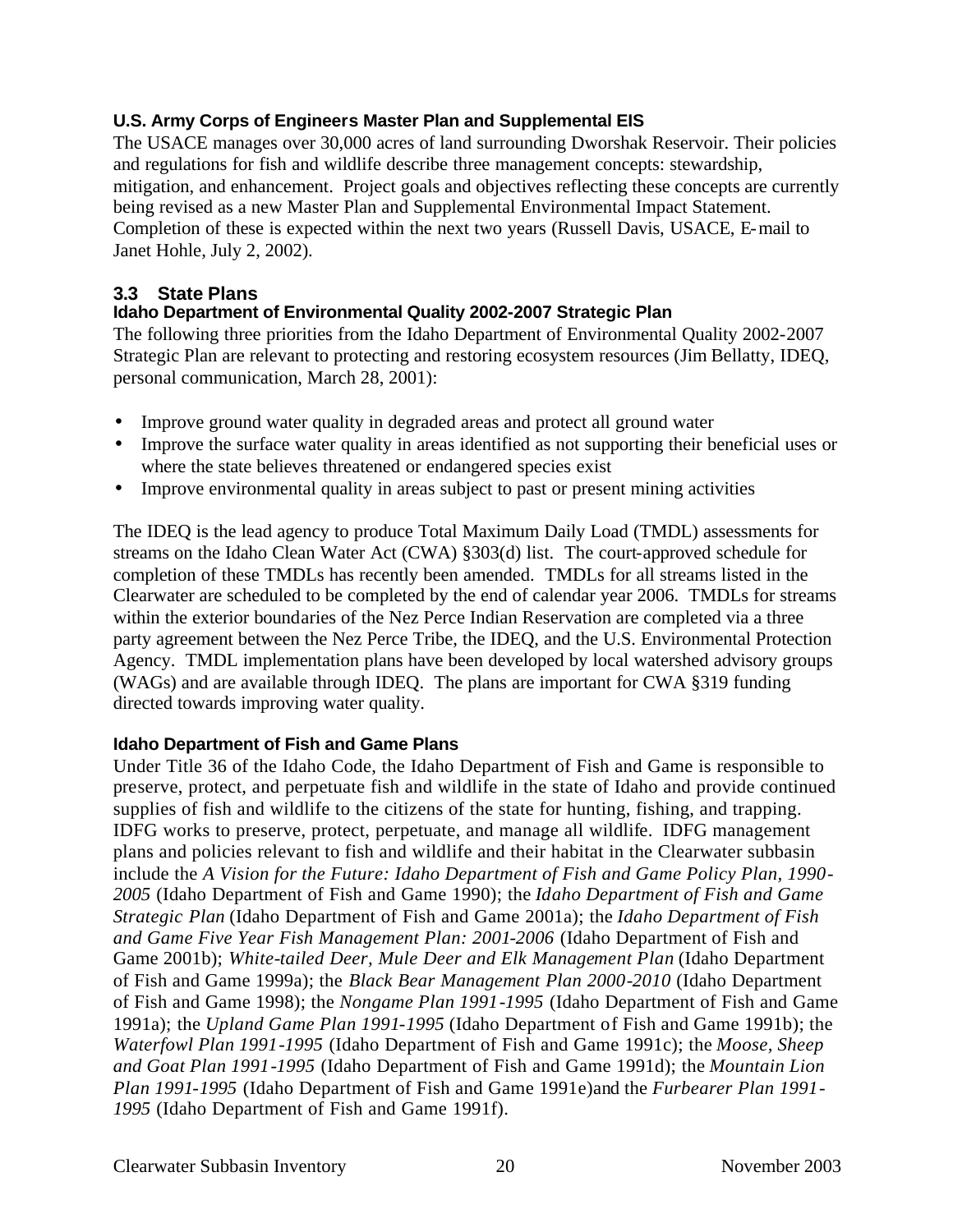#### **Comprehensive State Water Plan for the North Fork Clearwater Basin**

The Idaho Water Resource Board, through the Idaho Department of Water Resources, prepared the Comprehensive State Water Plan for the North Fork Clearwater Basin (IWRB 1996). The North Fork Clearwater Basin Plan was adopted by the Water Resource Board in January 1996, and was ratified by the Idaho Legislature in that same year. As such, it carries the effect and force of Idaho State law.

The plan provides guidance for the development, management, and protection of water and related resources in the North Fork Clearwater subbasin in compliance with provisions of the Idaho State Constitution and Idaho State Code. This document describes and evaluates the water resources and related economic, cultural, and natural resources of the basin. It recognizes past actions, addresses present issues and opportunities, and seeks to ensure that uses of the water will complement state goals of achieving a high quality of life in Idaho.

Protected river designations were made to maintain the primitive character and aesthetic quality of valuable fish and wildlife habitat and to maximize recreational opportunities. The following North Fork Clearwater River waterways are designated as State Natural or Recreational Rivers.

• North Fork Clearwater River, headwaters to Dworshak Reservoir

| HUC 17060308 |
|--------------|
| HUC 17060307 |
| HUC 17060307 |
| HUC 17060307 |
|              |
| HUC 17060308 |
| HUC 17060308 |
| HUC 17060308 |
| HUC 17060308 |
|              |

The Board further recommended that the Council's Protected Areas Designations be modified to reflect plan actions and recommendations.

#### **Comprehensive State Water Plan for the South Fork Clearwater River Basin**

The Idaho Water Resource Board, through the Idaho Department of Water Resources has released the Draft Comprehensive State Water Plan for the South Fork Clearwater River (9/5/03). The document describes comprehensive water resource planning for the conservation, development, management, and optimum use of unappropriated water resources in the South Fork Clearwater River. Adoption and ratification by the Water Resources Board and the Idaho Legislature respectively is pending.

The Idaho Water Resource Board recommends that minimum stream flow water rights be pursued for the following streams to preserve fish and wildlife habitat, water quality, aesthetics, and recreational values: Red River, American River, Crooked River, Newsome Creek, Tenmile Creek, South Fork Clearwater River, Johns Creek, Mill Creek, and Meadow Creek.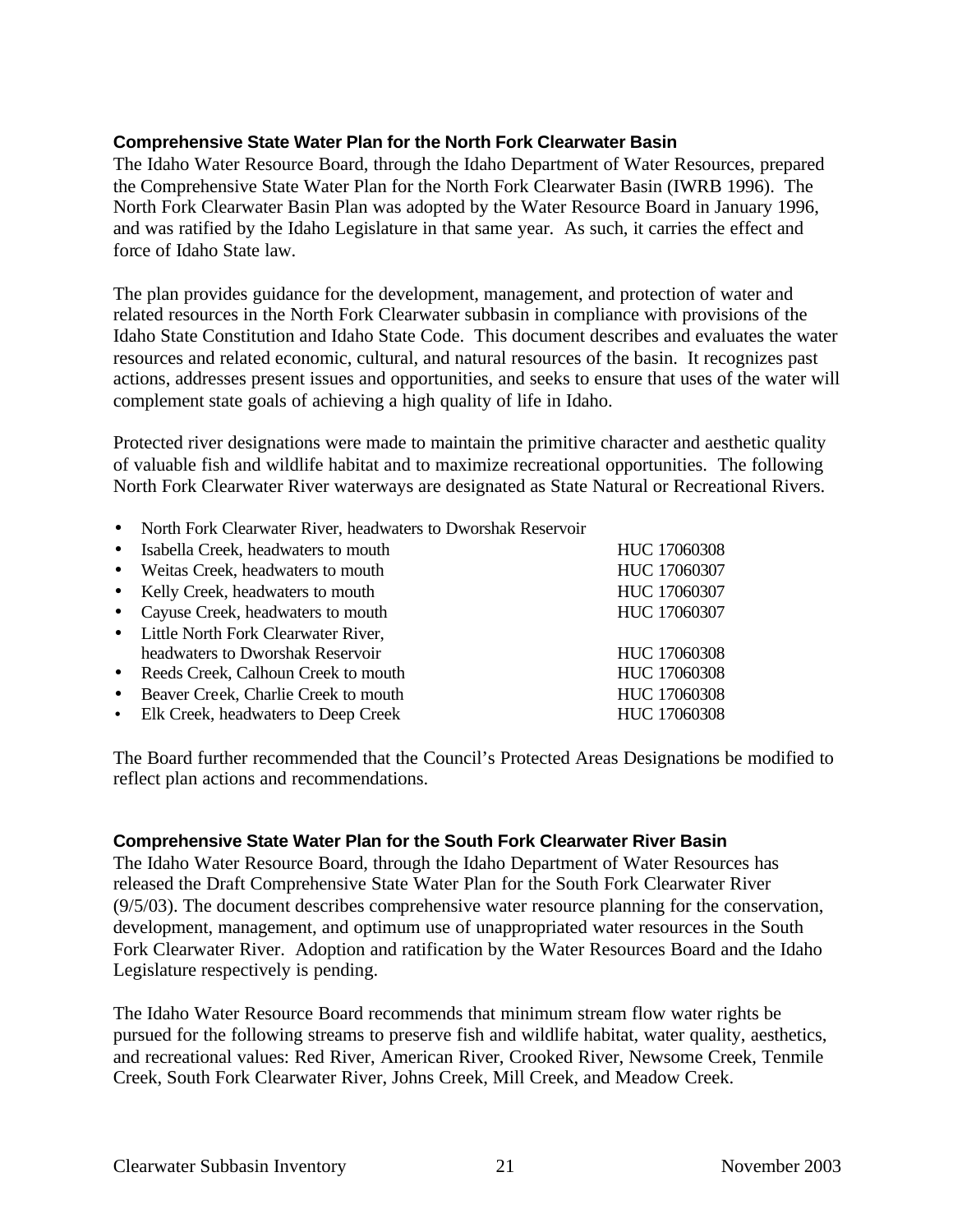The Idaho Water Resource Board recommends approximately 122 miles of streams and stream segments be designated Natural Rivers. All of the Natural designated rivers are on federally managed lands and most originate in wilderness areas. They are: East Fork Crooked River, West Fork Crooked River, Tenmile Creek and tributaries - Williams Creek and Sixmile Creek, Johns Creek and tributaries – Hagen Creek, Square Mountain Creek, Moores Creek, Gospel Creek, West Fork above Gospel Creek, Twentymile Creek, Wing Creek, and Silver Creek.

The following rivers have been recommended for Recreational River designations by the Idaho Water Resource Board: Red River and tributaries – Otterson Creek, South Fork Red River, West Fork Red River, Moose Butte Creek, and Red Horse Creek, American River and tributaries – Limber Luke Creek, West Fork American River, East Fork American River, and Kirks Fork, Crooked Fork river and tributary Relief Creek, Newsome Creek and tributaries – Haysfork Creek, Baldy Creek, Pilot Creek Sawmill Creek, Sing Lee Creek, and West Fork Newsome Creek, Meadow Creek, Mill Creek, and South Fork Clearwater.

#### **Minimum Instream Flows**

Idaho Code gives the Water Resource Board the authority to hold instream flow water rights for the purpose of maintaining minimum streamflows to protect a variety of instream uses. Minimum streamflows have been established on rivers within the Clearwater subbasin to protect fish habitat, recreation, aquatic life, and wildlife habitat. The Idaho Water Resource Board holds minimum streamflow water rights on several streams within the Clearwater River subbasin:

| HUC 17060306          |
|-----------------------|
|                       |
| HUC 17060303          |
| HUC 17060301+17060302 |
| HUC 17060308          |
| HUC 17060308          |
| HUC 17060308          |
| HUC 17060307          |
|                       |

#### **The Dworshak Operation Plan**

The Dworshak Operation Plan was adopted by the Idaho Water Resource Board in 2000 and ratified by the 2001 Idaho Legislature as an amendment to the Comprehensive State Water Plan for the North Fork Clearwater Basin. The objective of this plan is to implement procedures that optimize the use of Dworshak water for all beneficial uses including flood control, power production, recreation, commercial navigation, fish and wildlife and water quality. The plan, among other things, anlayzes the impacts of current Dworshak operations and contains eight recommendations made by the Idaho Water Resource Board regarding the future operation of the Dworshak Project. The plan requires that Dworshak be operated using an integrated rule curve that would manage operations to maximize all five of the congressionally authorized management purposes, which are flood control, hydropower, navigation, recreation, and fish and wildlife. The Nez Perce Tribe Fisheries Department is completing a Bonneville funded contract to develop an integrated rule curve for Dworshak operations.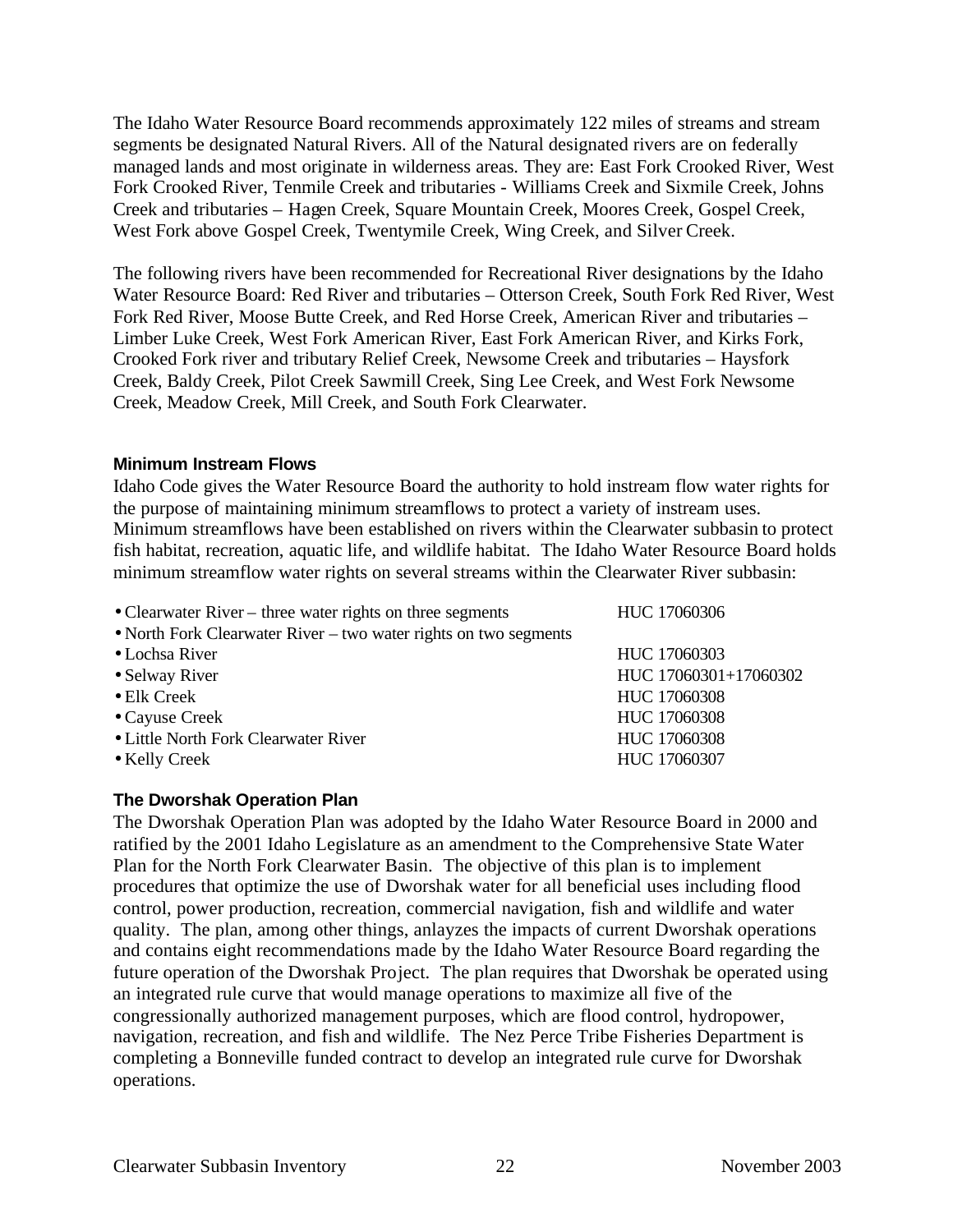#### **Idaho Agricultural Pollution Abatement Plan**

The fourth revision of the Idaho Agricultural Pollution Abatement Plan (Ag Plan) was certified by Governor Dirk Kempthorne in March 2003. The Ag Plan is Idaho's response to Section 208 of the federal Clean Water Act (PL 92-500) and represents the agricultural portion of the State Water Quality Management Plan. The Ag Plan is the implementing action plan for all nonpoint source agricultural sector activities in the state. The implementation strategy contains six actions items.

- 1. Identify waters with beneficial uses threatened or impaired by agricultural activities.
- 2. Prioritized waters to determine implementation effort needed.
- 3. Identify management strategies for implementation.
- 4. Define authorities, regulations, and commitments to ensure implementation occurs.
- 5. Implement feedback loop process.
- 6. Communicate evaluation results, conclusions, and recommendations.

#### **State Transportation Improvement Program**

The Idaho Department of Transportation develops project plans through the State Transportation Improvement Program (STIP) which includes a five-year project implementation phase and a one-year project development phase. Corridor planning is conducted in more urban areas of Idaho in addition to STIP, but has not been implemented as a planning methodology in the Clearwater (IDT District 2) (Idaho Department of Transportation District 2 and Boise office, personal communications, July 24, 2002). Projects planned for implementation in the Clearwater subbasin by the Idaho Department of Transportation are listed in Inventory Appendix A (on accompanying CD) included with this document.

After a few small projects on U.S. Highway 12 in early Fiscal Year 2003, the IDT has committed to refraining from work during the Lewis and Clark celebration period. Past projects on U.S. Highway 12 for which biological assessments are ava ilable include those completed on Ahsahka Bridge, Orofino Bridge, Kamiah Bridge, Kooskia Bridge, and Lawyer Creek Bridge.

Revegetation designs for projects are site specific based on local conditions such as annual precipitation, slope, soil, aspect, riparian zone, and upland zone. Grass, forbs, shrub, and tree species are prescribed emphasizing native species, although "nurse crops" which are usually not native are used for quick vegetation establishment to prevent erosion.

#### **Local Highway Technical Assistance Council**

The Idaho Legislature created the Local Highway Technical Assistance Council (LHTAC) in 1994 to assist local government road districts to secure federal road funds for qualifying projects. The Idaho Association of Counties, Idaho Association of Cities, and Association of Highway Districts appoint members to the council, which is comprised of three members from each organization. The Clearwater subbasin includes the following road districts: Clearwater County- - Clearwater Road District and Clearwater County; Idaho County--County Road Department, Cottonwood, Deer Creek, Dumecq, Fenn, Ferdinand, Good Roads, Grangeville, Green Creek, Keuterville, Kidder-Harris, Union-Independent, and Winona; Latah County--North County and South County; Lewis County--Central Evergreen, Kamiah, North Highway, and Prairie; Nez Perce County has only one, which is managed by the county (Joe Haynes, Local Highway Technical Assistance Council, personal communication, July 24, 2002).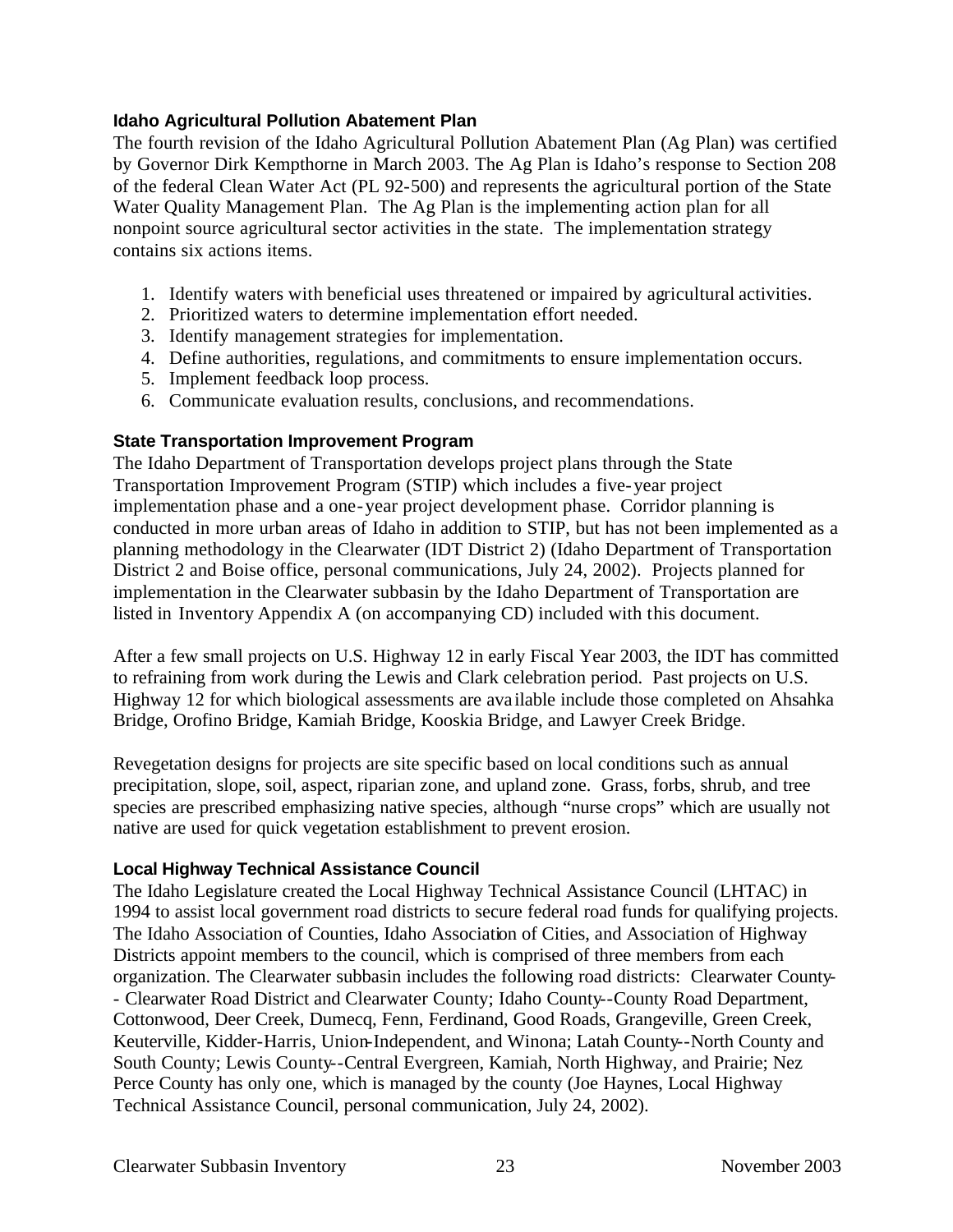Bridge projects in a preliminary development phase include the Southeast Elk River Bridge and the Lolo Creek Bridge to be worked on by the Clearwater County and Idaho County road departments respectively.

#### **Land Use Ordinances**

The Clearwater subbasin encompasses all or most of Clearwater, Idaho, Latah, Lewis, and Nez Perce Counties. Four of the five counties in the Clearwater subbasin have adopted land use ordinances pursuant to the authority granted in Title 67, Chapter 65, of the Idaho Code and Article 12, Section 2, of the Idaho Constitution. Land use ordinances are adopted and implemented to achieve the following goals: 1) promote the health, safety, and general welfare of the people of the respective county; 2) insure that the goals and purpose of the Idaho Local Planning Act are accomplished and facilitated; 3) fulfill the statutory mandate of Idaho Code 67- 6503; 4) control construction and uses of land which may do irreparable harm to existing buildings, uses of land, and the economic and social stability of the county. Idaho County does not have a land use ordinance but does have a subdivision ordinance.

Each county has a flood plain ordinance that regulates the lowest allowable elevation for construction within the flood plain. Latah County is revising the land use ordinance and if adopted as drafted will provide for setbacks from intermittent and perennial streams for winter animal feeding areas and a riparian area protection zone that will prohibit construction within 100 feet of a stream. Nez Perce County is drafting a development standards ordinance, which if adopted as drafted will require a site improvement permit if construction is to be within 100 feet of a perennial stream.

# **Soil and Water Conservation Districts Management Plans**

Each of the five soil and water conservation districts in the Clearwater subbasin operates under a five year management plan, all of which include specific goals for natural resources (CSWCD 2001, ICSWCD 2001, LSWCD 2001, LSCD 2000, NPSWCD 2001). The SWCDs are all engaged in program delivery and project development funded through federal, state, and local sources. These organizations are important linkages between conservation program implementation and private landowners.

# **3.4 Other Plans**

# **Clearwater Basin Weed Management Area (CBWMA)**

The purpose of the CBWMA is to bring together those responsible for weed management within the Clearwater River subbasin to develop common management objectives, set realistic management priorities, facilitate effective treatment, and coordinate efforts along logical geographic boundaries with similar land types, use patterns, and problem species. Cooperators of the CBWMA include private landowners, county government, tribal government, university, state and federal land management agencies, and interested organizations and individuals. A coordinating committee meets periodically to develop the annual operating plan, monitor accomplishments, maintain a subbasin-wide inventory, assess effectiveness of control strategies and tactics, and make necessary adjustments (CBWMT 1999).

The latest plan was completed for 2002. Operating plans divide the Clearwater into seven areas and propose treatment for first and second priority species, describes treatment methodology, and identifies educational activities. The Clearwater treatment areas are the mainstem Clearwater,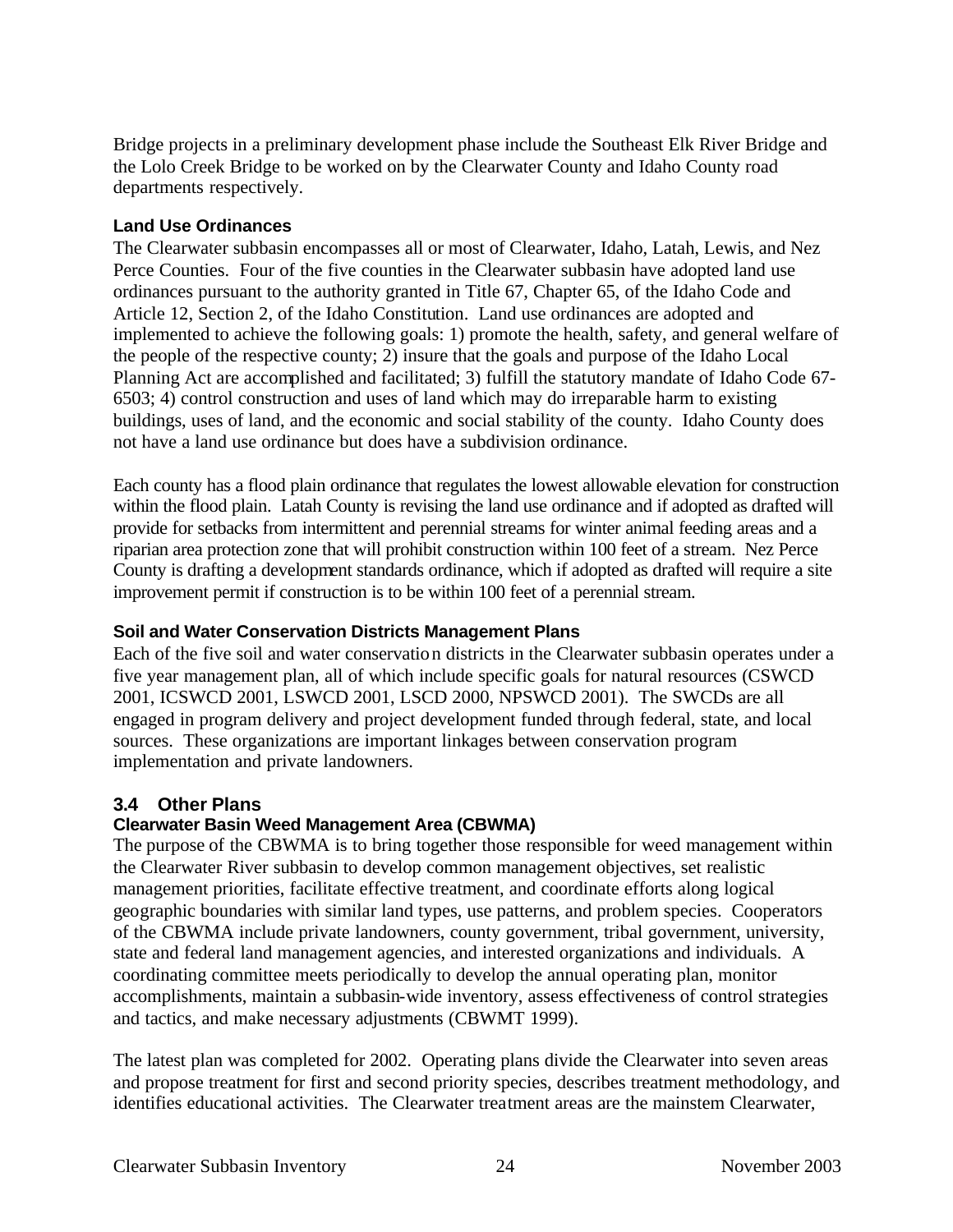Potlatch River, North Fork, Lolo Creek, Lochsa River, Selway River, and South Fork. The Natural Resources Conservation Service Rural Conservation and Development program coordinates the CBWMA.

#### **Clearwater Elk Initiative**

The Clearwater Elk Initiative mission is to increase the Clearwater subbasin elk herds by improving and restoring elk habitat using fire and harvest management (CEI 2002). Membership of the CEI includes major landowners, agencies, and organizations. There are three active committees: information and education, monitoring and research, and fund raising. CEI direction comes from the management team whose responsibilities include identifying priorities, approving projects, and locating funding.

# **3.5 Hatchery and Genetic Management Plans (HGMPs)**

Artificial production facilities found within the Clearwater subbasin were primarily built as mitigation for federal dams. Specific planning documents associated with each facility (ranging from a single Master Plan to multiple associated documents addressing genetics, habitat and life history relationships) may be obtained from the relevant management agency. Key hatchery development agencies are U.S. Fish and Wildlife Service (USFWS), Northwest Power Planning Power Council (Council), Idaho Department of Fish and Game (IDFG), and the Nez Perce Tribe (NPT). Funding sources include the Bonneville Power Administration (BPA) and U. S. Army Corps of Engineers (USACE) through legislated programs such as the Council's Fish and Wildlife Program and the Lower Snake River Compensation Program (LSRCP). These agencies coordinate extensively with other governmental land and water management agencies (e.g., USACE and NOAA Fisheries). A complete list of production programs associated with the Clearwater subbasin, and detailed descriptions of each can be found in the Clearwater Subbasin Assessment (see Table 56 in that volume).

During the last decade, hatchery managers have participated in three major planning efforts directed by the Council: Subbasin Planning (1990), Integrated Hatchery Operations (1996), and the Artificial Production Review (2001). Under the Endangered Species Act additional review and planning has also been required of hatchery operations titled Hatchery Genetic Management Plans (HGMPs). The 2000 Federal Columbia River Power System Biological Opinion, RPA 169, calls for HGMPs to be completed for all production facilities in the Columbia River by autumn 2003. The Council is working to complete this task by autumn 2002 (CBFWA Draft Action Notes – Meeting June 20, 2002).

Artificial production programs, whether hatchery mitigation releases or supplementation efforts, for both anadromous and resident fish are following the HGMP process as prescribed by NOAA – Fisheries. This process is coordinated through the Council's Artificial Production Advisory Committee (Council/APAC), with the two agencies being co-stewards of the HGMP development process. The HGMPs will represent artificial production in relation to the Council's Provincial Review process and any future NOAA Fisheries Endangered Species Biological Opinions regarding artificial production programs. The focus is on federally funded programs.

Tribal, state, and federal managers are working to develop HGMPs for each facility to coordinate management within and between hatchery programs. This type of plan will assist in setting the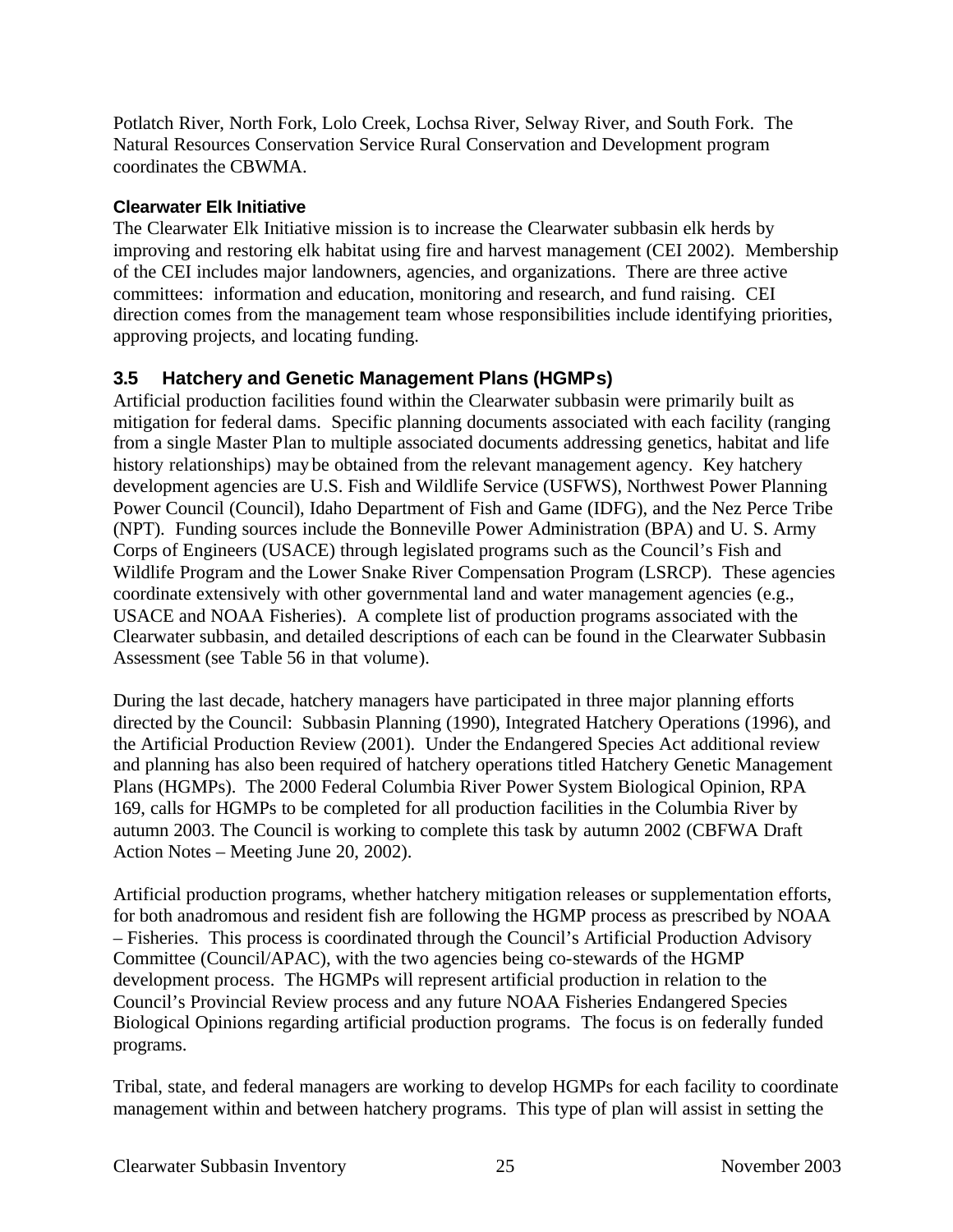baseline data for these efforts and their associated research programs. This data is critical to the overall subbasin planning process as it provides guidance and relays information regarding the past, present and future of fishery populations within the subbasin, and within the overall Columbia and Snake River basins.

Sponsors doing project HGMPs are as follows:

- USFWS for Dworshak Hatchery and Kooskia Hatchery as a single managed complex.
- USFWS and IDFG for Clearwater Hatchery and its satellite facilities.
- NPT for Nez Perce Tribal Hatchery and its satellite facilities.
- NPT for Fall Chinook Acclimation Project; Big Canyon Satellite (this will also cover the Pittsburg Landing and Captain John Rapids satellites on the Snake River).
- NPT for Coho Restoration Master Plan and Experimental Production.
- NPT for Resident Fish Substitution (Trout Ponds).
- IDFG for Clearwater Hatchery and its satellite facilities
- **IDFG** for LSRCP resident fish mitigation

# **3.6 Artificial Production Review and Evaluation (APRE) Products**

Congress directed the Council to conduct a review of artificial production in the Columbia Basin. A component of this review is the Artificial Production Review and Evaluation process whereby some 300 anadromous and resident fish programs involving about 130 facilities will be reviewed. The goal of APRE products is to assist subbasin planners in identifying and prioritizing changes in artificial production programs. The primary objectives of the APRE are the following.

- 1. Determine whether a program meets its stated purpose.
- 2. Evaluate whether a program is consistent with legal, policy, and scientific criteria; examine operation costs.
- 3. Outline the benefits and risks of the program.
- 4. Gather and distribute hatchery data and information to regional subbasin planning groups.

The APRE is being completed in cooperation with NOAA Fisheries and the U.S. Fish and Wildlife Service. Information will be collected by survey. The analysis of surveys will be assembled in draft reports for each province. A final set of documents with conclusions and recommendations for all programs will incorporate comments from regional managers and hatchery operators.

Preliminary draft documents are available though the Northwest Power and Conservation Council (www.nwcouncil.org/fw/apre) and are currently undergoing revision. It is estimated that final drafts will be available by January 2004.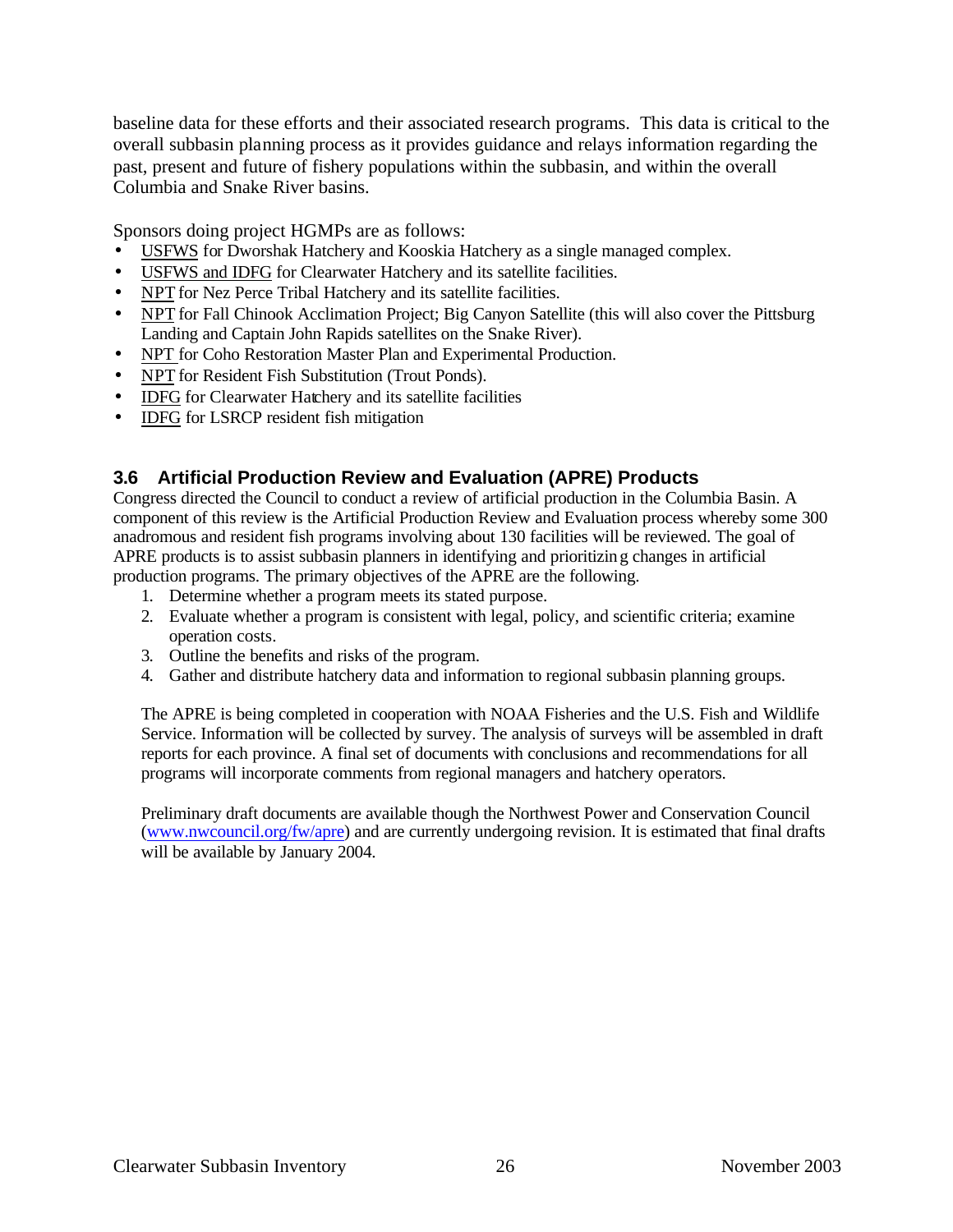# **4 Watershed Assessments, Watershed Scale Plans, Biological Assessments, and TMDLS**

Four primary types of documents are addressed in this section: watershed assessments, watershed scale plans, biological assessments, and TMDLs. Watershed assessments provide information for planning and implementation. Biological assessments most often address potential impacts of proposed land use activities on sensitive species. TMDLs are required water bodies listed as impaired on the §303(d) list. The TMDL process includes a watershed assessment, and potentially a load allocation and implementation plan. Planned assessments are listed at the end of this section in Table 3 (Watershed Assessments) and Table 4 (TMDLs).

#### **4.1 Watershed Assessments and Watershed Scale Plans**

- Clearwater Soil and Water Conservation District. (1986). *Bedrock Creek and the North Corridor of the Clearwater Watershed*. The plan identifies critical areas for treatment, outlines specific BMPs, and estimates costs and environmental impacts for improving water quality and fish habitat.
- Clearwater Soil and Water Conservation District. (1993). *Agricultural Pollution Abatement Plan Lolo/Ford's Creek Watershed- Final Planning Report.*
- Clearwater National Forest. (2000). Eldorado Creek Ecosystem Assessment at the Watershed Scale (EAWS). Lochsa Ranger District.
- Clearwater National Forest. (1999). Lower North Fork of the Clearwater Subbasin Ecosystem Analysis at the Watershed Scale: Elk Creek and Long Meadow Watersheds. This analysis characterizes the human, aquatic, riparian, and terrestrial conditions, processes, and interactions on National Forest lands to estimate impacts of management activities and provide guidance for potential activities. It describes cumulative watershed conditions, trends, potential project areas, and potential amendments to Forest plans.
- Clearwater National Forest. (1999). North Fork Big Game Habitat Restoration on a Watershed Scale (BHROWS): Watersheds within the North Fork Clearwater River Subbasin. North Fork Ranger District.
- Clearwater National Forest and Nez Perce Tribe. (1998). A Watershed Analysis for the Area from Squaw to Papoose Creeks. Lochsa Ranger District, Powell Unit. Pertains to Papoose Creek, Wendover Creek, Badger Creek, and Squaw Creek.
- Clearwater National Forest. (1997). Lost Postman Planning Area Watershed Analysis. Lochsa Ranger District. Pertains to Post Office Creek, Weir Creek, Indian Grave Creek and Lost Creek.
- Clearwater National Forest. (1997). Clearwater Subbasin Ecosystem Analysis at the Watershed Scale. Orofino, ID.Pertains to Lolo Creek, Orofino Creek, and the Potlatch River watersheds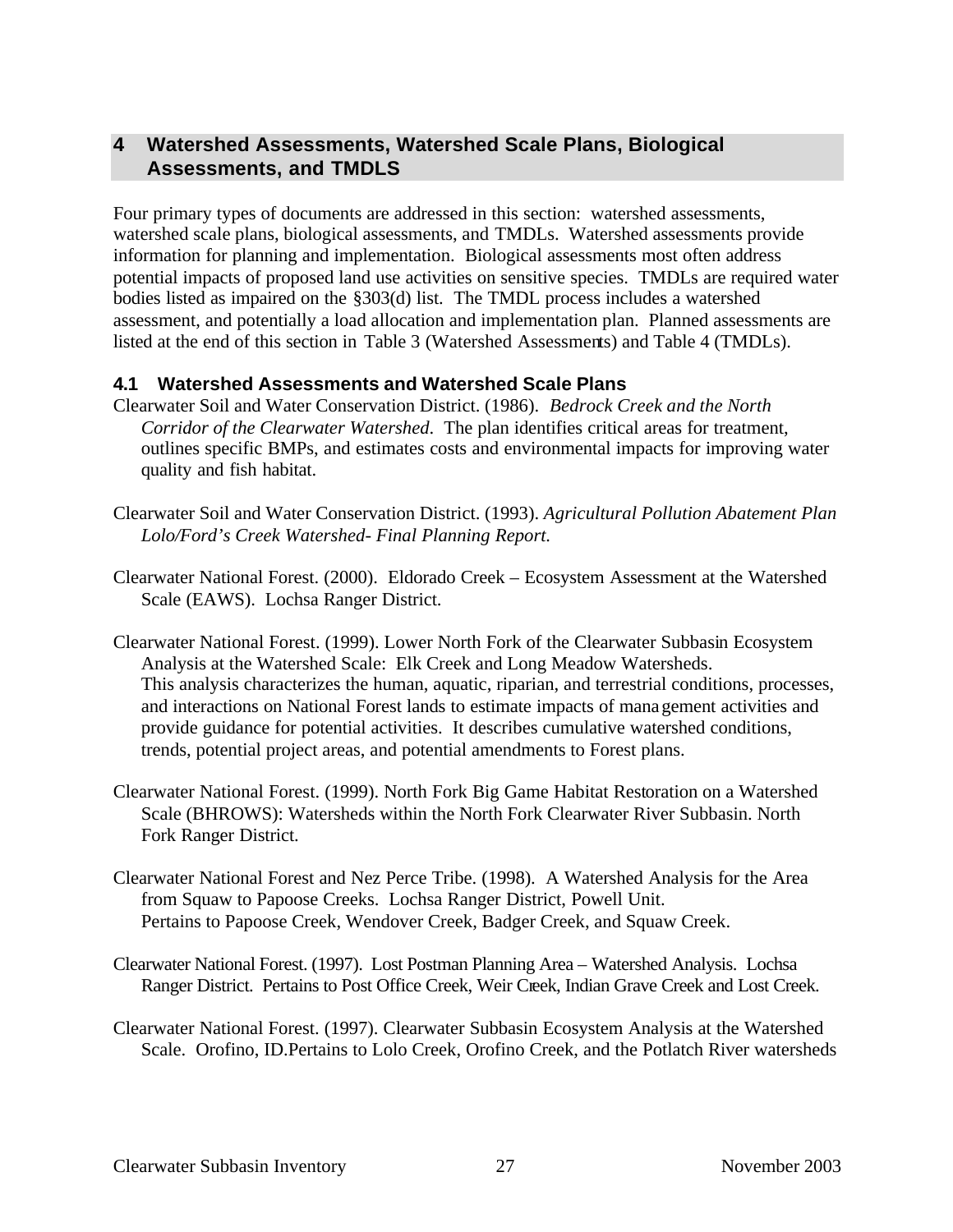- Clearwater National Forest. (1997). Potlatch River Above Bovill Ecosystem Analysis at the Watershed Scale. Palouse Ranger District.
- Clearwater National Forest. (1996). North Lochsa Face Landscape and Watershed Assessment draft. June 27, 1996. Lochsa Ranger District. Pertains to Pete King Creek, Canyon Creek, Deadman Creek, and Fish Creek

Clearwater National Forest. (1998). *West Fork Potlatch Draft Environmental Impact Statement.*

- Jones, R. M.; J. Mital and P.K. Murphy. (1997). Watershed Sensitivity: Clearwater National Forest. Clearwater National Forest. Orofino, Idaho.
- Jones, R. M. and P. K. Murphy. (1997). Watershed Condition: Clearwater National Forest. This report determines watershed conditions for 278 roaded and unroaded watersheds with Forest Plan water quality objectives. Orofino, Idaho.
- Latah Soil and Water Conservation District. (1987). Little Potlatch Creek Planning Phase Final Report.

This report contains the findings and recommendations of the Little Potlatch Creek Water Quality Planning Project. Information gathered during the study indicated that erosion within the watershed, especially from agricultural lands, is degrading water quality.

- Lewis Soil Conservation District. (1986). Mission-Lapwai Watershed Planning Project Final Report. This report summarizes results of the watershed planning efforts made through the Idaho Agriculture Water Quality Program.
- Lewis Soil Conservation District. (1988). Idaho State agricultural water quality program for Little Canyon Creek. Nezperce, ID
- Maiolie, M., D. Statler, and S. Elam. (1993). Dworshak Dam Impact Assessment and Fish Investigation of Trout, Bass, and Forage Species.
- Natural Resources Conservation Service. (1994). Bedrock Creek Watershed Assessment. Lewiston, Idaho.
- Natural Resources Conservation Service. (2000). Lapwai Creek Watershed Assessment. Lewiston, Idaho.
- Natural Resources Conservation Service (2001). Cottonwood Creek Preliminary Investigation Lewiston, Idaho
- Nez Perce National Forest. (1998). South Fork Clearwater River Landscape Assessment Vol. I and II. Grangeville, Idaho.

This assessment characterizes the historic and current ecological and social conditions in the South Fork Clearwater to provide context for future forest management decisions on national forest lands.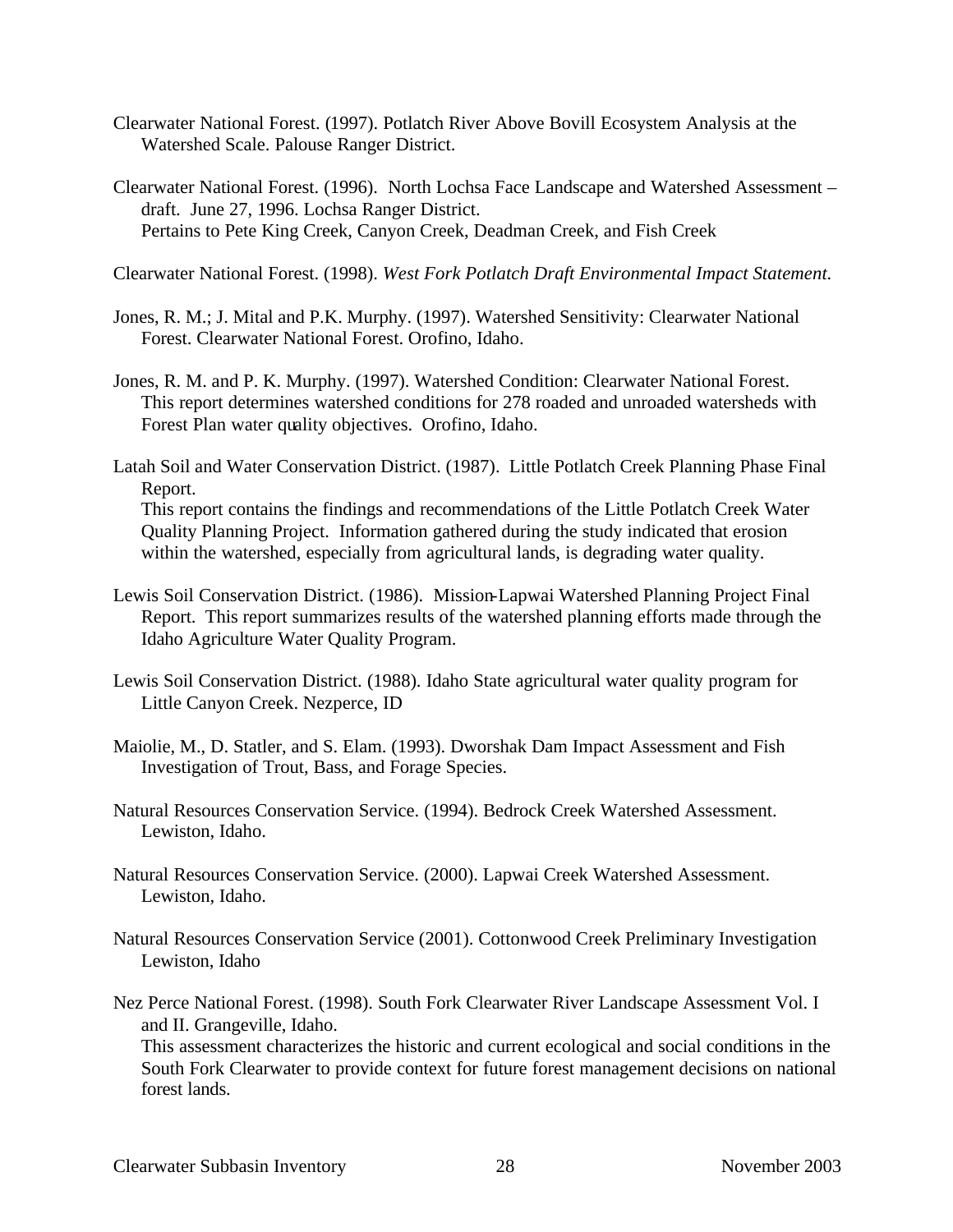- Nez Perce National Forest. (2001). Meadow Face Ecosystem Analysis at the Watershed Scale. Clearwater Ranger District. Grangeville, Idaho.
- Nez Perce National Forest. (2002). Selway and Middle Fork Landscape Assessment. Grangeville, Idaho.

This assessment characterizes the historic and current ecological and social conditions in the Selway and Middle Fork Clearwater, and provides a context for future forest management decisions on national forest lands. The assessment focuses on the diversity, distribution, and abundance of plant and animal species, watershed conditions, transportation systems, and human uses and trends.

Nez Perce Soil and Water Conservation District. (1986). Pine Creek Watershed Planning Project report. Lewiston, Idaho. The report outlines general treatment needs and resource concerns within the watershed

Nez Perce Soil and Water Conservation District. (1998). Confined Animal Feeding Operation Inventory and Analysis. Lewiston, Idaho. Animal feeding operations were inventoried on all watersheds in the lower Clearwater subbasin. Each watershed was ranked for the potential for water quality impacts from livestock. Parameters evaluated included access to water, livestock density, numbers of livestock, waste management practices, buffers, and soil types.

- Nez Perce Soil and Water Conservation District (2002). Hatwai Creek Watershed Preliminary Investigation. Lewiston Idaho.
- Nez Perce Tribe. (1998). Unified Watershed Assessment and Watershed Restoration Priorities. Clean Water Action Plan. Lapwai, Idaho.

Schriever, E. and D. Nelson. 1996. Potlatch River basin Fisheries Inventory. Latah, Clearwater and Nez Perce Counties, Idaho. Report to Latah Soil and Water Conservation District. IDFG. Lewiston, Idaho.

This report summarizes the distribution and abundance of fish species in the Potlatch River drainage. It is a companion document to the Potlatch River basin habitat surveys conducted by the NRCS and other agencies for the Latah Soil and Water Conservation District.

USDA-Natural Resources Conservation Service. (1995). Cottonwood Creek Initial Assessment – Nez Perce County, Idaho. Moscow, Idaho.

The report summarizes information obtained through literature reviews and reconnaissance level inventories. The report recommends further study.

USDA-Natural Resources Conservation Service. (1994). Preliminary Investigation Report for the Potlatch River – Latah, Clearwater and Nez Perce Counties, Idaho. Moscow, Idaho. This assessment identifies and assesses watershed resource problems, develops potential solutions, and evaluates their relative impacts and cost efficiency.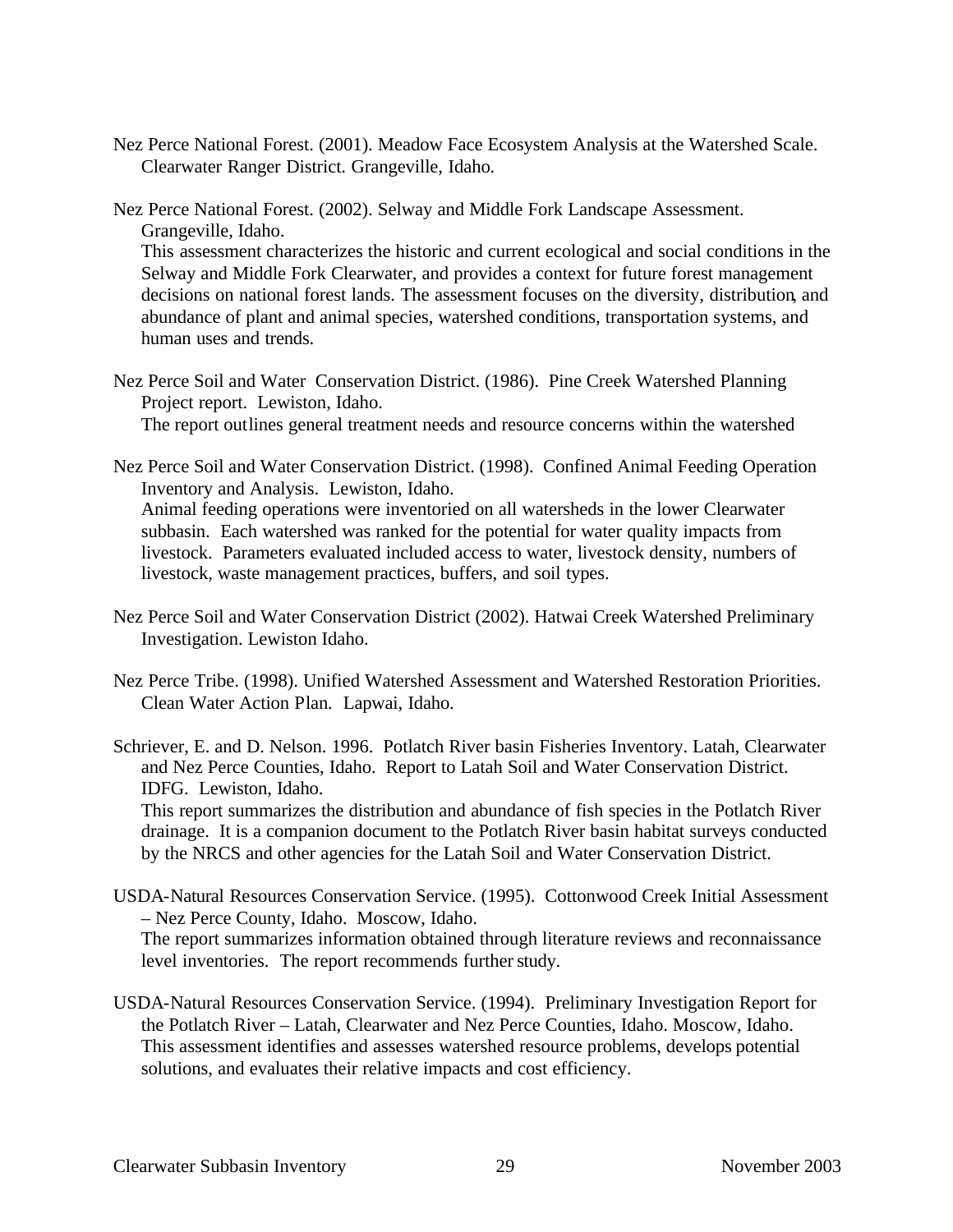- USDA Natural Resources Conservation Service. (1992). Middle Potlatch Creek Initial Assessment. Moscow, Idaho. The report summarizes information obtained through literature reviews and reconnaissance level inventories.
- USDA Natural Resources Conservation Service. (1992). Lewiston Orchards Irrigation District Initial Assessment. Lewiston, Idaho.

The report summarizes information obtained through literature reviews and reconnaissance level inventories. Further study is recommended.

USDA – Natural Resources Conservation Service. (1992). Orofino Creek Initial Assessment. Orofino, Idaho.

The report summarizes information obtained through literature reviews and reconnaissance level inventories.

USDA-Natural Resources Conservation Service. (1992). Bedrock Creek Watershed Plan – Environmental Assessment. Orofino, Idaho.

This report outlines resource problems and treatments needed for water quality and fisheries habitat improvement.

USDA – Natural Resources Conservation Service, Nez Perce and Clearwater Soil and Water Conservation Districts. (1989). Preauthorization Report for the Bedrock Creek Watershed. Lewiston, ID.

The plan contains a summary of the resource data collected during 1985. Conclusions identify a significant sediment load in the stream.

- USDA Natural Resources Conservation Service. (1988). Preauthorization Report for the Mission-Lapwai Creek Watershed. Lewiston, Idaho. The report contains a summary of resource data collected during 1988. Conclusions indicate improvements needed for fish habitat.
- Washington State University. 2001. Big Canyon Aquatic Assessment. Center for Environmental Education. For Nez Perce Tribe as part of Northwest Power Planning Council's Fish and Wildlife Program.
- Washington State University. 2001. Lapwai Creek Aquatic Assessment. Center for Environmental Education. For Nez Perce Tribe as part of Northwest Power Planning Council's Fish and Wildlife Program.
- Wertz, L. and J. Kinney. (1994). Beneficial use reconnaissance project: Potlatch River watershed. Water quality summary report no. 31. Idaho Department of Environmental Quality. Lewiston, Idaho.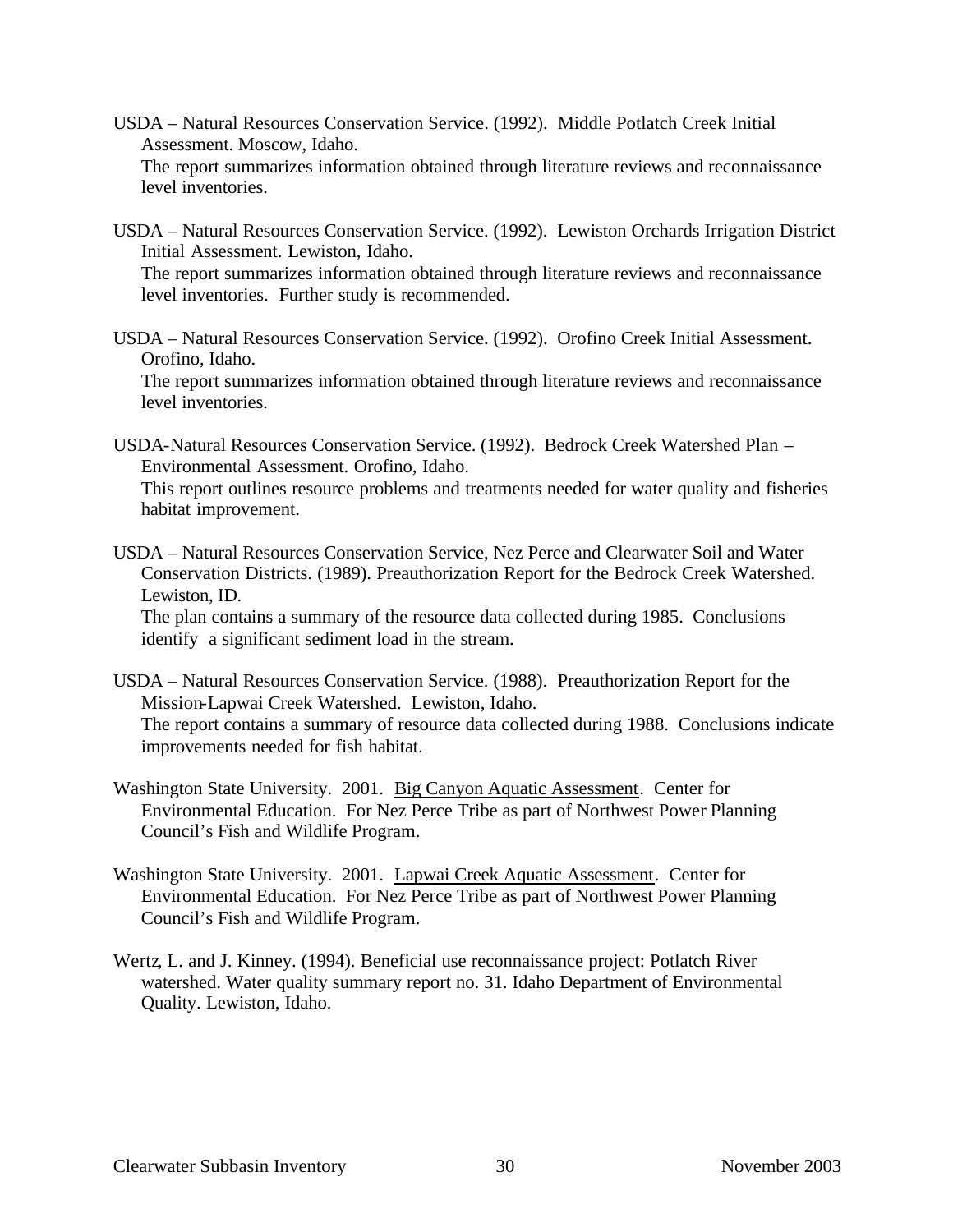#### **4.2 Biological Assessments**

- Bransford, S. (2001). *Newsome Creek Watershed Improvement Project (Draft)*. Nez Perce Tribe and Nez Perce National Forest. Grangeville, ID. This draft biological assessment has been prepared in compliance with section 7 of the ESA and National Forest Regulations. It includes determinations for Newsome Creek threatened, endangered and sensitive plant, wildlife and fish species and the effects of activities on these species.
- Bureau of Land Management. (2000). *Clearwater River, North Fork Clearwater River, and Middle Fork Clearwater River Subbasins: Biological Assessment of Ongoing and Proposed Bureau of Land Management Activities on Fall Chinook Salmon, Steelhead Trout, Bull Trout, and BLM Sensitive Species*. Cottonwood, ID:
- National Marine Fisheries Service and U.S. Fish and Wildlife Service. (2000). *Unlisted Species Analysis and Section 10 findings for issuance of an ESA Section 10 Incidental Take Permit to the Plum Creek Timber Company for the Native Fish Habitat Conservation Plan.*
- Natural Resources Conservation Service. (1995). *Big Canyon Creek Environmental Assessment Final Planning Report.*
- Nez Perce Soil and Water Conservation District. (1988). *Pine Creek Project for the Idaho State Water Quality Program.* The plan identifies treatment to reduce sheet/rill erosion on non-irrigated cropland.
- Nez Perce Soil and Water Conservation District. (1995). *Big Canyon Creek Environmental Assessment.* Lewiston, Idaho.

The plan identifies treatment and costs for problems involving stream temperature, nutrients, sediment, low summer flows, and bacteria.

- Nez Perce Soil and Water Conservation District. (2000). *Resource Conservation Plan*. This plan identifies conservation problems and needs within the Nez Perce Soil and Water Conservation District. Resource concerns addressed include water quality and fish habitat.
- Paradis, W. J.; Lentz, H. S.; Blair, S.; Lake, L. and Cochrane, A. (1999). *Clear Creek Biological Assessment*. Nez Perce National Forest.

This document assesses the effects of ongoing and proposed Forest Service activities on Snake River steelhead, bull trout, and fall chinook salmon as required under Section 7 of the ESA. It also examines impacts on westslope cutthroat trout, spring chinook salmon, and interior redband trout. It includes discussion of the biology, status, and effects of activities on Clear Creek gray wolf, bald eagle, lynx, and federally listed plants.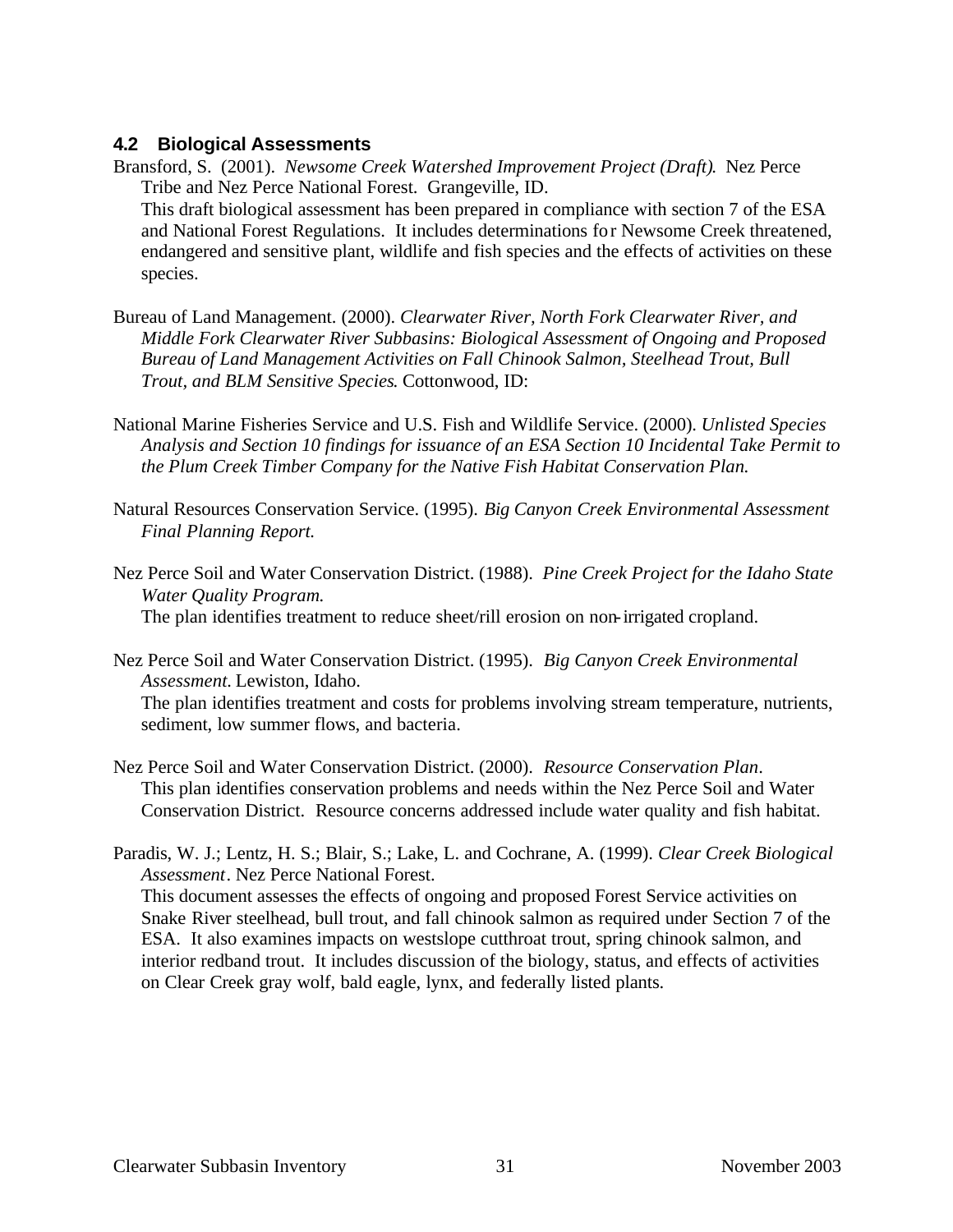- Paradis, W. J.; Lentz, H. S.; Blair, S.; Lake, L. and Cochrane, A. (1999a). *Middle Fork Clearwater River Face Drainages Biological Assessment*. Nez Perce National Forest. This Section 7 biological assessment examines status and potential impacts for threatened and endangered plant and wildlife species, including westslope cutthroat trout, fall chinook salmon, spring chinook salmon, and Pacific lamprey in the Middle Fork Clearwater.
- Paradis, W. J.; Lentz, H. S.; Mays, D.; Blair, S. and Lake, L. (1999b). *South Fork Clearwater River Biological Assessment*. Nez Perce National Forest. This Section 7 biological assessment examines status and potential impacts on threatened and endangered plant and wildlife species, including westslope cutthroat trout, fall chinook salmon, spring chinook salmon, and Pacific lamprey in the South Fork Clearwater.
- Schoen, D.; Jones, R. M. and Murphy, P. K. (1999). *Section 7 Watershed Biological Assessment Lochsa River Drainage Clearwater Subbasin: Determination of Effects of Ongoing Activities Based on the Matrix of Pathways and Indicators of Watershed Condition for Steelhead Trout, Fall Chinook Salmon and Bull Trout*. Clearwater National Forest. This Section 7 assessment outlines Forest Service activities and potential impacts on stream morphology, fish habitat, and riparian condition for all Lochsa River tributaries.
- Thompson, K. L. (1999). *Biological Assessment: Lower Selway 4th Code HUC. Fish, Wildlife and Plants*. Nez Perce National Forest, Moose Creek Ranger District.
- USDA Natural Resources Conservation Service. (1996). *Supplemental Watershed Protection Plan-Environmental Assessment – Bedrock Creek Watershed – Clearwater and Nez Perce Counties, Idaho*. Lewiston, Idaho.

This plan describes accelerated implementation of best management practices (BMPs) to improve water quality and fisheries habitat on non-irrigated cropland and riparian zones adjacent to Bedrock Creek. It includes discussion of hydrology, riparian zones, threatened and endangered species, erosion and sedimentation, water quality, wildlife, identified problems, and pollutant sources.

USDA – Natural Resources Conservation Service. (2000). *Supplemental Watershed Protection Plan – Environmental Assessment for the Lapwai Creek Watershed*. The plan identifies treatment and costs for problems involving stream temperature, nutrients, sediment, low summer flows, and bacteria.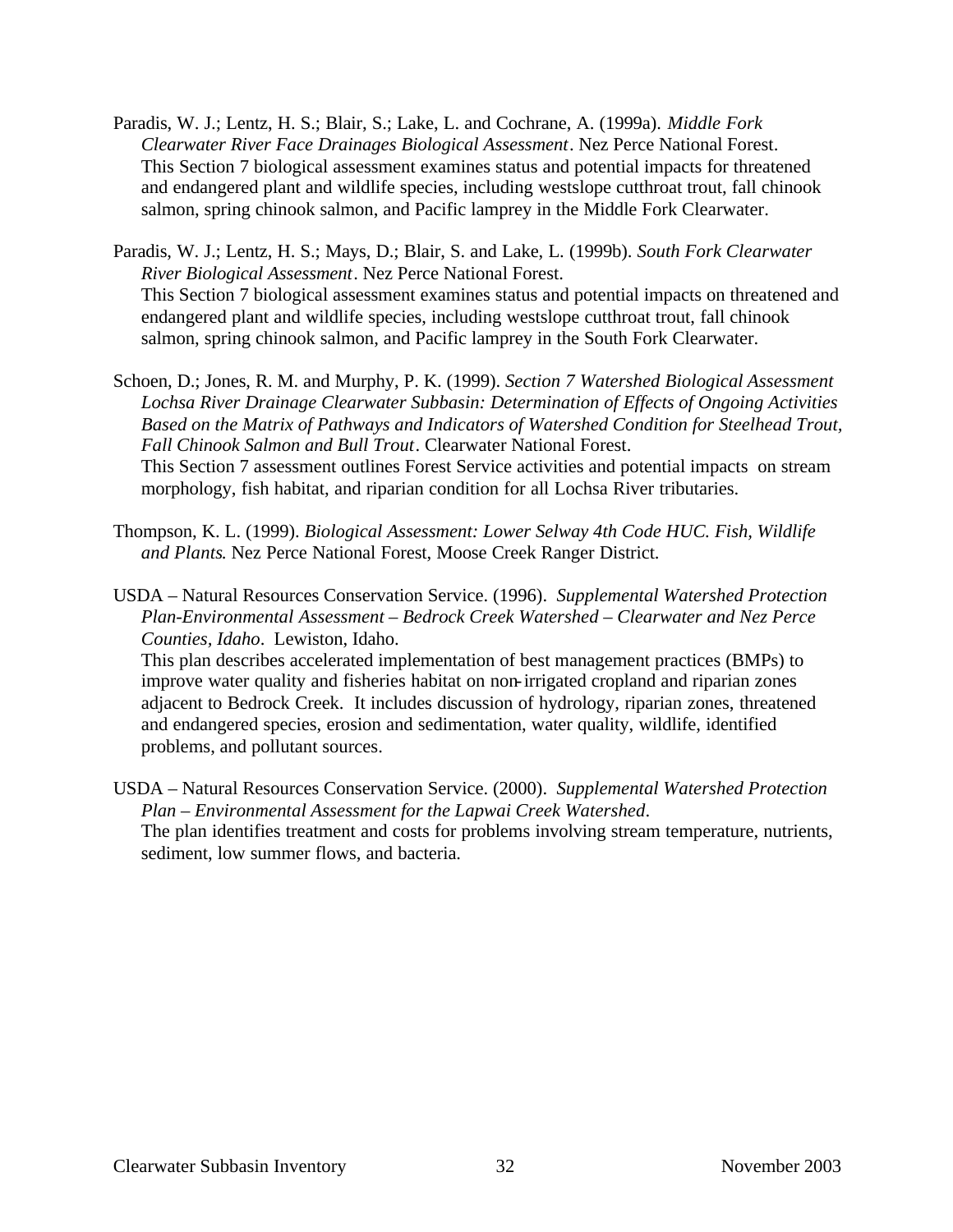# **4.3 TMDLs**

Bugosh, N. (1999). *Lochsa River Subbasin Assessment*. Lewiston, ID: Idaho Department of Environmental Quality.

This assessment of available habitat, fish, and temperature data for the Lochsa River concludes that water quality supports designated beneficial uses. It reports that subbasin fish and other aquatic biota are adapted to naturally high stream temperatures, and recommends delisting upper Canyon Creek and the Lochsa River from the 303(d) list of water quality impaired streams.

- Dechert, T.; Baker, K. and Cardwell, J. (2000). *The Upper North Fork of the Clearwater River Subbasin Assessment and TMDL*. Lewiston: Idaho Department of Environmental Quality.
- Idaho Department of Environmental Quality; Nez Perce Tribe, and Environmental Protection Agency. (2000). *Cottonwood Creek Total Maximum Daily Load (TMDL) and Implementation Plan* (Implementation plan prepared by the WAG).
- Idaho Department of Environmental Quality. (1999). *Jim Ford Creek Total Maximum Daily Load (TMDL) and Implementation Plan (*Implementation Plan prepared by the WAG*).*
- Idaho Department of Environmental Quality, Nez Perce Tribe, and U.S. Environmental Protection Agency. (2002). *South Fork Clearwater River Subbasin Assessment and TMDLs.*
- Idaho Department of Environmental Quality. (2002) *Draft Lower North Fork Clearwater Total Maximum Daily Load and Implementation Plan (*Implementation Plan prepared by the WAG*).*
- Winchester Lake Watershed Advisory Group. (1999). *Winchester Lake and Upper Lapwai Creek Total Maximum Daily Load (TMDL) and Implementation Plan (*Implementation Plan prepared by the WAG*).*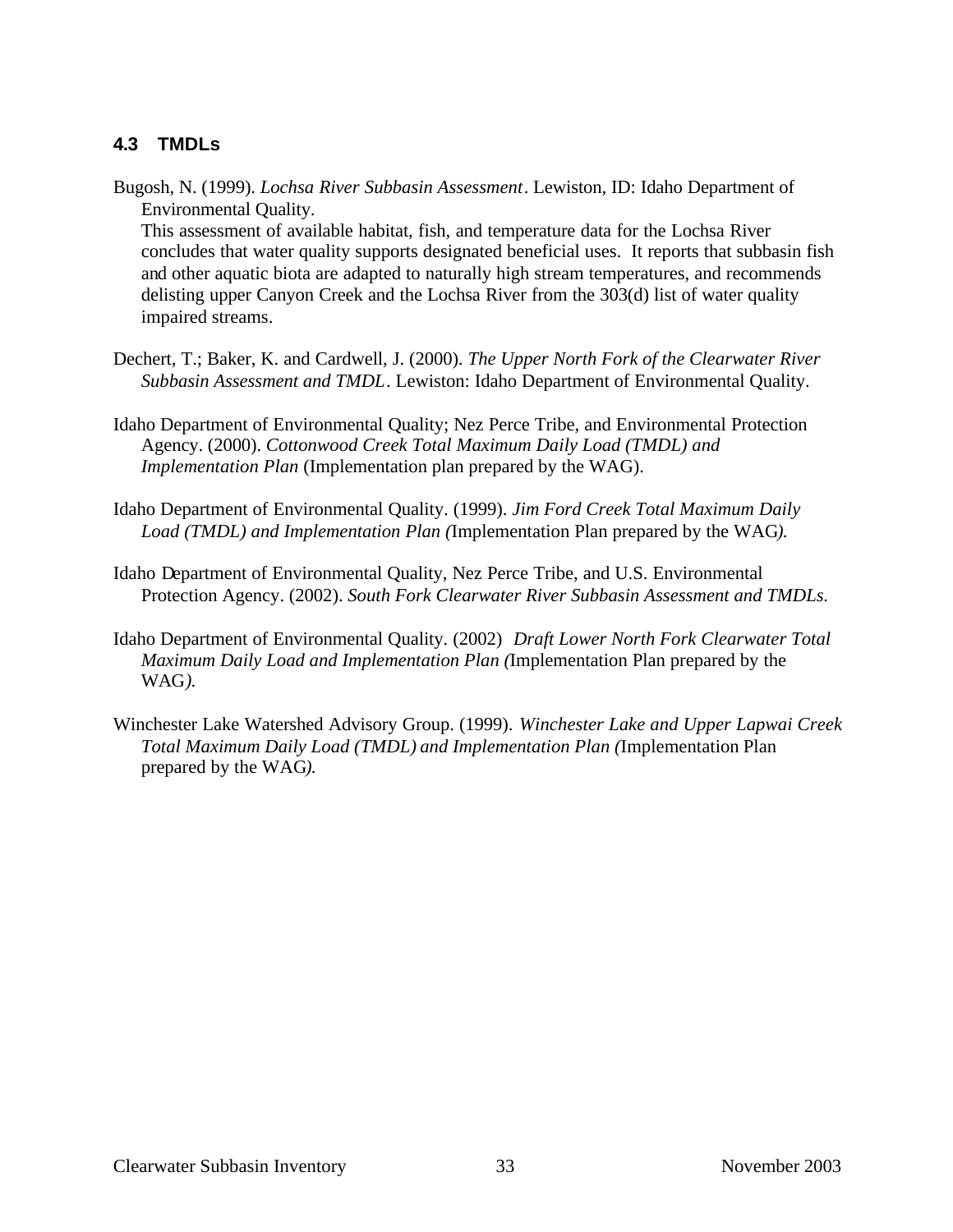# **5 Planned Assessments**

|                                                  |                                       | Anticipated |  |
|--------------------------------------------------|---------------------------------------|-------------|--|
| <b>Assessment Area/Name</b>                      | Agency                                | Completion  |  |
| <b>Lower Clearwater AU</b>                       |                                       |             |  |
| Potlatch River Basin Study                       | <b>LSWCD</b>                          | 2004        |  |
| <b>Lindsay Creek Initial Resource Assessment</b> | <b>Nez Perce SWCD</b>                 | 2002        |  |
| <b>Jacks Creek Initial Resource Assessment</b>   | <b>Nez Perce SWCD</b>                 | 2002        |  |
| Pine Creek Final Project Report                  | <b>Nez Perce SWCD</b>                 | 2002        |  |
| <b>Lolo/Middle Fork AU</b>                       |                                       |             |  |
| Lolo Creek                                       | <b>NPT</b>                            | 2002-2004   |  |
| <b>Lochsa AU</b>                                 |                                       |             |  |
| <b>Crooked Fork Drainage-EAWS</b>                | <b>Clearwater National Forest/NPT</b> | 2003        |  |
| (Crooked to Colt Killed Creeks)                  |                                       |             |  |
| <b>South Fork AU</b>                             |                                       |             |  |
| <b>Newsome Creek-EAWS</b>                        | <b>Nez Perce National Forest/NPT</b>  | 2002        |  |
| Red River-EAWS                                   | <b>Nez Perce National Forest/NPT</b>  | 2003        |  |
| <b>Crooked River-EAWS</b>                        | <b>Nez Perce National Forest/NPT</b>  | 2005        |  |

Table 3. Planned watershed assessments within the boundaries of the Clearwater subbasin

Table 4. TMDLs scheduled for completion by the Idaho Department of Environmental Quality

| Watershed                         | <b>Anticipated Completion</b> |
|-----------------------------------|-------------------------------|
| Upper North Fork Clearwater River | 2004                          |
| <b>Clearwater River</b>           | 2006                          |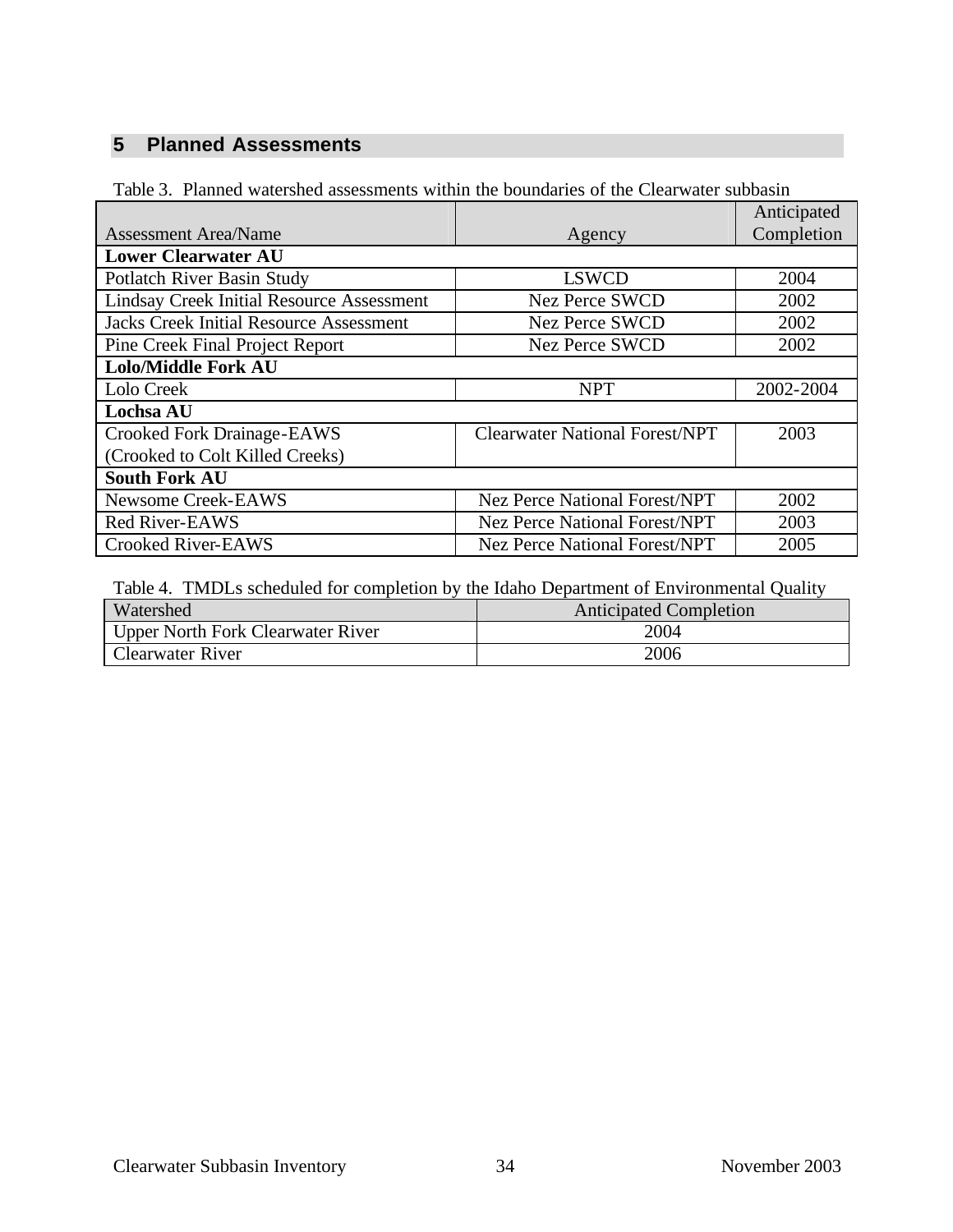# **6 Existing, Past and Planned Project Efforts**

The Clearwater Subbasin Inventory Database (Inventory Appendix B on accompanying CD) is a compilation of information about ongoing projects that are related to habitat restoration and/or research, monitoring, and evaluation projects (RME). Information for each project includes: the PMU designation (see Figure 2 in Management Plan), project description, bull trout importance, Reasonable and Prudent Action (RPA) references the project addresses, objectives and/or RME addressed by project (designation from management plan), funding sources, agency participation, and duration of project. Project location information is compiled using  $6<sup>th</sup>$  field HUCs as the building block of the spreadsheet; the spread sheet also includes the perimeter and area for each HUC. Geographic identification is also by creek name, assessment unit, drainage group (see Figure 1), ESA section 7 watersheds, and NOAA steelhead population group (see Figure 103 in Assessment). To further facilitate orientation in the subbasin, a  $6<sup>th</sup>$  field HUC map included in Inventory Appendix C (provided on accompanying CD) has each HUC labeled with a number corresponding to the "GIS Layer No." column on the inventory spreadsheet. Projects that are implemented throughout the subbasin are clustered in a "subbasin-wide" category. Inventory Appendix A provides complimentary information, describing projects planned for implementation by the Idaho Department of Transportation over the next several years. Biological Assessments for these projects are available through the Idaho Department of Transportation for some of these projects, and in progress, pending, or not required for others (Idaho Department of Transportation District 2 and Boise office, personal communications, July 24, 2002).

# **6.1 Inventory Review**

The inventory review reports summaries of project and RME information organized by drainage groups which are geographical and hydrologic groupings of sixth field HUCs. A drainage group may be composed of one or more PMU types; there are 41 drainages in the Clearwater. The summaries include: characteristics of grouped PMUs, limiting factors in PMUs, priority restoration issues in PMUs, the status of aquatic and terrestrial focal species, reported project and RME descriptions. These components of the inventory review are followed by a discussion section to summarize drainage group issues. A conclusion section follows the inventory review to summarize subbasin-wide issues. The following references were used to review the inventory projects: tables and textual information for PMUs within a drainage group (Figure 1; See also Assessment section 9), restoration issues and related priorities summarized by PMU (see Management Plan Tables 7, 8, and 9), terrestrial and aquatic limiting factors (see Assessment Tables 37, 38, 39 and 62), the Clearwater Subbasin Assessment, and the Inventory Appendices (provided on accompanying CD).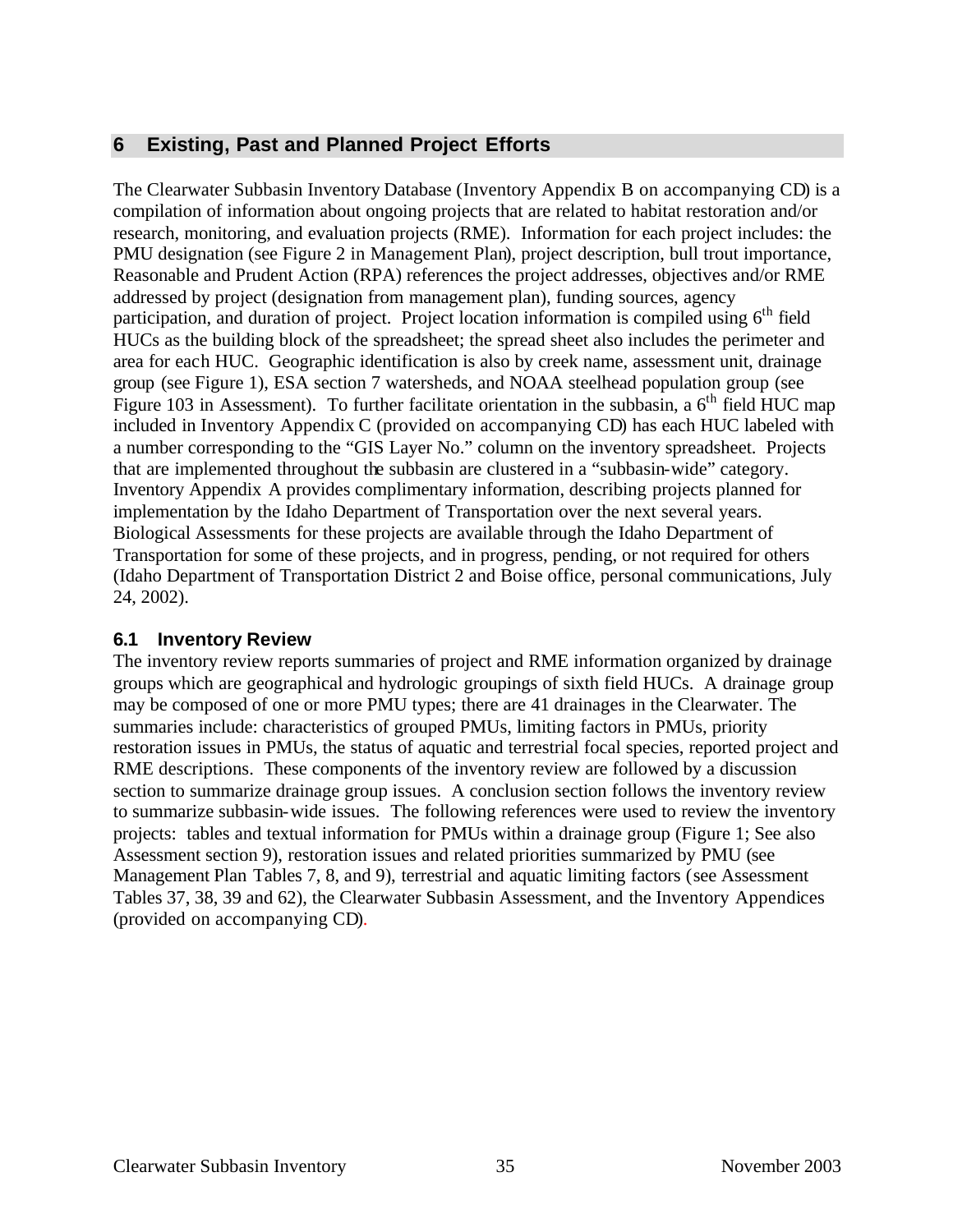

Figure 1. Drainage groups in the Clearwater subbasin used to facilitate the inventory review process.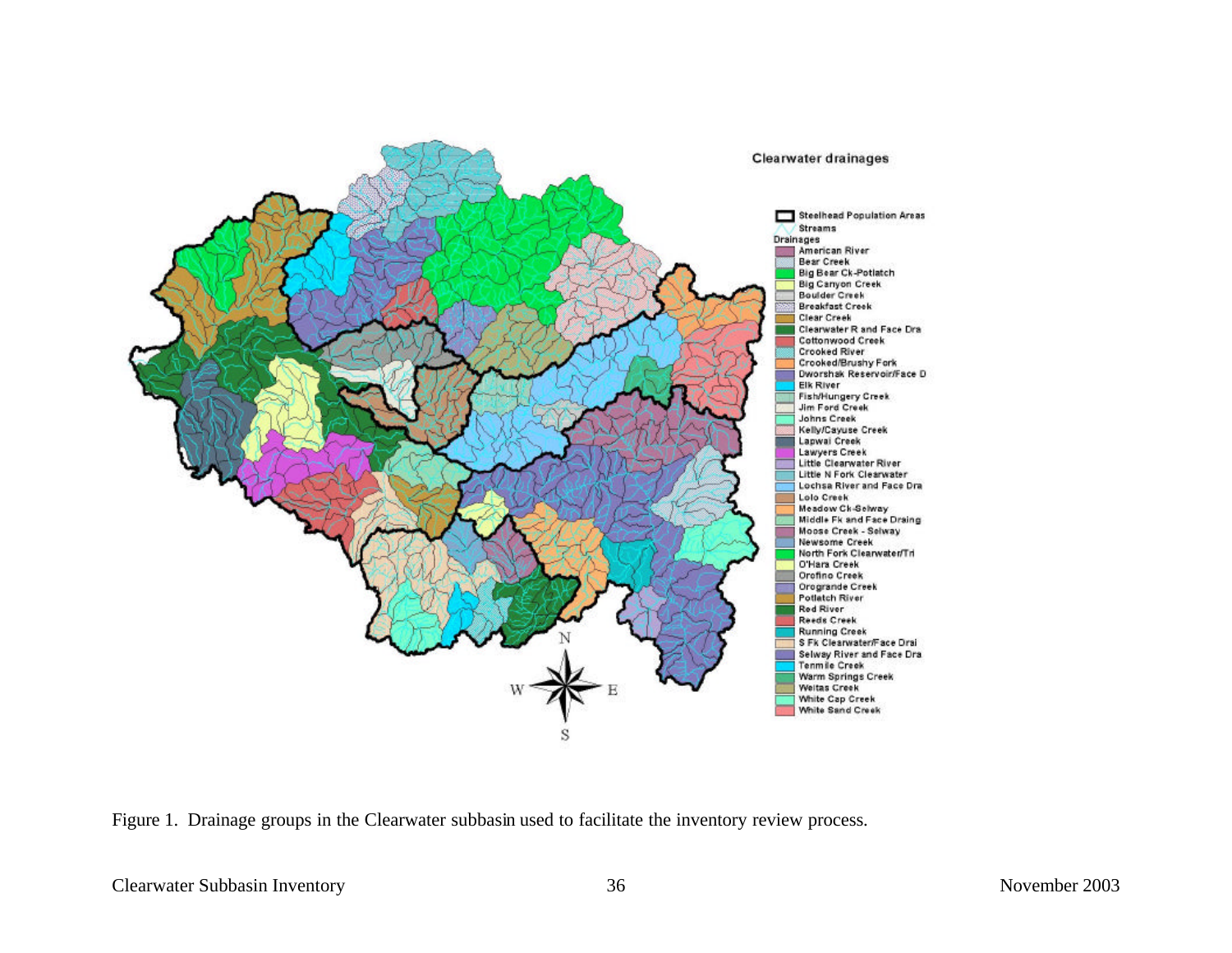## **American River (South Fork Clearwater AU)**

PMU:FD-1, 2. These HUCs are highly impacted by roads, grazing, and mining. All aquatic focal species are limited by temperature, sediment, instream cover, watershed disturbances, and habitat degradation, and moderate connectivity/passage issues for bull trout and westslope cutthroat. Ponderosa pine inventory need is a high priority. Steelhead habitat quality rated fair and along with mainstem is rated lowest in South Fork Clearwater*.* Projects: Little and Big Creeks to Elk Creek are on the Idaho 303(d) list and were part of the general South Fork Clearwater TMDL recently completed and submitted to EPA for review. RME: Chinook, steelhead, bull trout redd surveys conducted by IDFG and the NPNF; American River is an IDFG supplementation study treatment stream. Discussion: Significant data gaps exist for population status and habitat conditions which need to be addressed so that a restoration strategy can be identified.

## **Bear Creek (Upper Selway AU)**

PMU: Entire drainage is composed of FD-9 (6 HUCs) which are designated wilderness. RME: NPNF conducts fish habitat surveys at least three years in ten. B-run steelhead (no hatchery influence), spring chinook, bull trout, and westslope cutthroat are present. Brook trout are considered to be widely distributed.

Discussion: Continue protection; address brook trout issue and data gap needs.

## **Big Bear Creek (Lower Clearwater AU - Potlatch River)**

PMU: PR-3 (3 HUCs), PR-6 (1 HUC), PR-7 (1 HUC), PR-8 (3 HUCs). This drainage is dominated by agricultural land cover. Upper drainage PR-3 forested land cover. Restoration issues and limiting factors include water temperatures, surface erosion, sedimentation, flow, habitat degradation, and watershed disturbances. Roads and grazing are also issues in the upper drainage (PR-3). A-run steelhead are present although habitat quality has been rated poor and a natural passage barrier exists 9 km from the confluence with the Potlatch River. Focal and culturally important terrestrial species include Palouse goldenweed, lomatium, and Jessica's aster, high to moderate priority exists for ponderosa pine and grasses (prairie) inventories, and wetland information is limited. Big Bear is on the Idaho 303(d) list, with its TMDL scheduled for completion in 2005.

Projects: Big Bear is part of the LSWCD's Potlatch River project (started in 2002), which works to improve A-run steelhead habitat. The project is ecosystem based, includes fish and habitat monitoring and evaluation, and involves multiple agencies and funding sources.

RME: Water quality monitoring has been conducted for two years for the project by SCC, and IDEQ conducted pre-TMDL monitoring. LSWCD project has a RME component.

Discussion: Continue project implementation and coordination through Potlatch River project.

## **Big Canyon Creek (Lower Clearwater AU)**

PMU: PR-6 (3 HUCs), PR-7 (7 HUCs), PR-8 (4 HUCs). This drainage is dominated by agricultural land cover. PR-7, 8 designations are distinguished by having mixed agriculture and forest land covers. Surface erosion hazards are considered very high throughout and road densities are typically moderate. Limiting factors in the drainage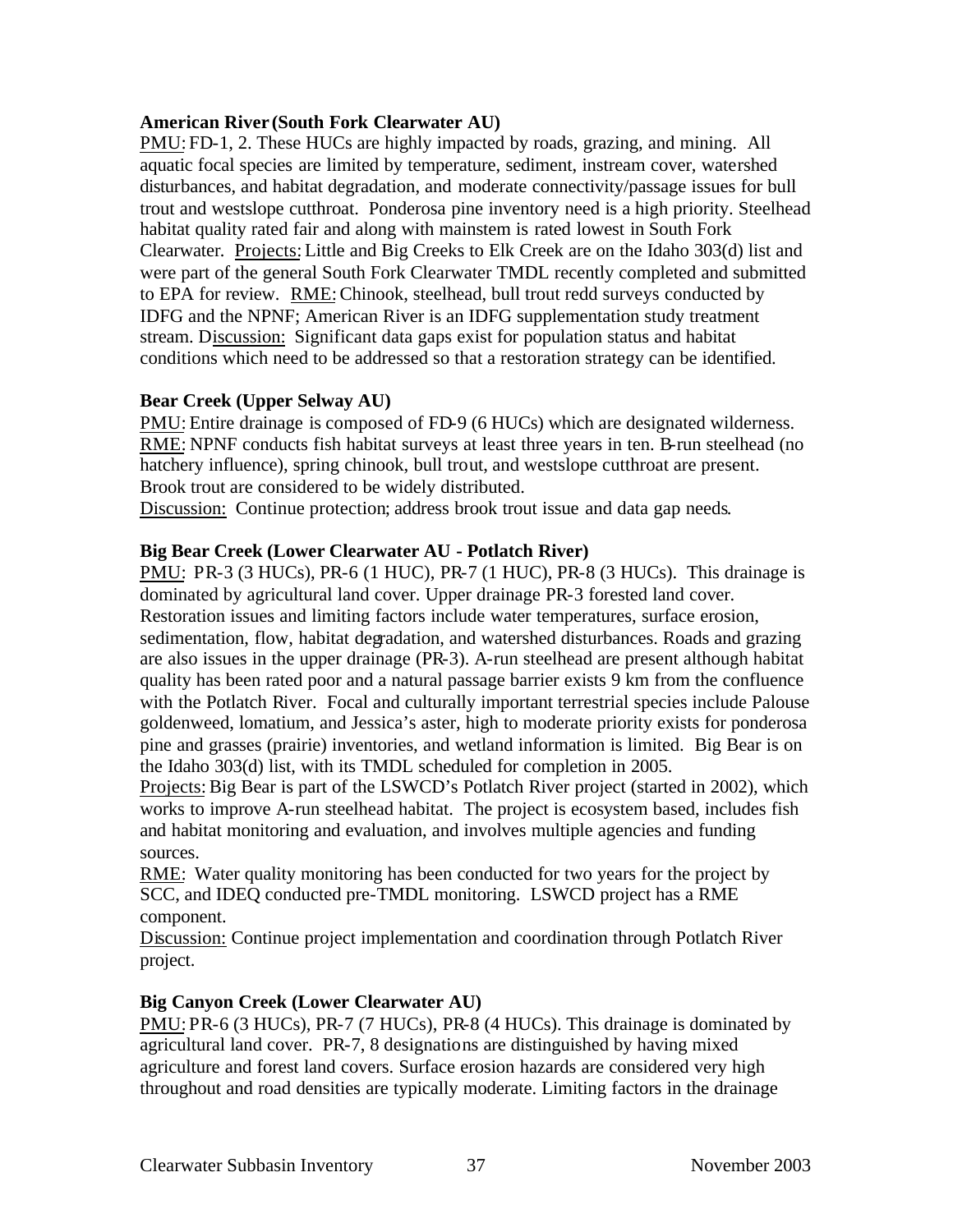include temperature, flow, watershed disturbanc es, and habitat degradation. Restoration priorities include temperatures, surface erosion, and ponderosa pine

inventory/protection/restoration needs. PR-6 designations have substantial amounts of agricultural/range land cover coupled with very high surface erosion hazard, moderate to high landslide hazard, and moderate to high road densities. Restoration priorities include temperature, sediment, ponderosa pine and grassland inventories, protection, and restoration needs. A-run steelhead are present; habitat quality has been rated 'good' in much of Big Canyon Creek and poor in Little Canyon Creek (main tributary). Focal species documented by the CDC include Palouse goldenweed, lomatium, and Jessica's aster; high to moderate priority exists for ponderosa pine and grasses (prairie) inventories; wetland information is limited. Big Canyon Creek and the upper two subwatersheds of Little Canyon Creek (major tributary to Big Canyon Creek) are on the Idaho 303(d) list.

Projects: Upland agricultural best management practice projects are being implemented in Little Canyon Creek through the LSCD with funding through SCC and the BPA. Similar implementation and funding support exists in Big Canyon Creek through the NPSWCD which also develops cost-share projects with P.L. 566 funding. The NPT has funding from BPA and is implementing passage, flow, and fisheries/habitat survey and restoration work throughout Big Canyon Creek in coordination with both of the conservation districts. The NPT Wildlife Department is awaiting final approval of a BPA contract for land acquisition in Big Canyon Creek; the original approval was for FY2002 funding. A FEMA funded project to repair riparian and channel damage at the mouth of Big Canyon Creek occurred after the 1996/7 floods.

RME: The IDL conducted the CWE on forested lands for TMDL development. USFWS with BPA funding studied residual steelhead in the Lower Clearwater and had sample sites in Big Canyon concluding that no interaction between hatchery B-run steelhead and wild A-run steelhead was occurring. The NPT operates a weir at the mouth of Big Canyon. The NPT, IASCD, NPSWCD, and BLM have collected water quality data: the BLM conducted extensive riparian/aquatic habitat surveys in the mid 1990s; the NPT began fish and habitat survey work throughout all of Big Canyon in 2003. The NPT also has a Watershed Division-wide RME program for implementation projects. Discussion: The NPT and conservation districts efforts are closely coordinated and include cooperating agencies and private landowners. Continue implementation projects, adjust if need be after development of TMDL. All restoration issues and priorities in Big Canyon Creek can be addressed via the existing coordination infrastructure. Continue support for acquisition of lands in this drainage. Fill in data gaps including ponderosa pine, grassland, and wetland inventories.

#### **Boulder Creek (Lochsa AU)**

PMU Entire drainage composed of FD-9, which are designated wilderness. Terrestrial wildlife species documented by the CDC in FD-9 include fisher, wolverine, and Coeur d'Alene salamander.

RME: IDFG has 9 monitoring stations for a steelhead study. B-run steelhead (no hatchery influence), spring chinook, and westslope cutthroat are present. Brook trout are considered to be widely distributed.

Discussion: Continue protection, address brook trout, and address data gaps.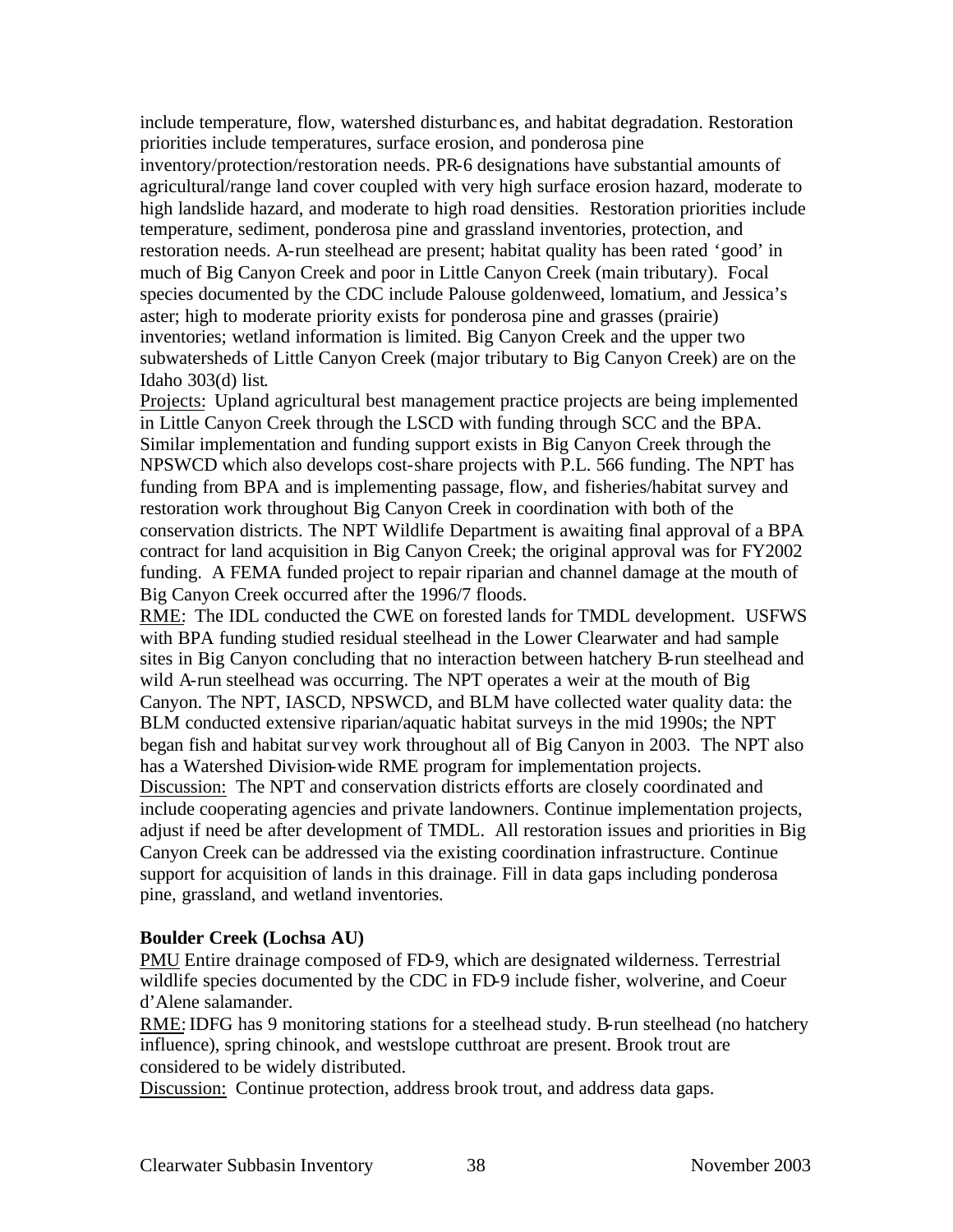#### **Breakfast Creek (Lower North Fork Clearwater AU**)

PMU: MX-1 (3 HUCs), MX-2 (3 HUCs). This drainage is generally forest land cover. Priority restoration needs include temperature, instream habitat, exotic species, sedimentation, roads, landslide prone roads, grazing, and loss of ponderosa pine habitat. Limiting factors include temperature, sediment, watershed disturbances, habitat degradation and exotic species. Westslope cutthroat and brook trout are widely distributed.

Projects: The Lower North Fork Clearwater Subbasin TMDL implementation plan includes Breakfast Creek.

RME: Monitoring in preparation for TMDL.

Discussion: Significant gaps in population status and habitats exist which need to be addressed so that a restoration strategy can be identified.

#### **Clearwater River and Face Drainages (Lower Clearwater AU)**

PMU: This drainage area contains PR-1(7 HUCs), PR-2 (5 HUCs), PR-6 (1 HUC), PR-7 (2 HUCs), and PR-8 (2 HUCs). PR-1 is primarily in agriculture, including the mainstem Clearwater below Dworshak Dam and includes the towns of Orofino and Lewiston. Fall Chinook spawn and rear in this PMU, in reaches highly influenced by Dworshak Dam operations affecting flow and temperature regimes. Water quality concerns under the 303(d) listing include total dissolved gas resulting from Dworshak operations. Relatively high surface erosion and landslide hazard combine to create substantial sediment production in PR-1. PR-2 is composed of the mainstems of the Clearwater and South Fork Clearwater Rivers between Butcher Creek and the North Fork Clearwater River respectively. Cover type is primarily forested, though agriculture/range make up at least 25 percent of the area. Fall Chinook use these PMUs for spawning and rearing, though to a lesser extent. Juvenile A-run steelhead may rear in both of these PMUs when forced to migrate from natal streams during low flow and high temperatures. All other aquatic focal species use both PMUs primarily for overwintering and migrations purposes. Limiting factors include temperature, flow, sediment, watershed disturbances, and habitat degradation. In both PR-1,2 Jessica's aster and lomatium have been documented by the CDC, and most occur on private lands. PMUs may contain high quality ponderosa pine habitats, prairie grassland remnants, and wetland habitats in need of inventory, protection, and/or restoration. The only wildlife focal species in PR-2 documented by the CDC is the fisher. PR-6 (1 HUC), PR-7 (2 HUCs), PR-8 (2 HUCs) are dominated by agricultural land cover. PR-7, 8 designations are distinguished by having mixed agriculture and forest land covers. PR-7,8 designations have surface erosion hazards considered very high throughout and road densities are typically moderate. Restoration priorities include temperatures, surface erosion, and ponderosa pine inventory/protection/restoration needs. PR-6 designations have substantial amounts of agricultural/range land cover coupled with very high surface erosion hazard, moderate to high landslide hazard, and moderate to high road densities. Restoration priorities include temperature, sediment, ponderosa pine and grassland inventories, protection, and restoration needs. Limiting factors in the drainage are temperature, flow, watershed disturbances, and habitat degradation. Restoration issues and limiting factors to aquatic/terrestrial species include temperatures, surface erosion, sedimentation, flow,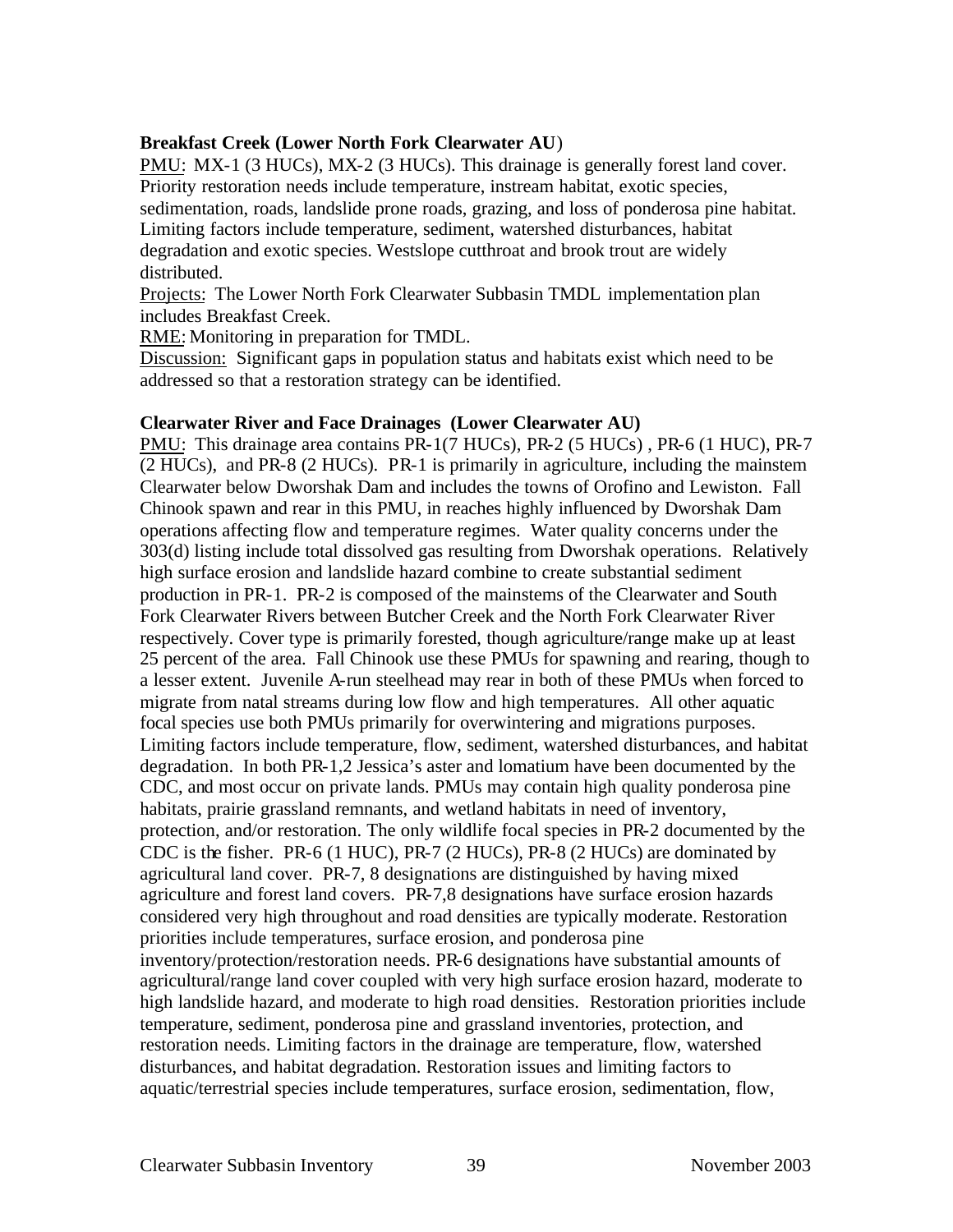habitat degradation, and watershed disturbances. Jessica's aster, lomatium, and Palouse goldenweed have been documented by the CDC and the PMU may contain high quality ponderosa pine habitats, prairie grassland remnants, and wetland habitats in need of inventory, protection, and/or restoration.

Projects: Riparian restoration in Bedrock Creek and Hatwai Creeks have been implemented by NPSWCD and NRCS.

RME: Water quality monitoring has occurred for the TMDL in Lindsey Creek. Gas bubble monitoring on fish is occurring immediately below Dworshak. A residual steelhead study examining impacts on wild fish was conducted by USFWS. Fall Chinook releases occur in the mainstem near Cherry Lane.

Discussion: This drainage is composed of multiple small watersheds. Limited restoration and no coordinated approach to implementation has occurred in this drainage group. Significant gaps in populations and habitats exist which need to be addressed so that a restoration strategy can be identified. A high need exists for vegetation inventories, protection and restoration implementation.

## **Cottonwood Creek (Lower Clearwater AU Idaho County)**

The drainage is dominated by agriculture and rangeland uses. Cottonwood Creek is distinguished from other areas in the subbasin by exhibiting extremely flashy flows and the earliest occurrence of peak flows in March. Inherent landslide hazard are considered high and surface erosion hazards are high to very high. Steelhead trout are present in the lower portion of Cottonwood Creek where habitat condition has been classified as poor. Limiting factors include temperature, sedimentation, base flow, watershed disturbances, and habitat degradation. Terrestrial plan focal species documented by the CDC include Palouse goldenweed and spacious monkeyflower. PR-5 may contain high quality wildlife habitats, including ponderosa pine, prairie grassland remnants, and wetland habitats in need of inventory, protection and/or restoration.

Projects: Cottonwood Creek was listed on the Idaho 303(d) list. The TMDL was completed and approved late in 2000 and implementation was initiated on uplands with SCC and CWA 319 funding.

RME: Water quality survey work was conducted in preparation for the TMDL. Discussion: This is a large watershed with extensive impacts from agriculture. Coordination of implementation is through the ISWCD working on agricultural BMP installation funded though the CWA 319 funds and Idaho agriculture program funding in response to the TMDL and plan. Address data gaps and develop drainage restoration strategy.

## **Crooked River (South Fork Clearwater AU)**

PMU: FD-3 (6 HUCs), FD-9 (2 HUCs). The drainage is forest covered. B-run steelhead, spring chinook, bull trout, and westslope cutthroat trout are distributed throughout, strongholds for westslope cutthroat and bull trout exist in the upper reaches (FD-9), in all other cases populations are depressed. Steelhead habitat is considered to range from fair to excellent with the majority being rated as good. Steelhead in FD-3 are commonly influenced by hatchery release, those in FD-9 are not. Habitat quality for spring Chinook is rated as fair to good. Brook trout are distributed throughout the drainage area. Restoration needs include instream habitat, exotics, and temperature. Restoration needs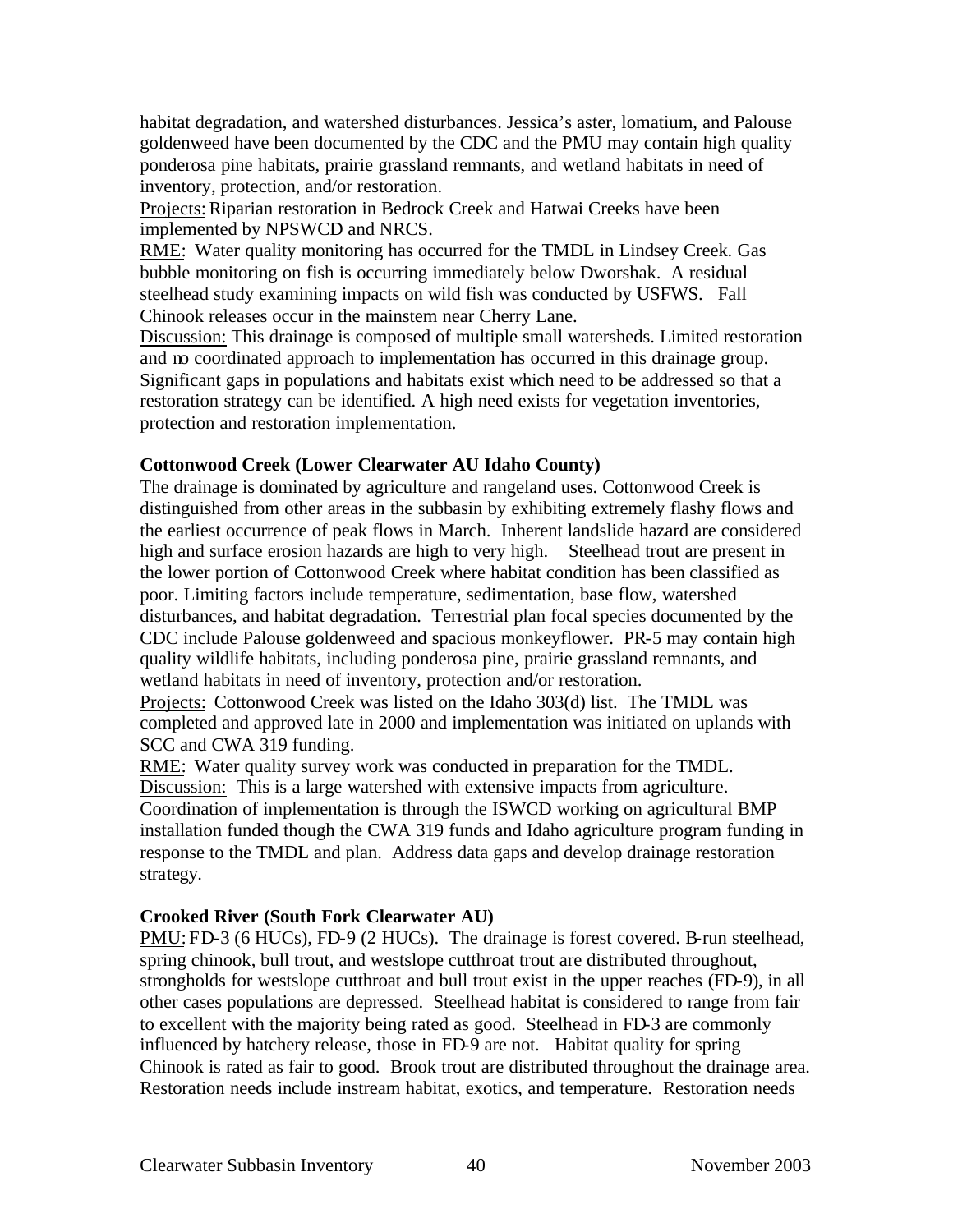in the FD-3 HUCs also include mining, roads, and riparian/wetlands. Limiting factors in this drainage include temperature, sediment, instream cover, watershed disturbances, and habitat degradation. Most impacted habitat is caused by mining activity in FD-3 areas which has resulted in channelization and loss of instream cover, habitat, and riparian function. Focal species documented by the CDC in FD-3 include fisher, wolverine, flammulated owl, and black-backed woodpecker. Focal species documented by the CDC in FD-9 include fisher, wolverine, and Coeur d'Alene salamander. FD-9 is designated wilderness.

Projects and RME: None are listed in the inventory.

Discussion: Address brook trout issue, especially in FD-9 HUCs, address data gaps.

#### **Crooked/Brushy Fork (Lochsa AU)**

PMU: FD-4 (2 HUCs), FD-5 (2 HUCs), MX-6 (6 HUCs). These HUCs have a forested land cover. B-run steelhead exist throughout the drainage, though populations are depressed. Spring Chinook spawn and rear in MX-6, but not FD-4, 5. Westslope cutthroat and bull trout are distributed throughout; little information exists regarding brook trout. Issues rated high in FD-4, 5 are roads and loss of vegetative structure; grazing is added in FD-4. In MX-6 these issues are all rated moderate. Limiting factors to fish focal species include watershed disturbances, habitat degradation, and connectivity. CDC documented terrestrial focus species are as follows: FD-4, 5 – fisher, flammulated owl, and white-headed woodpecker; MX-6 – fisher and wolverine.

Projects: The NPT initiated a watershed protection and restoration program in 2002 in cooperation with CNF (Crooked Creek to Colt Killed Creek (White Sand Creek). RME: The NPT project includes an RME element.

Discussion: Coordination/implementation could best be coordinated through the NPT program and existing partnerships. See also White Sand Creek (Colt Killed Creek) drainage discussion.

#### **Dworshak Reservoir/Face Drainages (Lower North Fork Clearwater AU)**

PMU: MX-1 (5 HUCs), MX-2 (9 HUCs), MX-4 (2 HUCs). Predominantly forested and land use activities revolve around forest management; protected status is typically minimal. Landslide hazards range from moderate to very high in MX-1 and 2. Surface erosion hazards are variable but are commonly rated high to very high and land use impacts are thought to be substantial as indexed by relative road densities although the correlation in MX-4 for such is not as clear. Temperature issues moderate to high priority. Ponderosa pine is a high to moderate priority for inventory work, protection, and/or restoration. A small portion of this drainage area is below Dworshak Dam accessible to anadromous fish. This drainage is in general at the outer limit of bull trout natural range. West slope cutthroat trout are widespread but populations are considered depressed. Brook trout are also considered widely distributed, but the status of these populations is unknown. Terrestrial focal species documented by the CDC to occur in MX-4 include Jessica's aster and the fisher; inventory of mature stands of ponderosa pine are a high priority and moderate priority to protect and restore existing stands. Restoration needs include temperature, instream habitat, sediment, and landslide prone roads. Limiting factors include sediment, watershed disturbances, habitat degradation, and exotic species.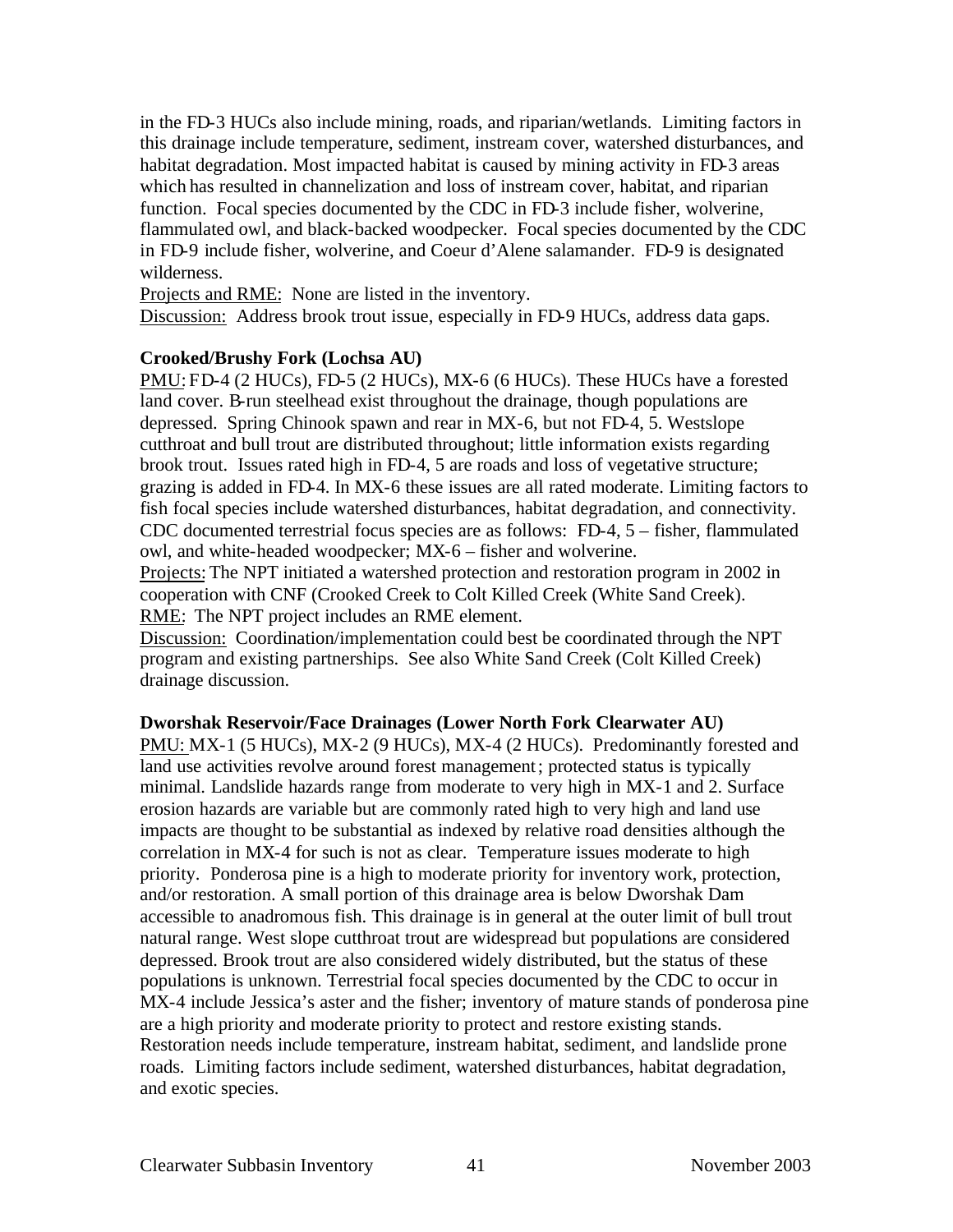Projects: TMDL completed for the Lower North Fork, limited implementation to be initiated in 2004. Five stewardship projects are being conducted by the USACE in this drainage using selective cutting, burning, and thinning techniques to increase wildlife habitat and browse. The USACE and USFWS agreed that initial project mitigation for the resident fish sports fishery will amount to 100,000 pounds of fish for stocking in Dworshak Reservoir area annually, although this production level has never been met. RME: Helicopter redd survey for Fall Chinook is conducted annually. IDL conducted CWE surveys for preparation of the TMDL. Research is being conducted to test the effectiveness of deterrents to kokanee entrainment. The USACE is conducting smallmouth bass population trend monitoring and in conjunction with IDFG, the effects of dam operations on resident fish species are being investigated. Rule curves specifically for Dworshak Dam operations are being developed. USACE is conducting extensive terrestrial species inventories within lands managed under their authority. Discussion: Some restoration implementation will occur in this drainage as part of a larger TMDL implementation project for the Lower North Fork Clearwater River to address Clean Water Act issues. The TMDL plan was prepared through an interdisciplinary group and will be implemented in the same way. The NPT conducts the redd survey below Dworshak Dam in connection to their fall chinook program, and the tribe also is conducting the rule curves investigation. All other RME ongoing in this drainage is connected to IDFG, USACE, or both, and consequently, coordinated. Resident fisheries and terrestrial habitat issues need coordination and a restoration strategy needs to be developed. Large drainage with multiple small watersheds. Management options need to be evaluated and prioritized.

#### **Elk River: (Lower North Fork Clearwater AU)**

PMU: MX-1 (upper HUC), MX-2 (5 HUCs), MX-3 (1 central HUC). This drainage is predominantly forested and land use activities revolve around forest management; protected status is typically minimal. Landslide hazards range from moderate to very high in MX-1 and 2. Surface erosion hazards are rated high to very high and land use impacts are thought to be substantial as indexed by relative road densities. Temperature issues are moderate to high priority. Ponderosa pine is a high to moderate priority for inventory work, protection, and/or restoration. This drainage is in general at the outer limit of bull trout natural range. Strong populations of brook trout are known to occur in the Elk Creek system, are highly sought after by anglers, and are managed differently than other brook trout population by IDFG. Limiting factors/restoration needs are related to temperature, sediment, watershed disturbances, and habitat degradation. The MX-3 HUC is dominated by Potlatch Corporation ownership with high to very high road densities on lands with very low to low surface erosion and inherent landslide hazards. Clearwater phlox is the only plant focal species documented by the CDC to occur in MX-3 lands. Animal focal species documented include the fisher, wolverine, and the Coeur d'Alene salamander. Inventory of mature stands of ponderosa pine is a high to moderate priority and moderate priority to protect and restore existing stands. Various stream segments within this drainage are listed on the Idaho 303(d) list of impaired streams. Projects: Implementation of the Lower North Fork River TMDL is scheduled to begin in 2004 that includes work in Long Meadow Creek of the Elk River drainage.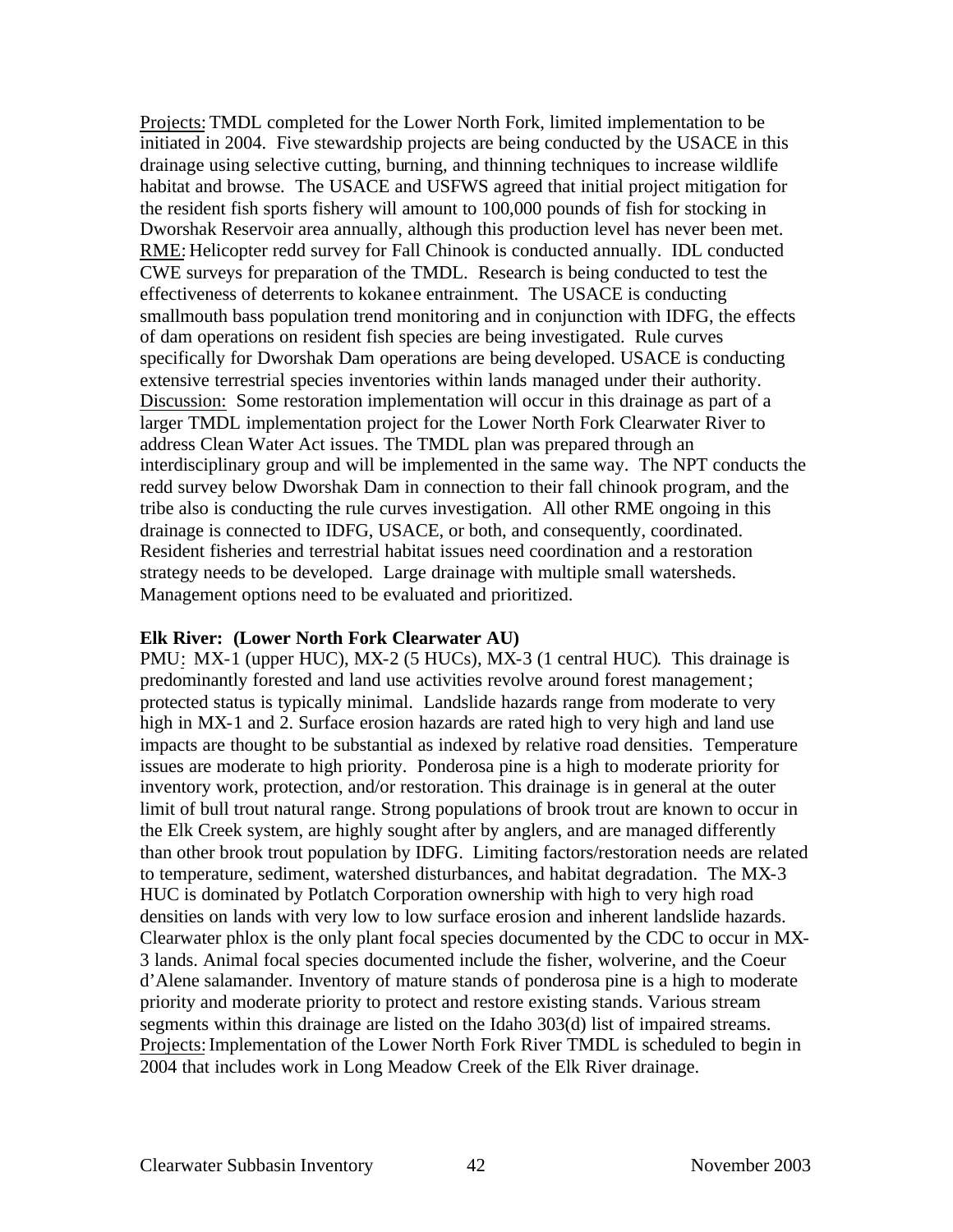RME: The CNF maintains several water quality parameter monitoring sites within this drainage, all of which occur in Elk Creek.

Discussion: The inventory lists only three activities in the Elk Creek drainage, although it would seem that others are being conducted by private entities or Potlatch Corporation. Coordination exists recently through the TMDL process, but only for a limited amount of work in one of the HUCs. Terrestrial species habitat issues need coordination and an implantation strategy needs to be developed. The inventory shows little project or RME work being conducted in this drainage. Significant gaps in populations and habitats exist, which need to be addressed so that a restoration strategy can be developed.

## **Fish /Hungery Creek (Lochsa AU)**

PMU: Drainage is comprised of three forest land FD-8 HUCs, which have at least 90 percent of the land area designated as roadless. B-run steelhead trout within this drainage are not influenced by hatchery production. The B-run steelhead use these tributaries of the Lochsa River for spawning and rearing, and existing populations are considered strong. Spring Chinook salmon are present below the confluence of Fish and Hungery Creeks, though populations are depressed and influenced by hatchery practices. Bull trout are present, status unknown above the confluence, while present and depressed below; westslope cutthroat populations are present and strong, and brook trout are unknown or distribution uncertain. Limiting factors to focal fish species include watershed disturbances, habitat degradation, and connectivity.

Projects: The NPT Watershed Division was awarded a contract for the North Lochsa Face, an area that includes the Fish/Hungery drainage, for fiscal year 2002 by BPA to begin coordination and implementation work. Implementation has not been initiated because CNF management decisions have been appealed and are pending final litigation. RME: The IDFG and CNF have numerous fish population and distribution surveys in this drainage. The NPT project has a RME project.

Discussion: Continue protection of habitats through roadless area designations. Initiate the coordination efforts as soon as possible through the NPT work in cooperation with the CNF. Address exotic species.

# **Jim Ford Creek (Lower Clearwater AU)**

PMU: MX-3 (5 HUCs), MX-4 (1 HUC) Ownership highly mixed and generally dominated by Potlatch Corporation in this drainage. Land cover is typically forested and land activities revolve around forest and range management. Road densities are rated high to very high, while surface erosion hazard and inherent landslide hazards are typically very low to low. Steelhead are noted in the assessment as present but depressed in the lower HUC of Jim Ford Creek (MX-4, HUC #837), the upper reach of which coincides with a natural passage barrier. Limiting factors include temperature, flow, sediment, watershed disturbances, and habitat degradation. Stream segments in Jim Ford Creek are listed on the Idaho 303(d) list for sediment, thermal modification, habitat alternation, flow, and pathogens. Jessica's aster in lower Jim Ford Creek (MX-4) and the Clearwater phlox in MX-3 are the only plant focal species documented by the CDC. The CDC lists animal focal species present as fisher, wolverine, and Coeur d'Alene salamander. Inventory of mature stands of ponderosa pine is a high to moderate priority and moderate priority is to protect and restore existing stands.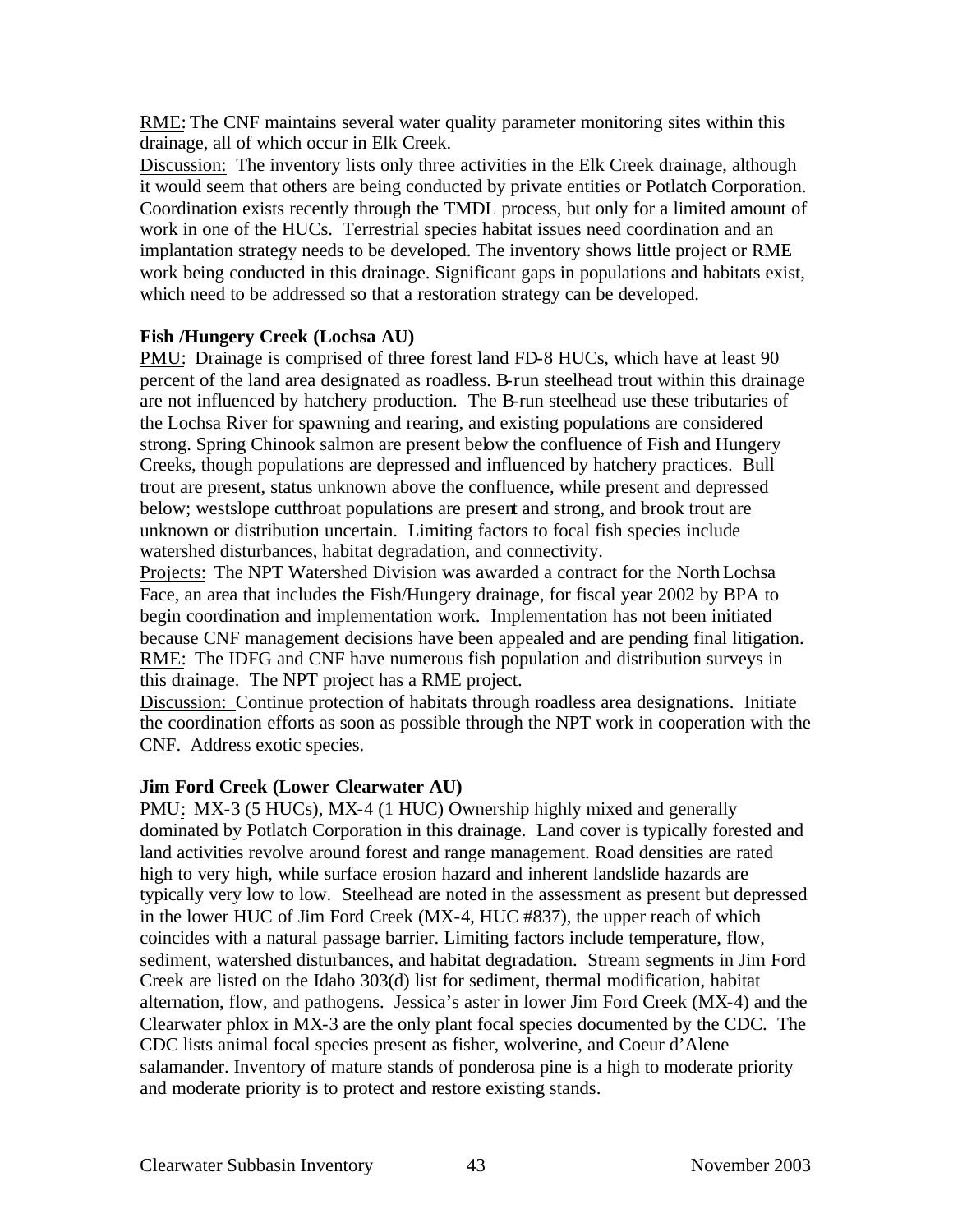Projects: The TMDL was completed in 1999 and subsequent implantation has occurred using the CWA 319, state agriculture program, and CRP funding sources primarily for actions on agricultural lands. One 200 acre wetland was constructed in 2001. The NPT has a resident fish mitigation project within Jim Ford Creek

RME: CWE survey by IDL on forested lands and water quality monitoring in preparation for development of the TMDL. Effectiveness monitoring is ongoing for agricultural BMPs and the constructed wetland.

Discussion: There are no restoration projects listed in the inventory to address impacts from forest management activities on private non-industrial, corporate, or Idaho State lands. Restoration activities should be encouraged for watershed effects from forest management; inventory ponderosa pine and address other data gaps, develop restoration strategy addressing lower drainage steelhead populations and upper watershed terrestrial focal species.

#### **Johns Creek (South Fork Clearwater River AU)**:

PMU: FD-4 (HUCs), 9 (3HUCs). This drainage has a forested landscape. Induced disturbances in FD-4 are thought to be associated with roads and grazing. Steep channel gradients have been identified as potentially limiting fish use in some reaches. Restoration needs to address exotic species, landslide prone roads, and vegetative structure. Limiting factors include temperature, sediment, instream cover, watershed disturbances, and habitat degradation. Moderately limiting factors include exotic species and connectivity and passage problems. FD-9 HUCs are designated wilderness. The assessment reports focal fish species status as follows in this drainage: spring chinook present depressed or unknown, absent; steelhead present depressed or unknown; bull trout are present strong or depressed; westslope cutthroat are strong or status unknown, and brook trout are unknown or suspected absent.

Projects and RME: No projects are listed in the inventory.

Discussion: Continue protection status. Implement actions to address vegetative structure which has been given a high priority based on combination of high need and high opportunity to manage stand structure and composition.

## **Kelly/Cayuse Creek (Upper North Fork Clearwater AU):**

PMU: FD-5 (3 HUCs), FD-7 (2 HUCs), FD-8 (13 HUCs). Impacts from roads and grazing occur in FD-5 (lower Kelly Creek). In FD 7, 8 significant portions are designated roadless areas. Salmon and steelhead use of this drainage are blocked by Dworshak Dam. Bull Trout status is variably present depressed, present-status unknown, and unknown. Westslope cutthroat trout status is strong and two HUCs are present depressed. Brook trout are suspected absent or are status unknown. Plant focal species documented to exist in FD-8 by the CDC is spacious monkeyflower. Animal focal species documented by the CDC in FD-7 and 8 are fisher, wolverine, northern goshawk, and Coeur d' Alene salamander.

Projects: None are listed in the inventory.

RME: Fish composition, abundance, and distribution, and aquatic and riparian habitat conditions are surveyed throughout drainage area, mostly by the CNF.

Discussion: Continue protection, ongoing RME and implement actions as indicated. Vegetative structure is a high priority issue in lower Kelly Creek based on combination of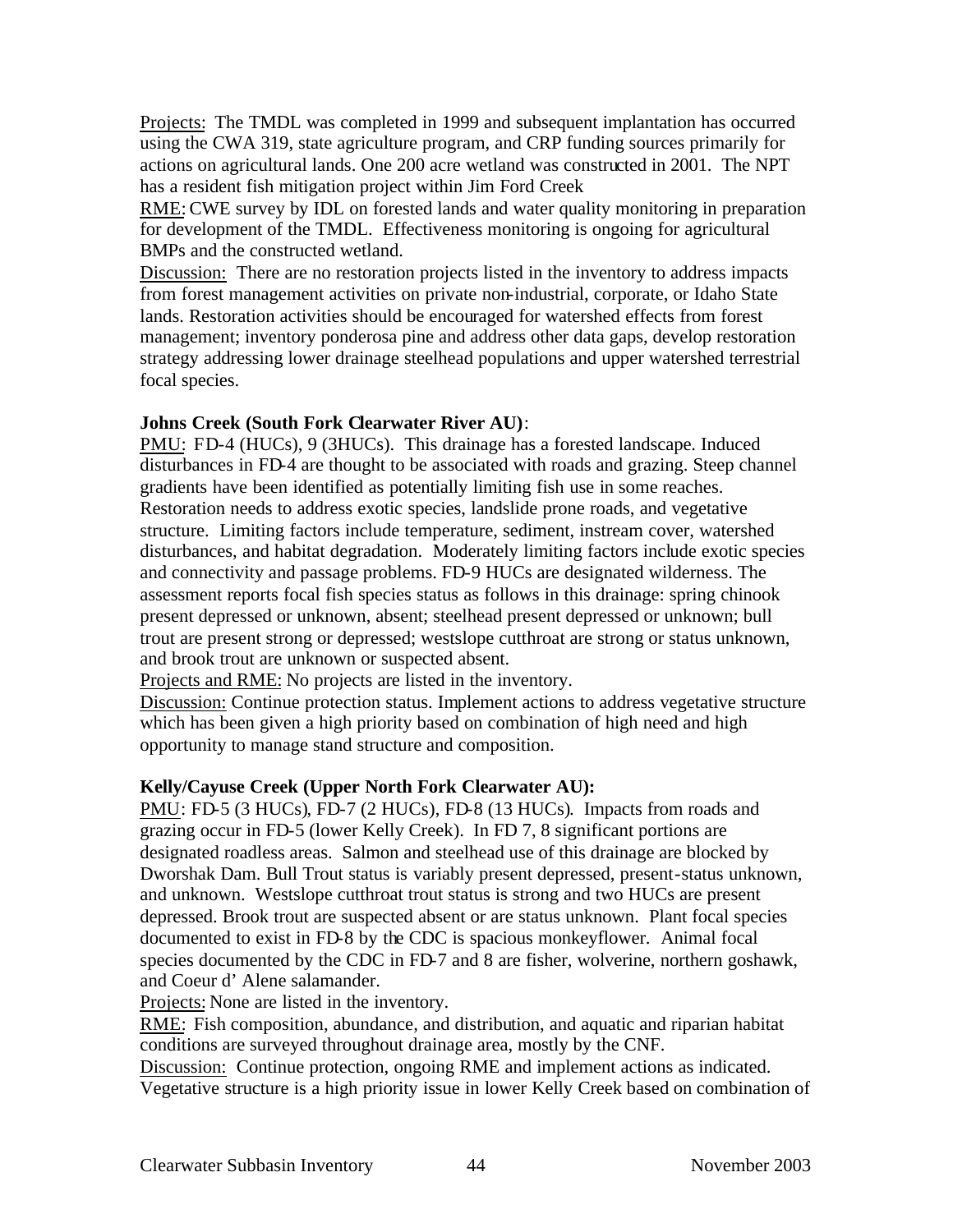high need and high opportunity to actively manage stand structure and composition. Address data gaps.

## **Lapwai Creek (Lower Clearwater AU):**

PMU: PR-4 (6 HUCs), PR-7 (3 HUCs), PR-8 (4 HUCs). Land cover within PR-4 is predominantly agriculture/range, but dominated by forest cover in the headwaters of Sweetwater and Webb Creeks. PR-4 is distinguished from others by potentially substantial impacts of water withdrawals associated mostly, though not exclusively, by the Lewiston Orchards Irrigation District. PR-7,8 are also dominated by agriculture land use and considered the dominant source for sediment delivery to waterways in all designations. Stream segments throughout Lapwai Creek are listed on the Idaho 303(d) list for sediment, thermal modification, habitat alteration, flow, pesticides, and pathogens. Habitat for A-run steelhead trout is rated fair in this drainage; limiting factors include temperature, flow, sediment, watershed disturbances, and habitat degradation. Plant focal species documented by the CDC to occur in Lapwai Creek are Jessica's aster and Palouse goldenweed. In addition to water withdrawal issues and limiting factors, high priority issues include conducting inventories of prairie grasses and to protect remnants and to restore communities where feasible, and ponderosa pine.

Projects: Idaho agriculture program and various NRCS programs have been implemented throughout the drainage. The TMDL for Winchester Lake (upper watershed) was completed and the plan implementation also completed in the late 1990s. The IDFG completed Winchester Lake aeration project using CWA 319 funding in 2001. The NPT Wildlife Department is awaiting final approval of a FY2002 BPA contract for land acquisition in the Lapwai drainage. There are two BPA funded efforts in Lapwai Creek: one sponsored by the NPT and one by the NPSWCD, both of these provide different functions and are strongly coordinated. Both incorporate partnerships with cooperating agencies and private landowners.

RME: Water quality parameters are being monitored in Lapwai Creek. The NPT project funded by BPA also began intensive fish and aquatic habitat surveys in 2003and has an RME component.

Discussion: The NPT and NPSWCD projects provide a good coordination focus point for treatment of this drainage. Interagency work has begun to address water withdrawal issues. Continue to support acquisition efforts. Address data gaps.

# **Lawyer Creek (Lower Clearwater AU):**

PMU: PR-5. Lawyer Creek is distinguished from other areas in the subbasin by exhibiting extremely flashy flows and the earliest occurrence of peak flows that occur in March. The drainage area is dominated by agricultural land cover with forest cover dominant only in two HUCs in the headwaters. Habitat condition for steelhead trout has been classified as poor, constraints to steelhead use have defined as temperature, dewatering, passage impediments, and sedimentation. Water quality concerns are widespread and stream segments are listed on the Idaho 303(d) list for temperature, habitat alteration, sediment, flow, and pathogens; some are additionally listed for pesticides, oil/grease, and synthetic organics. The CDC has documented Palouse goldenweed and spacious monkeyflower in Lawyer Creek. High priority issues to be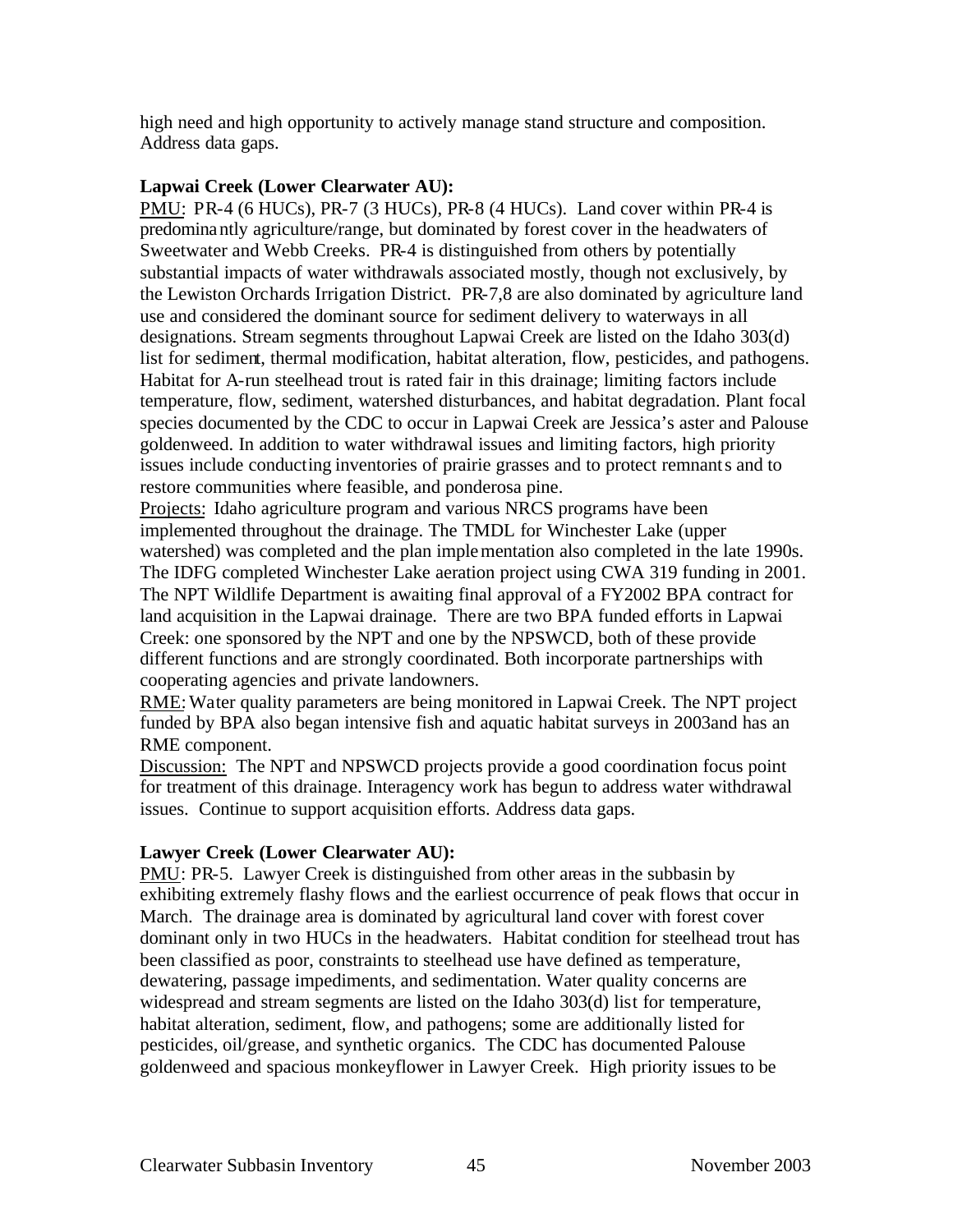addressed include hydrology, surface erosion, and surveys of ponderosa pine, prairie grasslands, and riparian/wetland areas.

Projects: A FEMA funded project in lower Lawyer Creek was initiated in 2001 and an implementation plan was designed to address flood issues as well as affected aquatic habitats, and surface erosion; the implementation efforts have not yet been funded. The NPT has a resident fish substitution pond in the upper portion of this drainage area. RME: There are no RME projects listed in the inventory.

Discussion: The data base of aquatic species and habitat condition is not well developed for this large system in the lower Clearwater River AU and should be developed. A restoration strategy and RME plan is needed for the watershed.

## **Little Clearwater River (Upper Selway AU)**

PMU: FD-9 which are designated wilderness. B-run steelhead trout in this drainage are not influenced by hatchery production, populations are depressed. Spring chinook are commonly influenced by hatchery practices, populations are depressed in the lower drainage and present status unknown in the upper. Westslope cutthroat trout are present populations are strong. Bull trout are present populations strong in the upper drainage and status unknown in the lower. Brook trout status is unknown. Wildlife focal species documented by the CDC to occur in the FD-9 PMU are the fisher, wolverine and Coeur d' Alene salamander.

Projects and RME: There are none listed in the inventory.

Discussion: Continue protection of the Little Clearwater River drainage.

#### **Little North Fork Clearwater (Lower North Fork AU)**

PMU: MX-1 (2 HUCs), MX-2 (1 HUC), MX-5 (4 HUCs), FD-7 (1 HUC), and FD-8 (3 HUCs). Typical land cover throughout the drainage is forest and ownership is variable, except for the four northern and upper most HUCS that share a checkerboard ownership between Plum Creek Timber and the CNF. Little data seems to exist for MX-5. Wildlife focal species documented by the CDC include fisher and wolverine. Middle reaches of the drainage are designated FD-7,8 which have a range of 74-90 percent roadless designation. The wildlife focal species documented to occur in these are fisher, wolverine, Coeur d'Alene salamander; the northern goshawk also is noted in FD-7. The only plant focal species documented in FD-8 is the spacious monkeyflower. The lower reaches of the Little North Fork Clearwater River are composed of MX-1,2 which are similar except for the proportion of corporate land ownership. Both have in common high road densities, high landslide hazard ratings, and often times coincidentally high surface erosion hazards. Dworshak dam prevents salmon and steelhead access to this drainage. Westslope cutthroat trout are present populations strong in the upper most HUC and middrainage HUCs, although the stronghold area in this drainage is isolated from other stronghold populations in the North Fork Clearwater River. Bull trout are represented throughout the drainage as present – strong, depressed, status unknown. Brook trout are present throughout the drainage but with status is unknown.

Projects: Part of the USACE Grandad mitigation area project is in this drainage. The project addresses browse rejuvenation with prescribed burning.

RME: The IDFG is conducting a bull trout investigation in Fish Lake.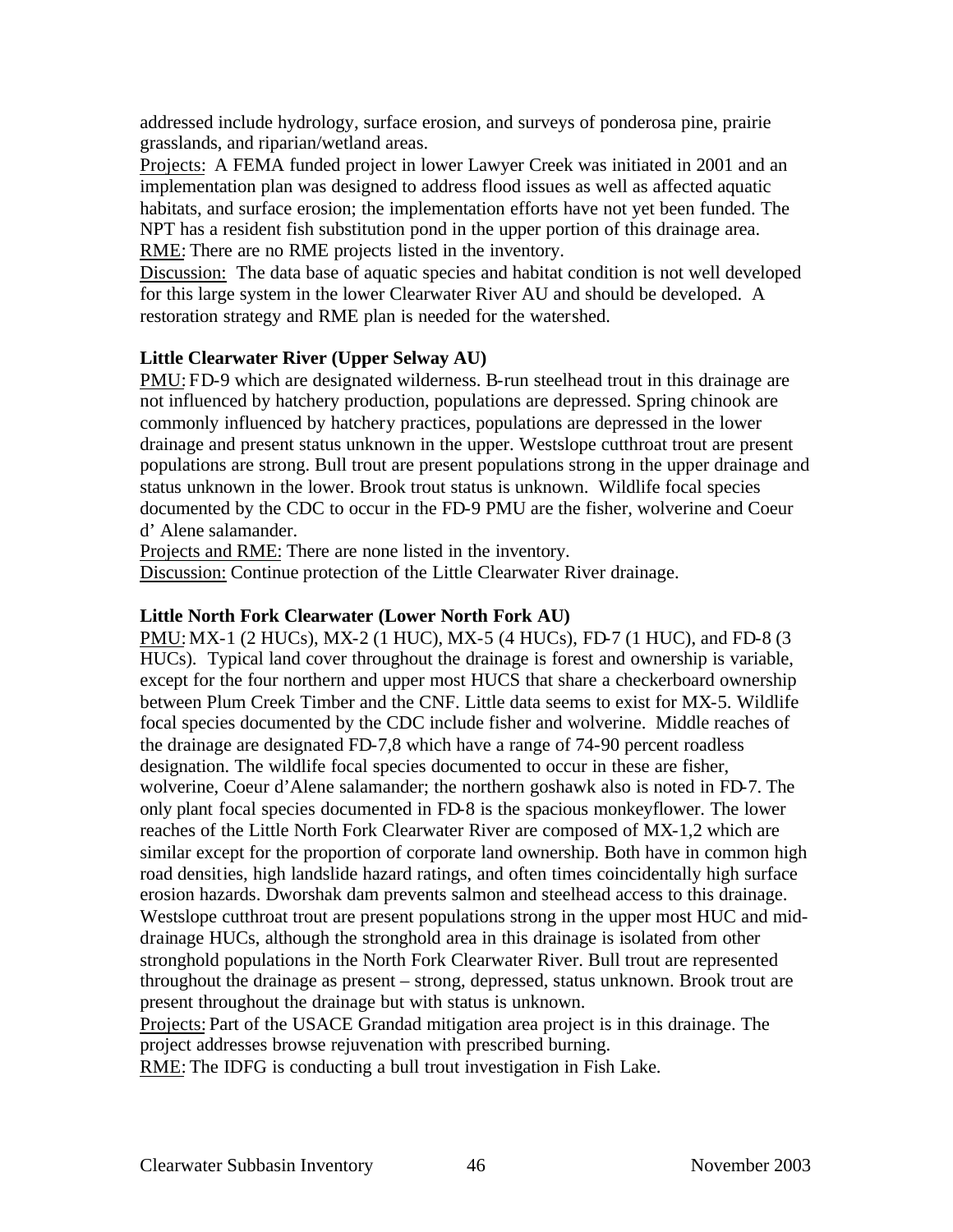Discussion: There is little activity listed on the project inventory. Strongholds for westslope cutthroat trout and bull trout suggest management opportunity especially in the context of the unknown status for bull trout.

#### **Lochsa River and Face Drainages (Lochsa AU)**

PMU: FD-5 (3 HUCs), FD-6 (3 HUCs), FD-7(3 HUCs), FD-8 (14 HUCs), FD-9 (3 HUCs), MX-6 (2 HUCs). This drainage is composed of 28 small watersheds. The highest priority issue is continued protection of existing wilderness areas and the high quality resources within inventoried roadless areas. The most widely distributed issues of concern for fish and wildlife restoration in the drainage are water temperature, vegetative structure, and exotic species (aquatic). Restoration of impacts from high road densities is identified as a moderate or high concern in those PMUs not dominated by roadless or wilderness areas. Instream habitat degradation, sedimentation, surface erosion, grazing impacts, and landslide prone roads are less widespread (but still important) concerns. The need to address temperature concerns is widespread but of higher priority in PMUs MX-6, FD-5 and FD-6. The need to address sedimentation is greatest in PMU FD-6. Exotic species (brook trout), vegetative structure and protection/restoration of ponderosa pine communities are also priority issues. Spring chinook are largely absent from this drainage although it is used as a migration corridor. B-run steelhead populations are depressed throughout the drainage and those existing in the upper reaches (FD-7,8,9) are not influenced by hatchery production. There are strongholds of westslope cutthroat throughout the drainage and some in the upper reaches for bull trout. Brook trout have several stronghold populations mid-drainage, elsewhere they are suspected present to distribution uncertain.

Projects: The Fishing to Legendary Bear watershed project led by the NPT with BPA funding in partnership with the CNF has engaged in road obliteration and culvert replacement work since 1999. Another NPT project, also funded by the BPA has been approved but is awaiting on-the-ground work until completion of pending appeal litigation. (See Fishing/Hungery Creek project)

RME: Numerous fish population monitoring stations occur throughout the drainage for spring chinook, steelhead, and bull trout. There are three supplementation streams each led by the IDFG, NPT, or the USFWS. The NPT projects both have RME elements. IDEQ maintained several water quality sites in the drainage during development of the Lochsa TMDL.

Discussion: Restoration issues appear to be generally defined in this drainage. Aquatic and terrestrial population data bases have gaps however. The partnership between the NPT and CNF over the years suggests that they could provide the coordination needs via the existing structure by expanding into other watersheds.

# **Lolo Creek (Lolo/Middle Fork AU)**

PMU: PR-6 (1), MX-1,3,4 (3), FD-5 (6). Landownership is highly mixed; the eastern most drainage is generally FD-5 and the western a combination of private, IDL, Potlatch Corporation, and tribal lands. Land cover is primarily forest, much of which has been intensively harvested in the eastern drainage, while the western plateau is primarily agriculture. Mines are located throughout the Lolo Creek drainage and historical mine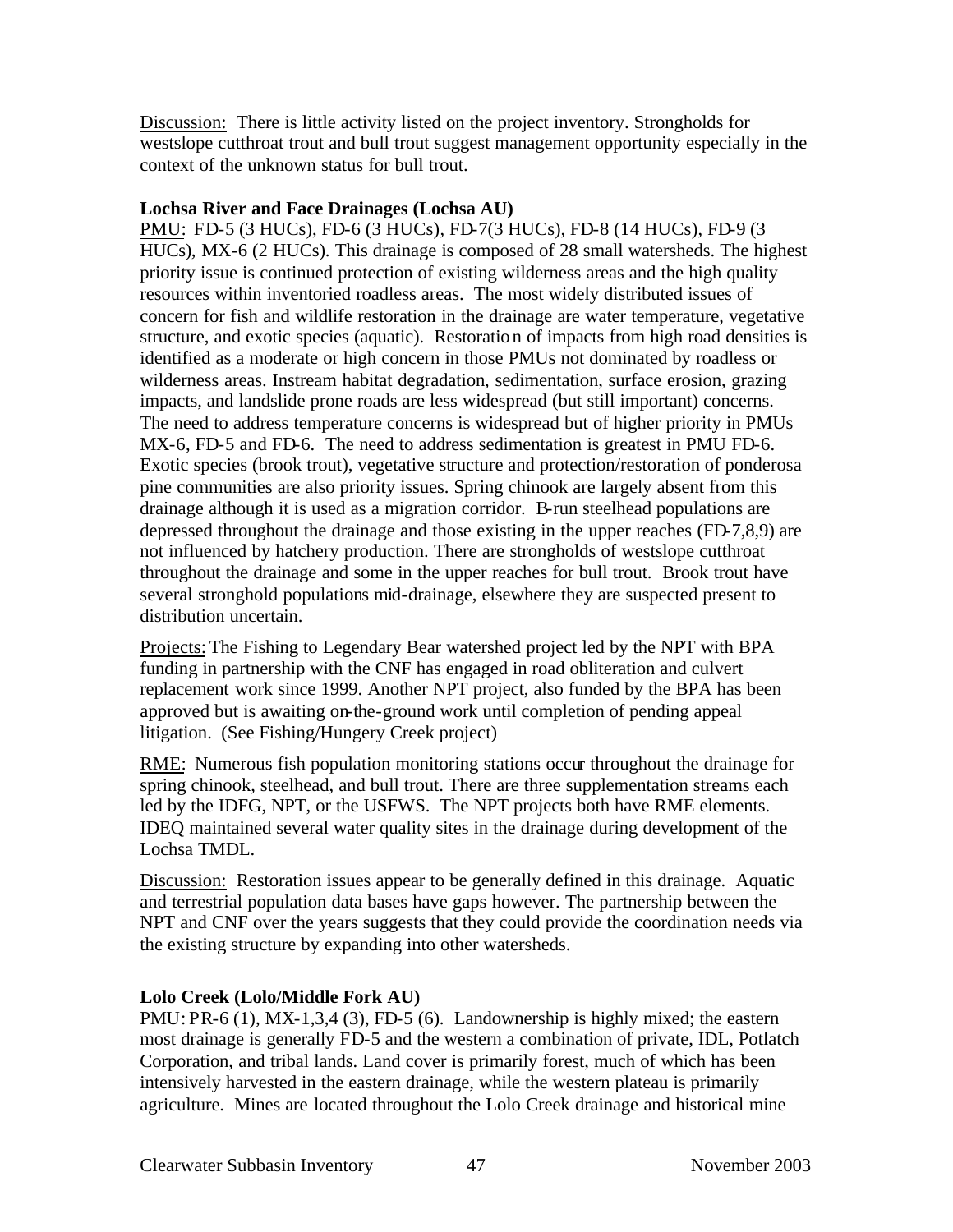production is in evidence. The most widely distributed restoration issues within Lolo Creek drainage are water temperature, grazing impacts, brook trout, instream habitat, roads, ponderosa pine inventory and vegetative structure. Limiting factors include temperature, sediment, instream cover, and habitat degradation. Spring chinook, steelhead, and cutthroat trout are reported to be widely distributed with depressed populations. Bull trout exist in the mid reaches of Lolo Creek with unknown population status and in the upper mainstem populations are present depressed. Brook trout are variably distributed; distribution uncertain in the lower reaches to depressed, the upper most reach is rated as a stronghold population. The CDC has documented the following focal species within the Lolo Creek drainage: PR-6: Palouse goldenweed, lomatium, and Jessica's aster; MX-3 Clearwater phlox, fisher, wolverine, and Coeur d'Alene salamander; FD-5 fisher and wolverine.

Projects: Upland agricultural treatments have been constructed on private lands in Lolo Creek through the Idaho agricultural program and the CSWCD. Beginning in 1998 the NPT initiated a watershed treatment program that has been active in this drainage across landownership boundaries including the following project types: riparian fencing, culvert replacement, bank stabilization, and road obliteration. The NPT Wildlife Department is awaiting final approval of a BPA contract for land acquisition in the Lolo Creek drainage originally approved for 2002 funding.

RME: There are four NPT supplementation stream projects in the Lolo Creek drainage as well as numerous other NPT, IDFG, and CNF salmon and steelhead population monitoring sites. The NPT restoration project includes an RME element. Discussion: Continue existing restoration work and look for opportunities for coordination between the CSWCD and the NPT, address data gaps and continue to support acquisition projects.

## **Meadow Creek-Selway (Lower Selway AU)**

PMU: FD-4 (1 HUC), FD-7 (1 HUC), FD-8 (10 HUCs). The predominant PMU in this drainage is FD-8 which is at least 90 percent roadless. FD-4 in the lower reaches of this drainage is noted for having some influences from grazing. High priority issues include continue protection of roadless areas. Spring chinook commonly influenced by hatchery production are present throughout, populations noted as depressed or unknown. Steelhead populations which are not influenced by hatchery production are depressed with three HUCs of stronghold populations. The upper reaches of the system are strongholds for westslope cutthroat and the remainder of the drainage is present status unknown. Brook trout are distributed various throughout – absent, suspected absent, depressed, status unknown. Focal species documented by the CDC include spacious monkeyflower, fisher, wolverine, northern goshawk, and Coeur d'Alene salamander.

Projects: There are no projects listed in the inventory.

RME: The NPNF and IDFG conduct salmon, steelhead, and bull trout redd surveys and habitat condition surveys every 3 out of 10 years.

Discussion: Continue protection, address data gaps.

# **Middle Fork Clearwater/Clear (Lolo/Middle Fork AU)**

PMU: FD-6 (3 HUC), FD-5 (1 HUC) MX-1 (3 HUCs), MX-4 (1 HUC), PR-6 (2 HUCs). Land cover is primarily forested in all but the PR-6 designations, where it is agricultural.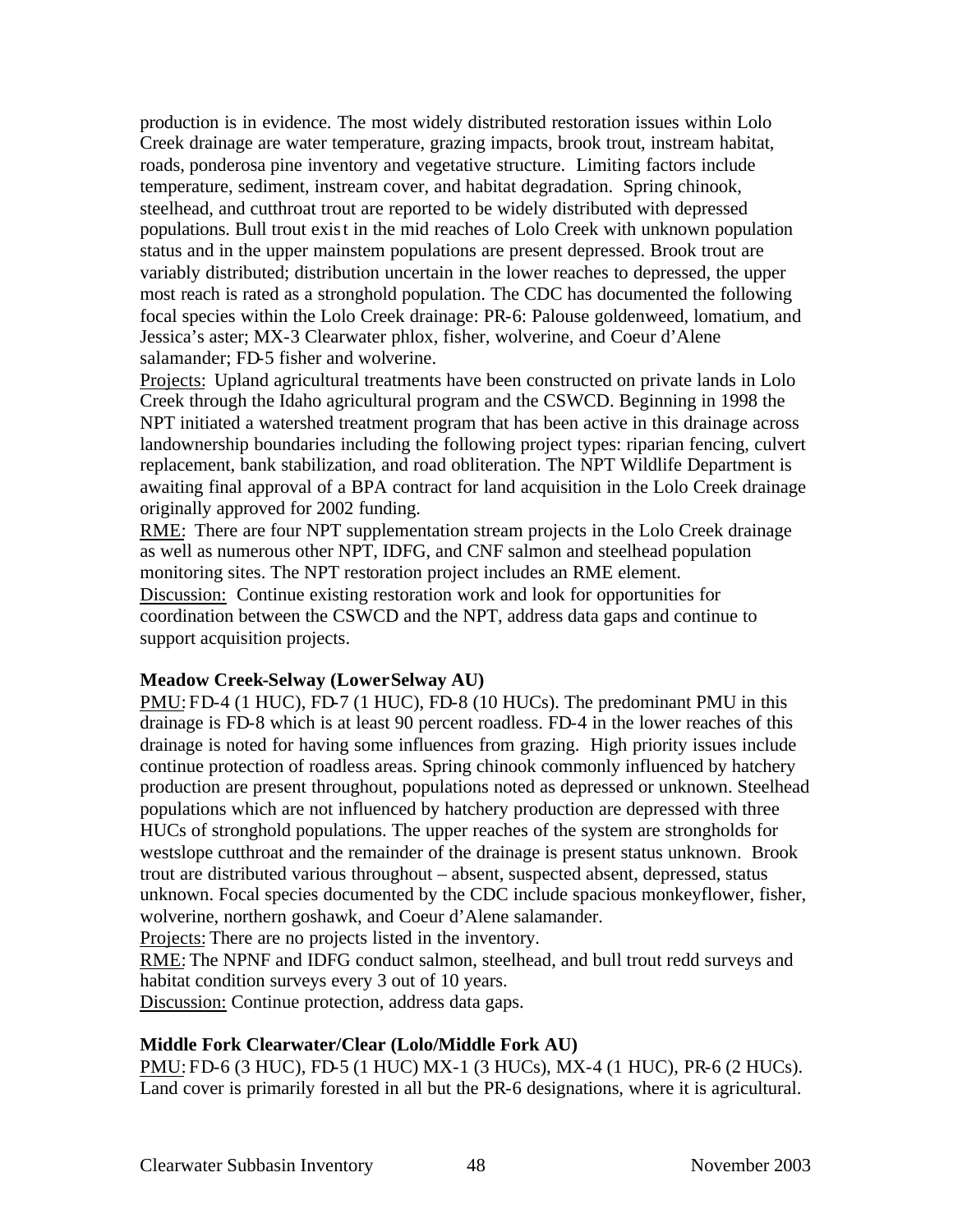Limiting factors general to all PMU types in the drainage include sediment, watershed disturbances, habitat degradation, and temperature. Restoration needs include temperature, surface erosion, landslide prone roads, and vegetative structure. Focal fish species are distributed throughout the drainage though most populations are depressed. Brook trout are suspected to be absent in two of the upper most HUCs in the drainage and unknown elsewhere. The CDC documents Jessica's aster and the fisher in MX-4. Projects and RME: None are listed in the Clearwater inventory.

Discussion: Data gaps should be addressed to identify the drainage condition so that a restoration strategy can be developed. The Middle Fork Clearwater River had been designated a priority subbasin by the 2000 BiOp implementation plan (2001) to address irrigation and diversion issues on private lands. The lack of irrigation and private lands in the Middle Fork Clearwater River led the action agencies to readdress the priority designation.

## **Moose Creek (Upper Selway AU)**

PMU: Entire drainage composed of FD-9 which are designated wilderness. Projects and RME: None are listed in the Clearwater inventory. B-run steelhead (no hatchery influence), bull trout, westslope cutthroat, and brook trout are widely distributed and strongholds for each species exist in the drainage.

Discussion: Continue protection and address brook trout issue.

## **Newsome Creek (South Fork AU)**

PMU: FD-2 (2 HUCs) and FD-4 (1 HUCs). Land uses affecting both designations include grazing and roads; in FD-2 mining uses have also impacted the landscape. All focal species are distributed throughout the drainage though populations are depressed. The FD-4 HUC, which includes Baldy, Pilot, and Sawmill Creeks, is a stronghold for bull trout. Steelhead and chinook are influenced by hatchery releases. Limiting factors to all species are temperature, sediment, instream cover, watershed disturbances and habitat degradation. Exotic species are noted as an intermediate limiting factor. Restoration needs and issues include temperature, exotic species, roads, grazing impacts, mining (FD-2), and vegetative structure. Focal terrestrial species that the CDC has documented in this drainage include the fisher in both designations and the flammulated owl and whiteheaded woodpecker in FD-4.

Projects: The NPT Watershed division initiated a watershed analysis and restoration project in 2000, some road decommissioning has been completed. Streams in the lower portion of the drainage are part of the South Fork TMDL submitted to EPA for approval in early 2003.

RME: The NPT releases presmolt spring chinook in the drainage and the NPNF and IDFG conduct bull trout redd surveys. The NPT Watershed project includes a RME component.

Discussion: The NPT project will be quantifying the drainage condition and prioritizing restoration needs in conjunction with the NPNF. Future restoration work can be coordinated through the NPT project.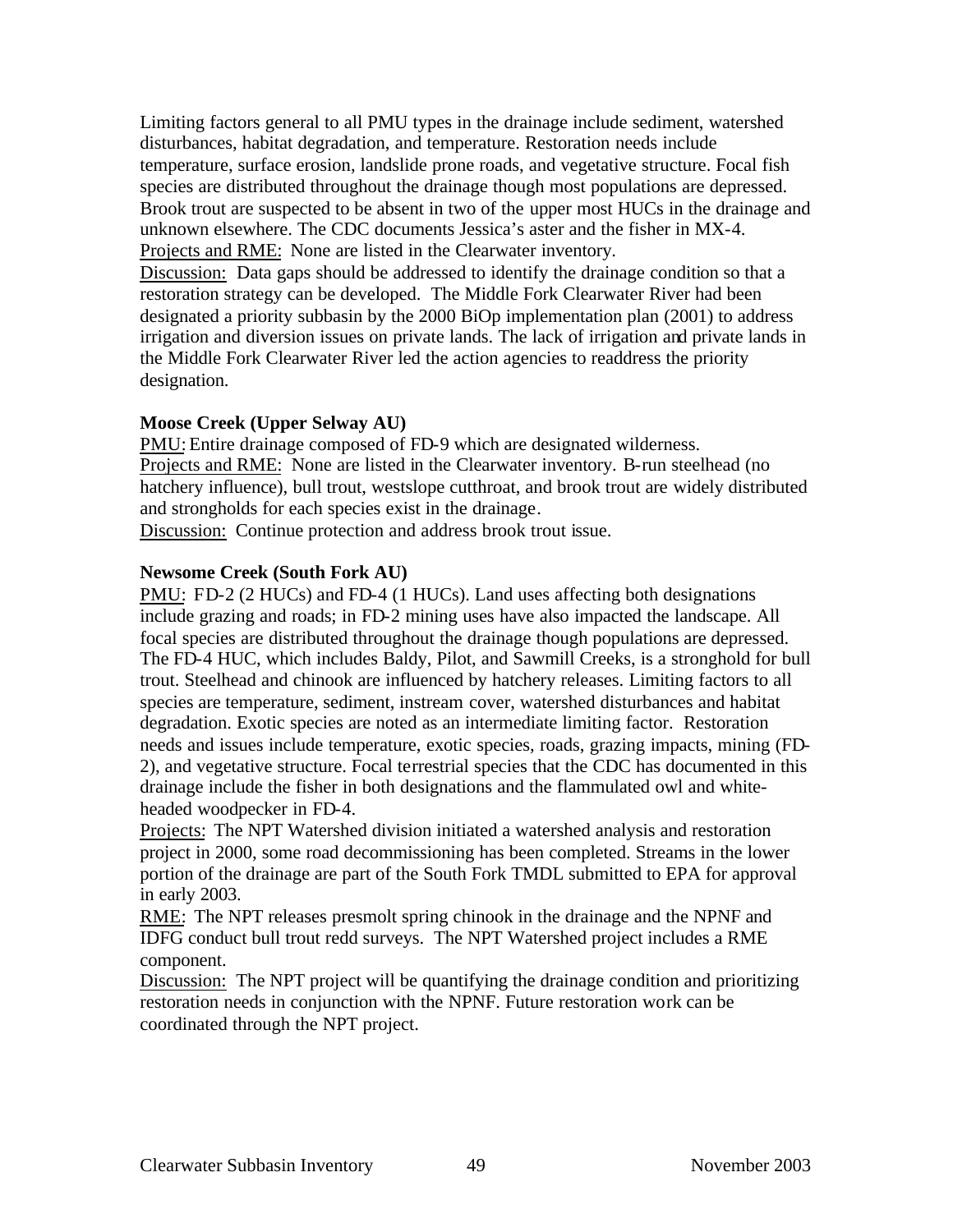**North Fork Clearwater/Tributaries (Lower and Upper North Fork AUs)** PMU: FD-5 (4 HUCs), FD-6 (5 HUCs), FD-7 (4 HUCs), FD-8 (7 HUCs), MX-2 (1 HUC), MX-3 (3 HUCs). Land cover in all HUCs is forest. The westernmost 4 HUCs are in the Lower North Fork AU, all others are in the Upper North Fork AU. The westernmost portion of the drainage is of mixed ownership, dominated by Potlatch Corporation; the remaining includes all of the FD designations. MX- 2,3 are distinguished by the combination of mixed ownership and high road densities. Limiting factors in the mixed ownership pattern (western 17% of drainage) include temperature, sediment, watershed disturbances, habitat degradation, and exotics (two of the four HUCs are brook trout strongholds). Restoration needs include temperature, instream habitat, exotic species, sediment, roads, vegetative structure, and ponderosa pine inventory/protection/restoration. Focal terrestrial species documented by the CDC existing in the MX-3 HUCS include Clearwater phlox, fisher, wolverine, and the Coeur d'Alene salamander. A band of FD-5, 6, 7 HUCs are bordered north and south by FD-8. FD-5 designations cover Lake Creek, Hidden Creek to Deception Gulch, and upper Long Creek; in these, induced disturbances are related primarily to roads though they also have a low potential for natural disturbance impacts. High restoration needs include roads and vegetative structure. FD-6 designations include Lost Pete Creek, Quartz Creek, and Larson Creek; FD-6 PMUs have high restoration needs including temperature, sedimentation, roads, ponderosa pine inventory/protection/restoration. FD-7 designations include Isabella Creek, Collins Creek, lower Long Creek, and Cold Springs Creek, which have 74-90 percent land area designated as inventoried roadless, although noted high restoration needs include landslide prone roads. The remaining HUC designations are FD-8 that includes at least 90 percent of the lands designated as inventoried roadless. Exotic species is the priority restoration need identified. The drainage includes fourteen HUCs identified as strongholds for westslope cutthroat trout. Bull trout are widely distributed and listed as population depressed or present status unknown. Terrestrial animal species documented to exist in these FD PMUs by the CDC include fisher, wolverine, flammulated owl, northern goshawk, Coeur d'Alene salamander, and whiteheaded woodpecker.

Projects: A portion of this drainage is being surveyed under the USACE terrestrial species inventory.

RME: The CNF has bull trout radio tagging and tracking stations in Bostonian Creek, Niagra Gulch, Placer Creek, Vanderbilt Creek, Long Creek, Quartz Creek; other fish species survey work is conducted in Fish Creek, Isabella Creek, Quartz Creek, and Beaver Creek; and two water quality automatic sampling stations in Quartz Creek and Cold Springs Creek. There is one USGS hydrology station located in Lost Pete Creek. Discussion: Many small watersheds in this drainage. Condition of watersheds should be quantified and stratified to develop a restoration strategy, address data gaps.

## **O'Hara Creek (Lower Selway AU)**

PMU: FD-4,5,6,7. This drainage is composed of four HUCs, each with a different PMU designation. The lower drainage is FD-6 which is noted for a combination of mixed ownerships, high road densities, high inherent landslide hazard ratings, and variable but often times coincidentally high surface erosion hazard. The middle drainage is FD-5,7 a combination of low potential for natural disturbance impacts (FD-5) or 74-90 percent of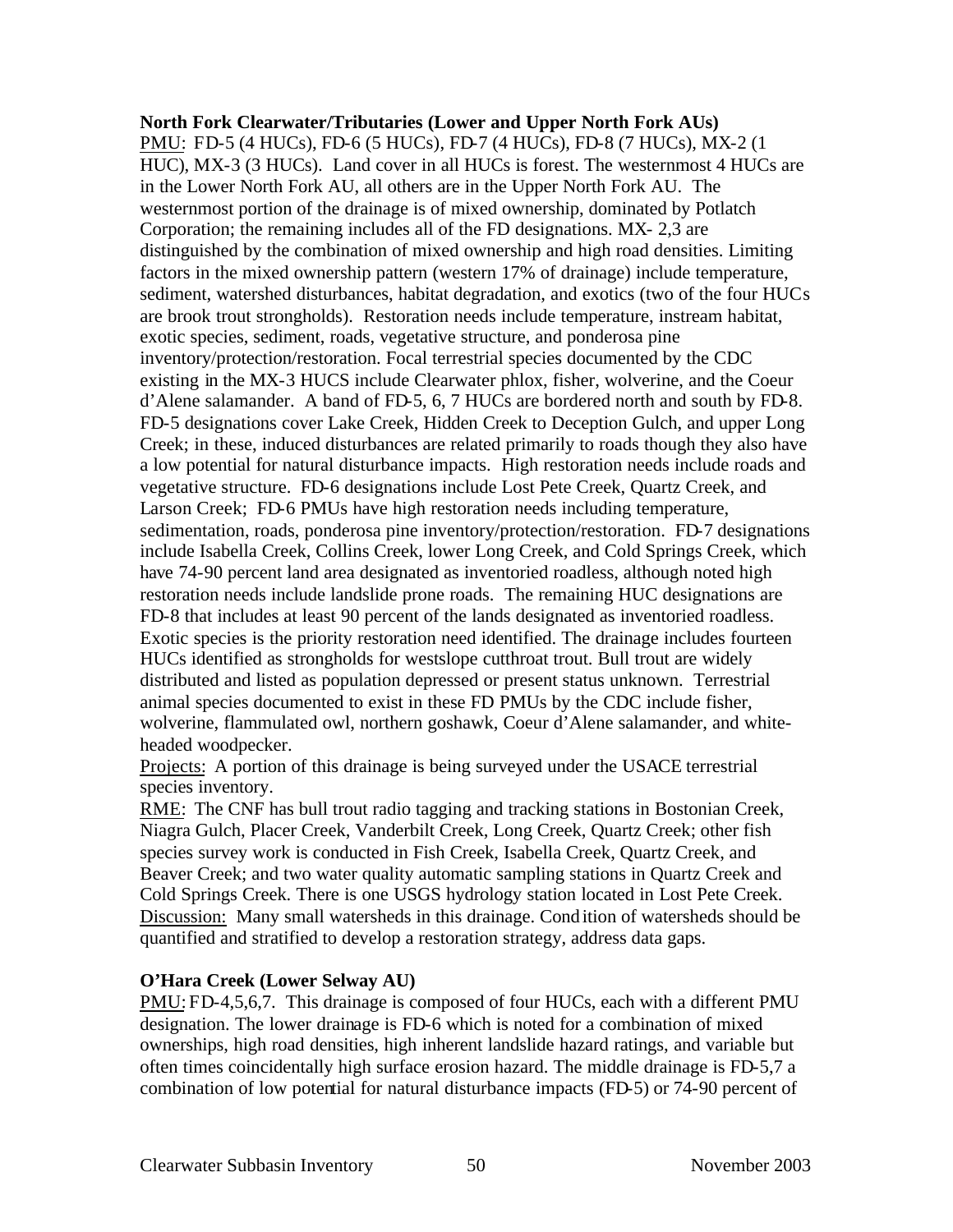area being designated roadless (FD-7). The upper drainage is FD-4, very similar to FD-5 except that grazing impacts are noted. All focal fish species are distributed in the drainage though populations are depressed. The two uppermost HUCs are brook trout strongholds.

Projects and RME: There are none listed in the Clearwater inventory.

Discussion: This is a relatively small drainage with numerous data gaps. Overall drainage condition should be quantified, a strategy for restoration should be developed and data gaps addressed.

## **Orofino Creek (Lower Clearwater AU)**

PMU: MX-1 (1 HUC), MX-3 (9 HUCs), MX-4 (2 HUCs). The predominant HUC is MX-3 with dominant or subdominant ownership by Potlatch Corporation and noted to have high to very high road densities on lands with both surface erosion and inherent landslide hazards that are rated very low to low. MX-1, 4 comprising the lower reaches of Orofino Creek and Whiskey Creek (primary tributary) where Potlatch Corporation has limited land ownership and road densities are generally high. Steelhead are known present population depressed in the lower reach of Orofino Creek below the natural passage barrier; steelhead are presumed present status unknown in Whiskey Creek. Westslope cutthroat trout are present but status is unknown and brook trout are present distribution unknown in the mainstem of Orofino Creek. Westslope cutthroat are presumed to be absent from Whiskey Creek. Limiting factors include temperature, flow, sediment, and watershed disturbances. Restoration needs in Orofino Creek are listed as high medium-high for temperature, high to medium for ponderosa pine protection/restoration inventory. CDC documents Jessica's aster and fisher in MX-4 and Clearwater phlox, fisher, wolverine, and Coeur d'Alene salamander are documented to exist in MX-3.

Projects: County sponsored flood mitigation/stream restoration project in the lower 4.5 miles of Orofino Creek mainstem to restore habitat and provide flood mitigation. This project is guided by a 30 member, local stakeholder group and managed by CEDA. RME: None are listed in the Clearwater inventory.

Discussion: Restoration needs should be prioritized in this drainage. Most of the drainage is not accessible to salmon or steelhead; the entire drainage is outside bull trout range. Develop restoration strategy and address data gaps.

# **Orogrande (Upper North Fork AU)**

PMU: MX-4 (1 HUC), FD-5 (1 HUC), FD-6 (1 HUC). All categories are forested lands. The upper drainage is a stronghold for westslope cutthroat; brook trout are distributed throughout the lower drainage. The CDC documents existing focal species in FD-5 as fisher, flammulated owl, and white-headed woodpecker; in MX-4 Jessica's aster and the fisher are documented. Limiting factors rated as moderately substantial include sediment, watershed disturbance, habitat degradation, and exotic species. Restoration needs include temperatures, sedimentation, roads, and vegetative structure.

Projects: None are listed.

RME: IDFG has three population monitoring stations in the drainage.

Discussion: Restoration needs should be prioritized focusing on westslope cutthroat trout limiting factors and brook trout distribution. Drainage is a tributary to the North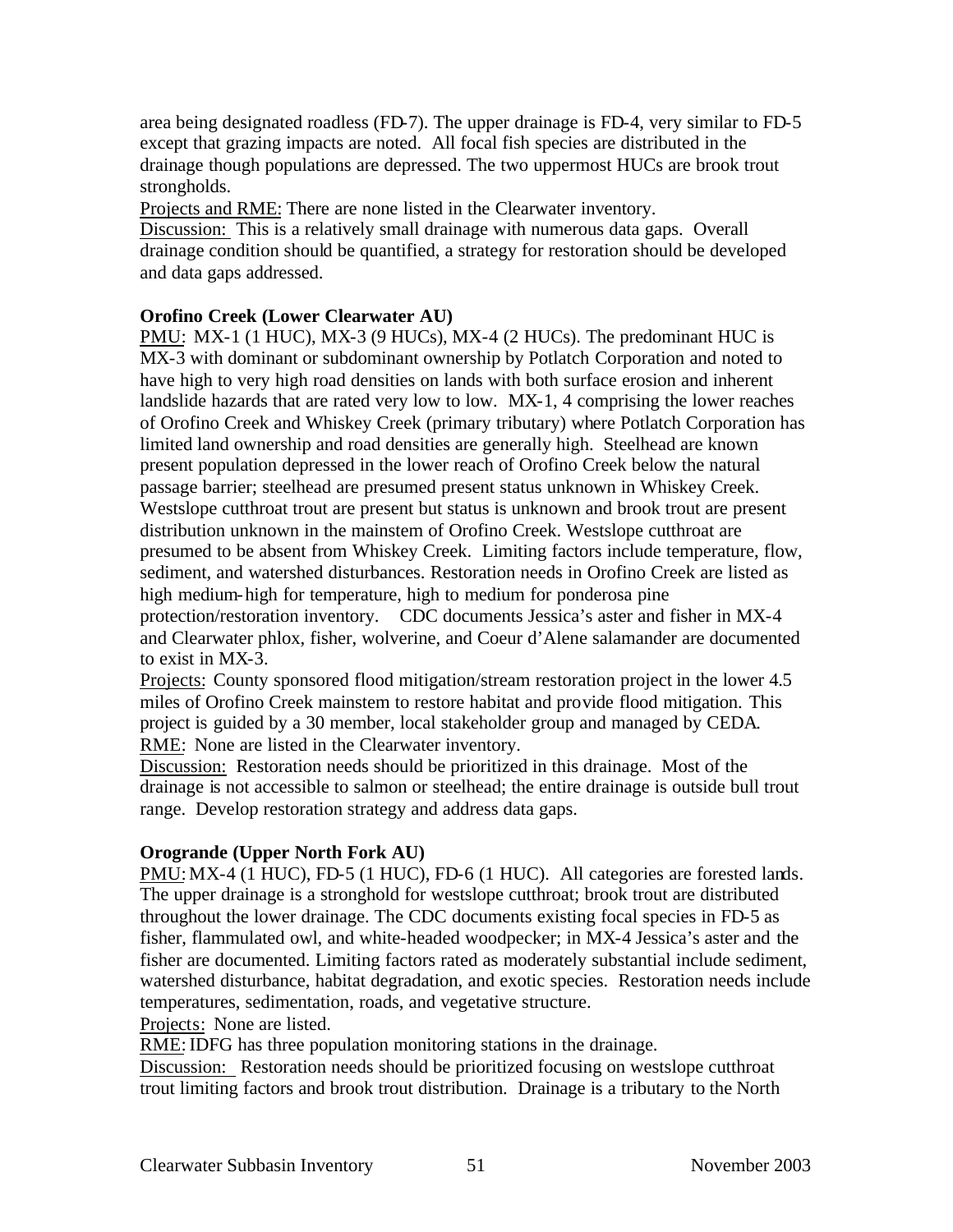Fork in the only area in the North Fork noted as a bull trout migration corridor. Cutthroat habitat restoration may address nonpoint pollution contributions to migration corridor.

#### **Potlatch River (Lower Clearwater AU)**

PMU: PR-3 (13 HUCs), PR-6 (6 HUCs), PR-7 (4 HUCs), PR-8 (4 HUCs). The Potlatch River is the largest tributary to the lower Clearwater River. The Big Bear Creek drainage is entirely within the Potlatch River drainage and was discussed earlier in this section. The Potlatch will be discussed including Big Bear Creek. The upper Potlatch system is comprised of all the PR-3 HUCs which contain the largest contiguous area of forested land cover in the Lower Clearwater AU. Ownership is highly mixed and includes substantial percentages of federal, state, corporate, and other private holdings. Restoration priorities include temperature, sediment, roads, and grazing. The middle reaches of the Potlatch system are dominated by PR-7, 8 designations which have mixed agriculture and forest land cover. Surface erosion hazards are considered very high throughout and road densities are typically moderate. Restoration priorities include temperatures, surface erosion, and ponderosa pine inventory/protection/restoration needs. The lower Potlatch River system is dominated by PR-6 designation including the lower mainstem Potlatch River. These HUCs have substantial amounts of agricultural/range land cover coupled with very high surface erosion hazard, moderate to high landslide hazard, and moderate to high road densities. Restoration priorities include temperature, sediment, ponderosa pine and prairie inventory/protection/restoration needs. Limiting factors to fish throughout the entire Potlatch River system are temperature, base flow, sediment, watershed disturbances, and habitat degradation. A-run steelhead are widely distributed throughout the Potlatch. Westslope cutthroat are absent except for the upper most reaches of the East Fork Potlatch River, elsewhere presumed absent. Brook trout are widely distributed in the upper mainstem Potlatch River (West Fork and East Fork), with the upper West Fork noted as a stronghold.

Projects: The LSWCD began the Potlatch Project in 2002 with initial funding though BPA. The project will coordinate restoration and RME projects throughout the entire Potlatch using technical advisory assistance from a multi-agency team. Fish and habitat survey work was initiated in 2002, planning and watershed prioritizing is occurring concurrently. An ongoing monitoring and evaluation component is to become part of the plan. The Idaho agricultural program was implemented and completed in the Little Potlatch Creek in the 1990s.

RME: The SCC has been monitoring temperature and flow since 2000 in eight subwatersheds identified as steelhead streams by IDFG (1999). IDEQ collected pre-TMDL development water quality data. The TMDL is scheduled for completion in 2005. The CNF maintains a gaging station at Boulder Creek. The LSWCD has an RME component.

Discussion: The Potlatch project through the LSWCD has started coordination with the developing TMDL process and has a functioning multi-agency technical advisory committee; continue restoration, RME, and strategic planning.

## **Red River (South Fork AU)**

PMU: FD-2 (2 HUCs), FD-3 (3 HUCs), FD-5 (2 HUCs). All of the PMU types in this drainage are forest covered. The two lowermost HUCs in this drainage are FD-2, which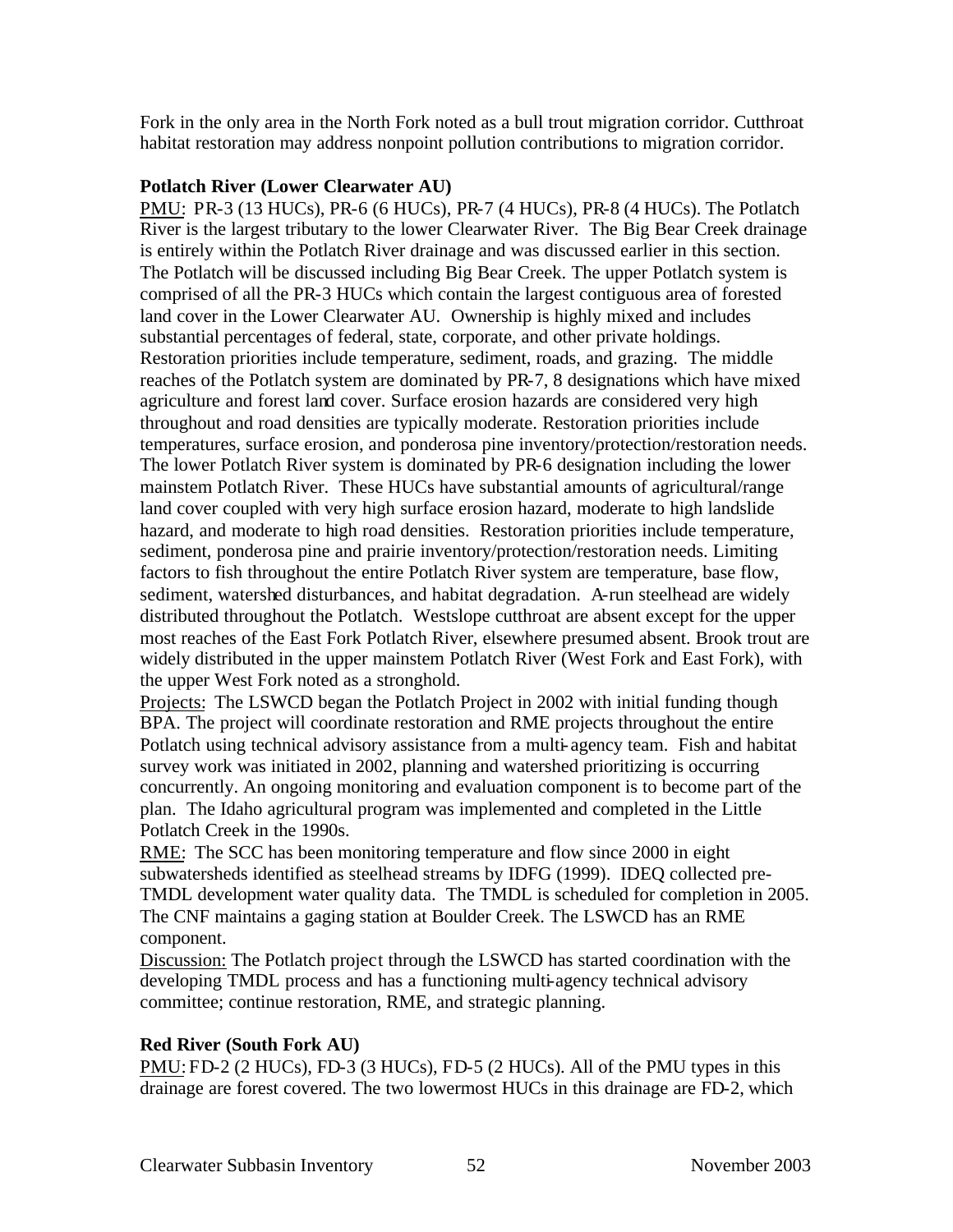are highly impacted by activities such as mining, grazing, and roads. The FD-3 designations are also noted for mining impacts. FD-5 designated disturbance impacts are connected to roads. Restoration needs are related to roads, mining, and vegetative structure; instream habitat and exotic species are listed as moderate issues. All focal fish species are distributed throughout the drainage with populations noted as present depressed. Limiting factors are temperature, sediment, instream cover, watershed disturbances, and habitat degradation.

Projects: Dawson Creek is part of a TMDL submitted to EPA for approval in 2003; NPNF has a stream gaging station in the mid-mainstem; the IDFG operates a chinook weir and acclimation pond near Siegel and Moose Butte Creeks and a supplementation stream; the ISWCD has sponsored the Red River Wildlife Management Area (RRWMA) project since 1993 to reconstruct Red River through a meadow system, and includes an extensive RME component, project funded by BPA; The NPT Watershed Division initiated a drainage wide ecosystem evaluation and project needs priority project in 2002, funded by BPA in conjunction with the NPNF.

RME: Both BPA projects have extensive RME components.

Discussion: Continue assessment, planning and implementation through existing infrastructure, address data gaps.

## **Reeds Creek (Lower North Fork AU)**

PMU: MX-2 (2 HUCs). PMU noted for high road density, high landslide hazard rating, and often times high surface erosion hazards; corporate ownership is >25 percent, land cover is forest. Westslope cutthroat and brook trout are both present distribution uncertain. Sediment is the greatest limiting factor noted in the assessment. Priority restoration needs are temperature, sediment, landslide prone roads, and ponderosa pine inventory work.

Projects: Part of the Lower North Fork TMDL implementation plan will be conducted in this drainage.

RME: There are no projects listed.

Discussion: Survey relative management entities to determine drainage resource needs and priorities.

## **Running Creek (Upper Selway AU)**

PMU: FD-8 (1 HUC), FD-9 (2 HUCs). The FD-8 designations are 90 percent protected and FD-9 are designated wilderness. B-run steelhead trout in this drainage are not influenced by hatchery production, populations are depressed. Spring chinook are commonly influenced by hatchery practices, populations are depressed and unknown in the lower drainage and absent in the upper. Westslope cutthroat trout are present, populations are strong. Bull trout are present but population status is unknown. Brook trout status is strong in the upper drainage, unknown or suspected absent elsewhere. Wildlife focal species documented by the CDC to occur in the FD-9 PMU are the fisher, wolverine and Coeur d'Alene salamander.

Projects: There are none listed.

RME: Fish habitat and channel condition annual monitoring (or at least 3 years in 10) by the NPNF.

Discussion: Continue protection, address brook trout.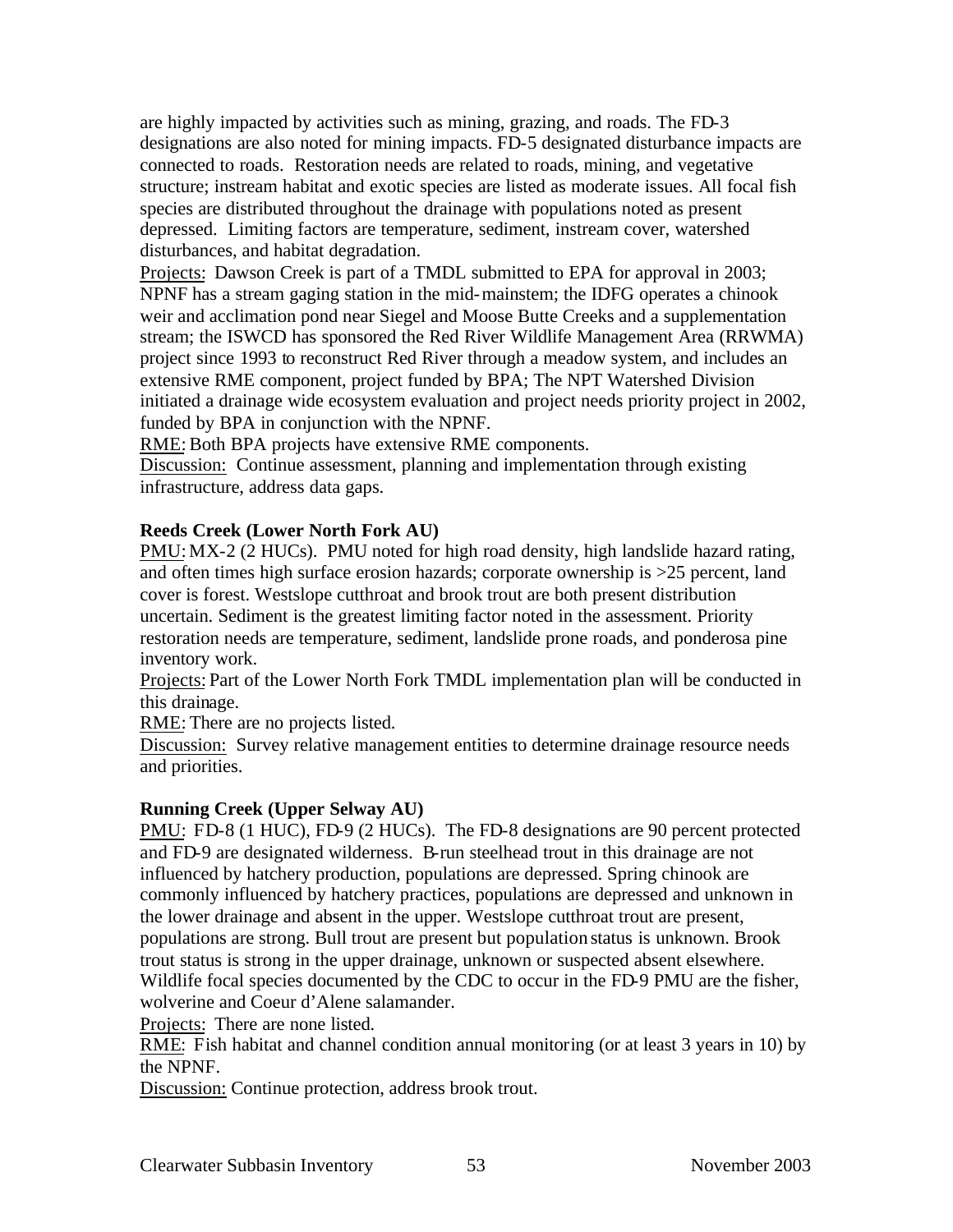**South Fork Clearwater/Face Drainages (South Fork and Lower Clearwater AUs)**  PMU: PR-2 (2 HUCs), PR-5 (3 HUCs), FD-1 (6 HUCs), FD-4 (6 HUCs), FD-5 (2 HUCs). The lower portion of this drainage group is composed of the PR HUCs. PR-2 – is the mainstem South Fork Clearwater River. Cover type is primarily forested though agriculture and range make up at least 25 percent. Fall chinook use these PMUs for spawning and rearing, though to a lesser extent. Juvenile A-run steelhead may rear in these PMUs when forced to migrate from natal streams during low flow and temperatures. All other aquatic focal species use the PMU primarily for overwintering and migrations purposes. Limiting factors include temperature, flow, sediment, watershed disturbances, and habitat degradation. Focal species documented by the CDC include fisher, Jessica's aster and lomatium. PR-5 exhibits extremely flashy flows with early occurrence of peak flows that occur in March. The PMU is dominated by agricultural land cover. The CDC has documented focal species Palouse goldenweed and spacious monkeyflower in PR-5. High priority issues to be addressed include hydrology, and surface erosion. Both PMUs may contain high quality ponderosa pine habitats, prairie grassland remnants, and wetland habitats in need of inventory, protection, and/or restoration. FD-1, 4, 5 are impacted by multiple land use activities including grazing, road density, and in FD-1 mining. Chinook are distributed throughout the drainage but absent in several small streams in the mid-reaches. Steelhead are present but depressed; westslope cutthroat population status varies and includes two stronghold HUCs; bull trout are present in three non-contiguous HUCs, brook trout populations are generally present distribution uncertain to unknown, although Silver Creek is noted as a stronghold. Limiting factors include temperature, sediment, instream cover, watershed disturbances, and habitat degradation. Restoration needs are listed as roads, grazing, mining, vegetative structure, ponderosa survey, protection, and restoration.

Projects: The McComas Meadows and Mill Creek watershed projects sponsored by the NPT are both within this drainage. There are a number of stream segments that were part of the TMDL developed for the South Fork that is presently awaiting approval. An implementation plan to address pollutants should follow.

RME: IDFG and NPNF conduct chinook, steelhead, and bull trout redd surveys in Mill Creek. Both the Mill Creek and McComas Meadow projects are part of the NPT Watershed RME program.

Discussion: There is a wide variety of issues within this drainage group and restoration strategies might be best addressed by working at a smaller scale. Continue watershed programs and use existing partnership between the NPT and NPNF for coordination of restoration efforts.

#### **Selway River and Face Drainages (Upper and Lower Selway AU)**

PMU: FD-9 (27 HUCs), FD-8 (3 HUCs), FD-7 (3 HUCs), FD-6 (6 HUCs). All HUCs are forest lands. There are 16 HUCs in the Upper Selway AU and 11 HUCs in the Lower Selway AU of this drainage that are designated FD-9, three HUCs in the Lower Selway AU are FD-8. FD-8 and 9 are similar in that they are characterized by being at least 90 percent protected as inventoried roadless (FD-8) and wilderness (FD-9). The lower drainage is comprised of the FD-6, and 7 designations. FD-6 HUCs characteristically have high road densities, high inherent landslide hazard ratings, and variable but often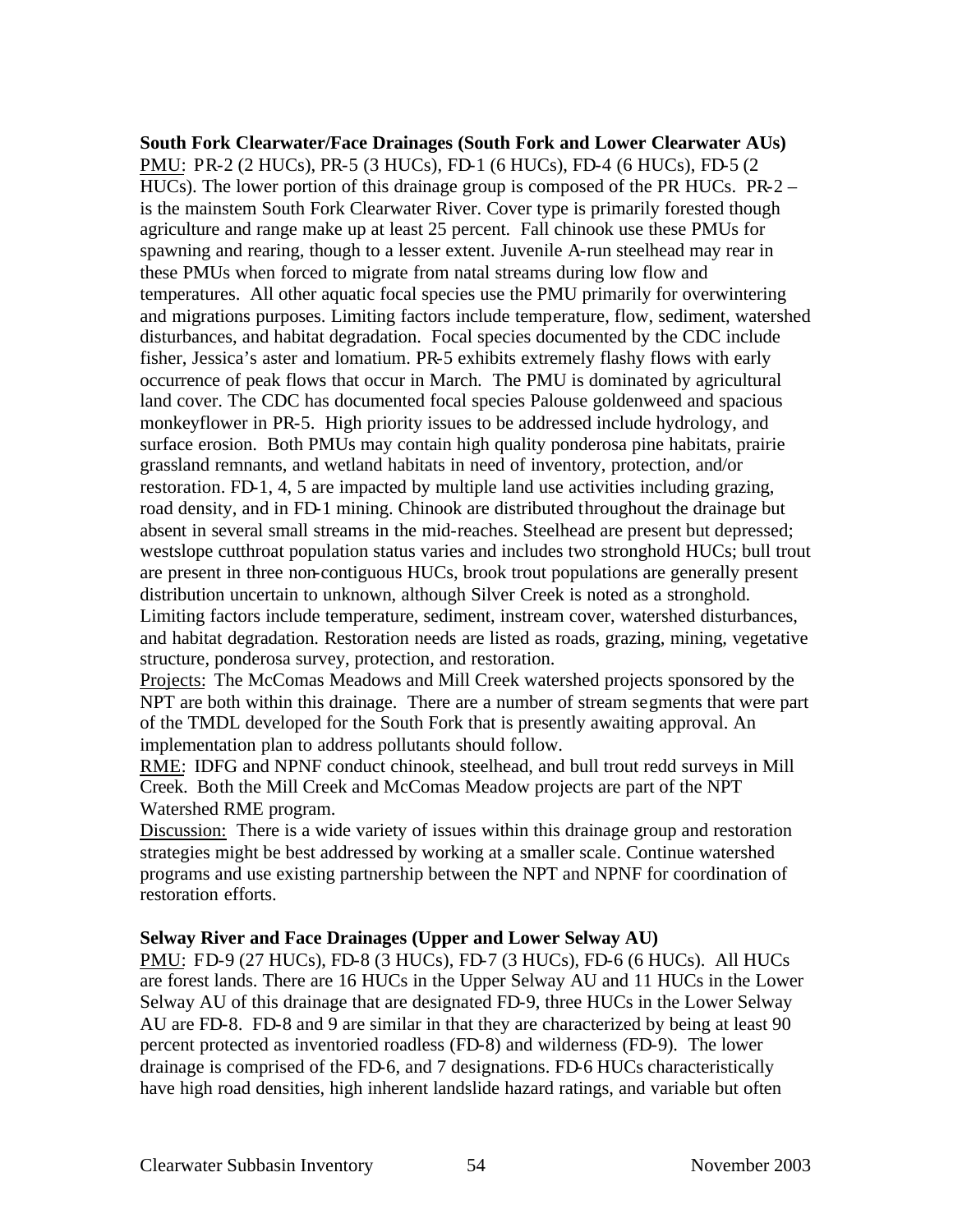times coincidentally high surface erosion hazards. FD-7 HUCs are classified as being between 74-90 percent designated as inventoried roadless area. B-run steelhead trout in this PMU are not influenced by hatchery production except in the very lowest watersheds and mainstem and population status is depressed. Spring chinook are commonly influenced by hatchery practices and while populations are widely distributed they are absent from 7 HUCs. Steep channel gradients and passage impediments have been documented as constraints to spring chinook and probably account for their absence from most of these areas. Bull trout populations are widespread but absent or unknown in 9 HUCs. Westslope cutthroat populations are present throughout the upper drainage and are considered strong in most areas. The lower portions of this drainage are mostly used as a migration corridor and in some watersheds populations are depressed. Brook trout status is unknown in the upper portion of the drainage and in the lower depressed or suspected absent (mainstem). One stronghold population of brook trout exists in the headwaters of Saddle Creek (Lower Selway AU). Focal species documented by the CDC in FD-9 include fisher, wolverine, and Coeur d'Alene salamander. Wildlife focal species documented by the CDC in FD-7 also include northern goshawk. Exotic species and vegetative structure are restoration issues in the drainage and roads are listed for FD-6 HUCs.

Projects: A water diversion in Goat Creek is listed as a migration impediment. Goat Creek is in the very uppermost headwaters of the Upper Selway AU. Fall chinook are released by the NPT in the mainstem Selway River above Gedney Creek. RME: There are none listed.

Discussion: This is a large drainage area of many small watersheds. The FD-9 and 8 HUCs are significantly protected. Watersheds in the lower drainage might present opportunity for restoration, but an evaluation needs to be conducted to establish a strategy for these actions.

#### **Tenmile Creek (South Fork AU)**

PMU: FD-9 (2 HUCs), FD-3 (2 HUCs). The FD-9 designations are in the upper reaches of the watershed and are at least 90 percent protected (wilderness). FD-3 HUCs are differentiated from others in federally dominated ownership based on the relative influence of mining activity as a potential disturbance regime in Crooked River and Tenmile Creek. Spring chinook and B-run steelhead trout (not affected by hatchery practices) utilize all the HUCs in the drainage for spawning and early rearing, all populations are depressed or distribution is uncertain. Westslope cutthroat trout populations are strong in two of the HUCs and depressed in the other two. Bull trout populations are strong in the upper reaches of Tenmile Creek, depressed in the lowest and unknown in the eastern two. Brook trout are suspected absent in upper Tenmile Creek and depressed in the lowest reaches. Focal species documented by the CDC in FD-9 include fisher, wolverine, and Coeur d'Alene salamander, in the FD-3 HUCs documented focal species include fisher, wolverine, flammulated owl, and black-backed woodpecker. High priority restoration issues in this drainage include exotic species and in FD-2 instream habitat, riparian/wetland, vegetative structure. Rated moderate restoration issues are temperatures, roads, and mining impacts. Limiting factors to fish species are temperature, sediment, instream cover, watershed disturbances, and habitat degradation. Projects and RME: There are none listed in the inventory.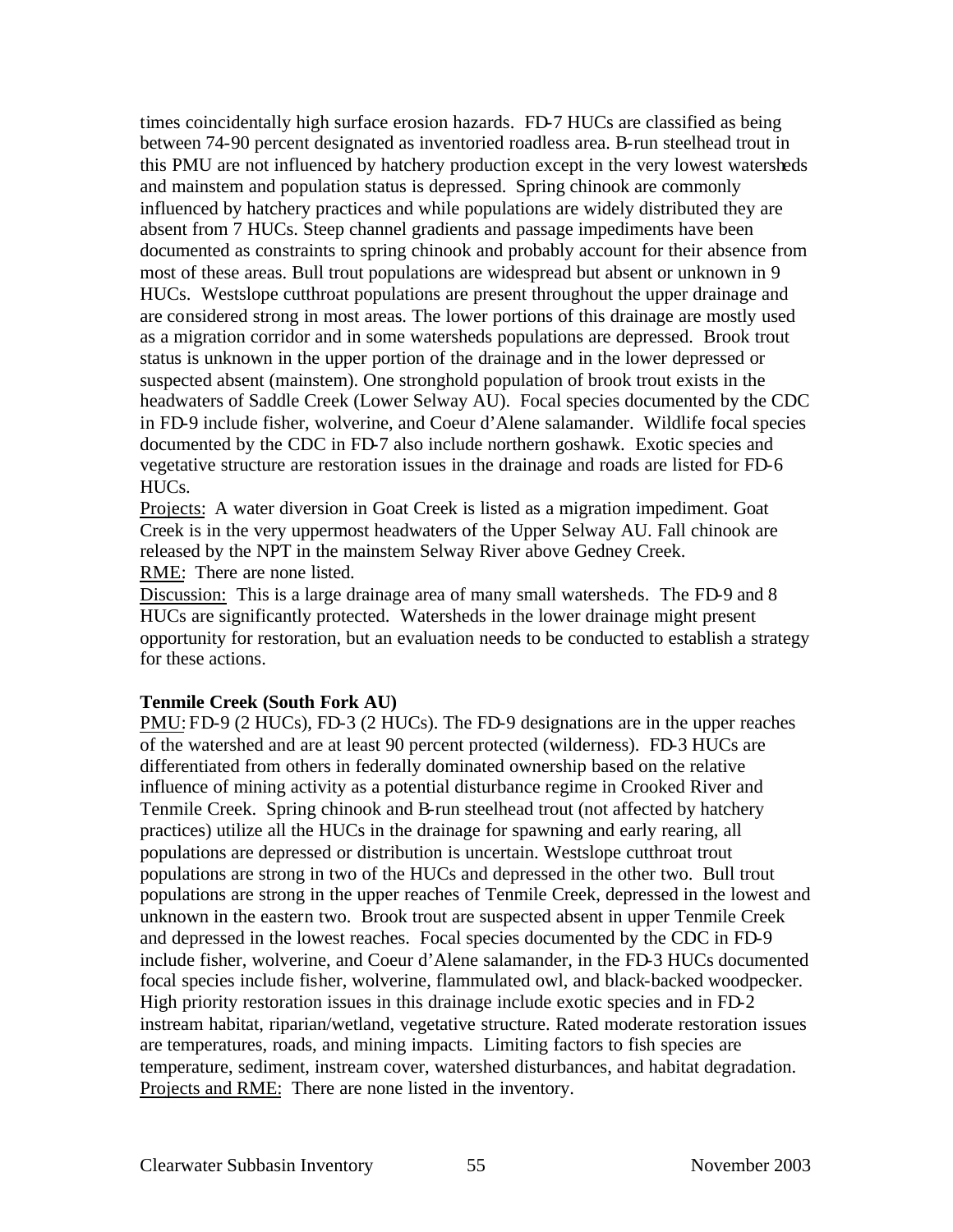Discussion: This is a relatively small drainage and many of the restoration issues are similar to those in the nearby Crooked River. A restoration strategy needs to be developed.

## **Warm Springs Creek (Lochsa AU)**

PMU: This drainage is comprised of three FD-9 HUCs which are at least 90 percent protected as wilderness. Spring chinook and B-run steelhead populations are depressed in the lowest HUC of the drainage and absent in the upper two (barrier?). Steelhead are not influenced by hatchery practices. Bull trout are depressed in one HUC, distribution unknown in another, and absent in the third. Westslope cutthroat trout populations are strong throughout the drainage. Brook trout presence is unknown. Focal species documented by the CDC in FD-9 include fisher, wolverine, and Coeur d'Alene salamander.

Projects: None are listed.

RME: The CNF monitors spawning gravels and both CNF and IDFG have fish population monitoring stations.

Discussion: Continue protection.

## **Weitas Creek (Upper North Fork AU)**

PMU: FD-8 (4 HUCs), FD-7 (6 HUCs). The drainage is forest covered. Migration of salmon and steelhead is blocked from this area by Dworshak Dam. FD-8 HUCs are 90 percent inventoried roadless and FD-7 are between 74 and 90 percent so designated. Westslope cutthroat trout populations are strong in all but two HUCs where they are depressed. Bull trout population status ranges from unknown to depressed and brook trout are suspected absent or unknown. Focal species documented by the CDC in FD-8 include spacious monkeyflower, fisher, wolverine, and Coeur d'Alene salamander. Focal species in FD-7 include fisher, wolverine, northern goshawk, and Coeur d'Alene salamander. Limiting factors rated moderate for westslope cutthroat and bull trout are temperature, sediment, and watershed disturbances.

Projects: None are listed.

RME: The CNF and/or IDFG have fish population and habitat monitoring stations throughout the drainage including those in the following: Yocum Creek, Jam Creek, Liz Creek, Windy Creek, and Johnny Creek.

Discussion: Prioritize and implement actions in this drainage based on gathered information.

# **White Cap Creek (Upper Selway AU)**

PMU: This drainage is comprised of three FD-9 HUCs which are at least 90 percent protected as wilderness. Spring chinook population status is depressed, status unknown, and absent. Steelhead trout populations, not influenced by hatchery practices, are depressed in two HUCs and status unknown in the third. Bull trout population status is depressed in two HUCs and strong in the third. Westslope cutthroat trout populations are strong throughout. The status of brook trout is unknown in the drainage. Projects: None are listed.

RME: This is a supplementation stream (control) for IDFG. Discussion: Continue protection.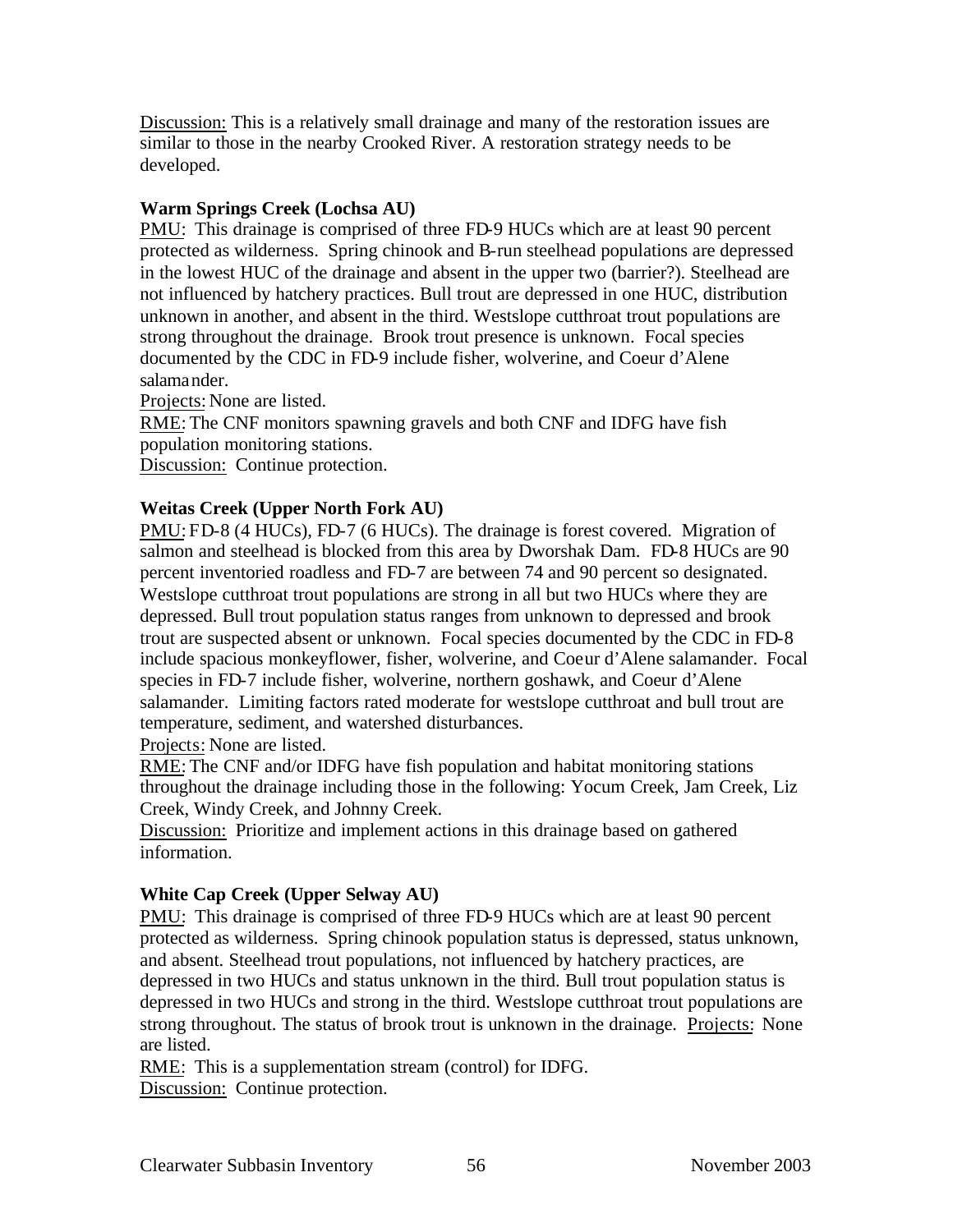#### **White Sand Creek (Upper Lochsa AU)**

PMU: MX-6 (2 HUCs), FD-8 (4 HUCs), FD-9 (6 HUCs). The entire drainage is forested. MX-6 HUCs are distinguished by mixed ownership at least 25 percent of which is Plum Creek Timber. FD-8 and 9 are at least 90 percent protected through inventoried roadless or wilderness (respectively). Spring chinook, B-run steelhead, and bull trout populations are absent in 5 HUCs (barrier?), chinook are also absent in the 2 MX-6 HUCs, and depressed in the others. Westslope cutthroat populations are strong in the entire drainage. Brook trout populations are generally strong in the HUCs that chinook, steelhead, and bull trout are absent. Limiting factors to fish species in this drainage are moderate to less substantial and include, temperature, sediment, instream cover, watershed disturbances, and habitat degradation. High priority restoration issues in MX-6 HUCs include sediment, roads, ponderosa pine, and vegetative structure; instream habitat and temperature are moderate issues. Priority issues in FD-8, 9 are exotic species and to a lesser extent vegetative structure.

Projects: The NPT initiated a watershed protection and restoration program in 2002. RME: The IDFG has two supplementation streams (treatment parr) one in White Cap Creek and one in Big Flat Creek. The CNF has fish population and spawning gravel monitoring in Walton Creek. The NPT project includes an RME element. Discussion: Coordination/implementation could best be coordinated through the NPT program and existing partnership with the CNF. The NPT project area is the Crooked/Brushy Fork and White Cap Creek drainages. Address brook trout issue and data gaps.

# **6.2 Conclusions**

The inventory does not include artificial production activities in the Clearwater because Artificial Production Review and Evaluations (APRE) and Hatchery Genetic Management Plans (HGMP) were in draft form and being edited when the Clearwater Subbasin Plan was being completed. To address these and other related issues Component Problem 3 Objective C Strategy 1 calls for the organization of a subbasin hatchery production committee of fisheries managers to enhance communication and coordination.

Conclusions are presented by the following themes: protection, enhancement and restoration, research/monitoring/evaluation, and data gaps.

## **Protection**

Lands within PMUs FD-8 and FD-9 are almost entirely protected, having at least 90 percent of their land area designated as inventoried roadless area (FD-8) or wilderness area (FD-9). In total these PMUs comprise approximately 47 percent of the entire subbasin. Areas within the FD-9 classification include the entire Upper Selway AU, the northeast corner of the Lower Selway AU (one third of the AU), the upper reaches of Johns Creek and Tenmile Creek (South Fork AU), and nearly one third of the Lochsa AU. Areas within the FD-8 classification edge the boundaries of the FD-9 lands of the Upper Selway AU, Lower Selway AU, the Lochsa AU, and headwaters in streams of the Upper North Fork AU. Lands within PMU FD-7 have between 74 and 90 percent of the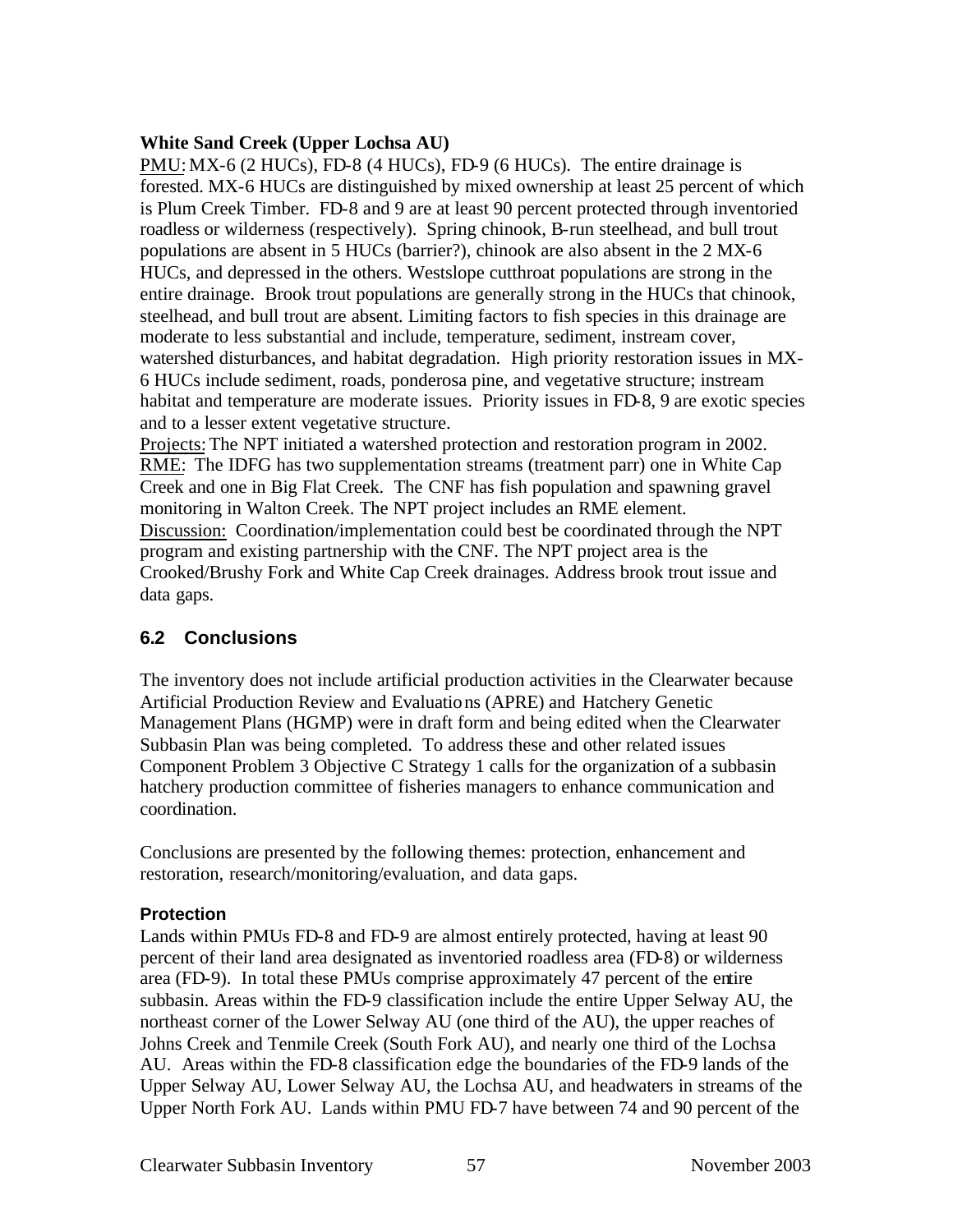land area designated as inventoried roadless. Areas within the FD-7 classification in general edge the boundaries of the FD-8 lands. Protection management should be pursued in these PMUs. An attempt to stratify restoration needs in some manner within the FD-8 and FD-9 PMUs would provide a way to approach the enhancement phase to these areas. An existing watershed project area (NPT Crooked Fork Creek to Colt Killed) includes the upper reaches, which are all FD-9 PMUs, of White Sand Creek. So for that drainage this process is already underway. FD-7 classifications, while under some protection, have restoration needs identified to a greater degree than the other two protection PMUs.

There are a number of HUCs in these protected PMU classifications that are subjected to special circumstances which might influence future planning and management decisionmaking. These areas may face potential impacts from land use activities. Typical potential impacts include mining, roads or grazing within protected areas. See section 9.4 of the Subbasin Assessment for a more complete discussion on this topic.

#### **Enhancement and Restoration**

Ecosystem – watershed based restoration projects exist throughout the Clearwater subbasin and are generally sponsored by a soil conservation district or the NPT Watershed Division. Each project uses a multi-agency interdisciplinary team and private landowners where appropriate to guide implementation. All of these projects were developed using existing plans, reports, or agency prioritizations, and have restoration strategies. All projects address Environmental Objectives O, P, Q, S, U, EE, JJ, and LL; some strategies in Objectives Z, AA, BB, DD, FF. All watershed projects include a monitoring and evaluation component for aquatic populations and environmental conditions. The NPT Watershed Division project areas are coordinated with NPT Fisheries Production Division priority areas. All of the following projects should continue.

- Lower Clearwater AU: Big Canyon Creek, Little Canyon Creek, Lapwai Creek, Lolo Creek, Potlatch River
- Lochsa: Fishing to Legendary Bear Creeks, Crooked Fork Creek to Colt Killed, North Lochsa Face watersheds
- South Fork AU: Red River, McComas Meadows (Meadow Creek), Newsome Creek, Mill Creek

Watershed scale restoration projects are absent in other drainages of the subbasin, although there may be some restoration ongoing through existing programs and funding sources.

- Lower Clearwater AU: Orofino Creek, Jim Ford Creek, Lawyer Creek, Cottonwood Creek (Idaho County), face drainages
- Lower and Upper North Fork AUs: All drainages
- Lolo/Middle Fork AU: Middle Fork
- Lochsa AU: Boulder Creek, Warm Springs Creek, several mid-Lochsa face drainages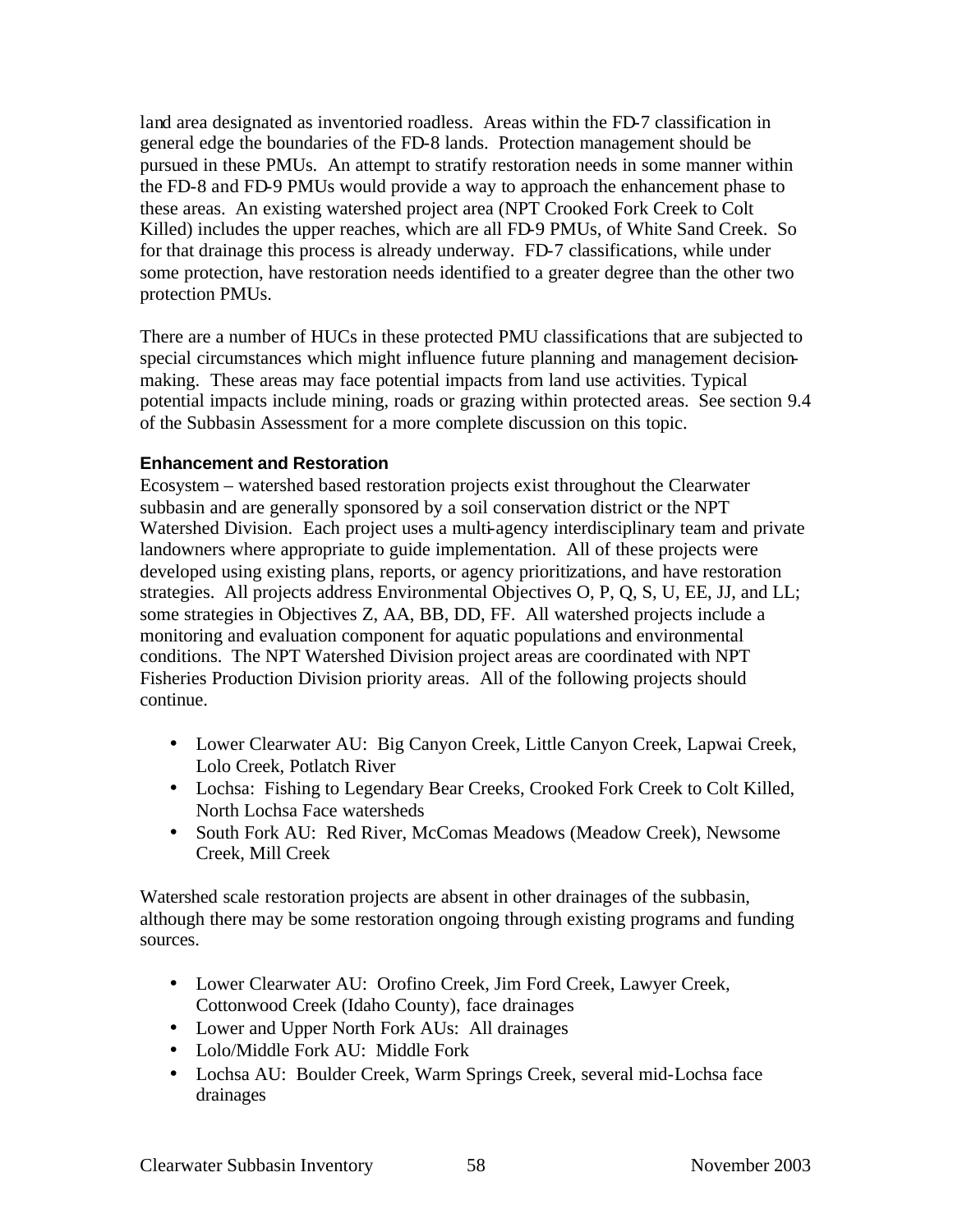- South Fork AU: Johns Creek, Tenmile Creek, American River, face drainages (except McComas Meadows and Mill Creek)
- Upper and Lower Selway AU: All drainages

Dworshak Dam prevents anadromous fish accessing drainages in the Upper and Lower North Fork AUs. Natural barriers have not been inventoried throughout the Clearwater, however known barriers exist in the lower reaches of Orofino Creek, Jim Ford Creek, and Cottonwood Creek (Idaho County). Steelhead populations are present depressed below each. All of the existing watershed projects will conduct passage barrier inventories.

## **Research, Monitoring, and Evaluation**

Research and monitoring work in the Clearwater subbasin are managed by agencies' priorities, respective authorities, and responsibilities. It is not apparent from the inventory if monitoring methodologies for like-purpose surveys are standard or similar between agencies. Annually a temperature monitoring coordination meeting is held and other monitoring activities are described. The USFWS conducted a study from 1995- 2003 to characterize and quantify residual steelhead to investigate affects on wild fish (Arun steelhead). Analysis indicated very little piscivory had occurred in residual steelhead and there was no evidence of hybridization. The NPR Watershed division initiated a monitoring and evaluation protocol in 2002 for all of the watershed projects they are implementing. All watershed projects implement or are associated with a monitoring and evaluation component. The USFWS, IDFG, and NPT are cooperators in the Idaho Supplementation Studies initiated to address critical uncertainties associated with hatchery supplementation of chinook salmon and steelhead populations in the Clearwater, for a more complete description of these studies and project locations see Chapter 7 of this volume. The existing monitoring and evaluation components associated with watershed projects should be evaluated relative to the subbasin plan and modified accordingly. Other existing or expanded RME activities should also be evaluated relative to the subbasin plan and modified accordingly.

# **Data Gaps**

Data gaps are implementation actions or the absence of data not implemented or collected for whatever reason. They might also be absent from the inventory for any number of other reasons. For example, the scale of a project is too small and seems irrelevant to report, accidental omission, related to the survey technique used to compile the inventory, available funding, or management priorities. The Clearwater subbasin inventory should be undated annually and an effort should be made to compile all ongoing project type information and data when available. Population data for aquatic and terrestrial species varies widely throughout the subbasin as a function of agencies priorities and responsibilities, access to area (private land) for data collection, availability of data from private lands such as corporate forest lands, or funding. The paucity of data for terrestrial species is particularly noticeable. Common needs included riparian, wetland, and ponderosa inventory work. A-run steelhead data is nearly absent from the subbasin, however all of the watershed projects in the Lower Clearwater AU have fish and habitat survey components. Aquatic life history data and habitat condition gaps are highly variable and absent from many areas. Noxious weed data and implementation actions are also sparse in the Clearwater subbasin inventory.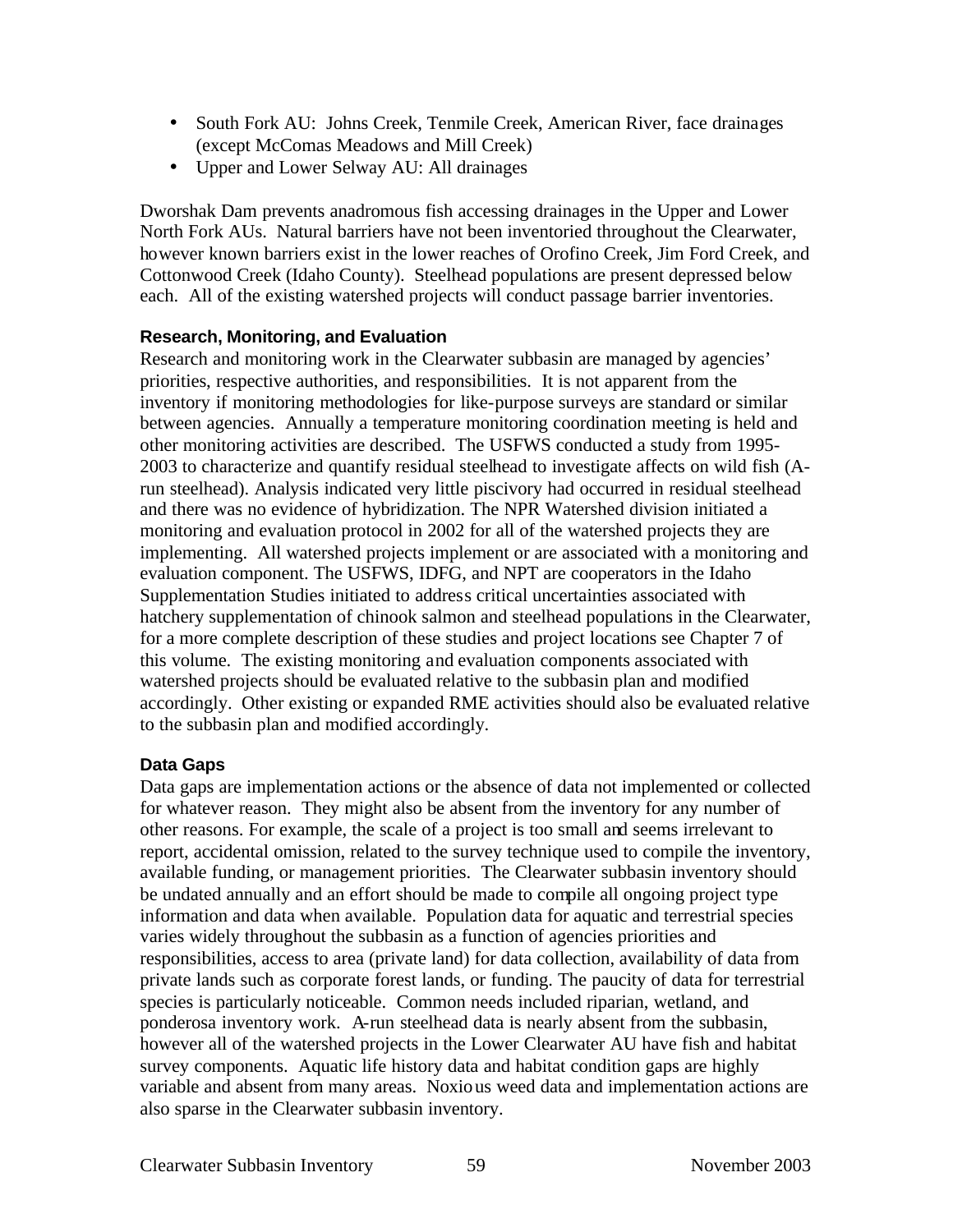# **7 Research Monitoring, and Evaluation Activities**

# **7.1 BPA Funded M&E**

## **Idaho County Soil and Water Conservation District**

Implementation and effectiveness monitoring of the Lower Red River Meadow Restoration Project (BPA 199303501) has been ongoing since 1997. The program evaluates revegetation success, construction-related turbidity impacts, stream channel response, floodplain hydroperiod, ground and surface water elevations, riparian/greenline community composition, summer water temperatures, fish habitat area and diversity, spawning substrate quality, fish populations and densities, chinook redd counts, wildlife habitat values, and bird species numbers and diversity.

## **Idaho Department of Fish and Game**

*7.1.2.1 Idaho Natural Production Monitoring and Evaluation Program* The Idaho Natural Production Monitoring and Evaluation program (BPA number 199107300) is a long-term project designed to monitor trends in juvenile spring and summer chinook salmon and steelhead trout populations in the Salmon, Clearwater, and lower Snake River drainages (Hall-Griswold and Petrosky 1996). The monitoring approach consists of three integrated levels including parr density monitoring, parr standing stock evaluations, and estimation of survival rates between major freshwater life stages of chinook salmon and steelhead trout. Annual general monitoring of anadromous fish densities is being used to follow population trends and define seeding levels over a broad geographic area, but generally with a small number of sections per stream. Intensive studies estimate spawning escapements, standing stocks of parr and outmigrant yields for a limited number of streams. A comprehensive database has been developed that includes resident and anadromous fish species and amphibians observed while monitoring. It is the most requested data by other agencies and consultants. Data from the Idaho Supplementation Studies project and regional data is being added to provide a more complete picture of anadromous and resident fish population status in Idaho.

# *7.1.2.2 Idaho Natural Production Monitoring and Evaluation project*

The Idaho Natural Production Monitoring and Evaluation project (Project No. 199107300) funded the Spring/Summer Chinook Salmon Population Viability Assessment initiated in 1999. Population viability analyses use biologically-based models combined with statistical time-series driven methodologies to quantify the extinction risks to a population. Risk of extinc tion was assessed for 14 core subpopulations of Snake River spring/summer chinook originating in the Selway River and the South Fork, Middle Fork, and mainstem Salmon River of Idaho. Model development and populations viability analyses are still ongoing. The models will be used to estimate population persistence for the specific stocks and to help prioritize potential population conservation intervention actions. The results developed to date are preliminary. Only point estimates of parameter values and point estimates of extinction probabilities have been developed. Confidence intervals, from which inferences on persistence can be made, will follow. In general, extinction-time distributions varied over the populations under study. Models predicted relatively high probabilities of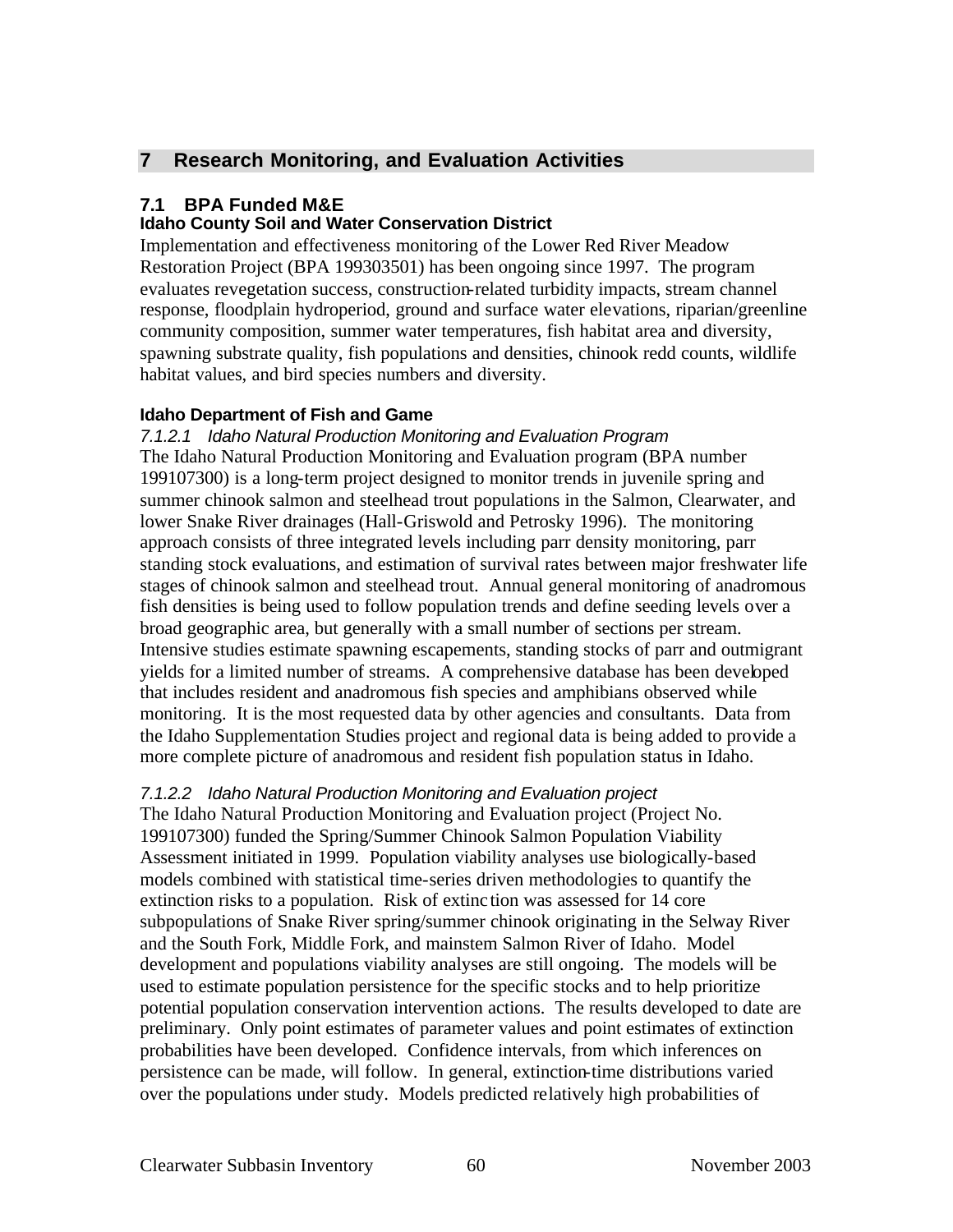extinction for the populations in the Selway drainage (Bear Creek and mainstem Selway River), the Middle Fork Salmon River (Camas Creek, Loon Creek, Marsh Creek, and Sulphur Creek), and the mainstem Salmon River (Valley Creek and Yankee Fork Salmon River). A relatively high probability of persistence through the next 100 years was predicted for populations of the South Fork Salmon River (Johnson Creek, Secesh River, and mainstem South Fork Salmon River) and the Middle Fork Salmon River (Big Creek and Bear Valley Creek).

#### *7.1.2.3 Idaho Supplementation Studies*

In 1991, the Idaho Supplementation Studies (ISS, BPA project # 198909800) project was implemented to address critical uncertainties associated with hatchery supplementation of chinook salmon populations in Idaho. The project encompasses most anadromous production waters in the Clearwater Salmon River subbasins and was designed to address questions identified in the Supplementation Technical Work Group Five-Year Workplan (Supplementation Technical Work Group 1988). Cooperators include the Idaho Cooperative Fish and Wildlife Research Unit, Idaho Department of Fish and Game, Nez Perce Tribe, Shoshone-Bannock Tribes, and United States Fish and Wildlife Service. Two goals of the project were identified: 1) assess the use of hatchery chinook salmon to increase natural populations in the Salmon and Clearwater river drainages, and 2) evaluate the genetic and ecological impacts of hatchery chinook salmon on naturally reproducing chinook salmon populations. Four objectives to achieve these goals were developed: 1) monitor and evaluate the effects of supplementation on presmolt and smolt numbers and spawning escapements of naturally produced fish; 2) monitor and evaluate changes in natural productivity and genetic composition of target and adjacent populations following supplementation; 3) determine which supplementation strategies (brood stock and release stage) provide the quickest and highest response in natural production without adverse effects on productivity; and 4) develop supplementation recommendations. The complete study design is found in Bowles and Leitzinger (1991). Smolt trapping, parr and smolt PIT-tagging, snorkeling and intensive redd and carcass surveys are used to monitor population parameters in control and treatment streams. Resident fish abundance, distribution and movements are documented, adding to our knowledge of these species. Amphibians are noted as well. Small-scale studies addressing specific hypotheses of the mechanisms of supplementation effects (e.g., competition, dispersal, and behavior) have been completed (Peery and Bjornn 1993, 1994, 1996). Baseline genetic data have also been collected (Marshall 1992, 1994).

#### *7.1.2.4 Steelhead Supplementation Studies*

The Steelhead Supplementation Study (SSS, BPA project # 190005500) was initiated in 1992 to help determine the utility of supplementation as a potential recovery tool for steelhead, primarily in areas where the native stock was extirpated or reduced to very low abundance. This project has estimated smolt production from hatchery adult outplants, monitored wild steelhead escapement in Fish Creek, estimated smolt production in Fish Creek, and PIT-tagged juvenile steelhead to obtain migration characteristics, growth rates, and smolt-to-adult survival. Additionally, the project estimated age of adult and juvenile steelhead, monitored juvenile abundance in tributaries of the Selway and Lochsa rivers, and monitored stream temperature in 40 streams. Distribution and abundance of resident fish species are documented as well.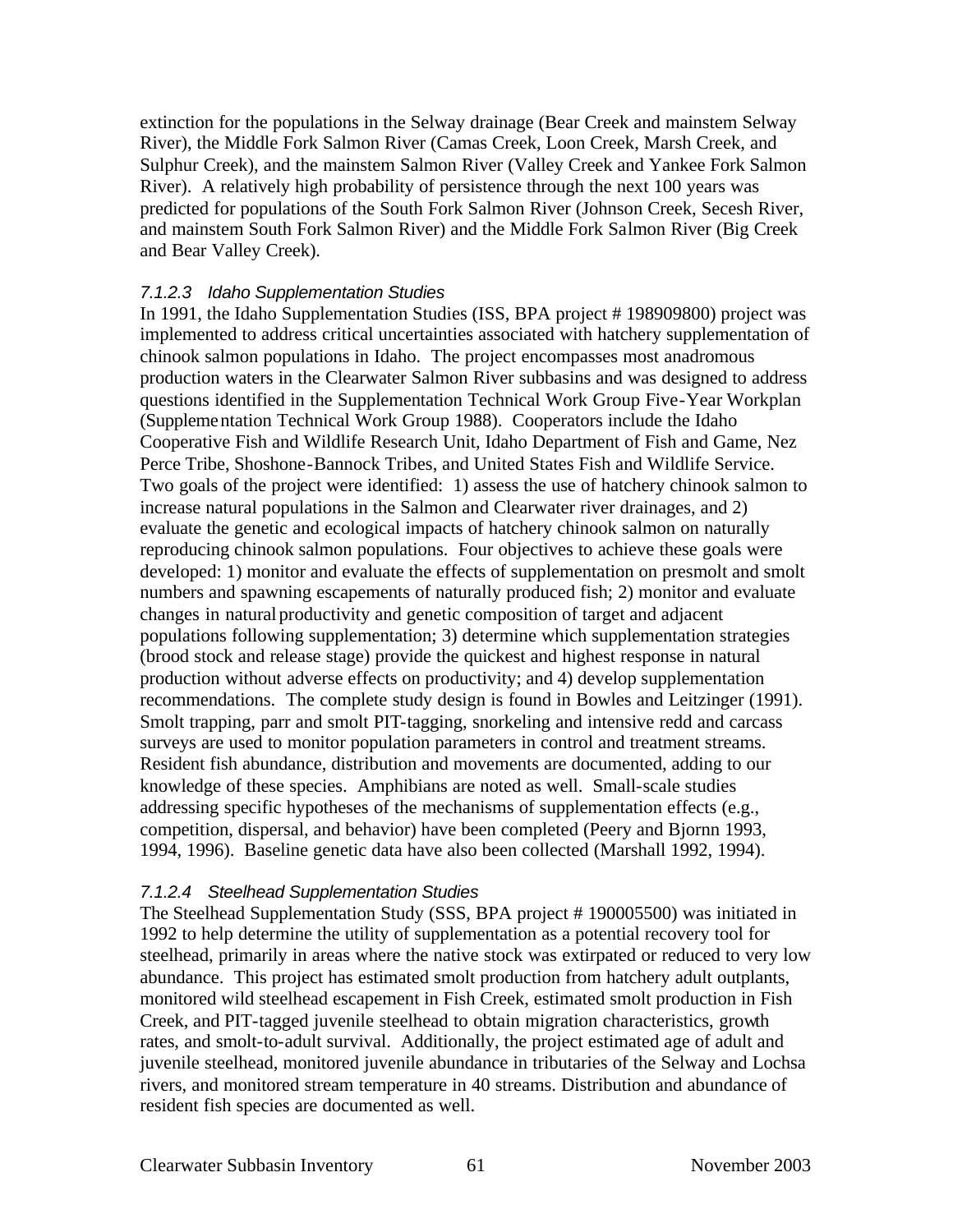In 2000 the project collected fin samples from wild juvenile steelhead in 70 streams and from the five hatchery stocks raised in Idaho in 2000. These data will be used to determine the evolutionary significance and genetic population structure of Idaho's steelhead assemblage in relationship to the recent listing of steelhead under the Endangered Species Act, and to judge their genetic relationship with other coastal and interior steelhead trout and hatchery populations.

#### *7.1.2.5 Dworshak Dam Impacts Monitoring and Evaluation*

Dworshak Dam Impact Assessment and Fishery Investigation Project (BPA project number 8709900) examines the effects of the operation of Dworshak Dam on resident fishes in Dworshak Reservoir. Past research concentrated on assessing reservoir limnology, conducting creel surveys, monitoring the kokanee population through annual mid-water trawling and/or hydroacoustic surveys, conducting annual kokanee spawning escapement estimates, and monitoring entrainment.

Current research is focused on improving kokanee densities in the reservoir by reducing entrainment. Reducing entrainment losses of kokanee may also benefit other species by: lessening entrainment of other sportfish, providing more prey (small kokanee) for bull trout, and allow nutrients (in the form of kokanee spawners) to move upstream into the tributaries.

# *7.1.2.6 Evaluation of Pacific Lamprey in the Clearwater River Drainage, Idaho*

An evaluation of Pacific lamprey life history, distribution and status in the Clearwater drainage was initiated in 2000 under BPA project # 2000-028-00. Objectives of the project are to 1) Determine life history characteristics of Pacific lamprey ammocoetes and macrothalmia in the Clearwater River drainage, 2) Determine habitat requirements of Pacific lamprey in the Clearwater drainage and 3) Determine distribution of Pacific lamprey in the South Fork Clearwater River drainage. The project started in the South Fork Clearwater River drainage because lamprey ammocoetes have been incidentally caught in the Idaho Supplementation Studies smolt trap in Red River since 1993. Randomly selected transects in 1 km sections were electrofished using shockers designed specifically for sampling ammocoetes. Transects were located in Red River. Spot sampling also occurred in the mainstem South Fork, American River and Newsome Creek. Ammocoetes were located in sand/fine gravel substrate located behind large boulders in Red River and the South Fork mainstem. Elastomer tags were used to mark ammocoetes for identification if recaptured. Prior to this project, ammocoetes were sent to the USGS lab at Cook, WA for positive identification, transformation, aging and subsequent genetic sampling as part of a Columbia Basin lamprey project. Ammocoetes were also provided for genetic analysis to researchers at the CRITFC. Future sampling will increase the number of sites both within drainages already sampled and in new tributaries within the South Fork Clearwater drainage.

#### *7.1.2.7 Production impacts of Various Hatchery Stocks and Evaluate Selway Steelhead as Alternate Broodstock for South Fork Clearwater River*

This combined study was initiated in 1993 by the Idaho Department of Fish and Game and the National Biological Survey (NBS). The NBS portion was funded by BPA Project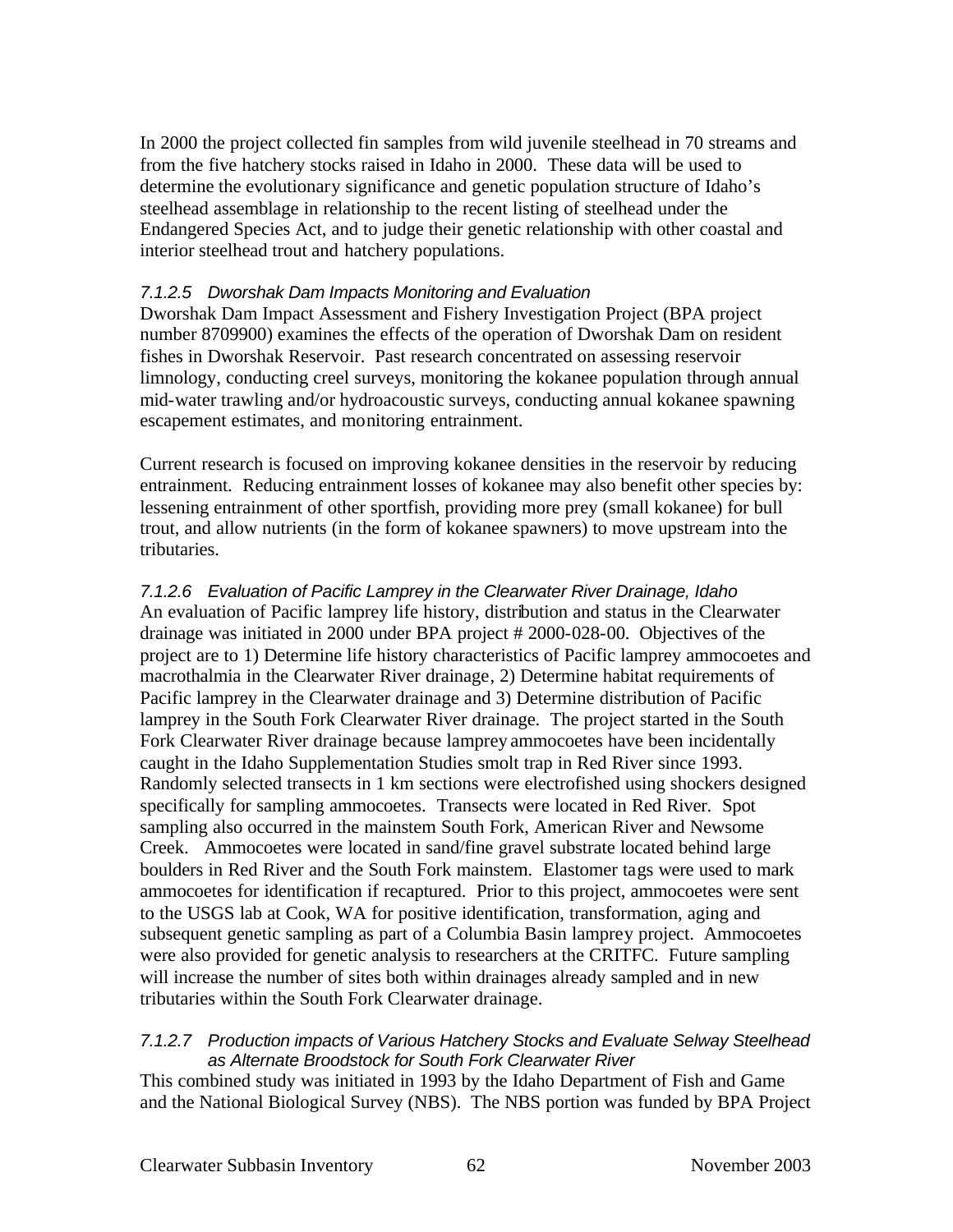# 9005200. The purposes of the study were twofold. First, the study was designed to compare growth, survival and reproductive success of fish from established hatchery stocks and from wild stocks, both reared in natural streams and in hatcheries. Dworshak (North Fork Clearwater) B-run and wild Selway B-run fish were collected in Brood Years 1993, 1994 and 1995, and their progeny raised and released as unfed fry, one and two year old smolts into Crooked River (South Fork AU). The smolts were differentially marked, a portion PIT-tagged, and all monitored through juvenile migration and adult return. Returning adults were identified to broodstock when possible, radiotagged and spawning activity documented. The study is ongoing with the last of the adults expected to return in 2002. A final report will then be written. The second purpose was to evaluate whether Selway fish would be a more suitable broodstock for the South Fork Clearwater River. Since the removal of Harpster Dam in the 1970's, restoration of steelhead trout in the South Fork Clearwater River has been slow, even with extensive outplants of Dworshak broodstock steelhead, both juveniles and adults. Selway River steelhead were chosen for the donor stock because of the similarities to the South Fork Clearwater River drainage and the presence of the Selway fish tunnel which facilitated capture. Progeny of naturally spawning research and wild/natural fish returning to Crooked River are being sampled for genetics, marked with a PIT-tag, and their downstream migration and return as adults followed. Genetic samples are currently backlogged without funding to analyze.

#### *7.1.2.8 Red River Wildlife Management Area*

The 314 acre Little Ponderosa Ranch near Red River, Idaho, was purchased in September 1993 and renamed the Red River Wildlife Management Area (RRWMA). Funds to purchase the area came from BPA mitigation funds (Project 9303500), the Rocky Mountain Elk Foundation and Trout Unlimited, sponsored by the Bureau of Land Management (BLM) for a "Bring Back the Natives" grant through the National Fish and Wildlife Foundation. The management goals for the area are 1) Manage the area to maintain and/or enhance quality wildlife, fisheries, scenic values, and overall biodiversity through ecosystem-based management, 2) Provide a setting for natural resource-oriented educational, research and study opportunities through cooperative efforts with federal, state, and private groups or individuals, 3) Provide a meeting facility for natural resourceoriented agencies and organizations, and the local community, and 4) Promote continued use of the RRWMA for recreational purposes consistent with wildlife, fisheries, and educational goals. The Red River Wildlife Management Area Plan (IDFG 1999a) outlines specific objectives and strategies for the RRWMA. A plan was also developed in 1996 to outline opportunities for potential educational programs at the RRWMA.

The RRWMA was the site of phases 1-4 of the Red River Restoration Project (BPA Project 199303501). Monitoring and evaluation activities for that project are ongoing. Grants obtained through BLM have enabled the construction of a watchable wildlife platform, interpretive signs, nature trail, and other educational endeavors. The RRWMA is one of four sites used by the National Science Foundation (NSF) and University of Idaho (UI) for a stream restoration summer course. Participants are at risk\low income students (two from local communities, two from California) that show academic promise and community involvement. A combined grant from BPA, NSF and Communities Creating Connections funded two remote cameras, one from the ranch house and one in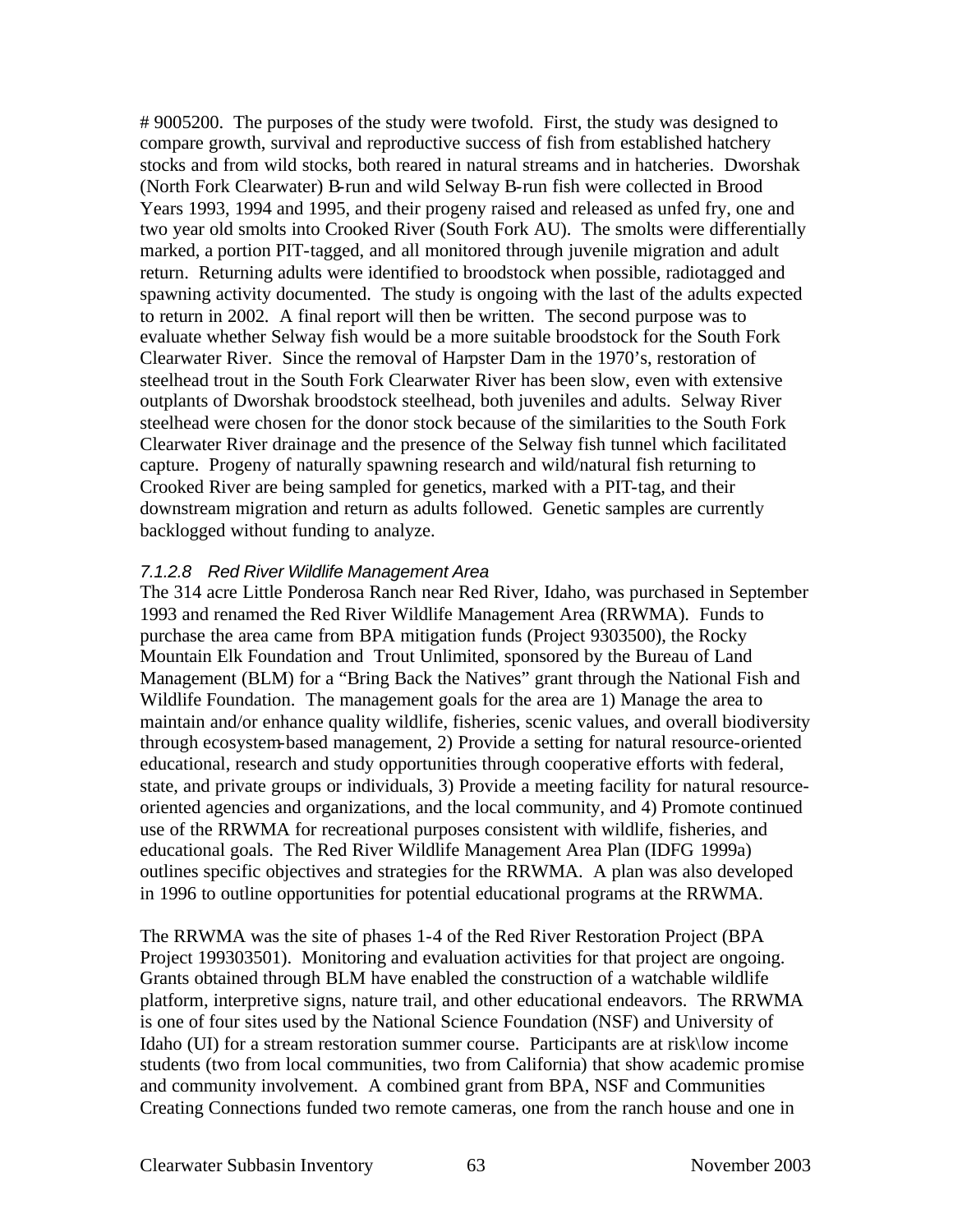Red River. The cameras are linked to a computer in the ranch house, and live images can be viewed from the Internet. Local schools and the UI also regularly use the RRWMA as an outdoor classroom. To date all operating costs associated with other wildlife surveys and habitat improvements, as well as facilities upkeep, has come from facility user fees and grants. Since these monies are limited, there is a need for funding to develop and maintain the facilities, conduct monitoring surveys and fully realize the educational plan.

## **Lewis Soil Conservation District**

BPA Project No. 199901400. BMP effectiveness monitoring on practices that have been installed on upland agricultural lands. Visual and photo point inspection. Water quality monitoring in coordination with Idaho Association of Soil Conservation Districts and the Nez Perce Tribe which are nonBPA funded projects.

#### **National Oceanic and Atmospheric Association Fisheries**

NOAA Fisheries has directed a genetic monitoring and evaluation project since 1989 (BPA project number 8909600). The program examines the effects of genetic mixing of hatchery and wild salmon and steelhead at the Dworshak hatchery in quantifiable terms through genetic analysis of released and returning fish populations.

#### **Nez Perce Soil and Water Conservation District**

BPA Project No. 199901500. BMP effectiveness monitoring on practices that have been installed on upland agricultural lands. Visual and photo point inspections. Water quality monitoring in coordination with Idaho Association of Soil Conservation Districts and the Nez Perce Tribe's Water Resources Department, which are nonBPA funded projects.

#### **Nez Perce Tribe**

*7.1.2.9 NPT Ongoing Fisheries Research Projects*

- Nez Perce Tribal Hatchery M&E Monitoring and Evaluation (8335003)
- Idaho Salmon Supplementation Studies (8909802)
- Evaluate Potential Means of Rebuilding Sturgeon Populations in the Snake River Between Lower Granite and Hells Canyon Dams (9700900)
- Listed Stock Gamete Preservation Project (9703800)
- Assessing Summer and Fall Chinook Salmon Restoration (9403400)
- Fall Chinook Yearling Monitoring and Evaluation (9801004)

#### *7.1.2.10 New Fisheries Research Projects*

• Adult Steelhead Abundance Monitoring and Quantification of Smolt-to-Adult Survival through Use of PIT Tag Technology in Big Canyon Creek.

#### *7.1.2.11 Monitoring and Evaluation - Fish*

Monitoring and evaluation programs evaluate the performance and status of Hatchery M&E, natural fish (abundance and distribution), genetic structure, life history diversity, ecological interactions, habitat capacity, effectiveness of management actions (reintroduction/supplementation), and sustainability of harvest. These are currently being addressed through five major research projects: Idaho's Salmon Supplementation Studies, Nez Perce Tribal Hatchery M&E, Steelhead Supplementation Studies in Idaho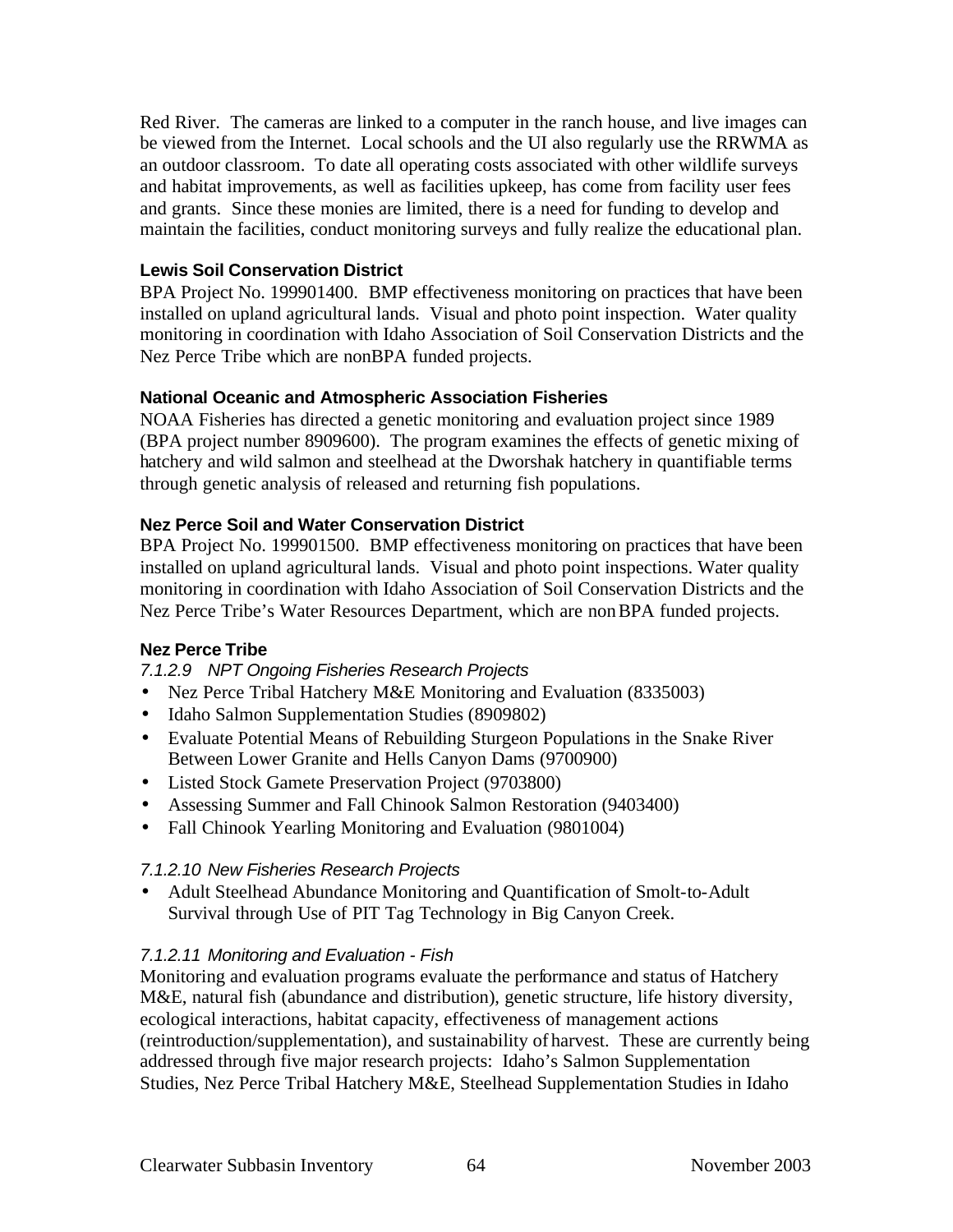Rivers, Fall Chinook Salmon Reintroduction Feasibility Study, and Hatchery M&E programs.

Approaches to monitoring population status and the benefits and impacts from supplementation actions for spring and fall chinook salmon have been developed by Bowles and Leigtzinger 1991, Steward 1996, and Hesse and Cramer 2000, and Byrne 1992.

Treatment and control streams have been established as part of ongoing programs conducted by the Nez Perce Tribe, Idaho Department of Fish and Game and U.S. Fish and Wildlife Service for spring chinook, fall chinook and B-run steelhead. Treatment and control streams within the Clearwater subbasin and the responsible cooperator are

Nez Perce Tribal Hatchery

- Lolo Creek, M&E treatment, NPT: ongoing
- Meadow Creek (Selway), M&E treatment, NPT: ongoing
- Yoosa Creek, M&E treatment, NPT: ongoing
- Eldorado Creek, M&E control, NPT: ongoing
- Newsome Creek, M&E treatment, NPT: ongoing
- Clearwater River, M&E treatment for fall chinook salmon, NPT: ongoing
- Selway River, M&E treatment for early fall chinook salmon, NPT: proposed
- Lower Lochsa River, M&E control for early fall chinook salmon, NPT: proposed
- South Fork Clearwater River, M&E treatment for early fall chinook salmon, NPT: proposed

Idaho Supplementation Studies

- Crooked River, M&E treatment, IDFG: ongoing
- American River, M&E control, IDFG: ongoing
- Red River, M&E treatment, IDFG: ongoing
- Clear Creek, M&E treatment, USFWS: ongoing
- White Cap Creek, M&E control, IDFG: ongoing
- Pete King Creek, M&E treatment, USFWS: ongoing
- Fishing (Squaw) Creek, M&E treatment, NPT: ongoing
- Bear (Papoose) Creek, M&E treatment, NPT: ongoing
- Colt Killed Creek, M&E treatment, IDFG: ongoing
- Big Flat Creek, M&E treatment, IDFG: ongoing
- Crooked Fork Creek, M&E control, IDFG: ongoing
- Brushy Fork Creek, M&E control, IDFG: ongoing

Steelhead Supplementation Studies

- Fish Creek, M&E, control, IDFG: ongoing
- Clear Creek, M&E, control, IDFG/USFWS: ongoing
- Red River, M&E, treatment, IDFG: ongoing
- Gedney Creek, M&E, control, IDFG: ongoing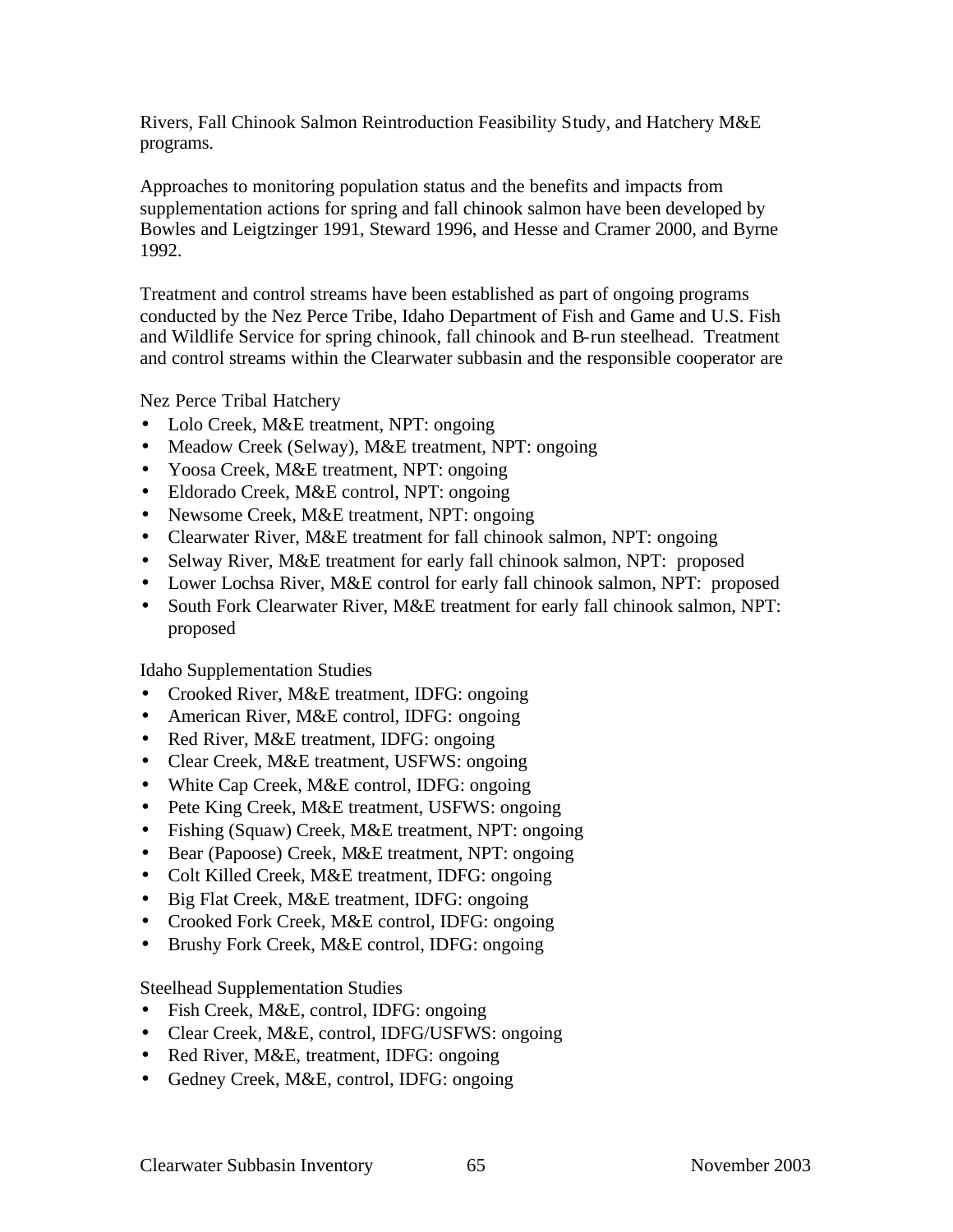Hatchery Monitoring and Evaluation

- Crooked River, M&E, treatment, IDFG: ongoing
- Red River, M&E, treatment, IDFG: ongoing
- Walton Creek, M&E, treatment, IDFG: ongoing

The Nez Perce Fisheries/Watershed Program has an existing M&E strategy for ongoing projects, and is finalizing development of a more comprehensive watershed-scale M&E plan. The plan currently being developed will be incorporated into each watershed where restoration projects are ongoing or proposed, and will establish baseline and trend data related to ecosystem function in these areas.

In addition, each on-the-ground project has an M&E plan that determines if the project is successful in meeting its objective(s), how it contributed to the overall health of the ecosystem, and is used as a feedback loop into future project development. On-theground project M&E has been developed for the following ongoing BPA projects:

- Protect and Restore Bear to Fishing Creek Watersheds (199607709)
- Protect and Restore Big Canyon Creek Watershed (199901600)
- Protect and Restore Lapwai Creek (199901700)
- Protect and Restore Lolo Creek Watershed (199607702)
- Protect and Restore Mill Creek Watershed (200003600)
- Protect and Restore North Lochsa Face Analysis Area Watersheds (200003400)
- Restore McComas Meadows/Meadow Creek Watershed (199607705)
- Rehabilitate Newsome Creek Watershed (00004494)

#### **7.2 NonBPA Funded M&E Clearwater National Forest**

The Clearwater National Forest develops annual monitoring and evaluation plans (Murphy et al. 2000). The primary goal of monitoring is to determine if land management activities are meeting Forest Plan standards and objectives (Murphy et al. 2000).

The CNF divides monitoring strategy into two major areas, including on-site and instream monitoring. On-site monitoring includes baseline, implementation, BMP effectiveness and PACFISH and INFISH compliance. Instream monitoring addresses the relationship between land disturbance activities and water quality and fisheries habitat. It includes baseline, effectiveness, and validation monitoring (Murphy et al. 2000).

# **Clearwater Soil and Water Conservation District**

Water quality monitoring in Water Quality Program for agriculture projects, Lolo Creek and Jim Ford Creek watersheds.

## **Idaho Association of Soil Conservation Districts**

Water quality monitoring throughout subbasin on agricultural lands located in watersheds with streams on the 1998 Section 303(d) TMDL list, in cooperation with conservation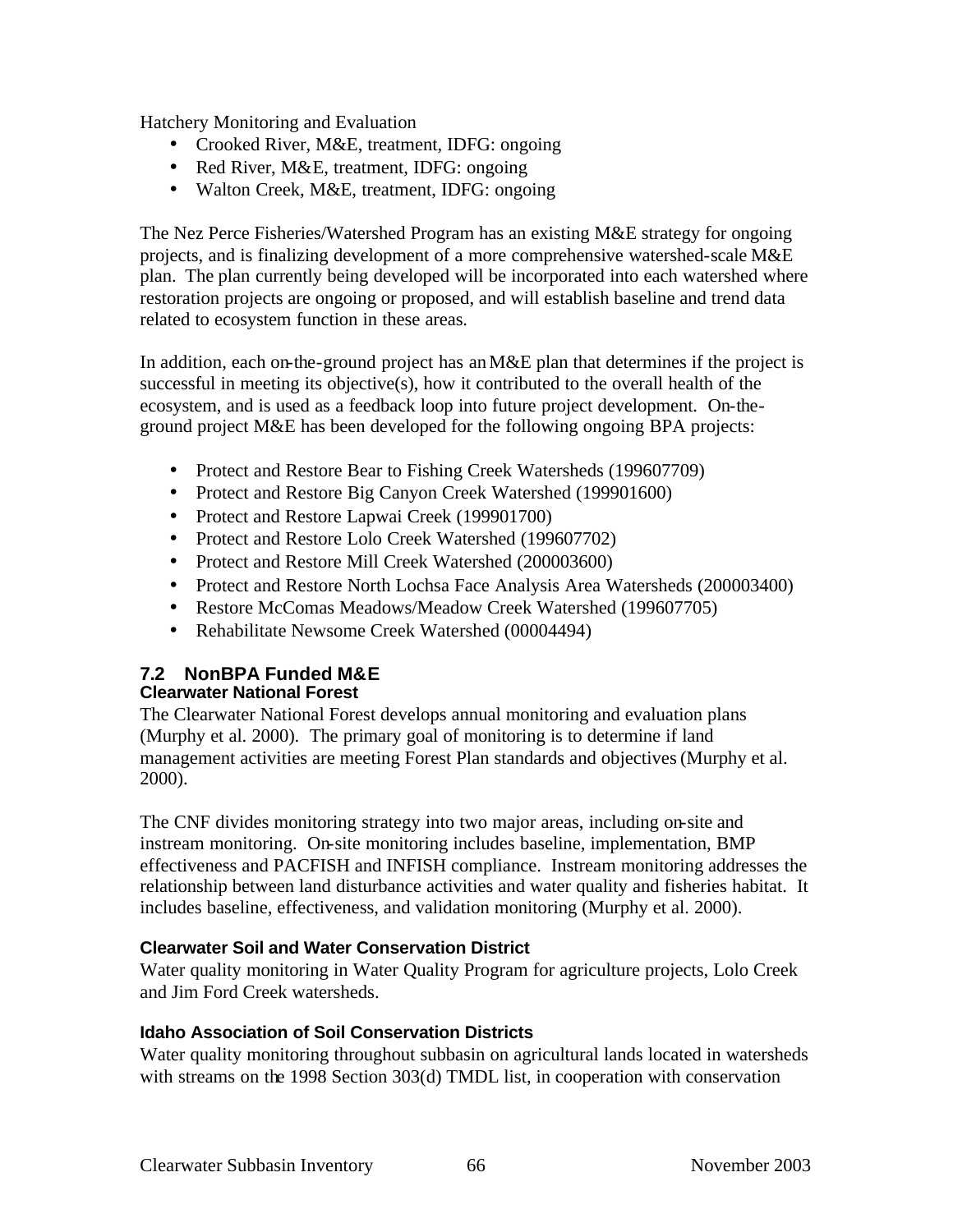districts. Streams include Big Canyon, Cottonwood (Idaho County), Lindsay, Little Canyon, and upper Lapwai creeks.

## **Idaho Department of Fish and Game**

The IDFG has monitored chinook salmon returns through redd count surveys within the Clearwater subbasin since 1966, and intermittently for steelhead trout since 1990. Redd counts through aerial and ground surveys provide baseline and population trend information, as well as some potential for future predictions of population trends based on spawner-recruit theory.

An extensive monitoring and evaluation program documents hatchery practices and evaluates the success of hatchery programs at meeting LSRCP mitigation objectives and IDFG management objectives, and monitored and evaluated the success of supplementation programs. The IDFG-LSRCP hatchery monitoring and evaluation program identifies hatchery rearing and release strategies that will allow the LSRCP program to meet its mitigation requirements and improve the survival of hatchery fish while avoiding negative impacts to natural (including listed) populations. Continuous coordination between the Hatchery Evaluation Study and IDFG's BPA-funded supplementation research project is required because these programs overlap in several areas including juvenile outplanting, broodstock collection, and spawning (mating) strategies.

# *7.2.2.1 Selway Falls Fish Tunnel Rehabilitation*

The Selway River anadromous fish passage tunnel was constructed in the 1960s and has provided an alternative route for movement above Selway Falls, particularly during periods of drought or extremely high flows originating in the Selway River drainage. Species of particular concern include steelhead trout, chinook salmon, bull trout, and Pacific lamprey. The infrastructure of the passage tunnel has deteriorated over the past 40 years and no longer provides optimum passage conditions. The interior baffles no longer function to slow water movement and the upper headgate facility does not operate effectively to control flows through the tunnel.

Based on radio telemetry in 1999, Idaho Department of Fish and Game personnel found that less than 60% of steelhead trout, staging at the entrance to the tunnel, eventually migrated above the falls. The fish that did not move above the falls apparently did not enter tributaries below the falls for spawning purposes either.

In 1999 the Idaho Department of Fish and Game contracted with Nicholls Engineering, Spokane, WA., to determine the extent of the deterioration and develop estimates for renovating the facility. The lack of optimum passage conditions could delay or deter some portion of the fish runs to move above the falls. Reconstruction would result in better passage conditions above Selway Falls into pristine anadromous and resident fish habitat, which at this time is underseeded. Better passage conditions can translate into more fish utilizing the excellent spawning and rearing habitat available. The overwhelming bulk of the habitat above Selway Falls lies within the Selway-Bitterroot Wilderness area.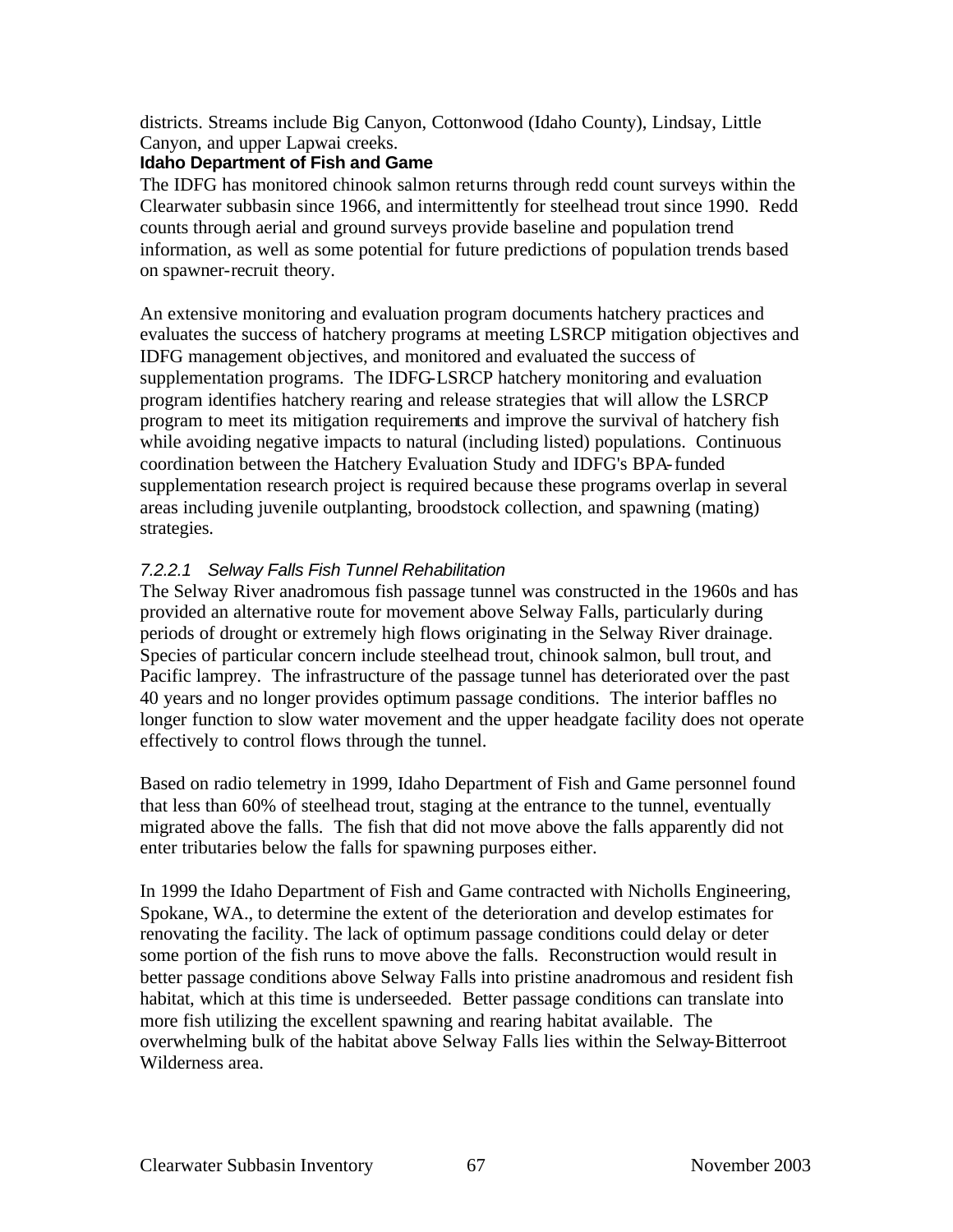*7.2.2.2 Bull Trout Investigations in the North Fork Clearwater River Drainage* The completion of Dworshak Dam in 1971 eliminated anadromous fish runs, and the impacts on resident fish species in the drainage are not clear. It is assumed that the construction of Dworshak Dam significantly reduced the distribution, abundance and population viability of native resident fish populations above the dam, but information to support this assumption does not exist. Dworshak Dam has possibly isolated and fragmented the Clearwater River bull trout populations(s). The impact(s) of severing the migratory corridor between the North Fork Clearwater River (NFCR) and mainstem Clearwater River could be critical in sustaining a viable bull trout population upstream of Dworshak Dam. While direct assessment of the change in bull trout population dynamics is not feasible, assessment of current viability in the North Fork is possible. This study, which began in 2000, attempts document and assess bull trout populations in the NFCR drainage, and to assess the bull trout population in Fish Lake, and its relationship to the rest of the North Fork. This study is a cooperative project between IDFG and the Clearwater National Forest. Objectives of the study include 1) determine migration patterns of bull trout within the NFCR, 2) determine spatial and temporal distribution of bull trout within Dworshak Reservoir and the North Fork Clearwater drainage, 3) identify bull trout spawning sites within the NFCR and 4) obtain basic life history information on bull trout within Dworshak Reservoir and the NFCR. In 2000, 59 bull trout were captured in Dworshak Reservoir, and 21 of those were implanted with radio transmitters. Within this group, 44% migrated into Black Canyon, 25% migrated into Kelly Creek drainage, 6% migrated into Weitas Creek, and 25% remained in the North Fork Clearwater River downstream of Skull Creek. Redd surveys were conducted in six drainages, with the majority of redds found in Lake Creek, the outlet of Fish Lake. Research continues in 2001.

## *7.2.2.3 Dworshak Terrestrial Resources Inventory Project*

In early 2000, IDFG entered in a contract with the USACE to perform surveys along the Dworshak Project and adjacent lands. The objectives of this study are to compile fungi, plant, and wildlife species lists, locate special status species, and identify important habitats of special status species and target species (raptors, deer and elk). Data from this study will be used to develop resource objectives for the USACE's Dworshak Master Plan Update and Supplemental Environmental Impact Statement. Preliminary findings from 2000 include

- > 200 fungi species, sixteen of which are classified as "Survey and Manage" Species" by the US Forest Service. 81 lichen species, 11 ranked "rare" by McCune (1994).103 bryophyte species, 5 ranked "rare" by Christy and Harpel (1997).440 vascular plant species, 13 with Federal special status.
- 6 amphibian species, 3 with Idaho State and Federal special status.
- 4 reptile species, 1 with Federal special status.
- 100 bird species, 1 with Idaho State and Federal special status.
- 22 mammal species, 2 with Idaho State and/or federal special status.

Surveys will continue through 2001, and results will be incorporated into a final report prepared by IDFG and the USACE in 2002. Additionally, IDFG will identify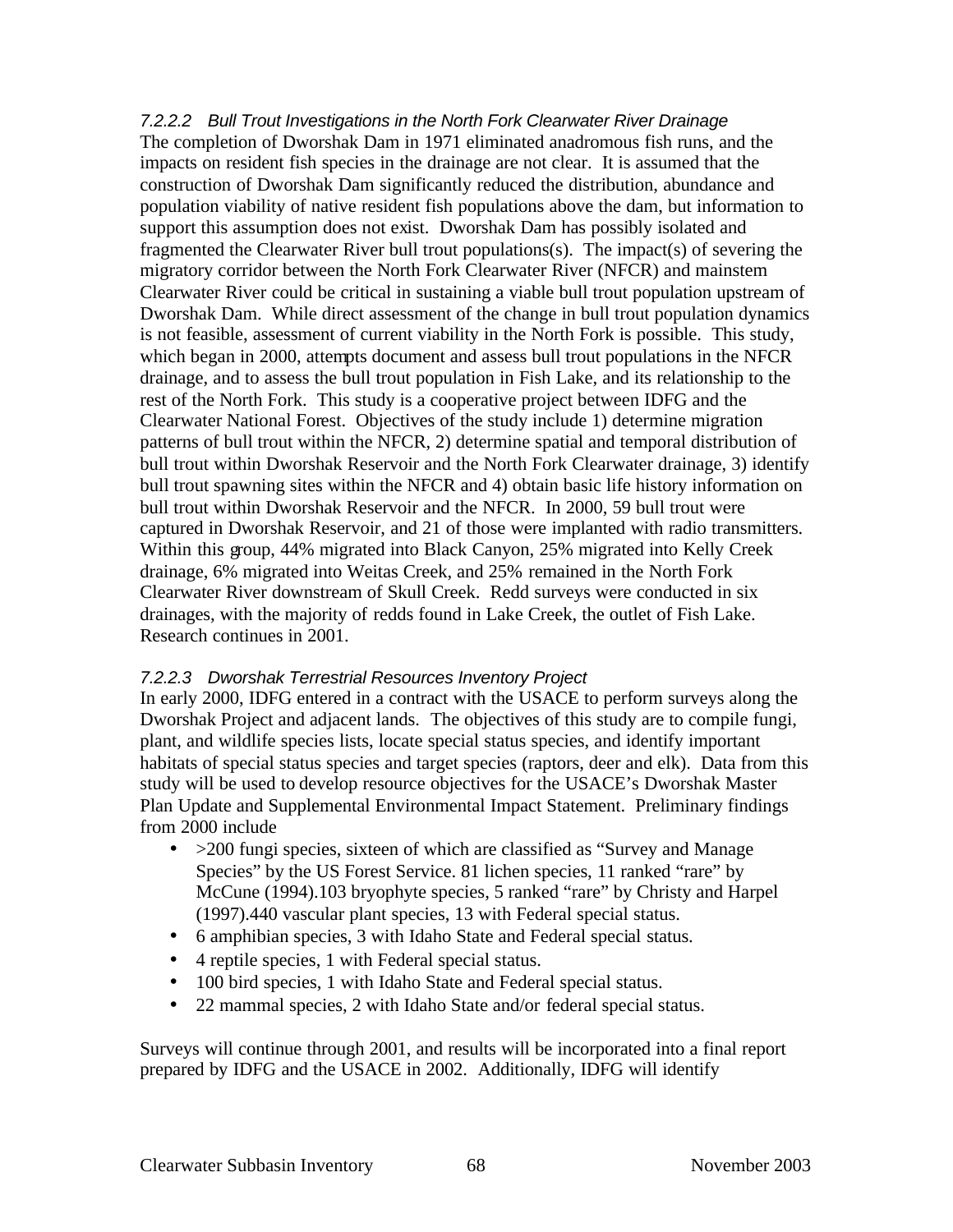management concerns and provide recommendations for managing Dworshak Project lands. Management topics currently identified include

- potential impacts of prescribed burning on rare plant species,
- protection of rare plant populations,
- impacts of water level fluctuations on amphibians, waterfowl, and vegetation and creation of wetland pools in the reservoir's draw-down zone,
- impacts of stray cattle and introduced bullfrogs on the integrity of existing wetlands and Columbia spotted frogs populations,
- construction of a bat gates at adits/caves known to host bats,
- protection of active bald eagle and goshawk nests,
- review and adjust elk and deer mitigation management objectives to reflect changing needs and landscape level opportunities.

#### **Idaho Department of Environmental Quality**

The Beneficial Use Reconnaissance Project (BURP), and the Water Body Assessment Guidance (WBAG) program monitor and assess the physical, chemical, and biological integrity of water bodies in Idaho. Waters identified as potentially impaired undergo a more rigorous water quality subbasin assessment that incorporates all available information and focuses on the cause and extent of impairments for development of a Total Maximum Daily Load (TMDL) if necessary.

BURP relies heavily on macroinvertebrate sampling, habitat evaluation and measurement, bacterial sampling, and fish sampling. The BURP protocol closely follows USEPA's *Rapid Bioassessment Protocols for Use in Streams and Rivers*. BURP data also documents existing uses, which must then be designated and protected under Idaho's water quality standards. It is the goal of the state to remonitor water bodies on a rolling five year schedule.

The WBAG was designed to use BURP data to answer questions about stream integrity, water quality, and beneficial use support status. It originally consisted of multi-metric indexes for macroinvertebrates and habitat, qualitative and quantitative fisheries assessments, and evaluation of criteria exceedances. Assessments of BURP data collected from 1994 through 1996 were conducted to generate the 1998 list of impaired waters required under section 303(d) of the CWA. Revisions to the assessment methodology are currently underway that would allow the use of more types of data, revise the macroinvertebrate and habitat indexes, add a multimetric fish index, revise the salmonid spawning beneficial use assessment, and add an interpretation of criteria exceedances in the assessments. The revised water body assessment methodology is expected to be completed in 2001 for use in the next 303(d) and 305(b) reporting cycles, and in ongoing TMDL subbasin assessments.

The Idaho Department of Environmental Quality also manages databases related to a coordinated temperature monitoring program within the Clearwater subbasin, which began in 2000. Approximately 300-400 locations in the Clearwater subbasin are monitored by one of nine different agencies including Idaho Department of Environmental Quality, Idaho Department of Fish and Game, Nez Perce Tribe,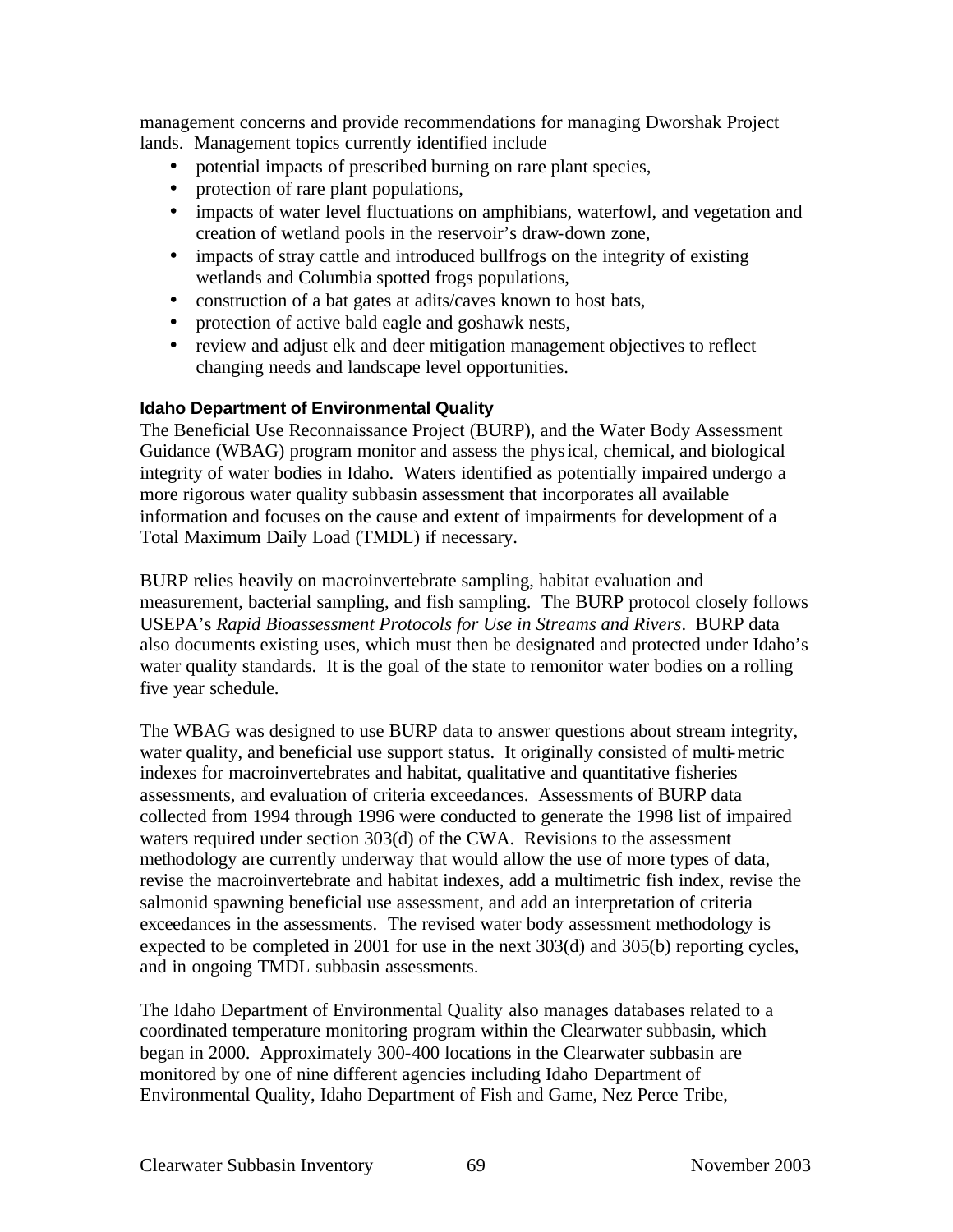Clearwater and Nez Perce National Forests, National Biological Survey, U.S. Geologic Survey, Bureau of Land Management, and the Soil Conservation Commission (Dan Stewart, Idaho Department of Environmental Quality, personal communication, April 6, 2001). The program will ensure consistent data collection and handling and minimize duplication of effort.

#### **Idaho Soil Conservation Commission**

Water quality monitoring in the Potlatch River based on priority watersheds identified in Schriever and Nelson. 1999. *Potlatch River Basin Fisheries Inventory.*

#### **Nez Perce National Forest**

The Nez Perce National Forest annual monitoring plans for soil, air, water and fisheries on an annual basis. Annual monitoring plans attempt to meet the requirements of both the Forest Plan and Idaho State water quality standards.

Monitoring activities within the NPNF plan are categorized as baseline, trend, implementation, effectiveness or validation, with many projects including elements of multiple categories. Baseline monitoring includes information which characterize existing conditions and may also serve as indicators of long-term trends. Implementation monitoring determines if plans have been constructed or put into effect as designed. Effectiveness monitoring determines whether and to what degree implemented practices were effective at accomplishing their objectives. Validation monitoring is used to test assumptions in the Forest Plan or predictive models (Howard 2000).

## **Nez Perce Soil and Water Conservation District**

Water quality monitoring in Big Canyon Creek and Hatwai Creek.

## **U.S. Bureau of Land Management**

The Bureau of Land Management, Cottonwood Field Office, annually monitors baseline conditions, long-term trends, BMP/mitigation implementation, and BMP/mitigation effectiveness. Fisheries and water quality objectives have been identified in the BLM Management Framework Plan. Annual monitoring has also been identified in Section 7 consultation (Endangered Species Act) for listed fish for various proposed and ongoing BLM projects/activities. The primary goal of monitoring is to address the relationship of land use activities effects on fish, aquatic habitats, riparian habitats, and water quality.

Monitoring efforts are conducted to determine if land management activities are meeting Management Framework Plan standards and objectives, compliance with Section 7 consultation (ESA), PACFISH compliance, and meeting state water quality/Clean Water Act requirements (e.g., management effects/303(d) streams).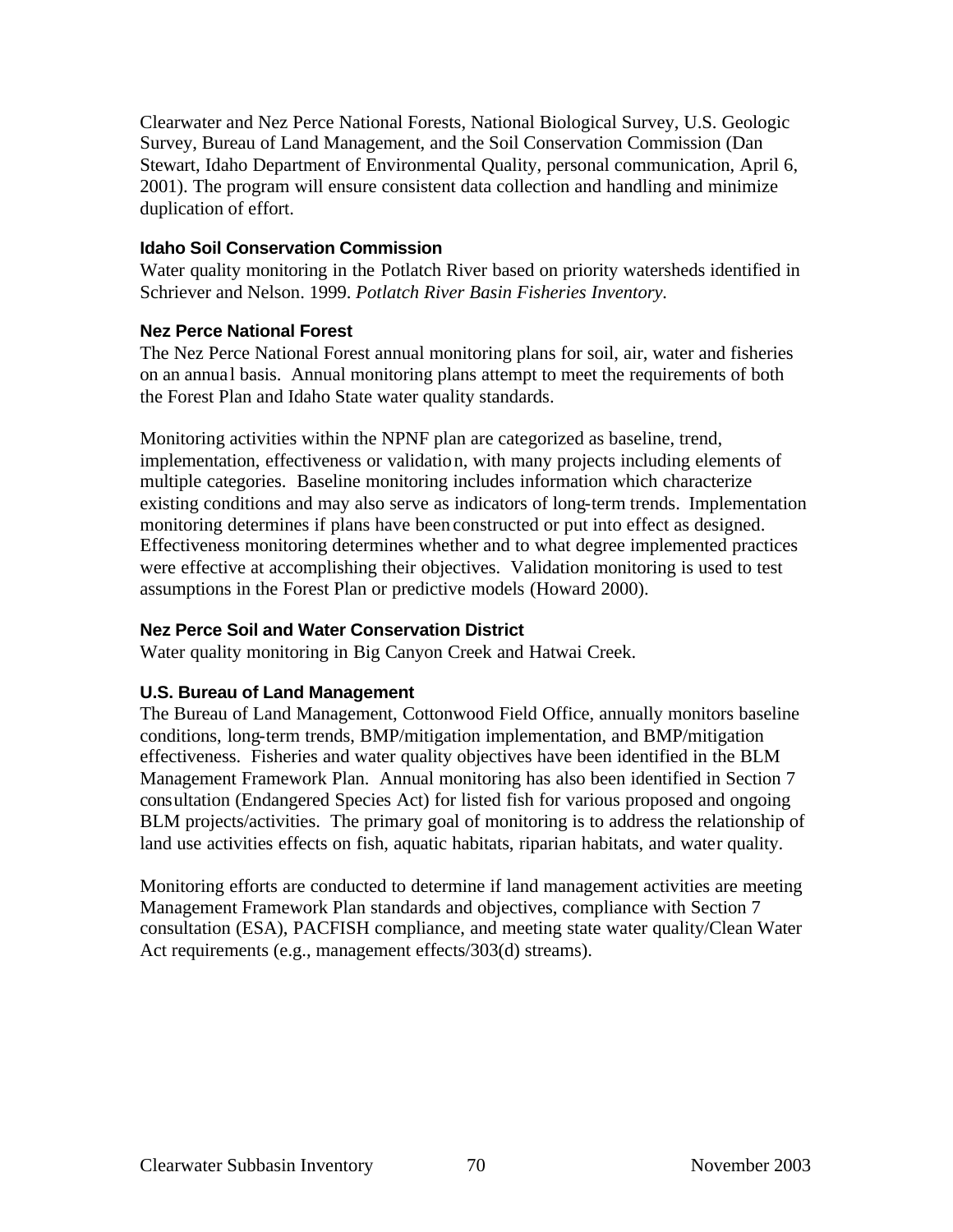#### **8 References**

- Belt, G., O'Laughlin, J., Merrill, T. 1992. *Design of forest Riparian Buffer Strips for the Protection of Water Quality: Analysis of Scientific Literature.*
- Bonneville Power Administration, U.S. Bureau of Reclamation and U.S. Army Corps of Engineers. 2001. Endangered Species Act Implementation Plan for the Federal Columbia River Power System.
- Bowles, E. C. and E. Leitzinger. (1991). Salmon supplementation studies in Idaho rivers: experimental design. Idaho Department of Fish and Game, prepared for U.S. Department of Energy, Bonneville Power Administration, Contract DE-BI79- 89BP01466, Project 89-098. 167 pp.
- Christy, J. A. and J. S. Harpel. (1997). Rare bryophytes of the interior Columbia River basin and northern Great Basin, U.S.A. Journal Hattori Botanical Laboratory 82:61-75
- Cichosz, T.A., and eight others. 2001. *Draft Clearwater Subbasin Summary*. Prepared for the Northwest Power Planning Council.
- Clearwater River Basin Weed Management Team. 1999. A Strategy for Vegetation Management.
- Clearwater Elk Initiative. 2002. Web site, http://www.fs.fed.us/r//Clearwater/cei.htm
- Clearwater Soil and Water Conservation District. (2001). Five-year resource conservation plan. Orofino, ID.
- Columbia River Inter-Tribal Fish Commission. 1996. *Wy-Kan-Ush-Mi Wa-Kish-Wit: Spirit of the Salmon. Vol. II: Subbasin Plans*.
- Hall-Griswold, J. A. and Petrosky, C. E. (1996). *Idaho Habitat/Natural Production Monitoring Part I*. Idaho Department of Fish and Game.
- Idaho County Soil and Water Conservation District. (2001). Annual work plan and five year resource conservation plan. Grangeville, ID.
- Idaho Department of Fish and Game. 1990. A Vision for the Future. Idaho Department of Fish and Game Policy Plan 1990-2005. Boise, Idaho. 33 pp.
- Idaho Department of Fish and Game. 1991a. Nongame Species Management Plan, 1991- 1995. Boise, Idaho. 163 pp.
- Idaho Department of Fish and Game. 1991b. Upland Game Plan 1991-1995. Idaho Department of Fish and Game. Boise, ID.
- Idaho Department of Fish and Game. 1991c. Waterfowl Plan 1991-1995. Idaho Department of Fish and Game. Boise, ID.
- Idaho Department of Fish and Game. 1991d. Moose, Sheep and Goat Plan 1991-1995. Idaho Department of Fish and Game. Boise, ID.
- Idaho Department of Fish and Game. 1991e. Mountain Lion Plan 1991-1995. Idaho Department of Fish and Game. Boise, ID.
- Idaho Department of Fish and Game. 1991f. Furbearers Species Management Plan, 1991- 1995. Boise, Idaho. 67 pp.
- Idaho Department of Fish and Game. 1998. Black Bear Management Plan, 2000-2010. Idaho Department of Fish and Game. Boise, ID.
- Idaho Department of Fish and Game. 1999a. White-tailed Deer, Mule Deer and Elk Management Plan. Idaho Department of Fish and Game. Boise, ID.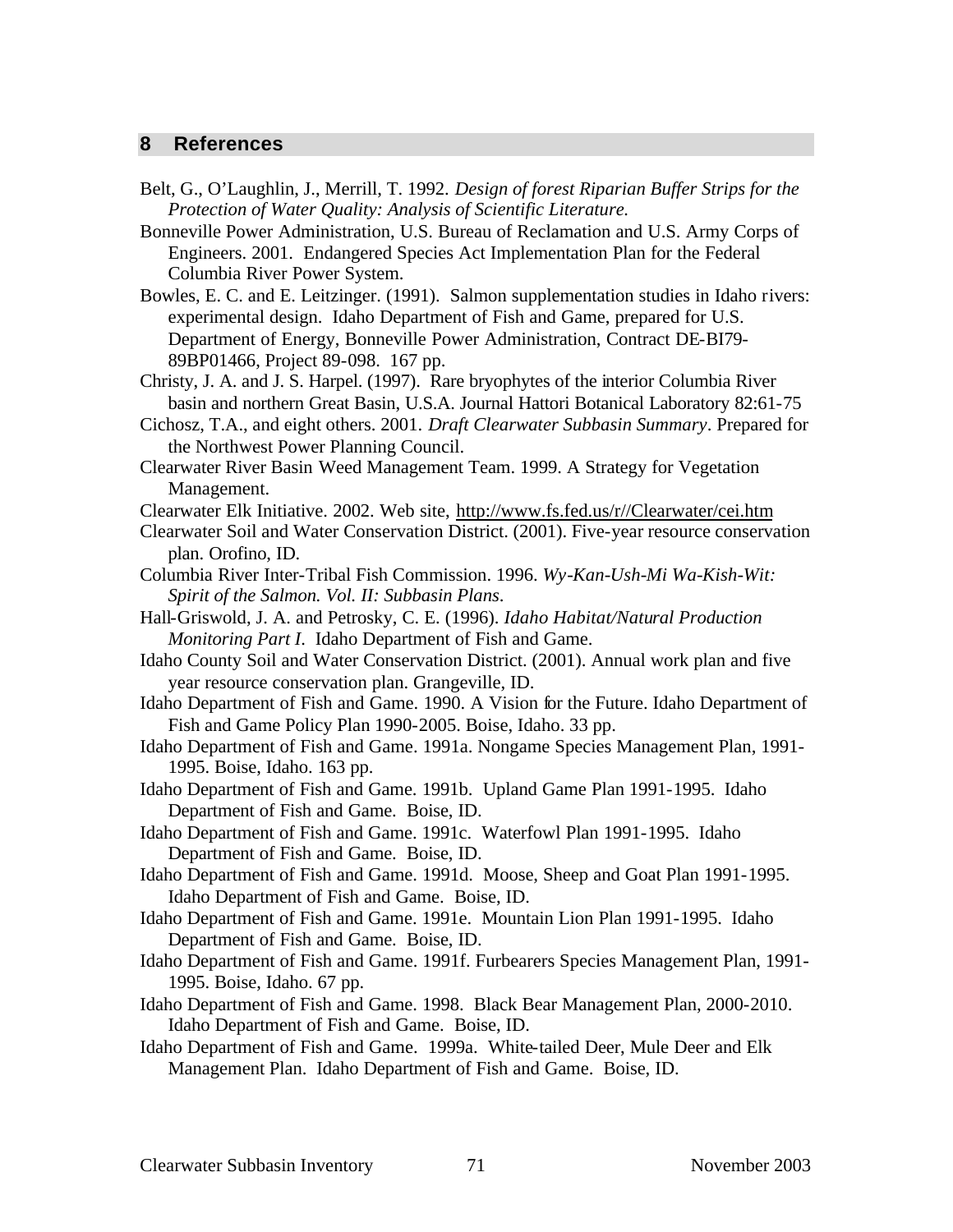- Idaho Department of Fish and Game. 1999b. Red River Wildlife Management Plan. Idaho Department of Fish and Game, Lewiston, ID.
- Idaho Department of Fish and Game. 2001a. Idaho Department of Fish and Game Strategic Plan.
- Idaho Department of Fish and Game. 2001b. IDFG Fisheries Management Plan 2001- 2006. Idaho Department of Fish and Game, Boise, Idaho.
- Idaho Department of Lands. 1996. Rules Pertaining to the Idaho Forest Practices Act Title 38, Chapter 13, Idaho Code.
- Idaho Water Resources Board. 2003. *Comprehensive State Water Plan Part B, Draft South Fork Clearwater River Basin.*
- Idaho Water Resources Board 1996. *Idaho Comprehensive State Water Plan: North Fork Clearwater Basin*.
- Interior Columbia Basin Ecosystem Management Project. 2002. web site: http://www.icbemp.gov
- Latah Soil and Water Conservation District. (2001). Strategic five-year plan. Moscow, ID.
- Lewis Soil Conservation District. (2000). Five-year plan and annual report. Nezperce, ID.
- Marshall, A.R. (1992). Genetic analysis of 1991 Idaho chinook salmon baseline collections. Attachment B in Leitzinger, E. J., K. Plaster, and E. Bowles. 1993. Idaho supplementation studies annual report 1991-1992. Fisheries Research Section, Idaho Department of Fish and Game annual report to U.S. Department of Energy-Bonneville Power Administration, Portland, Oregon.
- Marshall, A.R. (1994). Genetic analysis of 1993-94 Idaho chinook salmon baseline collections, and a multi-year comparative analysis. Appendix A in Nemeth, D., K. Plaster, K. Apperson, J. Brostrom, T. Curet, and E. Brown. (1996). Idaho supplementation studies annual report 1994. Idaho Department of Fish and Game annual report to U.S. Department of Energy-Bonneville Power Administration, Portland, Oregon.
- McCune, B. (1994). Lichen species groups in the Columbia Basin-ecosystem functions and indicator values. Unpublished report, East-side Ecosystem Management Project, Washington, USA.McElhany, P.; Rucklelshaus, M. H.; Wainwright, T. C; Ford, M. J. and Bjorkstedt, E. P. (2000). *Variable Salmonid Populations and the Recovery of Evolutionarily Significant Units*. Seattle: National Marine Fisheries Service: Northwest Fisheries Science Center: Southwest Fisheries Science Center.
- Murphy, P. K.; Jones, R. M. and Mital, J. (2000). *Clearwater National Forest Watershed and Fisheries Monitoring Plan*. Clearwater National Forest.
- Nez Perce Soil and Water Conservation District. (2000). Resource conservation plan. Lewiston, ID.
- Nez Perce Tribe. 1998. Unified Watershed Assessment and Plan.
- Northwest Power Planning Council. (2001). Technical Guide for Subbasin Planners. Council document 2001-20.
- Paradis, W. J.; Lentz, H. S.; Mays, D.; Blair, S. and Lake, L. 1998. *South Fork Clearwater River Biological Assessment*. Nez Perce National Forest.
- Peery, C. A., and T. C. Bjornn. (1993). Ecological effects of hatchery reared chinook salmon on naturally produced chinook salmon, 1992 annual report. Attachment A in Leitzinger, E. J., K. Plaster, and E. Bowles. (1993). Idaho supplementation studies annual report 1991-1992. Fisheries Research Section, Idaho Department of Fish and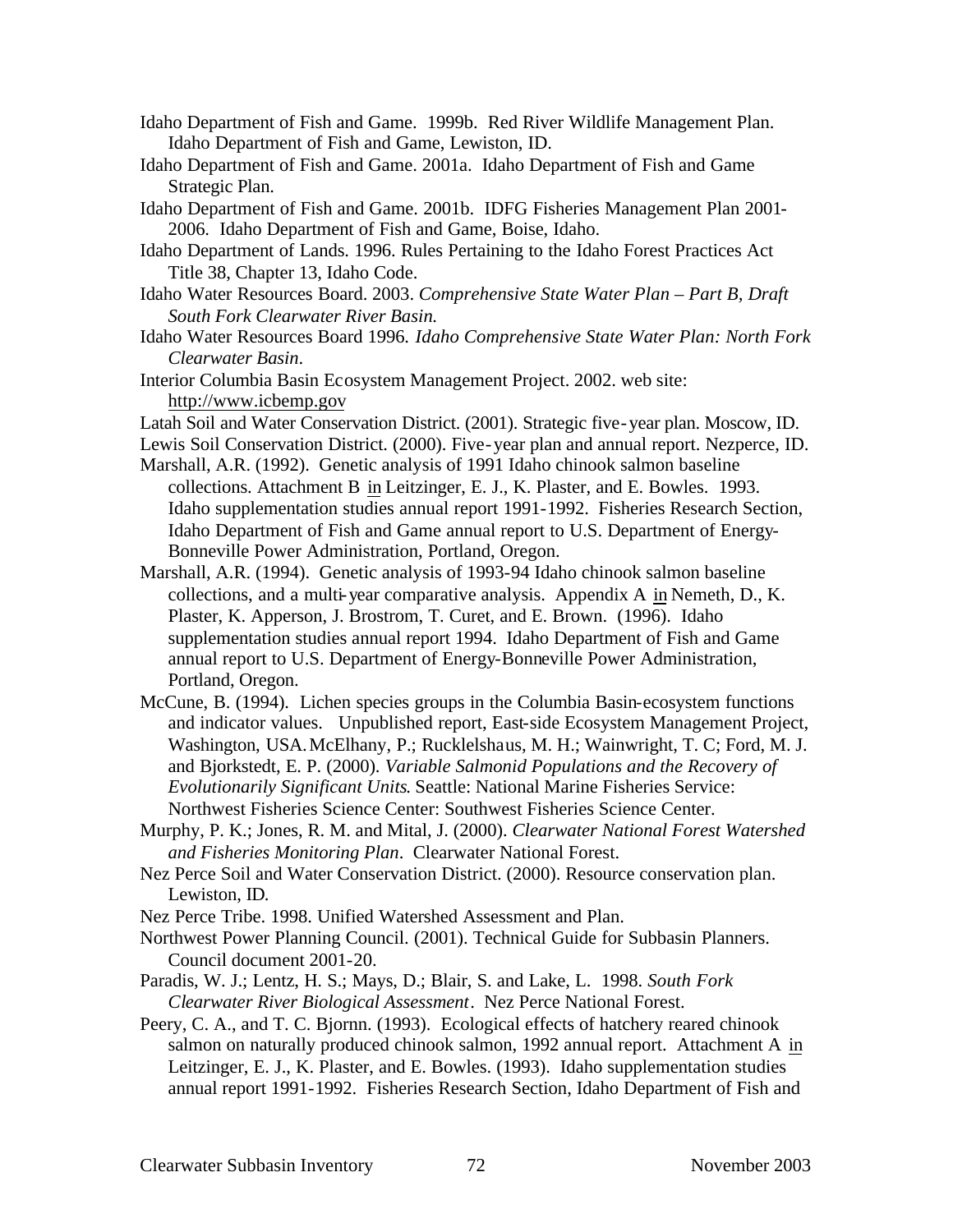Game annual report to U.S. Department of Energy-Bonneville Power Administration, Portland, Oregon.

- Peery, C. A., and T. C. Bjornn. (1994). Ecological effects of hatchery reared chinook salmon on naturally produced chinook salmon, 1993, 1993 annual report. Appendix I in Leitzinger, E. J., K. Plaster, P. Hassemer, and P. Sankovich. (1996). Idaho supplementation studies annual progress report 1993. Idaho Department of Fish and Game annual report to U.S. Department of Energy-Bonneville Power Administration, Portland, Oregon.
- Peery, C. A., and T. C. Bjornn. (1996). Small-scale Investigations into chinook salmon supplementation strategies and techniques: 1992-1994-emigration of chinook salmon fry from the upper Salmon River, 1991. Technical Report 96-3, Idaho Cooperative Fish and Wildlife Research Unit, Moscow, Idaho.
- Supplementation Technical Work Group. 1988. Supplementation research-proposed five-year work plan. Northwest Power Planning Council, Portland, Oregon.
- U.S. Army Corps of Engineers, Idaho Department of Lands, Idaho Department of Water Resources. 2000. Joint Application for Permits: Applicants Information.
- U.S. Fish and Wildlife Service. (2001). Lower Snake River Compensation Plan Program Summary for the Independent Science Review Panel, April 2001. Compiled by the USFWS, LSRCP, Boise, ID
- U.S. Forest Service. (1987a). *Clearwater National Forest Plan*. Orofino, ID.
- U.S. Forest Service. (1987b). *Nez Perce National Forest Plan*. Grangeville, ID.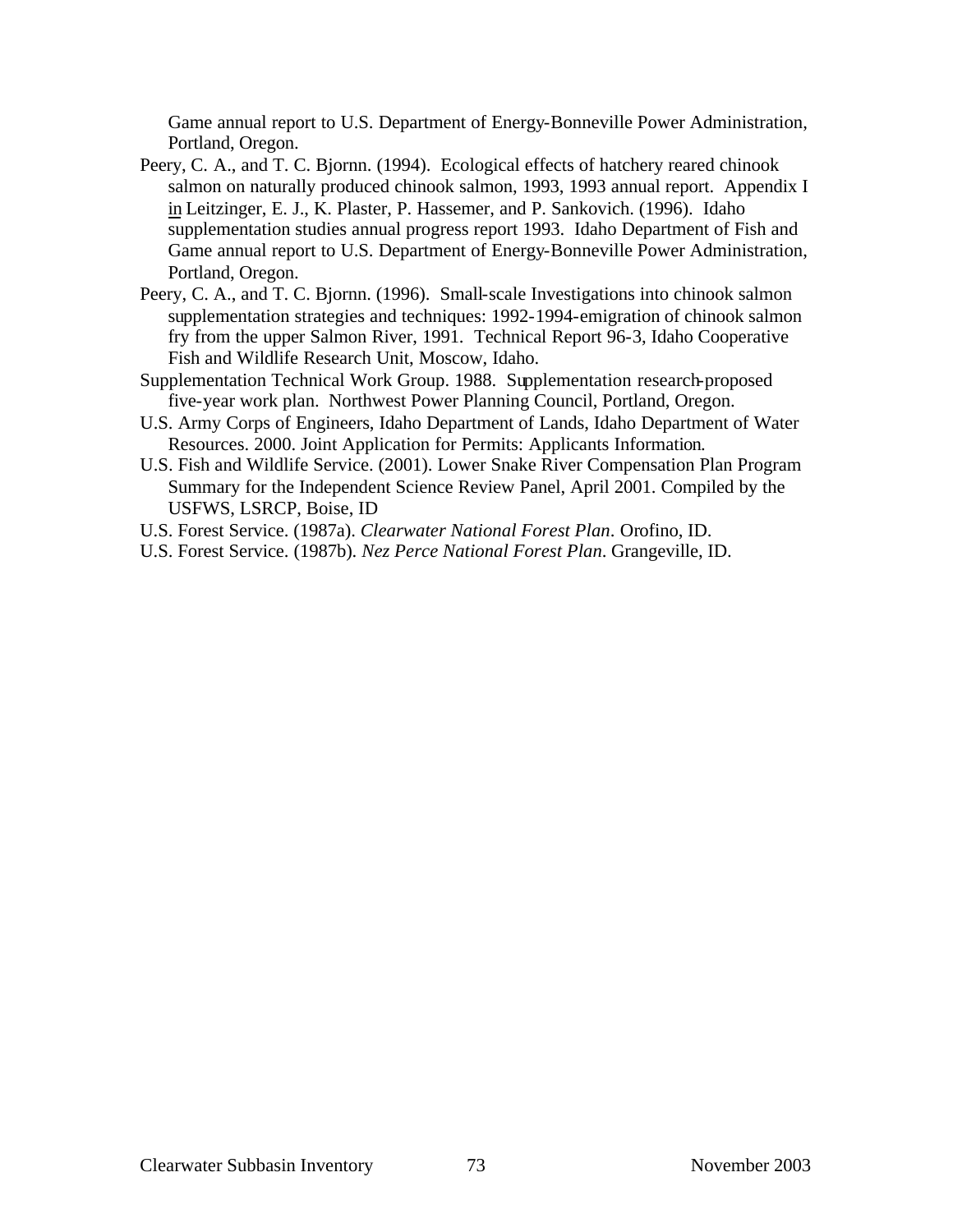## **9 Appendices**

|             | Appendix A. List of planned projects to be conducted by Idaho Transportation |  |
|-------------|------------------------------------------------------------------------------|--|
| Department. |                                                                              |  |

| Highway         | Fiscal Year | Location                                                      | Project Type                                      |
|-----------------|-------------|---------------------------------------------------------------|---------------------------------------------------|
| STC4745         | 2003        | Rubens Rd; Junction US95 to Lewis Co line                     | Rehabilitation & resurface                        |
| STC4747         | 2003        | Mile post 18.8-19.1, Peck                                     | Bicycle/pedestrian path                           |
| STC4781         | 2004        | Mile post 0.3-3.1, Clearwater Co                              | Pavement overlays                                 |
| Local           | 2003        | Elk River                                                     | Resurface                                         |
| SH <sub>3</sub> | 2003        | Mile post 4.9-9.3, Little Potlatch Cr. bridge to<br>Juliaetta | Rehabilitation and<br>resurfacing                 |
| SH <sub>7</sub> | 2005        | Mile post 36.8-48.9, Gilbert Grade                            | Rehabilitation & resurface                        |
| SH <sub>8</sub> | 2003        | Mile post 4.1-14                                              | Latah Trail, Moscow-Troy                          |
| SH <sub>8</sub> | 2005        | Mile post 43.7-53.5, Ruby Creek to Elk River                  | Resurface                                         |
| SH <sub>8</sub> | 2006        | Troy to Deary                                                 | Rehabilitation & resurface                        |
| <b>SH 11</b>    | 2002        | Mile post 24.1-26.8, Timberline HS to Pierce                  | Minor widening and                                |
|                 |             | Pass                                                          | resurface                                         |
| <b>SH 11</b>    | 2002        | Greer grade curves                                            | Widening                                          |
| <b>SH 11</b>    | 2002        | Mile post 28.7-30, French Mtn Rd                              | Bicycle/Pedestrian path                           |
| <b>SH 11</b>    | 2003        | Mile post 18-19 Weippe                                        | Bicycle/Pedestrian path                           |
| <b>SH 11</b>    | 2004        | Clearwater Bridge-Greer                                       | Miscellaneous Improvement                         |
| <b>SH 11</b>    | 2005        | Mile post $35.3 - 42.3$ , Grangemont Rd to<br>Headquarters    | Rehabilitation and resurface                      |
| SH 13           | 2003        | Mile post 113                                                 | Guardrail update                                  |
| SH 13           | 2005        | Mile post 1.1-6.6 Grangeville to top of Harpster<br>grade     | rehabilitation & resurface                        |
| SH 14           | 2003        | Mile post 17.9-18.7, Weippe                                   | Bicycle/pedestrian path                           |
| <b>U.S. 12</b>  | 2002        | Lochsa at Lolo Pass adjacent to Crooked Fork                  | Construction of passing lane                      |
| U.S. 12         | 2002        | Spalding Bridge                                               | Bridge deck rehabilitation                        |
| <b>U.S. 12</b>  | 2003        | Memorial Bridge - Lewiston                                    | Bridge deck rehabilitation                        |
| <b>U.S. 12</b>  | 2003        | Mile post 26.6, Nez Perce Co.                                 | Construction of passing lane                      |
| <b>U.S. 12</b>  | 2003        | Mile post 30.6, Nez Perce Co.                                 | Construction of passing lane                      |
| U.S. 12         | 2003        | Mile post 53, Lewis Co.                                       | Construction of passing lane                      |
| <b>U.S. 12</b>  | 2003        | Mile post 66.8-79, Kamiah                                     | Major widening                                    |
| <b>U.S. 12</b>  | 2003        | Mile post 75.2-113.8, Junction SH13B to<br>MP113.8 Idaho Co.  | Metal guard rail                                  |
| U.S. 12         | 2004        | Mile post 126                                                 | Guardrail update                                  |
| <b>U.S. 12</b>  | 2004        | 73.7-73.8, Kooskia                                            | Port of Entry improvement                         |
| <b>U.S. 12</b>  | 2004        | 43.3-44.4, Jct SH7, Orofino                                   | Minor widening & resurface                        |
| <b>US 12</b>    | 2004        | Mile post 2.2-2.6, Clearwtaer Mem Bridge to<br>Rose Garden    | Reconstruction &<br>realignment                   |
| U.S. 12         | 2006        | Orofino city limits to Orofino Bridge                         | Surface overlay                                   |
| U.S. 95         | 2003        | Mile post 306, Nez Perce Co.                                  | Rockfall Stabilization                            |
| U.S. 95         | 2003        | Mile post 316-316.1, Nez Perce Co.                            | <b>Flatten Slopes</b>                             |
| U.S. 95         | 2004        | Mile post 312-319, Lewis ton hill                             | Rehabilitation & resurface                        |
| U.S. 95         | 2005        | Craigmont to Culdesac                                         | Overlay and CRABS*                                |
| U.S. 95         | 2005        | Chain-up area to White Bird Pass summit                       | Construction of climbing                          |
|                 |             |                                                               | lane                                              |
| U.S. 95         | 2006        | Culdesac Canyon adjacent to Lapwai Creek                      | Connection of all short<br>passing lanes into one |
| U.S. 95         | 2006        | Mile post 300.3-304.7, Lapwai to Spalding                     | Rehabilitation & resurface                        |
| U.S. 95         | 2006        | Craigmont to Culdesac                                         | rehabilitation and resurface                      |